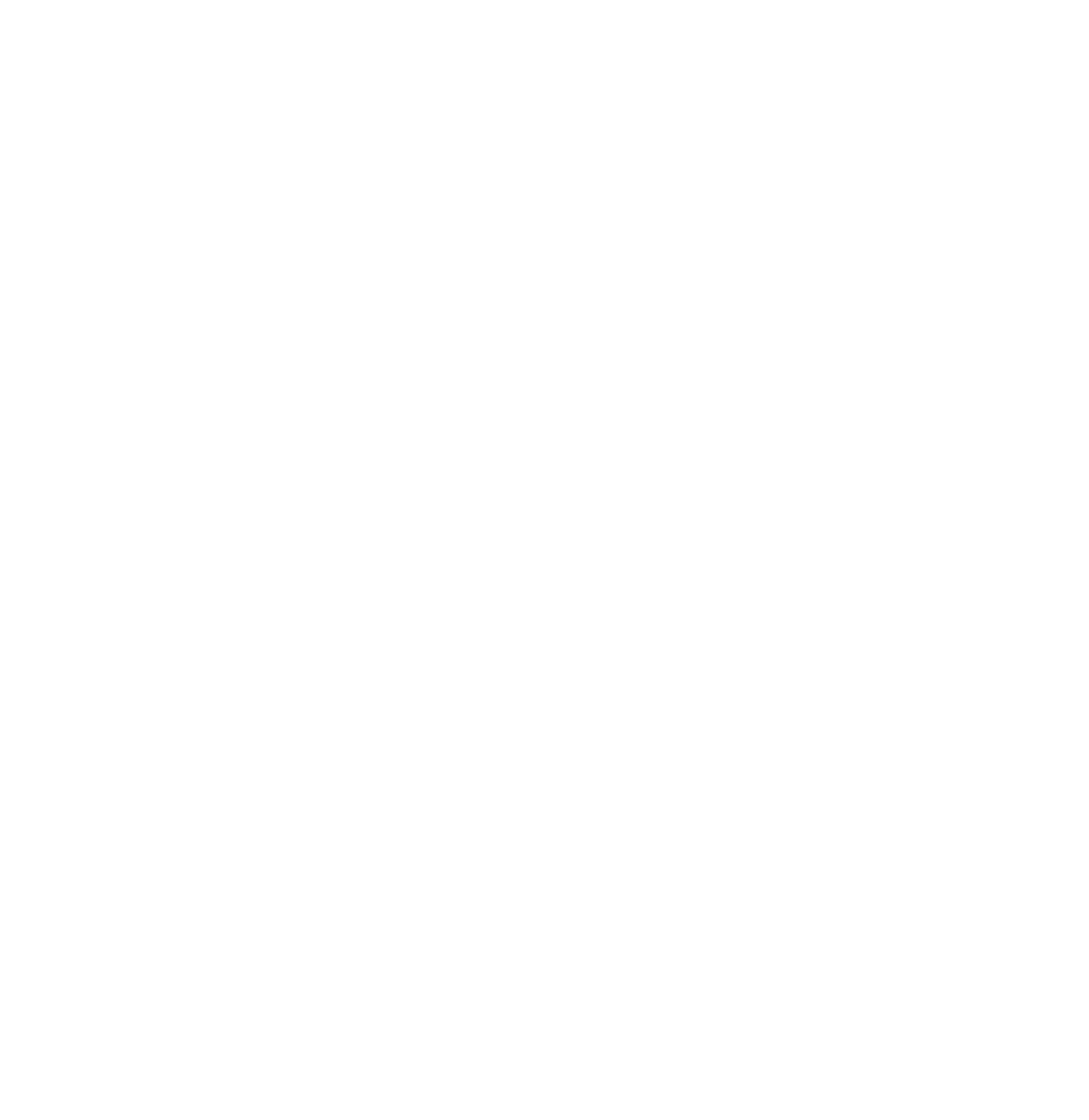# **Limited Product Warranty**

## **1. Coverage of Limited Warranty**

1.1 This limited warranty (see "Exclusions" and "Limitations" in Section 2) ("Limited Warranty") confers upon you specific rights and remedies against Acer. Please read this document carefully; by making a claim under this Limited Warranty, you will be deemed to have understood and accepted its terms. Independent of this Limited Warranty, you may have different and more expansive rights and remedies against the retailer who sold you the Acer product. This Limited Warranty does not operate to limit such rights.

Consumers have legal rights under applicable legislation governing the sale of consumer goods and this Limited Warranty does not exclude, limit or suspend any such applicable rights. For example, under the Consumer Rights Act 2015, consumers have certain rights and remedies available to them where goods do not conform to the contract, including where goods are not of satisfactory quality or not as described. Such remedies include a short-term right to reject the goods, the right to a repair or replacement of the goods and, in certain circumstances, the right to a price reduction or a final right to reject the goods. The consumer has up to 6 years (or 5 years in Scotland) within which they may pursue these legal rights and remedies.

1.2 Acer warrants any Acer product, including genuine Acer parts and components (offered as "Options" and/or "Accessories") which have been installed in your Acer product at the time of purchase, (collectively, referred to as "System") first sold to an end-user in a country of the European Economic Area (the "Territorial Scope") to be free from defects in materials and/or workmanship under conditions of normal use for the duration of the warranty period specified on the Limited Warranty card supplied with your System ("Warranty Card").

It is your responsibility to refuse to accept delivery of any Acer product sold as new when the Acer security seal is broken and to notify the retailer accordingly.

By accepting an Acer product with a broken seal, you acknowledge that this Limited Warranty does not apply. This does not limit or exclude your legal rights in relation to goods which do not conform to the contract.

1.3 Acer does not warrant that the operation of any software supplied with your System will be uninterrupted or error-free, or that such software will meet your individual requirements.

1.4 If you make a claim under this Limited Warranty, Acer will, at its option, repair or replace any defective System or any parts thereof covered by this Limited Warranty by using new or factory-refurbished parts or Systems. In the event that Acer opts to use factory-refurbished parts or Systems, they will have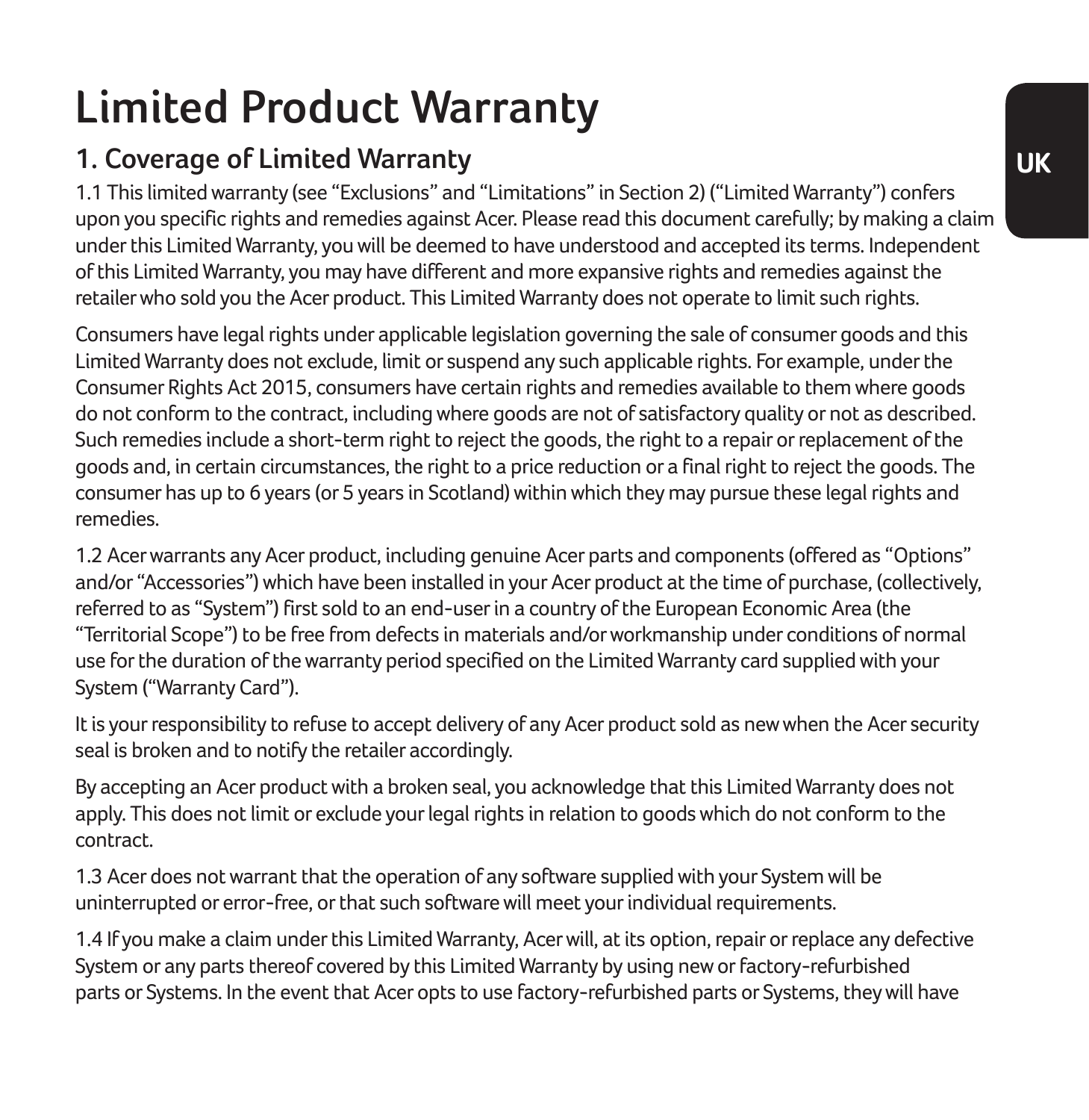performance characteristics equal to those of new products. All exchanged parts and Systems replaced under this Limited Warranty will become the property of Acer.

**UK** 1.5 The warranty period commences on the date of purchase. Your original purchase invoice (sales receipt), showing the date of purchase of the System, is your proof of the date of purchase.

1.6 Warranty services will be performed based on the primary language used in the EEA country where the service request is made. Warranty repair services involving language based aspects of your System (e.g., keyboards, software) may not be capable of being performed in any other language(s) than the primary language(s) used in the EEA country where the service request is made.

### **2. Exclusions and Limitations**

This Limited Warranty is subject to the following exclusions and limitations:

2.1 Evelusions

This Limited Warranty does not extend to:

2.1.1 any product not manufactured by or for Acer, or first sold to an end-user in a country outside the Territorial Scope of this Limited Warranty.

2.1.2 any product that has been damaged or rendered defective as a result of

2.1.2.1 use of the System other than for its normal intended use, including, without limitation, failure to use the System in accordance with the User's Guide that accompanies the System, or any other abuse or neglect with respect to the System;

2.1.2.2 modification of the System including use of parts not manufactured and/or sold by Acer;

2.1.2.3 service or repair by anyone other than Acer or an Acer Authorized Service Provider;

2.1.2.4 improper transportation or packing when returning the System to Acer or an Acer Authorized Service Provider; or

2.1.2.5 improper installation of third-party products (e.g., memory cards).

2.1.3 loss of any, or damage to, programs, data, or removable storage media. You are responsible for saving (backing up) any programs, data and/or removable storage media. Please note that Acer may opt to replace the System submitted for warranty services with a remanufactured product of equal quality, and, thus, any data stored by you on your original System may become permanently inaccessible to you.

2.1.4 consumable parts, i.e., parts that require periodic replacement during the normal course of the System's use.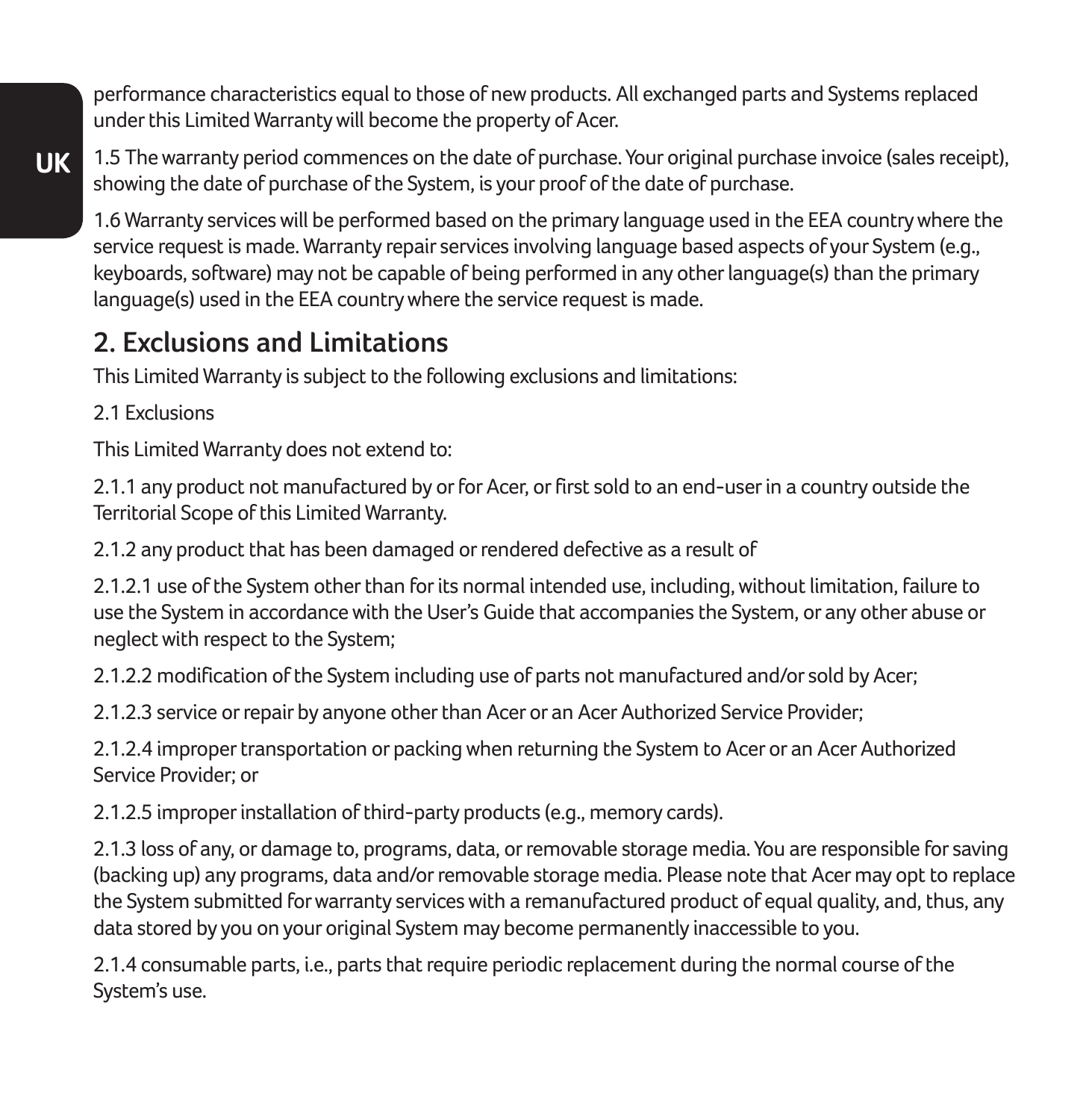2.1.5 minor defects of LCD displays occurring in Systems equipped with LCD display technology, provided that there shall not be more than four (4) defective pixels per million pixels on a given LCD display, and provided further that, if the display panel is divided into nine (9) equal rectangular areas, there shall be no more than one defective pixel in the central area of the display.

#### 2.2 Limitation and Disclaimer of Warranty

2.2.1 If you make a claim under this Limited Warranty, you acknowledge and agree that repair, and (upon availability) replacement, as applicable, under the warranty services described herein, is your sole and exclusive remedy vis-à-vis Acer or any of its corporate affiliates or parent companies with respect to any breach of the Acer Limited Warranty set forth herein, provided that this clause shall not exclude or limit Acer's liability for: (i) death or personal injury caused by the negligence of Acer or its employees, officers, agents or contractors; (ii) fraud or fraudulent misrepresentation; or (iii) any other liability that cannot be limited or excluded as a matter of law.

### **3. Obtaining Warranty Service**

To report any claims and/or to obtain warranty service, please refer to the contact information set out on your Warranty Card or visit http://support.acer-euro.com.

Before returning your Acer product to service, please ensure that you have backed up all data and programmes and please delete any confidential, proprietary or personal information or programmes (hereafter "Data") from it. Acer is not liable for any loss, damage or disclosure of any Data outside of its control or due to actions or omissions of third parties nor for the restoration or re-installation of any Data.

Each party agrees that it places no reliance on any statement, warranty or representation other than those expressly set out in this Limited Warranty. No Acer reseller, agent or employee is authorized by Acer to make any variation to the terms of this Limited Warranty.

Where an Acer product has been purchased in the UK, this Limited Warranty is governed by and construed under the laws of England and Wales, and each party hereby submits to the non-exclusive jurisdiction of the English courts.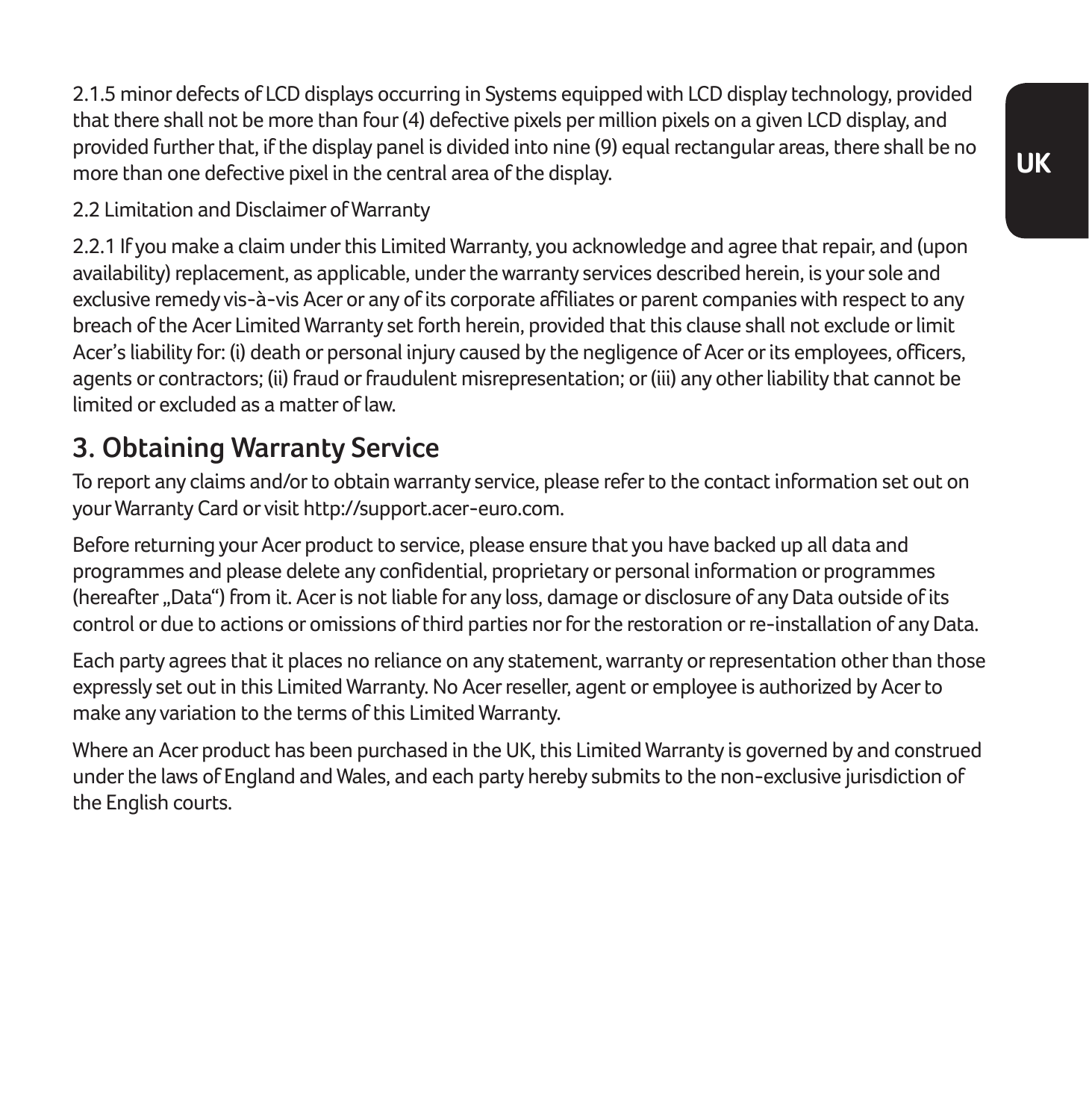# **2-Years LIMITED WARRANTY CARD**

| <b>PRODUCT</b>                              | <b>WARRANTY PERIOD AND TYPE</b>                                                                                               |
|---------------------------------------------|-------------------------------------------------------------------------------------------------------------------------------|
| Accessories                                 | 2-Years: Mail-in or Carry-In <sup>(1)</sup>                                                                                   |
| <b>Technical Support</b><br>(Hardware only) | $2-YParts$                                                                                                                    |
| $(1)$ Mail-in:                              | Customer ships the unit to Acer's repair depot. After the repair is complete, Acer<br>ships the unit back to the customer.    |
| Carry-in:                                   | Customer brings the unit to an Acer Authorized Service Provider. After the repair<br>is complete, customer picks the unit up. |

#### **Warranty Upgrade Options**

**UK**

To obtain more information about or to order any of the warranty upgrade options please visit Acer WEBsites or call the corresponding phone number in your Country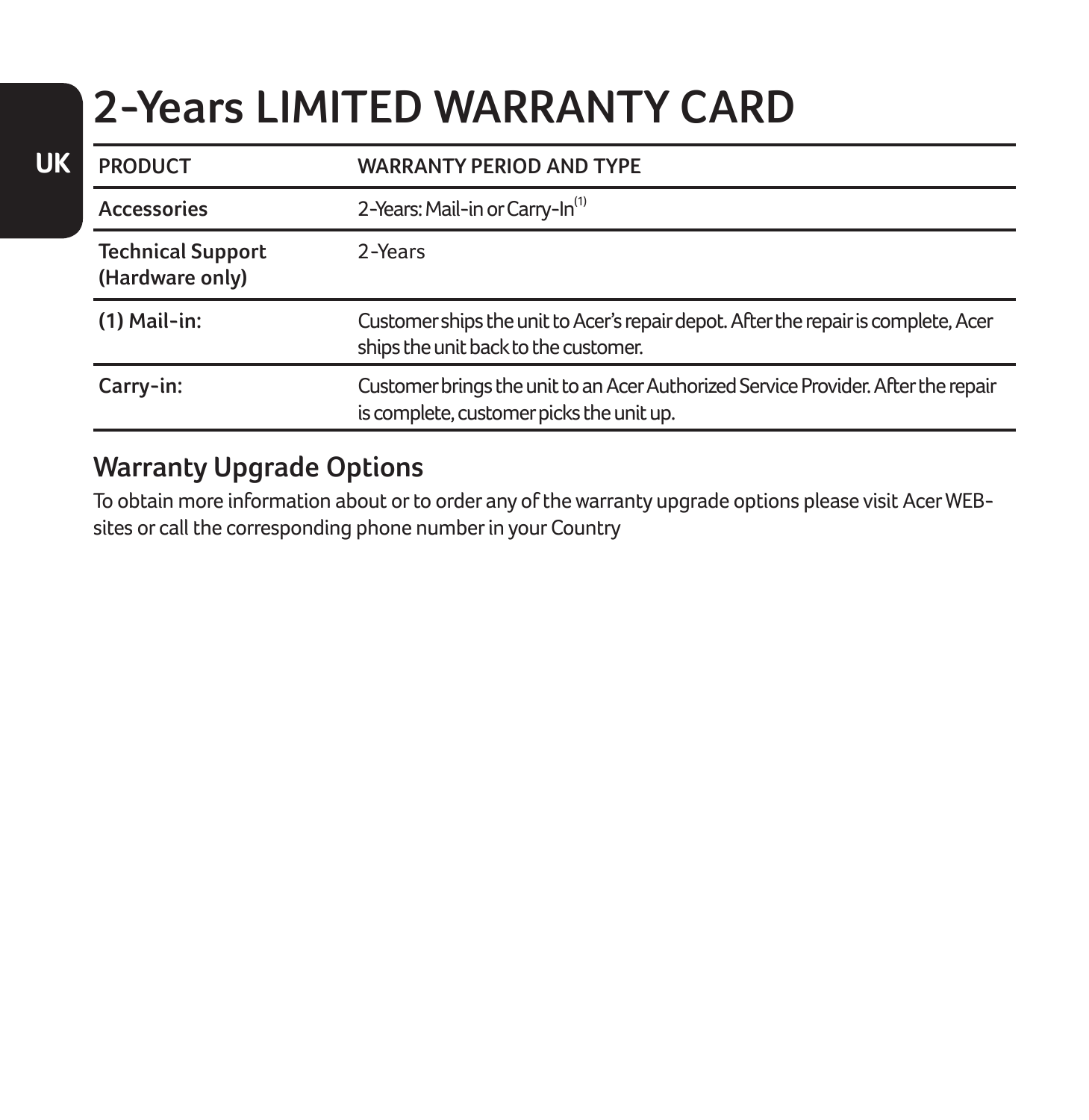# **Eingeschränkte Herstellergarantie**

## **1. Geltungsbereich der Garantie**

1.1 Acer räumt Ihnen mit dieser Garantieerklärung bestimmte, nach Art und Inhalt begrenzte (siehe "Ausschlüsse" und "Einschränkungen") Rechte ein. Bitte lesen Sie dieses Dokument sorgfältig durch. Durch die Ausübung von aus dieser Garantie abgeleiteten Rechten erklären Sie konkludent, dass Sie deren Bedingungen verstanden und akzeptiert haben. Ihre gesetzlichen Rechte (Gewährleistung) gegenüber der Partei, von der Sie dieses Acer Produkt unmittelbar erworben haben, bestehen, ohne durch diese Garantie berührt zu werden, neben und unabhängig von dieser Garantie.

Die Verbraucher haben gesetzliche Rechte im Rahmen der geltenden innerstaatlichen Rechtsvorschriften über den Verbrauchsgüterkauf und diese Garantie wird geltendes Recht nicht ausschließen, begrenzen oder aussetzen. Zum Beispiel haben die Verbraucher ab Kaufdatum (Neugerät) eine wenigstens 24 Monate geltende Gewährleistung - unabhängig davon, was auf Garantiekarten oder anderen Materialien aufgeführt wird.

1.2 Acer garantiert, dass jedes Gerät (im weiteren als "System" bezeichnet), das in einem Land des Europäischen Wirtschaftsraums und der Schweiz (das "Einzugsgebiet") erstmalig von einem Händler an einen Endverbraucher verkauft wurde, bei normaler Verwendung für die Dauer der auf der mit Ihrem System mitgelieferten Garantie-Karte ("Garantiekarte") vermerkten Frist frei von Material- und Verarbeitungsfehlern ist. Als "System" gilt hier Ihr fabrikneues Acer-Produkt, zuzüglich aller Acer-Originalbauteile und Komponenten (sofern diese zum Kaufzeitpunkt als "Optionen" und/oder "Zubehör" angeboten worden waren und bereits im Zusammenhang mit dem Kauf Ihres Acer-Produkts installiert worden waren).

Es obliegt der Verantwortung des Kunden, die Annahme des Acer Produkts zu verweigern, wenn es sich um Neuware handelt und das Acer Garantiesiegel geöffnet wurde. Es muss dann umgehend der Verkäufer informiert werden. Wenn Sie ein Acer Produkt mit geöffneten Garantiesiegel annehmen, akzeptieren Sie (als Kunde) die (eingeschränkten) Garantieansprüche eines solches Gerätes gegenüber den Standardbedingungen die beim Kauf eines neuen Acer Produktes gelten.

1.3 Software, die mit Ihrem System mitgeliefert wird, einschließlich des Betriebssystems, fällt nicht in den sachlichen Geltungsbereich dieser Garantie. Acer garantiert nicht, dass diese Software ohne Unterbrechungen oder fehlerfrei funktioniert oder Ihren Anforderungen genügt.

1.4 Im Garantiefall repariert oder ersetzt Acer nach billigem Ermessen schadhafte von dieser Garantie gedeckte Systeme oder deren Teile durch neue oder neuwertige Teile oder Systeme. Sollte Acer neuwertige Teile oder Systeme verwenden, so handelt es sich dabei um generalüberholte original Acer Produkte, deren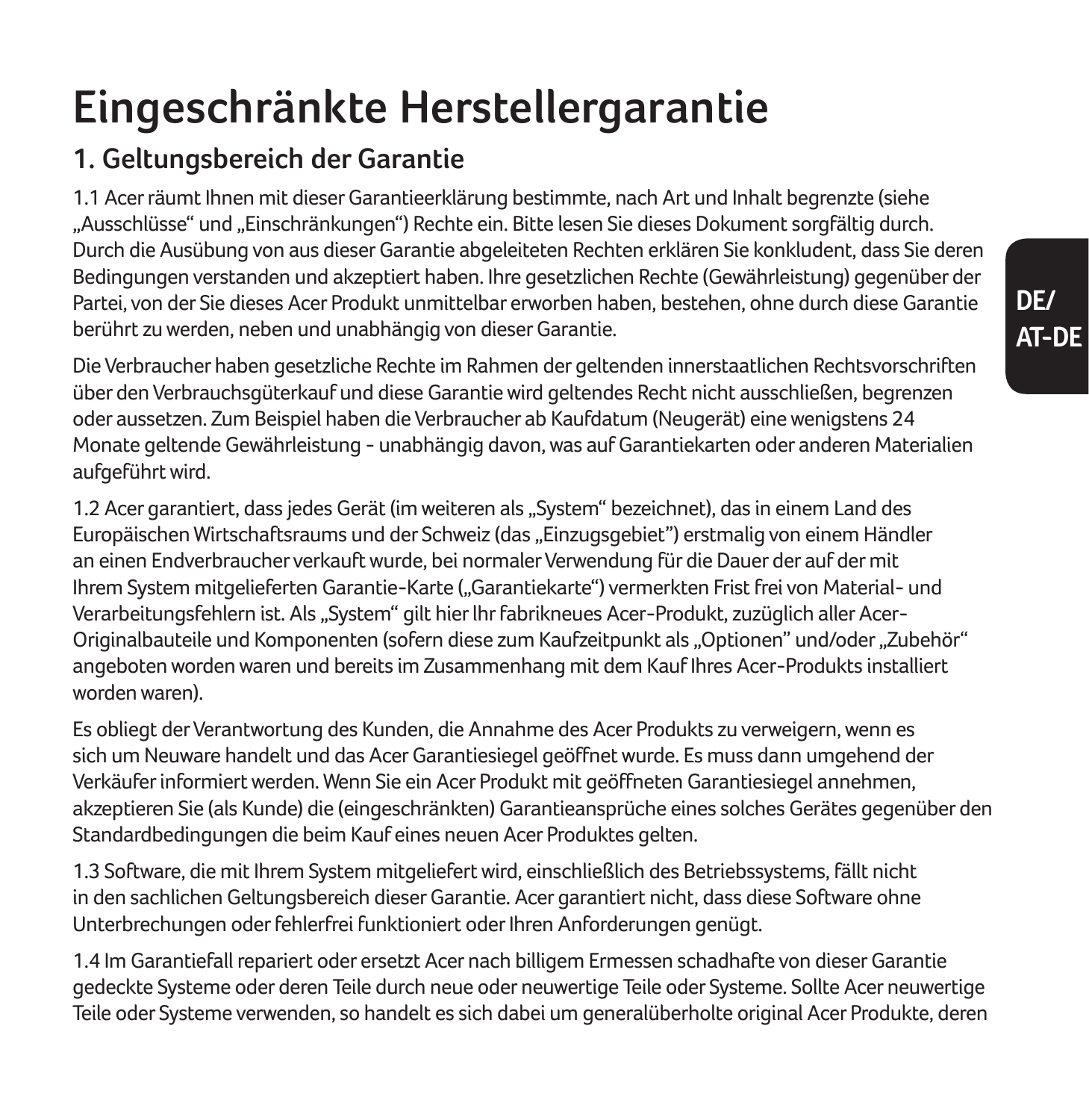Leistungsmerkmale denen fabrikneuer Produkte gleichkommen. Alle ausgetauschten Teile und Systeme, die im Rahmen dieser eingeschränkten Garantie ersetzt werden, gehen in das Eigentum von Acer über.

1.5 Die Garantiefrist beginnt mit dem Zeitpunkt des Kaufs. Ihre Rechnung (Kassenzettel), mit dem Kaufdatum des Systems ist Ihr Kaufbeleg.

1.6 Soweit sprachliche Aspekte für den Garantieservice relevant sind (z.B. Tastaturen, Software), ist die primäre Landessprache des jeweiligen Landes maßgeblich, in dem der Garantieservice in Anspruch genommen wird. Falls dies Ihren Ansprüchen nicht genügt, bleibt es Ihnen unbenommen, sich an den Acer Kundendienst in jenem Land zu wenden, in dem Sie Ihr Acer Produkt gekauft haben.

### **2. Ausschlüsse und Einschränkungen**

Diese Garantie unterliegt folgenden Ausschlüssen und Einschränkungen

2.1 Ausschlüsse

**DE/ AT-DE**

Diese eingeschränkte Garantie erstreckt sich nicht auf:

2.1.1 Produkte, die nicht von oder für Acer hergestellt wurden oder die ursprünglich in einem Land außerhalb des Einzugsgebiets dieser Garantie an einen Endabnehmer verkauft wurden.

2.1.2 Produkte, die durch folgende Handlungen beschädigt oder funktionsunfähig gemacht wurden:

2.1.2.1 zweckentfremdete Verwendung des Produkts, einschließlich aber nicht beschränkt auf Nichtbeachtung der mit dem System gelieferten Benutzeranleitung oder anderer Missbrauch oder Vernachlässigung des Systems;

2.1.2.2 Veränderung des Systems, etwa durch Verwendung oder Einbau von Bestandteilen, die nicht von Acer hergestellt und/oder verkauft wurden;

2.1.2.3 Service oder Reparatur durch unautorisierte Dritte, d.h. nicht von Acer oder Acer-Vertragswerkstätten;

2.1.2.4 unsachgemäßer Transport oder Verpackung bei Rücksendung des Systems an Acer oder eine Vertragswerkstätte; oder

2.1.2.5 unsachgemäße Installation von Produkten von Drittanbietern (z.B. Speicherkarten).

2.1.3 Verlust oder Beschädigung von Programmen, Daten oder Wechselspeichermedien (ausgenommen in Fällen der Produzentenhaftung entsprechend der Produkthaftungsgesetzgebung die jeweils auf den vom Endverbraucher erlittenen Schaden Anwendung findet). Sie sind für das Abspeichern (Backup) von Programmen, Daten und/oder für Wechselspeichermedien verantwortlich. Wie bereits erwähnt, behält Acer es sich vor, zur Reparatur eingesandte Systeme durch neue oder generalüberholte Produkte von wenigstens vergleichbarer Qualität und Leistungsfähigkeit zu ersetzen, wodurch alle von Ihnen auf Ihrem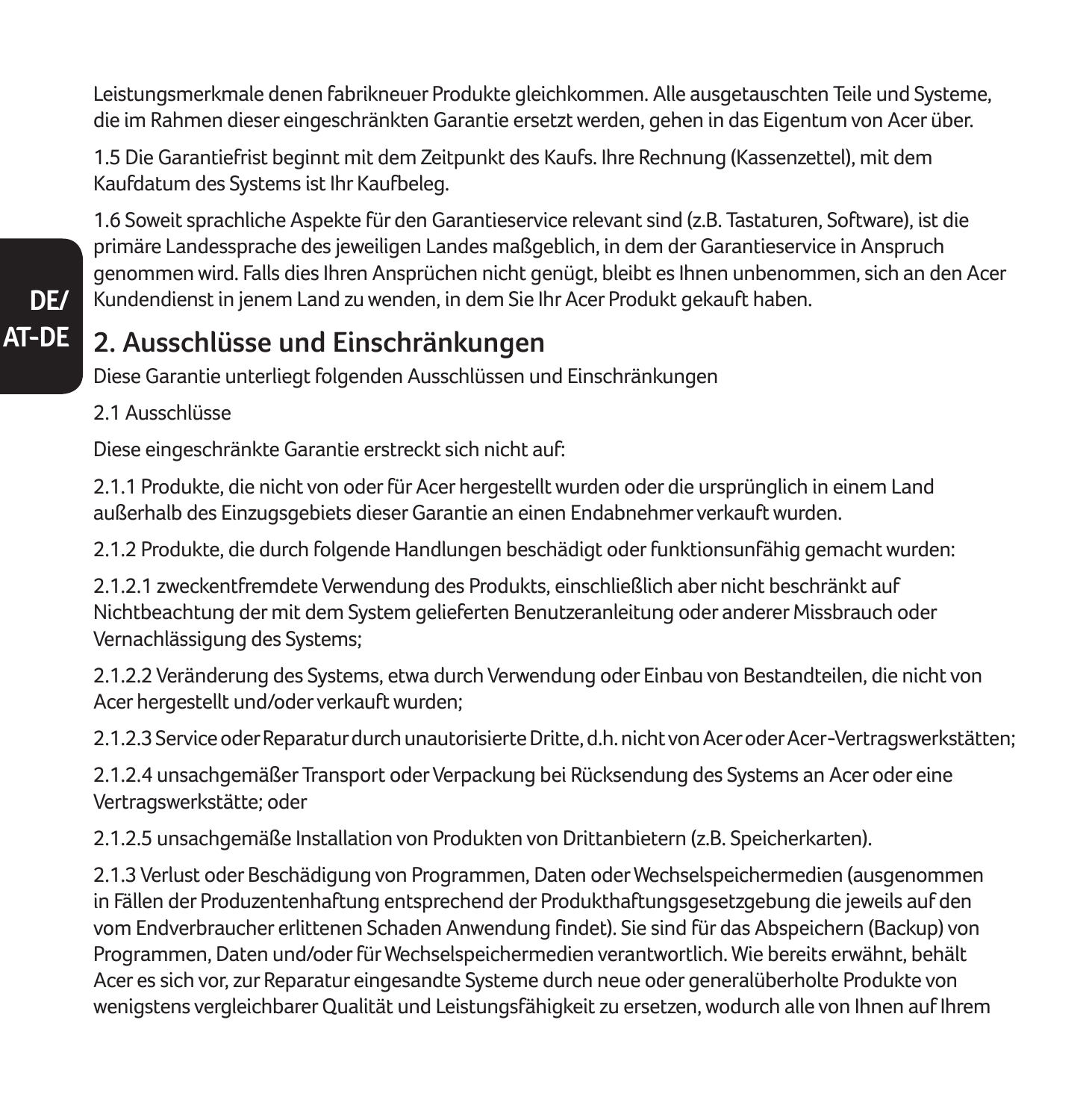Originalsystem gespeicherten Daten für Sie auf Dauer unzugänglich werden können.

2.1.4 Verbrauchsmaterialien, d.h. Teile, die bei der normalen Nutzung des Systems regelmäßig ausgetauscht werden müssen.

2.1.5 Geringfügige Mängel bei LC-Displays, die in Geräten auftreten, die mit LC-Display-Technologie ausgestattet sind, vorausgesetzt, dass nicht mehr als vier (4) Pixelfehler pro Million Bildpunkte auf einem Display auftreten und vorausgesetzt, dass man bei einer Aufteilung des Displays in neun (9) gleich große rechteckige Felder nur einen Pixelfehler im mittleren Feld des Displays antrifft.

2.2 Einschränkung und Ausschluss der Gewährleistung

2.2.1 Andere als die hier ausdrücklich eingeräumten Rechte können aus dieser Garantie nicht abgeleitet werden. Dies gilt insbesondere für alle sonstigen ausdrücklichen oder stillschweigenden Garantien für die Acer jegliche Haftung ablehnt. Dazu gehören u.a. stillschweigende Garantien für die Verkehrsfähigkeit oder Eignung für einen bestimmten Zweck.

2.2.2 In keinem Fall haftet Acer für Schäden aus Zufall oder für Mangelfolgeschäden,entgangenen Gewinn oder Verlust von Erwerbsmöglichkeiten, Daten oder Nutzungsmöglichkeiten, unabhängig davon, ob sich solche Ansprüche auf vertragliche Ansprüche oder unerlaubte Handlungen gründen oder diese sich auf Zusicherungen stützen, die im Zusammenhang mit der Verwendung des Systems stehen oder dessen Leistungsfähigkeit betreffen, oder sich auf die von Acer gelieferte Software beziehen, unabhängig davon, ob diese vorinstalliert ist oder dem Produkt beiliegt. Dieser Haftungsausschluss gilt selbst dann, wenn Acer auf die Möglichkeit solcher Schäden hingewiesen worden sein sollte.

2.2.3 Die in Absatz 2.2.2 enthaltenen Einschränkungen oder Haftungsauschlüsse kommen nicht zur Anwendung, wenn die von Ihnen erlittenen Verluste oder Beschädigungen das direkte und unmittelbare Ergebnis einer willkürlichen Irreführung durch Acer oder der Verletzung einer Rechtspflicht von Acer sind, und Acer wenigstens mit grober Fahrlässigkeit gehandelt hat, oder wenn deren Anwendung einen sonst zulässigen Anspruch gegen Acer unter der Produkhaftungsgesetzgebung, die jeweils auf den vom Endverbraucher erlittenen Schaden Anwendung findet, einschränken würde.

2.3 Wenn Sie diese Garantie in Anspruch nehmen, erkennen Sie an, dass über die hier beschriebenen Garantie- und Ersatzleistungen hinaus keine weitergehenden vertraglichen Ansprüche im Zusammenhang mit dem Erwerb oder den Gebrauch Ihres Systems gegenüber Acer oder anderen Firmen des Acer-Konzerns bestehen.

2.4 Alle aus dieser Garantie erwachsenden Ansprüche sind verjährt, wenn sie nicht binnen einen Jahres nach Entstehung geltend gemacht werden.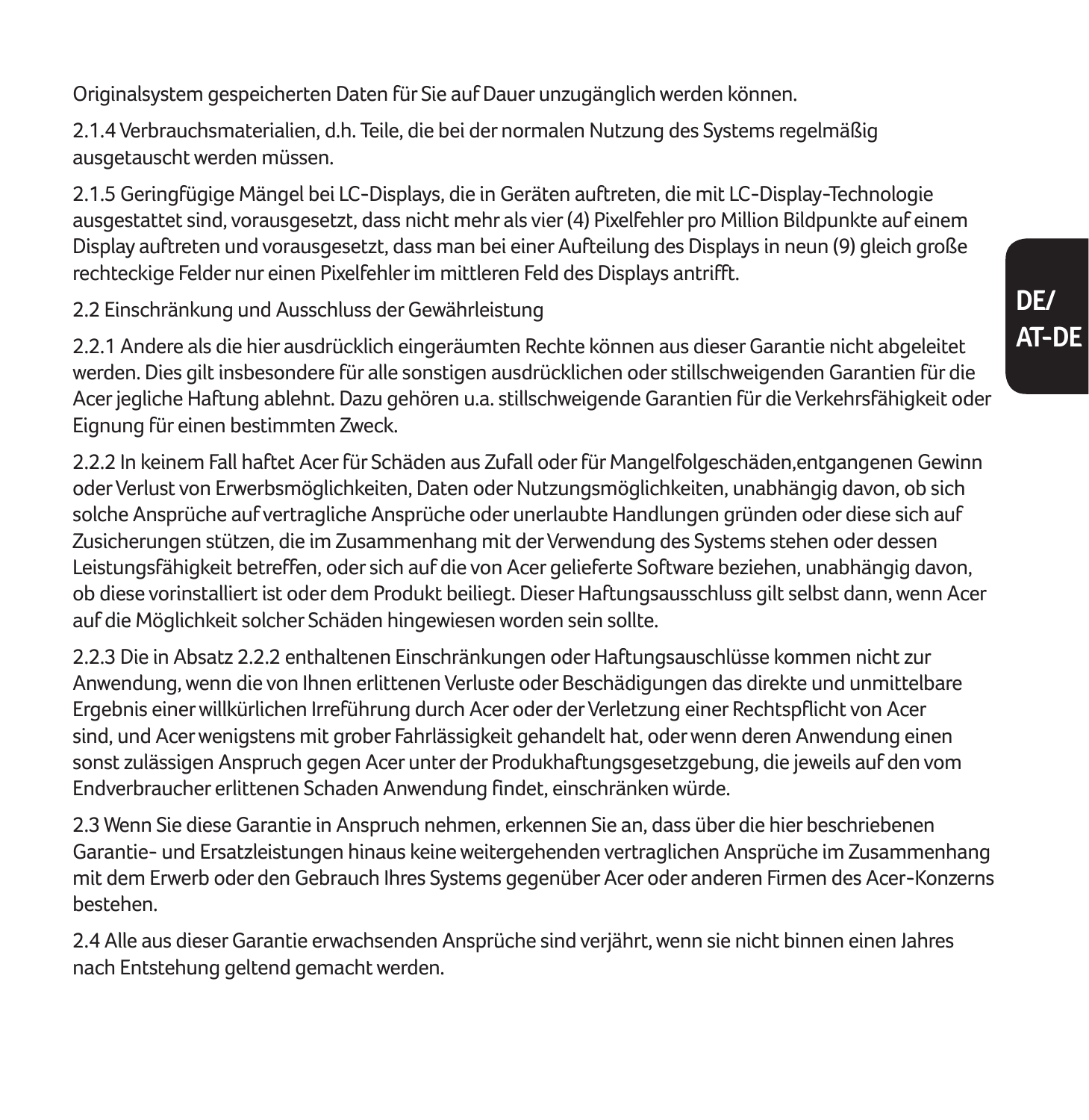### **3. Inanspruchnahme von Garantieleistungen**

Bitte wenden Sie sich mit allen Reklamationen und/oder zur Inanspruchnahme von Garantieleistungen an das für Sie lokal zuständige Acer Kundendienst Zentrum. Die entsprechende(n) Adresse(n) und Telefonnummer(n) finden Sie auf Ihrer Garantiekarte oder im Internet unter: http://support.acer-euro.com.

Bevor Sie ihr Acer Produkt in den Service senden, stellen Sie bitte sicher, dass Sie alle ihre Programme und Daten gesichert haben. Löschen Sie bitte alle vertraulichen oder persönlichen Dokumente und Programme (im weiteren als "Daten" bezeichnet). Acer ist nicht verantwortlich für verlorene, beschädigte oder veröffentliche Daten ausserhalb unserer Kontrolle oder durch Handhabung oder durch Irrtümer durch Dritte, auch nicht für die Wiederherstellung oder der Neuinstallation jeglicher Daten.

# **GARANTIE – Bedingungen**

**DE/ AT-DE**

| Produkt                                      | <b>GARANTIEDAUER UND ART DER GARANTIE</b>                                                                                                                                      |
|----------------------------------------------|--------------------------------------------------------------------------------------------------------------------------------------------------------------------------------|
| Zubehör                                      | 2 Jahre Einsende-/Rücksendeservice Service                                                                                                                                     |
| <b>Technischer Support</b><br>(nur Hardware) | 2 Jahre                                                                                                                                                                        |
| Einsende-/<br>Rücksendeservice Service       | Dieser Service bietet das kostenlose Einsenden Ihres Gerätes zur Reparatur in<br>unser Acer Servicezentrum sowie den Rückerhalt Ihres reparierten Gerätes nach<br>kurzer Zeit. |

### **Garantieverlängerung und erweiterte Garantie**

Informationen über optionale Garantieverlängerungen und Bestellmöglichkeiten finden Sie im Internet oder unter der Rufnummer der Acer-Niederlassung Ihres Landes.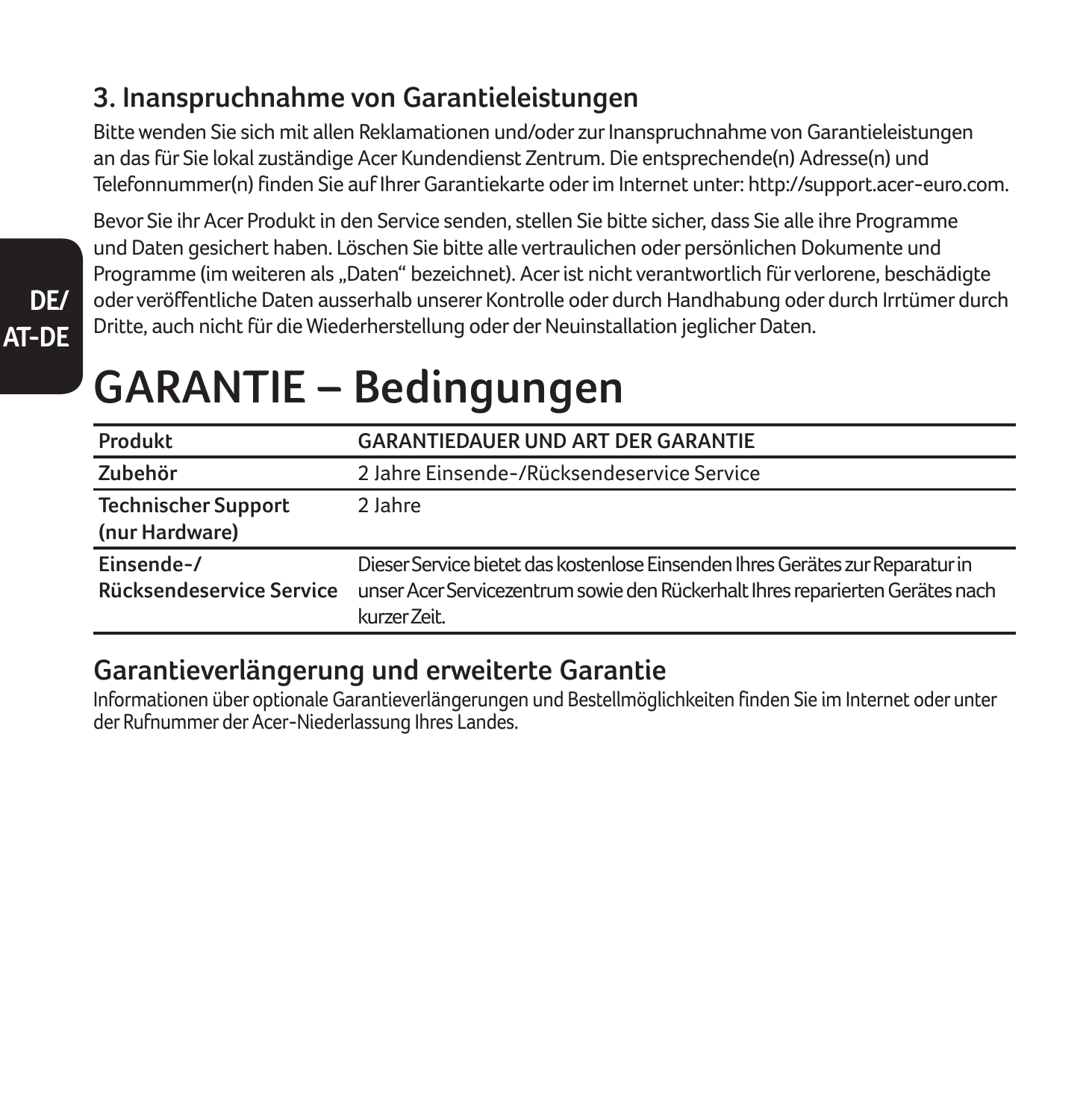# **Garantie des Produits**

## **1. Etendue de la Garantie Contractuelle**

1.1. La présente garantie contractuelle (la « Garantie Contractuelle ») (voir les sections « Exclusions » et « limitations » à l'article 2) vous confère des droits et recours spécifiques à l'encontre d'Acer (« Acer » tel qu'utilisé dans le présent document, signifie la société Acer située dans le Champ Territorial tel que défini ci-après ou où votre produit Acer, tel que défini ci-après, a été vendu pour la première fois à un utilisateur final). Pour de plus amples renseignements, contactez votre revendeur Acer ou consultez la page Internet http://support.acer-euro.com). Merci de lire attentivement le présent document, en faisant appel à cette Garantie Contractuelle, vous serez considéré comme en ayant compris et accepté les termes. Indépendamment de cette Garantie Contractuelle, vous pouvez bénéficier de droits différents et plus étendus à l'encontre du détaillant qui vous a vendu le produit Acer. La présente Garantie Contractuelle ne limite en rien de tels droits.

Le consommateur bénéficie de droits légaux selon la législation applicable à la vente des biens de consommation. Ces droits ne sont pas affectés par la présente garantie contractuelle. Indépendamment de la présente garantie commerciale, le vendeur ou le fabricant restent tenus de la garantie légale de conformité mentionnée aux articles L.211-4 à L.211-13 du Code de la consommation et de celle relative aux défauts de la chose vendue, dans les conditions prévues aux articles 1641 à 1648 et 2232 du Code civil.

#### Rappel des textes légaux

Article L.211-4 du Code de la consommation : « Le vendeur est tenu de livrer un bien conforme au contrat et répond des défauts de conformité existant lors de la délivrance. Il répond également des défauts de conformité résultant de l'emballage, des instructions de montage ou de l'installation lorsque celle-ci a été mise à sa charge par le contrat ou a été réalisée sous sa responsabilité. »

Article L.211-5 du Code de la consommation : « Pour être conforme au contrat, le bien doit :

1° Etre propre à l'usage habituellement attendu d'un bien semblable et, le cas échéant :

- correspondre à la description donnée par le vendeur et posséder les qualités que celui-ci a présentées à l'acheteur sous forme d'échantillon ou de modèle ;

- présenter les qualités qu'un acheteur peut légitimement attendre eu égard aux déclarations publiques faites par le vendeur, par le producteur ou par son représentant, notamment dans la publicité ou l'étiquetage ;

2° Ou présenter les caractéristiques définies d'un commun accord par les parties ou être propre à tout usage spécial recherché par l'acheteur, porté à la connaissance du vendeur et que ce dernier a accepté. »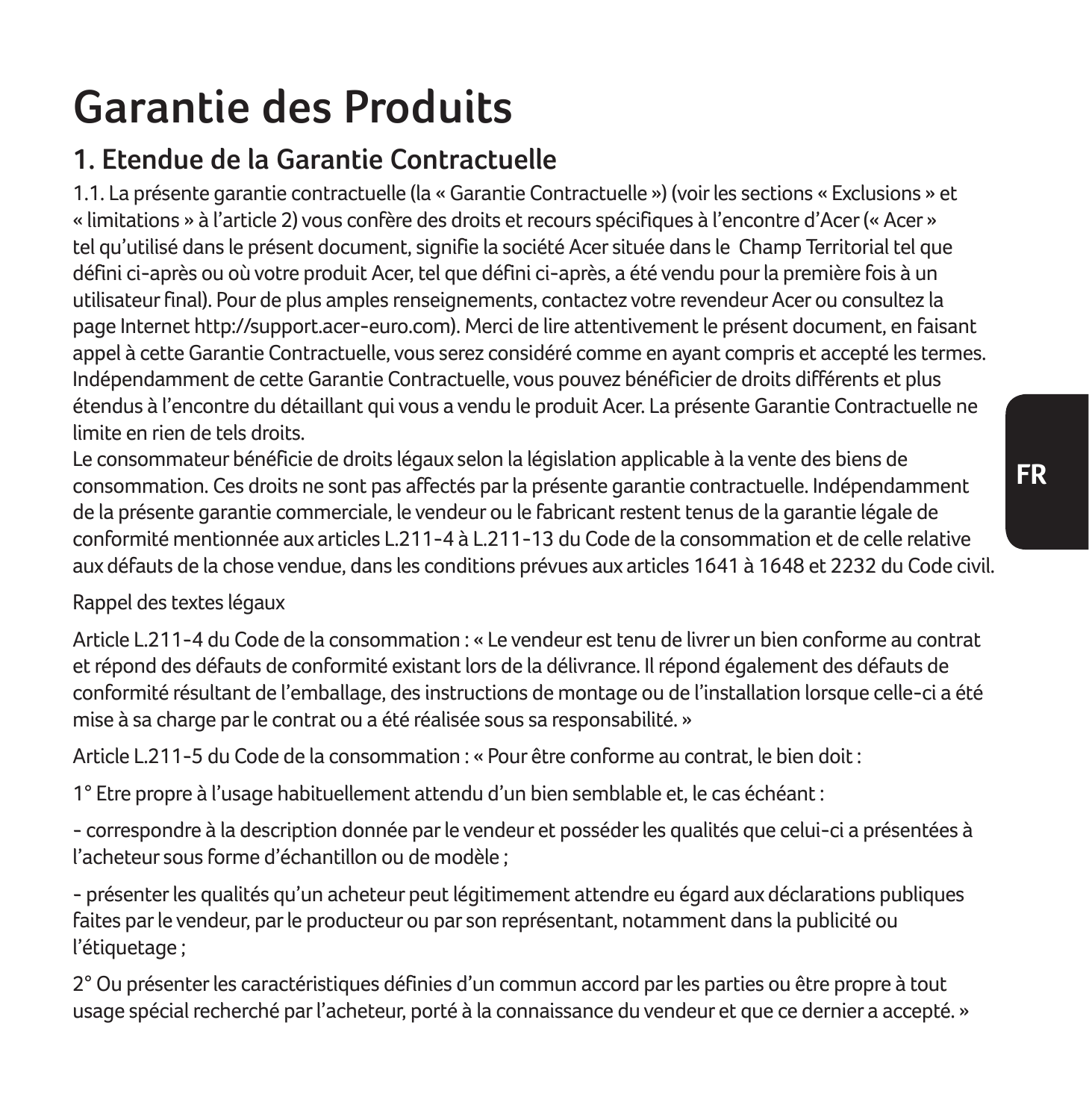Article L.211-12 du Code de la consommation : « L'action résultant du défaut de conformité se prescrit par deux ans à compter de la délivrance du bien. »

Article 1641 du Code civil : « Le vendeur est tenu de la garantie à raison des défauts cachés de la chose vendue qui la rendent impropre à l'usage auquel on la destine, ou qui diminuent tellement cet usage que l'acheteur ne l'aurait pas acquise, ou n'en aurait donné qu'un moindre prix, s'il les avait connus. »

Article 1648 alinéa 1 du Code civil : « L'action résultant des vices rédhibitoires doit être intentée par l'acquéreur dans un délai de deux ans à compter de la découverte du vice. »

Article L.211-16 du Code de la consommation : « Lorsque l'acheteur demande au vendeur, pendant le cours de la garantie commerciale qui lui a été consentie lors de l'acquisition ou de la réparation d'un bien meuble, une remise en état couverte par la garantie, toute période d'immobilisation d'au moins sept jours vient s'ajouter à la durée de la garantie qui restait à courir. Cette période court à compter de la demande d'intervention de l'acheteur ou de la mise à disposition pour réparation du bien en cause, si cette mise à disposition est postérieure à la demande d'intervention. »

1.2. Acer garantit tout produit Acer, incluant des pièces et composants (options et accessoires) Acer d'origine installés par Acer dans votre produit Acer au jour de son premier achat par un utilisateur final (« ci-après ensemble le « Système ») dans un pays de l'Union Européenne (le « Champ Territorial »), contre tout défaut matériel ou de construction dans des conditions normales d'utilisation et pendant la durée de garantie spécifiée sur la carte de garantie fournie avec votre Système (la « Carte de Garantie »).

Il est de la responsabilité du Client de refuser la livraison d'un produit Acer vendu comme neuf alors que les sceaux de sécurité sont déchirés et d'en informer le revendeur.

En acceptant un produit Acer dont les sceaux sont déchirés, le Client reconnait que ses droits à la garantie de ce produit seront différents (réduits) par rapport à ceux liés à la vente d'un produit Acer neuf.

1.3. Tout logiciel fourni avec votre Système, incluant le système d'exploitation, est fourni « tel quel ». Acer ne garantit pas que le fonctionnement des logiciels fournis avec le Système sera ininterrompu ou exempt d'erreur, ni que ces logiciels répondront à vos besoins.

1.4. Si vous faites une réclamation au titre de la présente Garantie Contractuelle, Acer pourra, à son choix, réparer ou remplacer tout ou partie du Système défectueux couvert par la Garantie Contractuelle par des Systèmes ou pièces neufs ou reconditionnés. Au cas où Acer opterait pour l'utilisation de pièces ou Systèmes reconditionnés, ceux-ci auront des caractéristiques ou performances équivalentes à des produits neufs. Toutes les pièces démontées et Systèmes remplacés au titre de la Garantie Contractuelle deviennent la propriété d'Acer.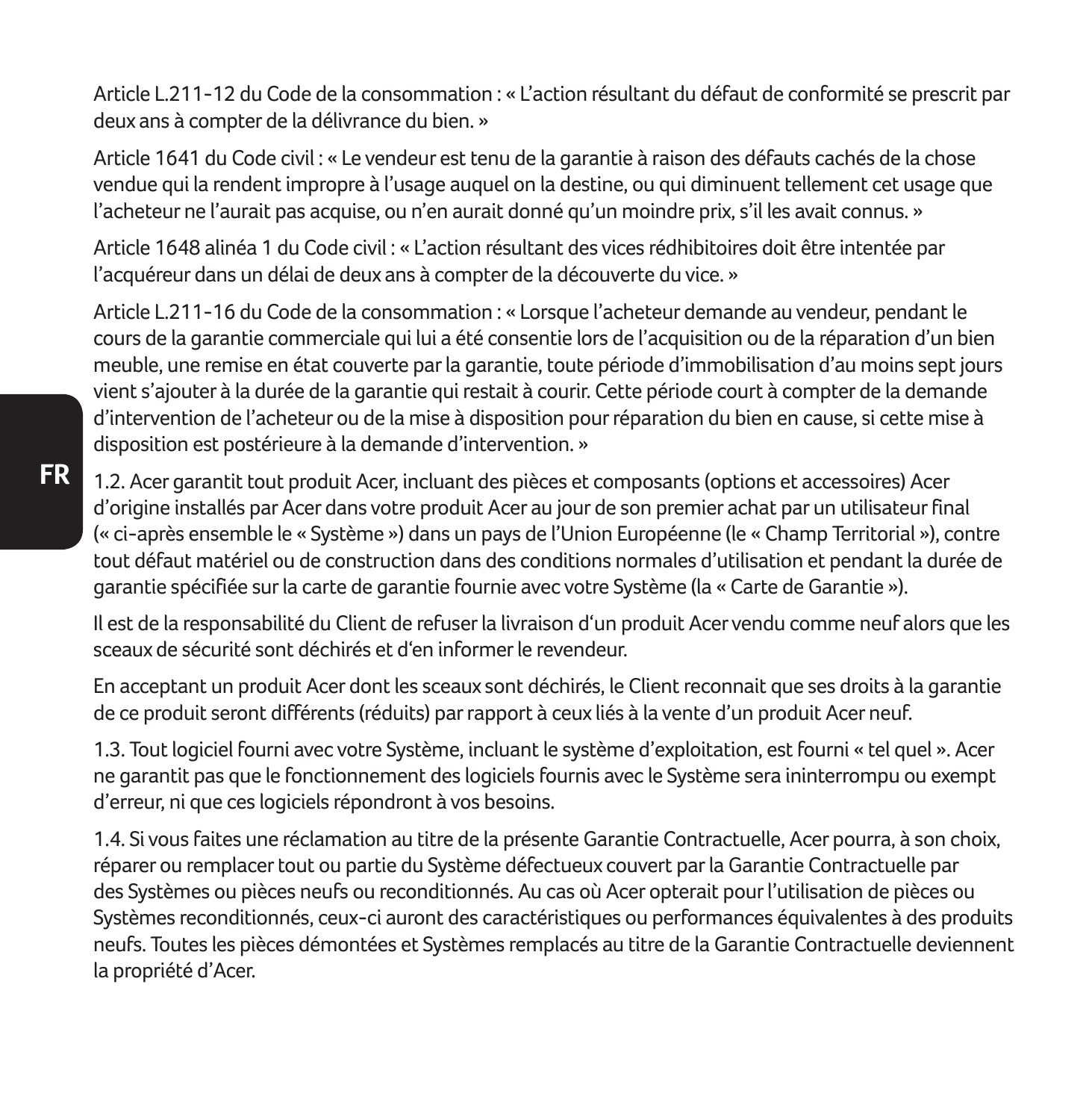1.5. La période de garantie court à compter de la date d'achat par l'utilisateur initial. La facture originale d'achat (ticket de caisse), indiquant la date d'achat du Système, constitue la preuve de la date d'achat.

1.6. La garantie est assurée dans la langue principale en vigueur dans le pays de l'Union Européenne dans lequel le service est demandé. Les services de réparation sous garantie impliquant des aspects linguistiques de votre Système (tels que clavier, logiciels) ne peuvent pas être exécutés dans une langue différente de celle utilisée dans le pays de l'Union Européenne où les services sont demandés.

### **2. Exclusions et Limitations**

La présente Garantie Contractuelle est soumise aux exclusions et limitations suivantes :

2.1. Evelucions

La présente Garantie Contractuelle ne s'applique pas :

2.1.1. aux produits qui n'ont pas été fabriqués par ou pour Acer et aux produits vendus initialement à un utilisateur final dans un pays extérieur au Champ Territorial de la Garantie Contractuelle.

2.1.2. aux produits endommagés ou rendus défectueux suite à

2.1.2.1. une utilisation du Système non conforme à l'usage pour lequel il a été conçu, incluant notamment une utilisation non conforme au Guide d'Utilisation fourni avec le Système, ou tout autre abus ou négligence dans l'utilisation du Système;

2.1.2.2. une modification du Système, notamment une utilisation de pièces non fabriquées ou vendues par Acer ;

2.1.2.3. une réparation ou un service de maintenance non exécuté par Acer ou un prestataire de service agréé par Acer ;

2.1.2.4. un transport ou un emballage inappropriés lors du retour du Système à Acer ou à un prestataire de service agréé par Acer ;

2.1.2.5. une installation impropre de produits de tiers (par exemple carte mémoire).

2.1.3. aux pertes ou dommages de logiciels, données ou supports de stockage amovibles. Vous êtes responsable de la sauvegarde (copie de sauvegarde) de tous programmes, données ou supports de stockage amovibles. En effet, Acer peut être amené à choisir de remplacer le Système envoyé sous garantie par un produit reconditionné de qualité équivalente, entraînant l'impossibilité pour vous d'avoir accès aux données stockées dans votre Système d'origine.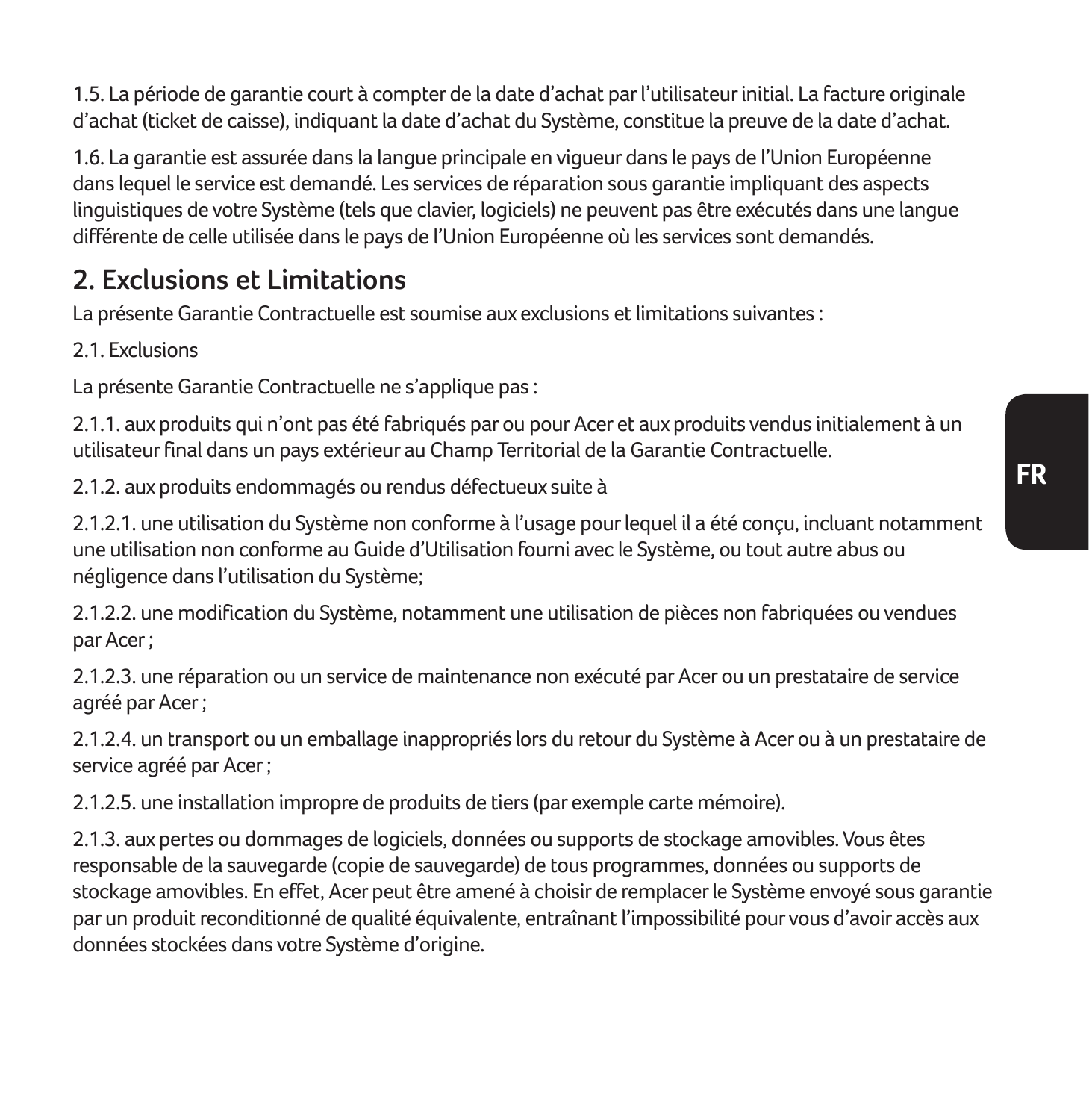2.1.4. aux consommables, c'est-à-dire aux pièces qui nécessitent un remplacement périodique dans le cadre de l'utilisation normale d'un Système, et notamment les batteries d'ordinateurs portables. Pendant la période de garantie, la batterie sera remplacée par Acer si sa capacité devient inférieure à 50% de sa capacité initiale.

2.1.5. aux défauts mineurs des écrans LCD survenant sur des Systèmes équipés de la technologie LCD, à la condition que le nombre de pixels défectueux n'excède pas quatre (4) pixels défectueux par tranche de un million de pixels sur un écran LCD, et à la condition qu'il n'y ait pas plus d'un pixel défectueux dans la zone centrale de la tranche lorsque l'écran est divisé en neuf (9) tranches rectangulaires égales.

2.2. Limitations et exclusion de la Garantie

2.2.1. Sous réserve des stipulations de l'article 1.1, en faisant une réclamation dans le cadre de la présente Garantie Contractuelle, vous reconnaissez que la réparation et, selon les disponibilités, le remplacement du Système conformément et dans les limites de la présente Garantie Contractuelle, constituent votre seul et unique recours vis-à-vis d'Acer ou de l'une de ses filiales ou société du même groupe au titre de la présente Garantie Contractuelle en cas de défaut du Système couvert par la présente Garantie Contractuelle.

### **3. Obtention du service de Garantie**

Pour procéder à une réclamation et/ou obtenir un service de garantie, veuillez vous reporter aux informations figurant sur la Carte de Garantie ou consultez la page Internet http://support.acer-euro.com.

Pour connaître l'adresse d'Acer Computer France, reportez-vous au document intitulé « Acer Offices », partie intégrante de la présente garantie, fourni dans l'emballage avec le produit.

Avant de retourner votre produit auprès de notre service après-vente, veuillez vous assurer d'avoir sauvegardé toutes vos données et programmes. Merci également d'effacer toutes les informations confidentielles, à caractère privé ou personnel ou encore vos programmes (ci-après Données). Acer ne pourra être retenu responsable de la perte, de la détérioration ou la divulgation des Données dues à des actions, omissions de tiers ou la non restauration ou réinstallation des Données.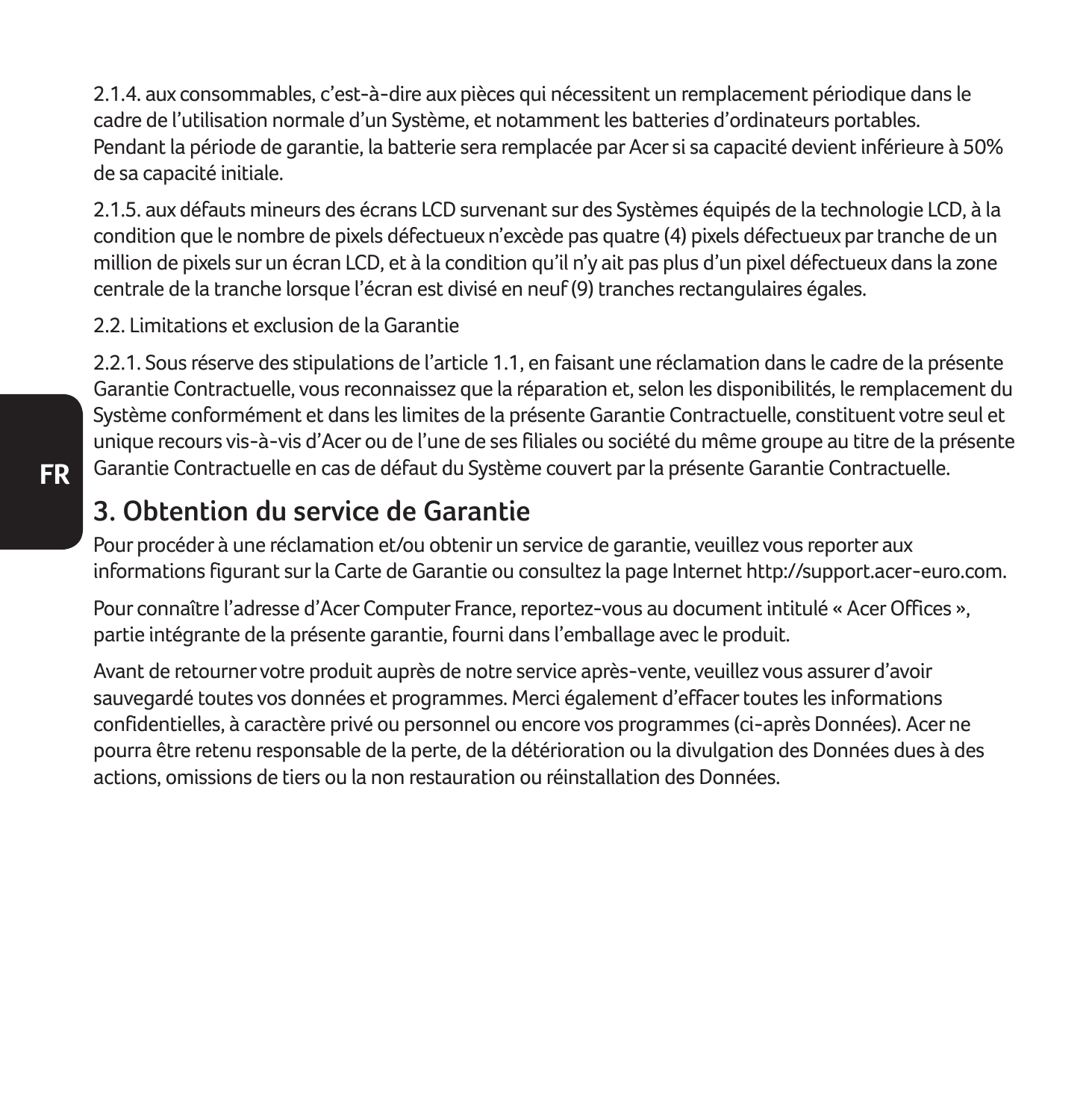# **CONDITIONS D'APPLICATION DE LA GARANTIE D'UNE DUREE DE 2 ANS**

| <b>PRODUIT</b>             | <b>GARANTIE</b>                                                                                                                                  |
|----------------------------|--------------------------------------------------------------------------------------------------------------------------------------------------|
| Accessoires                | 2 ans: Mail-in ou Carry-In <sup>(1)</sup>                                                                                                        |
| Support Technique matériel | 2 ans                                                                                                                                            |
| $(1)$ Mail-in:             | Le client envoie l'unité à l'atelier de réparation Acer. Une fois que la<br>réparation a été effectuée, Acer renvoie l'unité au client.          |
| Carry-in:                  | Le client apporte le matériel à un mainteneur agréé Acer. Une fois que la<br>réparation a été effectuée, le client vient reprendre son matériel. |

#### **Extension de la garantie**

Pour de plus amples renseignements sur l'extension de garantie ou pour la demander, consultez site Internet ou appeler le n° de téléphone de votre pays.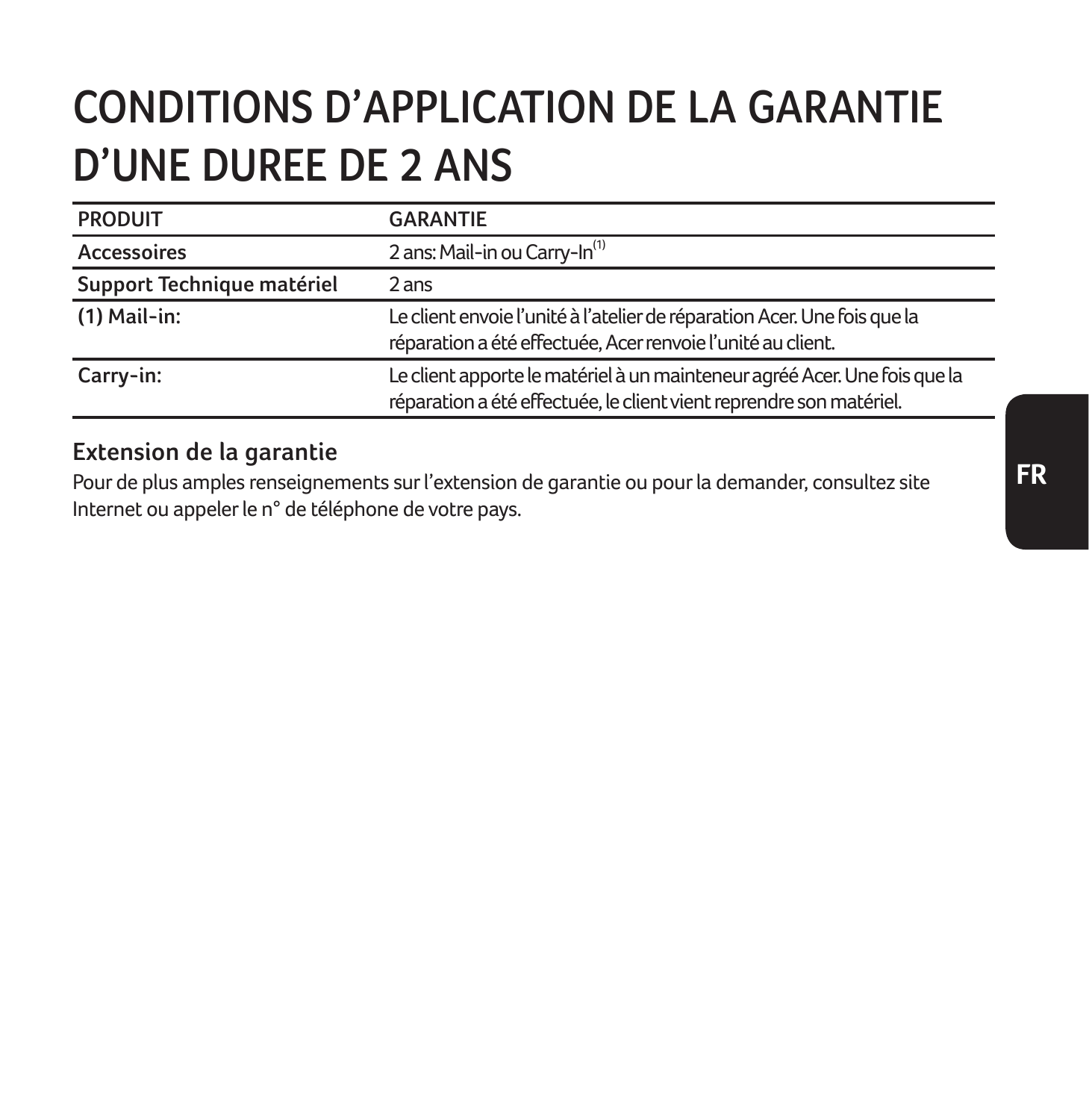# **Garanzia Limitata del Prodotto**

### **1. Ambito di applicazione della Garanzia Limitata**

1.1. Questa garanzia limitata (vedi "Esclusioni" e "Limitazioni" di cui all' art. 2) ("Garanzia Limitata") Vi conferisce specifici diritti e rimedi nei confronti di Acer. Vi preghiamo di leggere attentamente questo documento, poiché, in caso di esercizio della Garanzia, i termini e le condizioni in esso contenuti si presumeranno da Voi conosciuti ed accettati. Indipendentemente dal contenuto della Garanzia Limitata, possono esservi riconosciuti diritti e rimedi di contenuto diverso e più ampio da esercitare nei confronti del commerciante che Vi ha venduto il prodotto Acer. La Garanzia Limitata non limita in alcun modo tali diritti.

Indipendentemente dalla Garanzia Limitata (Limited Product Warranty) il Consumatore ha diritto, nei confronti del venditore, alla garanzia legale di conformità per 24 mesi dalla data di consegna del prodotto in base alle norme del Codice del Consumo.

I consumatori hanno diritti legali sanciti dalle leggi nazionali che governano la vendita dei beni di consumo. Questa garanzia non esclude, limita o sospende in alcun modo tali diritti.

1.2. Acer garantisce che ogni prodotto Acer, comprese le parti e i componenti originali Acer (opzioni e accessori), installati nel Vostro prodotto Acer al tempo dell'acquisto (qui complessivamente denominato il "Sistema"), venduto per la prima volta ad un utente finale in uno Stato membro dello Spazio Economico Europeo (l'"Ambito territoriale") sia libero da vizi nei materiali o nella costruzione in condizioni di uso normale, per tutto il periodo di garanzia come indicato nel documento di Garanzia Limitata fornito insieme al "Sistema" ("Carta di Garanzia").

Il Cliente ha il diritto di rifiutare un prodotto Acer venduto come nuovo, ma avente i sigilli di garanzia manomessi, informando il rivenditore. Accettando un prodotto Acer avente i sigilli di garanzia manomessi, il Cliente è consapevole che la garanzia sarà diversa (inferiore) rispetto ai termini e condizioni standard di un prodotto Acer nuovo e con i sigilli di garanzia intatti.

1.3. Ogni software fornito insieme al "Sistema", compreso il sistema operativo, viene fornito nello stato in cui si trova e non è coperto dalla garanzia. In particolare, Acer non garantisce che il funzionamento di ciascun software fornito con il vostro "Sistema" sia esente da interruzioni o privo di vizi o risponda comunque alle Vostre necessità.

1.4. In caso di esercizio della presente Garanzia, Acer, a sua scelta, provvederà alla riparazione o alla sostituzione di ogni prodotto difettoso, o delle parti di esso coperte dalla Garanzia Limitata, avvalendosi di parti o "Sistemi" nuovi o riparati in fabbrica. Nel caso in cui Acer scelga di avvalersi di parti o "Sistemi" riparati in fabbrica, questi dovranno presentare livelli di funzionamento uguali a quelli dei nuovi prodotti. Tutte le parti oggetto di ricambio e tutti i "Sistemi" sostituiti in base a questa Garanzia Limitata torneranno di proprietà di Acer.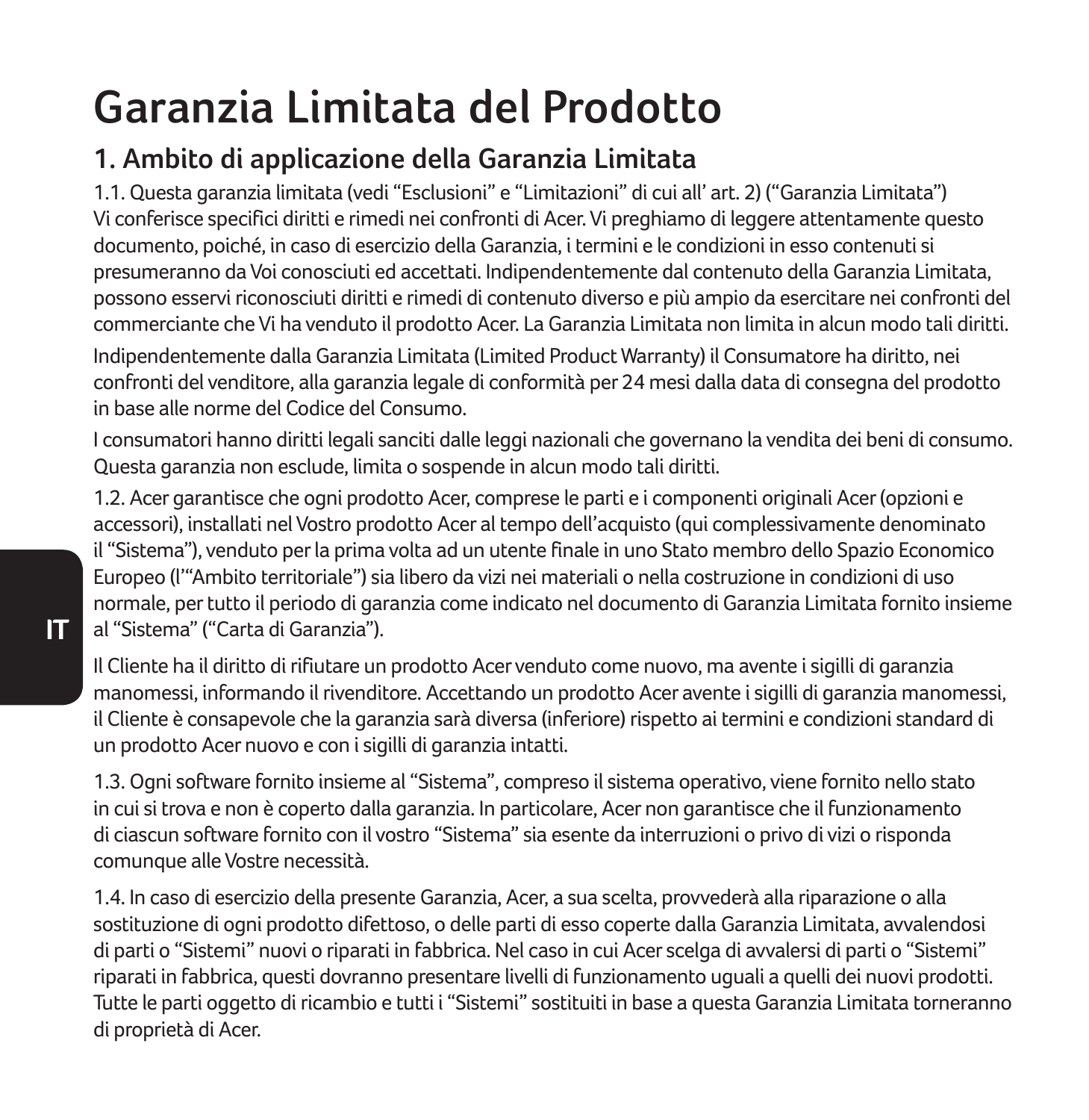1.5. Il periodo di Garanzia decorre dal momento dell'acquisto. La fattura di acquisto in originale (o lo scontrino) recante la data di acquisto del "Sistema" costituisce prova della data dell'acquisto.

1.6. Il servizio di garanzia sarà eseguito nella lingua adottata nello Stato dell'Area Economica Europea (AEE) in cui il servizio richiesto viene effettuato. I servizi di riparazione in garanzia che richiedono l'adozione di elementi e termini linguistici (per esempio, tastiera, software) potrebbero non essere idonei ad essere eseguiti in una lingua diversa da quella adottata nello Stato membro dell'AEE in cui il servizio richiesto è effettuato.

### **2. Esclusioni e limitazioni**

Questa Garanzia Limitata è soggetta alle seguenti esclusioni e limitazioni:

2.1. Esclusioni

Questa Garanzia Limitata non si estende a:

2.1.1. ogni prodotto non fabbricato da o per conto di Acer, o venduto per la prima volta ad un utente finale fuori dall'Ambito territoriale di questa Garanzia Limitata.

2.1.2. Ogni prodotto danneggiato o reso difettoso in conseguenza di:

2.1.2.1. un uso del "Sistema" diverso da quello ritenuto normale, compreso, a titolo meramente esemplificativo, l'uso difforme dalle istruzioni della Guida all'utente allegate al "Sistema", o ogni altro abuso o negligenza riferita al "Sistema".

2.1.2.2. ogni modificazione apportata al "Sistema", compreso l'utilizzo di parti non fabbricate o vendute da Acer.

2.1.2.3. ogni servizio o riparazione effettuato da ogni altro soggetto diverso da Acer o da un Provider di Servizi Autorizzato Acer;

2.1.2.4. trasporto o imballaggio inadeguato in occasione della restituzione del prodotto ad Acer o ad un Provider di Servizi Autorizzato Acer,

2.1.2.5. erronea installazione di prodotti di terzi (ad esempio, memory cards).

2.1.3. Perdita o danneggiamento di programmi, dati, o supporti di memorizzazione rimovibili. Siete responsabili del salvataggio (backing up) di tutti i programmi, dati o supporti di memorizzazione rimovibili. Si noti che Acer può decidere di sostituire il Sistema inviato per i servizi di assistenza coperti dalla garanzia con un prodotto rigenerato di uguale qualità e, di conseguenza, potrebbe non essere più possibile accedere ai dati memorizzati sul Sistema originale.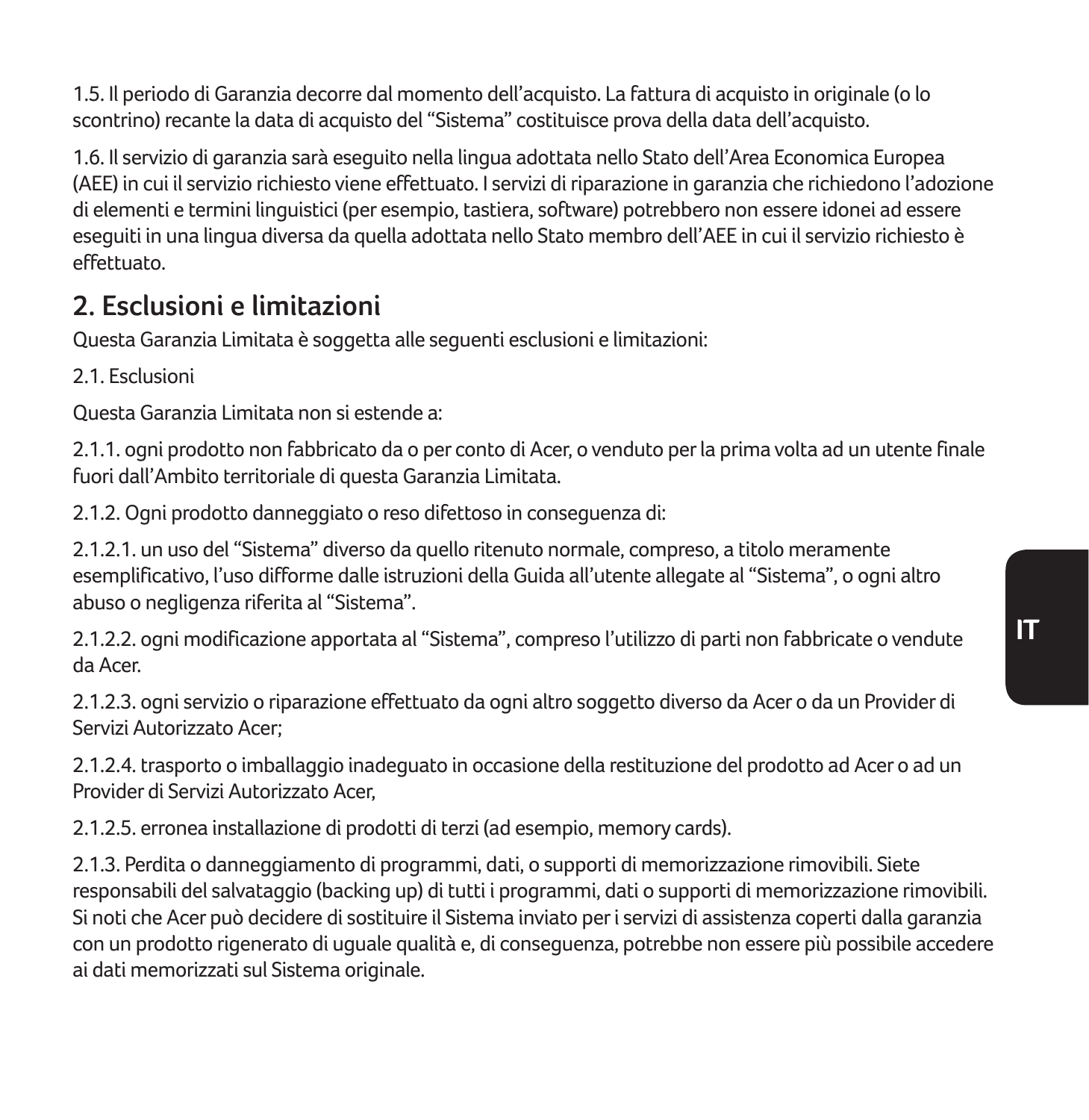2.1.4. Parti soggette ad usura, ovvero parti che richiedono una sostituzione periodica durante il normale periodo di utilizzo del Sistema.

2.1.5. Difetti di lieve entità dei display LCD che si verifichino in sistemi dotati di tecnologia LCD display, a condizione che l'entità di tali difetti non sia superiore a quattro pixel difettosi per milione su ogni display LCD fornito e, ulteriormente, a condizione che, dividendo il pannello del display in nove uguali aree rettangolari, vi sia non più di un pixel difettoso nell'area centrale del display.

2.2. Limitazioni e Rinuncia [esclusione] alla Garanzia

2.2.1. L'esercizio della presente Garanzia Limitata fa presumere l'accettazione della riparazione e (se disponibile) della sostituzione, qualora possibile, in base ai servizi di garanzia sopra indicati, come unici ed esclusivi rimedi esperibili nei confronti di Acer o ognuna delle sue società controllate o controllanti, in relazione a qualunque violazione della Garanzia Limitata Acer qui descritta.

#### **3. Concessione del Servizio in Garanzia**

Per ogni reclamo o richiesta di assistenza in garanzia, fate riferimento alle informazioni contenute nella Vostra Carta di Garanzia o visitate il sito http://support.acer-euro.com.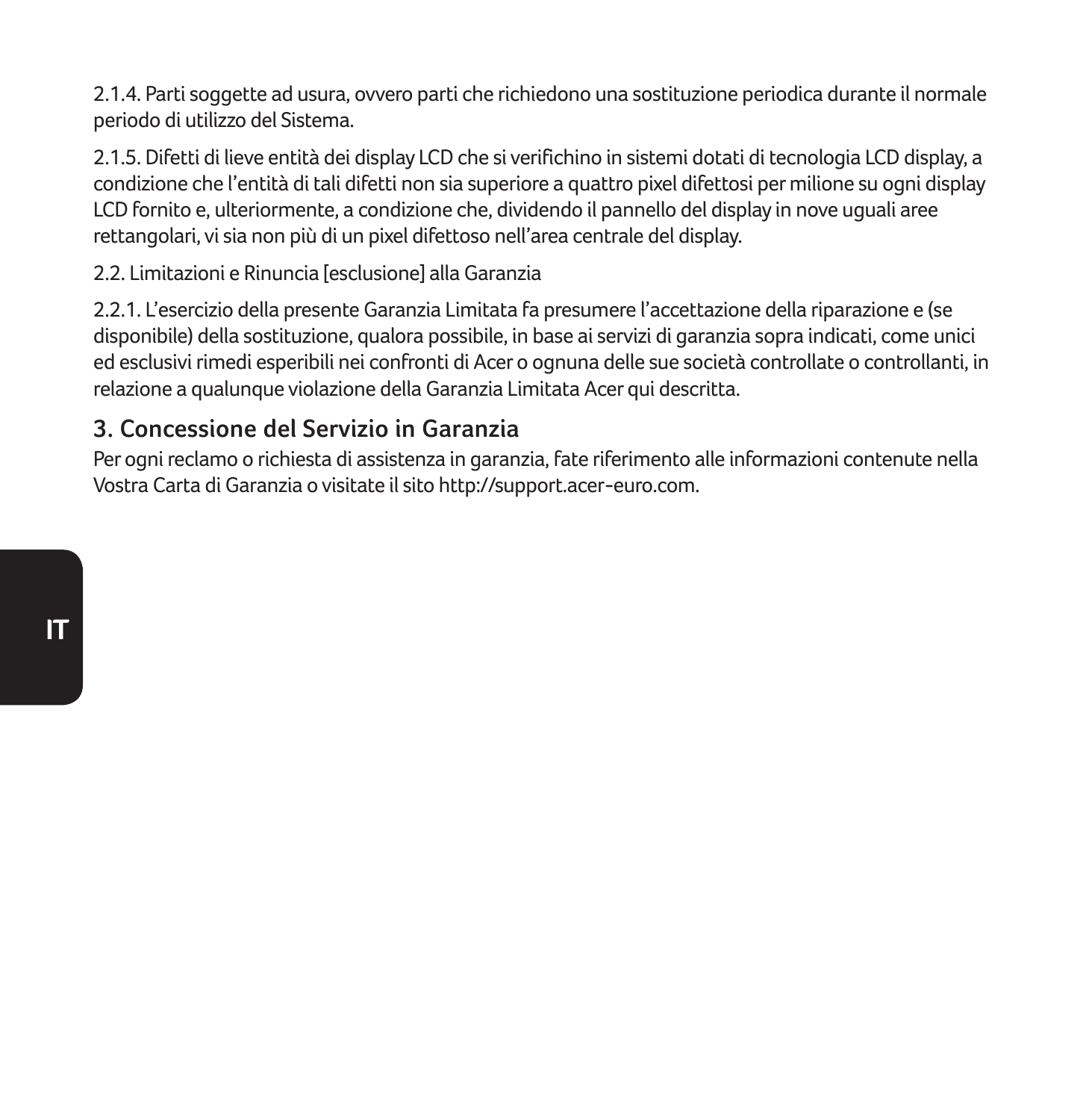# **CARTOLINA DI GARANZIA (2 ANNI)**

| <b>PRODOTTO</b>                    |                                                                                                                                      | PERIODO E TIPO DI GARANZIA                                                                                                                                                                |  |
|------------------------------------|--------------------------------------------------------------------------------------------------------------------------------------|-------------------------------------------------------------------------------------------------------------------------------------------------------------------------------------------|--|
| Accessori                          |                                                                                                                                      | 2 anni: Mail-in o Carry-in <sup>(1)</sup>                                                                                                                                                 |  |
| Assistenza tecnica (solo hardware) |                                                                                                                                      | 2 anni                                                                                                                                                                                    |  |
| informazioni richieste.            |                                                                                                                                      | Acer Italy S.r.l. Titolare del trattamento usa i Suoi dati personali solo per fornirLe l'assistenza e le<br>Per accedere all'informativa completa può visitare il nostro sito www.acer.it |  |
| $(1)$ Mail-in:                     | Il cliente invia l'unità al centro assistenza Acer per la riparazione. Dopo averla riparata, Acer<br>restituisce l'unità al cliente. |                                                                                                                                                                                           |  |
| Carry-in:                          |                                                                                                                                      | Il cliente consegna direttamente l'unità al centro assistenza Acer per la riparazione. Dopo<br>averla riparata, Acer riconsegna direttamente al cliente l'unità riparata.                 |  |
|                                    |                                                                                                                                      |                                                                                                                                                                                           |  |

#### **Estensione della garanzia**

Per ulteriori informazioni o per ordinare un'opzione di upgrade della garanzia, visitare l'indirizzo Internet di Acer oppure chiamare il numero telefonico indicato per il proprio paese.

**IT**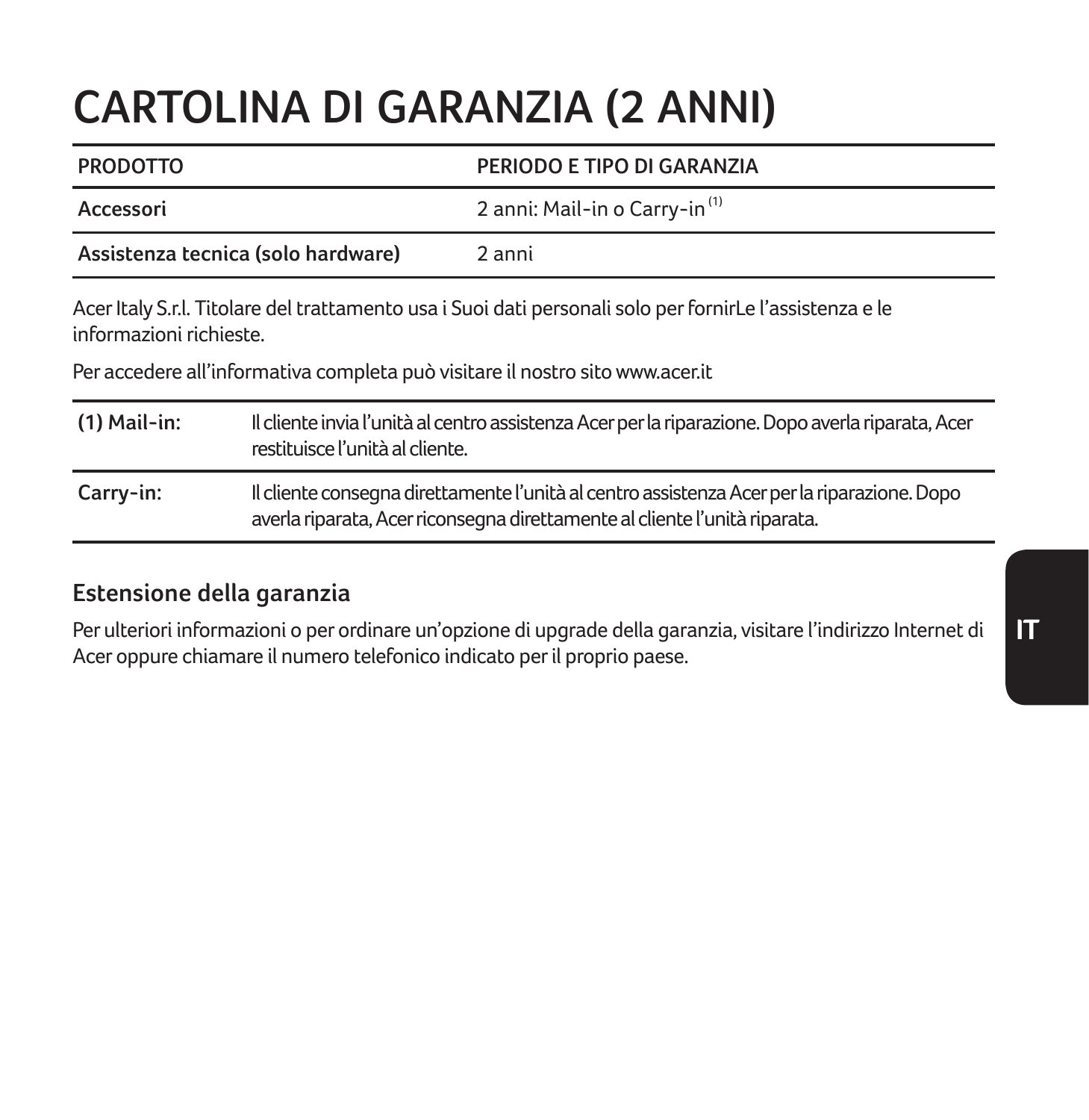# **Garantía Limitada para Productos**

## **1. Cobertura de la Garantía Limitada**

1.1 Esta garantía limitada (ver "Exclusiones" y "Limitaciones" en la Sección 2) ("Garantía Limitada") le concede derechos y acciones contra Acer de carácter específico. Le rogamos que lea este documento cuidadosamente, ya que mediante la realización de una reclamación de conformidad con lo previsto en esta Garantía Limitada, usted acepta haber entendido y aceptado sus términos. De modo independiente a esta Garantía Limitada, puede tener derechos y acciones diferentes y más extensos contra el comerciante que le vendió el producto Acer. Esta Garantía Limitada no opera para limitar dichos derechos. Asimismo, esta Garantía Limitada no afecta los derechos que le concede el derecho imperativo de la legislación española aplicable.

El consumidor tiene derechos legales según la legislación aplicable que regula la venta de bienes de consumo y esta garantía no excluye, limita o suspende ningún derecho aplicable. Por ejemplo, los consumidores tienen minimo 24 meses de garantia desde la fecha de compra del producto independientemente de lo establecido en cualquier tarjeta de garantía u otros materiales.

1.2 Acer garantiza que cualquier producto Acer, incluyendo piezas y componentes (optionales y accessorios) genuinos Acer, que han sido instalados en su producto Acer en el momento de la compra (en adelante, colectivamente, serán designados como "Sistema") vendido por primera vez a un usuario final en un país del Área Económica Europea (el "Ámbito Territorial") está exento de defectos en materiales o trabajo en condiciones normales de uso durante la duración del período de garantía especificado en la tarjeta de la Garantía Limitada suministrada con su Sistema ("Tarjeta de Garantía").

Es responsabilidad del cliente rechazar un producto Acer vendido como nuevo pero que presente los precintos de garantía manipulados y debe de informarle al revendedor. Admitiendo un producto Acer con los sellos de garantía manipulados, el Cliente acepta una garantía distinta (inferior) respecto a los términos y a los condiciones standard de un producto Acer nuevo y con los precintos de garantía intactos.

1.3 Si realiza una reclamación en base a esta Garantía, Acer, a su opción, reparará o reemplazará cualquier Sistema defectuoso o cualquiera de sus piezas cubiertas por parte de esta Garantía Limitada mediante la utilización, a opción de Acer, de piezas o Sistemas nuevos o reformados en fábrica. En el caso de que Acer opte por utilizar piezas o Sistemas nuevos o reformados en fábrica, los mismos tendrán características de funcionamiento iguales a aquellos correspondientes a productos nuevos. Todos los Sistemas y piezas cambiados o reemplazados de conformidad con lo previsto en esta Garantía Limitada serán propiedad de Acer.

1.4 El período de garantía comienza la fecha de entrega. El original de su factura de compra (tique de compra), mostrando la fecha de compra del Sistema, o la fecha que figure en el albarán de entrega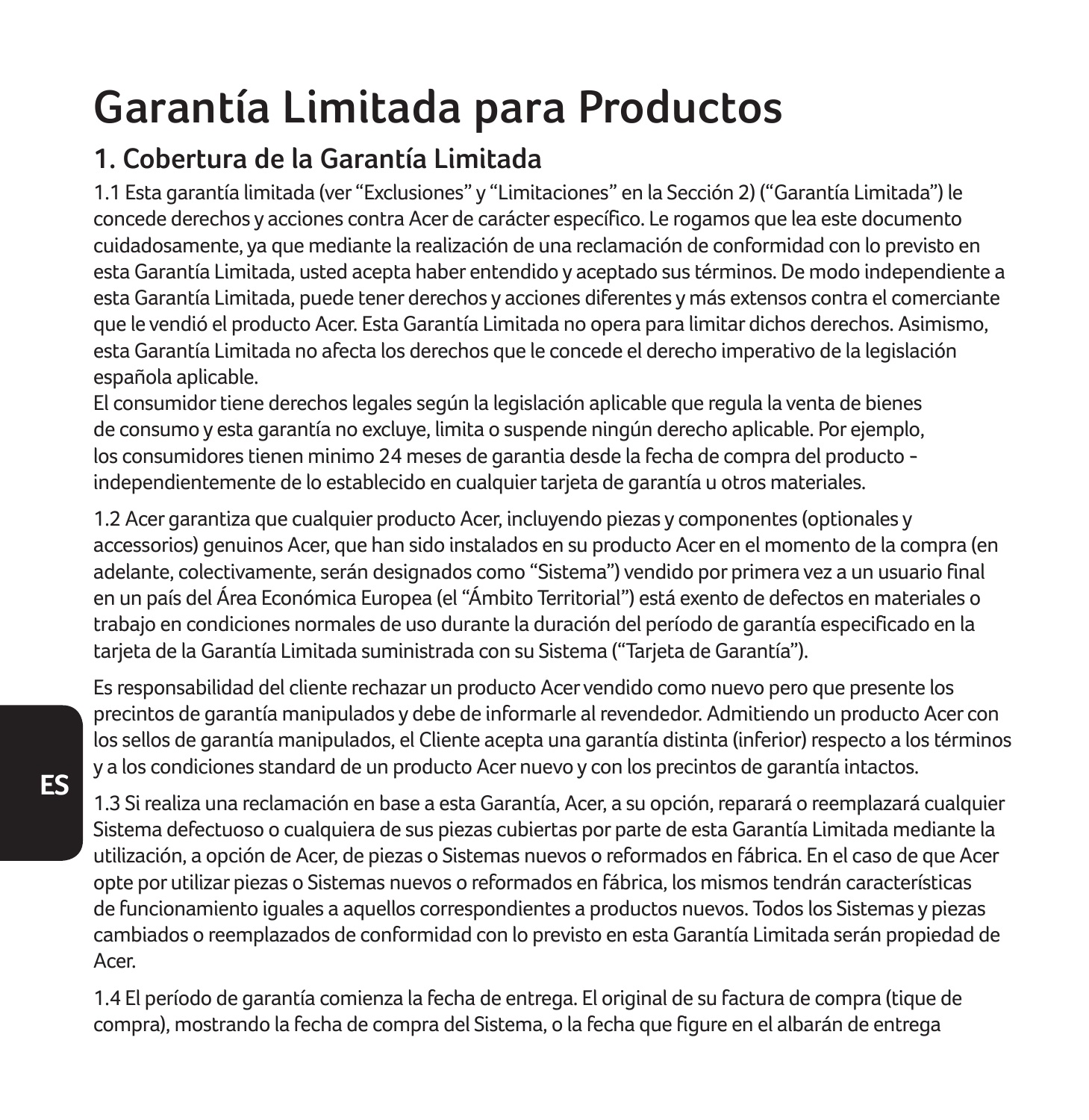correspondiente si este fuera posterior, es su prueba de la fecha de entrega.

1.5 La prestación del servicio de garantía se basará en el idioma principal utilizado, a nivel nacional, en el país del AEE en el que la petición del servicio fue realizado. Los servicios de garantía de reparación que se refieran a aspectos de su Sistema basados en la lengua (por ejemplo, teclado, software) es posible que no puedan ser prestados en cualquier idioma que sea distinto al idioma principal utilizado, a nivel nacional, en el país del AEE en el que la petición del servicio sea realizada.

### **2. Exclusiones y Limitaciones**

Esta Garantía Limitada está sujeta a las siguientes exclusiones y limitaciones:

2.1 Exclusiones

La presente Garantía Limitada no se extiende a:

2.1.1 cualquier producto no fabricado por o para Acer, o que haya sido vendido por primera vez a un usuario final fuera del Ámbito Territorial de la presente Garantía Limitada.

2.1.2 cualquier producto que haya sido dañado o esté defectuoso como consecuencia;

2.1.2.1 del uso del Sistema de un modo distinto a su uso normal previsto, incluyendo, sin limitación, la falta de uso del Sistema de conformidad con el Manual de Usuario que acompaña al Sistema, o cualquier otro uso del Sistema que sea abusivo o negligente;

2.1.2.2 de la modificación del Sistema incluyendo el uso de piezas no fabricadas o vendidas por parte de Acer;

2.1.2.3 de la prestación de servicios o la reparación realizada por parte de cualquier persona distinta a Acer o a un Prestador de Servicios Autorizado Acer;

2.1.2.4 del transporte o empaquetado inapropiado cuando se devuelva el Sistema a Acer o a un Prestador de Servicios Autorizado Acer;

2.1.2.5 de la instalación inapropiada de productos de terceros (por ejemplo, tarjetas de memoria).

2.1.3 la pérdida de, o el daño a, cualquier programa, dato, o medio de almacenamiento removible. Usted es responsable de guardar (realizando copias de seguridad o back-up) cualquier programa, dato, o medio de almacenamiento removible. Por favor, tenga en cuenta que Acer puede optar por reemplazar el Sistema entregado para la prestación de servicios de garantía con un producto reformado de igual calidad, y, de este modo, cualquier dato almacenado por usted en su Sistema original puede llegar a ser inacesible para usted de modo permanente.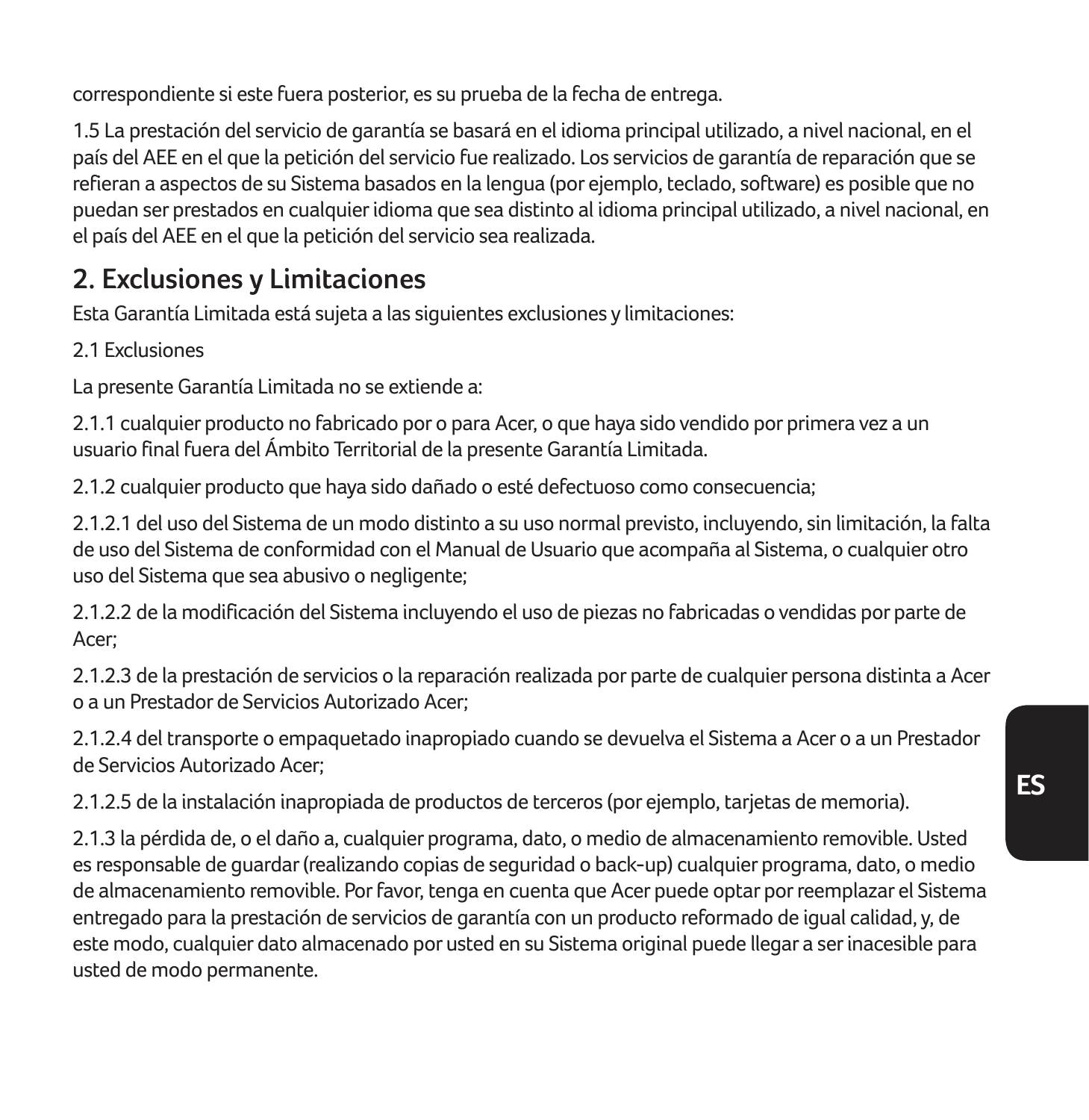2.1.4 piezas consumibles, así, por ejemplo, piezas que requieran ser reemplazadas de modo períodico durante el curso normal del uso del Sistema.

2.1.5 defectos menores de las pantallas de LCD que ocurran en Sistemas equipados con tecnología de pantalla LCD, siempre que no haya más de cuatro (4) pixels defectuosos por cada millón de pixels en una pantalla de LCD dada, y además siempre que, el panel de la pantalla esté dividido en nueve (9) áreas rectangulares iguales no haya más de un píxel defectuoso en el área central.

2.2 Limitación y Exención de Responsabilidad de la Garantía

2.2.1 Si usted realiza cualquier reclamación de conformidad con lo establecido en la presente Garantía Limitada, se entiende que usted acepta que la reparación (de modo gratuito) del producto Acer, su sustitución, la rebaja del precio, o la resolución del contrato, según sea aplicable, de conformidad con la prestación de servicios de garantía descritos en el presente documento, son sus acciones frente a Acer o frente a cualquiera de sus sociedades filiales o sociedades matrices respecto a cualquier incumplimiento de la Garantía Limitada Acer establecida en el presente documento.

### **3. Obtención del Servicio de Garantía**

Para informar de cualquier reclamación y/u obtener servicios de garantía, le rogamos que revise la información de contacto establecida en su Tarjeta de Garantía o que visite http://support.acer-euro.com.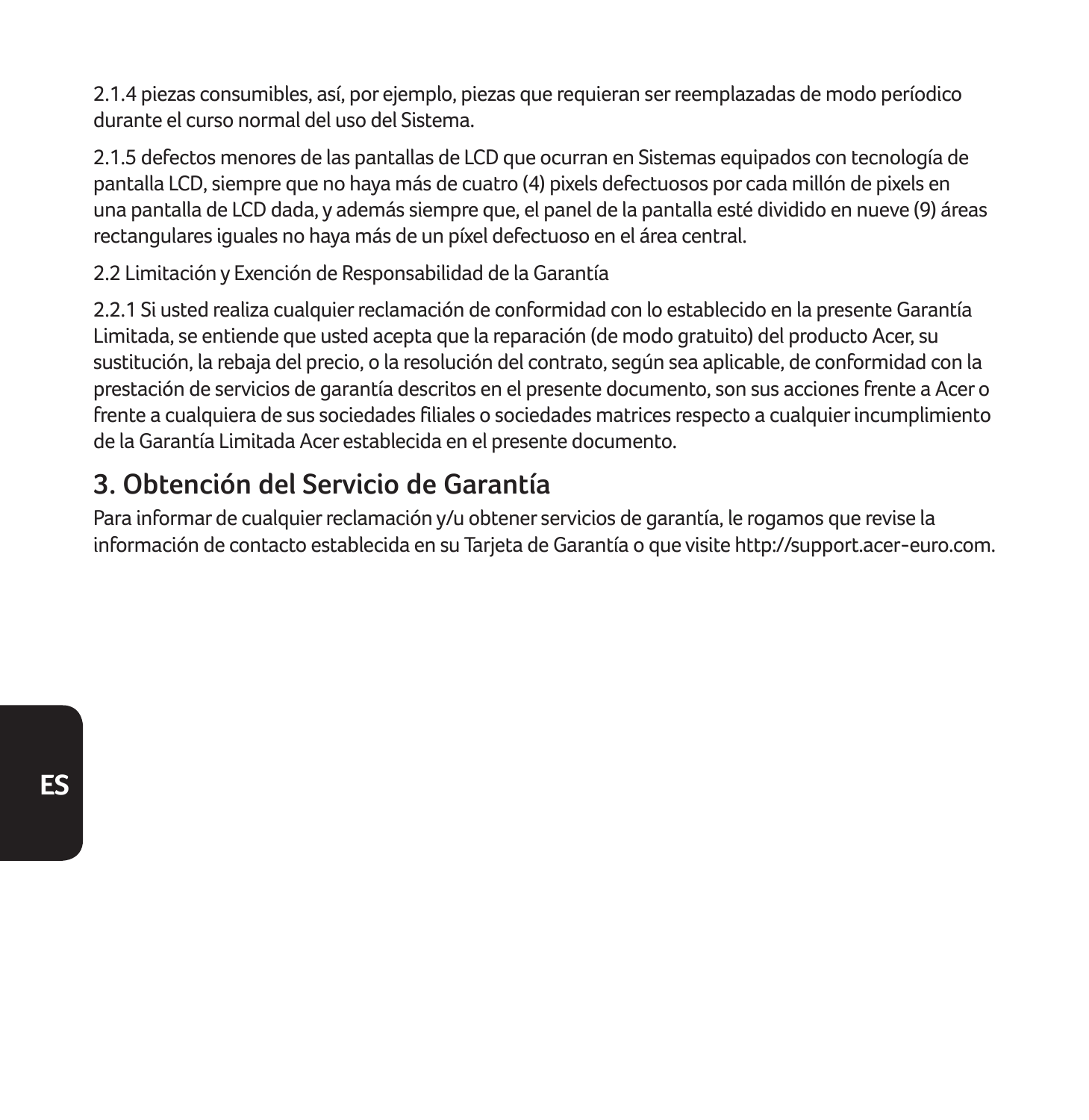# **TABLA DE REFERENCIA DE LA GARANTÍA LIMITADA A 2 AÑOS**

| <b>PRODUCTO</b>                   | PERIODO Y TIPO DE GARANTÍA                                                                                                                          |
|-----------------------------------|-----------------------------------------------------------------------------------------------------------------------------------------------------|
| Accesorios                        | 2 años Envío <sup>(1)</sup> - Entrega <sup>(2)</sup>                                                                                                |
| Asistencia técnica en<br>Hardware | 2 años                                                                                                                                              |
| $(1)$ Envío:                      | El cliente envia la unidad al taller de Acer. Terminada la reparación, Acer remite la<br>unidad al cliente.                                         |
| (2) Entrega:                      | El cliente lleva la unidad a un Centro de asistencia autorizado de Acer. Terminada<br>la reparación, el cliente recoge la unidad en el mismo lugar. |

#### **Opciones de ampliación y actualización de la garantía**

Si precisa más información o desea solicitar alguna de las opciones de actualización de la garantía, visite la dirección de Acer en Internet o llame al número consignado para su país.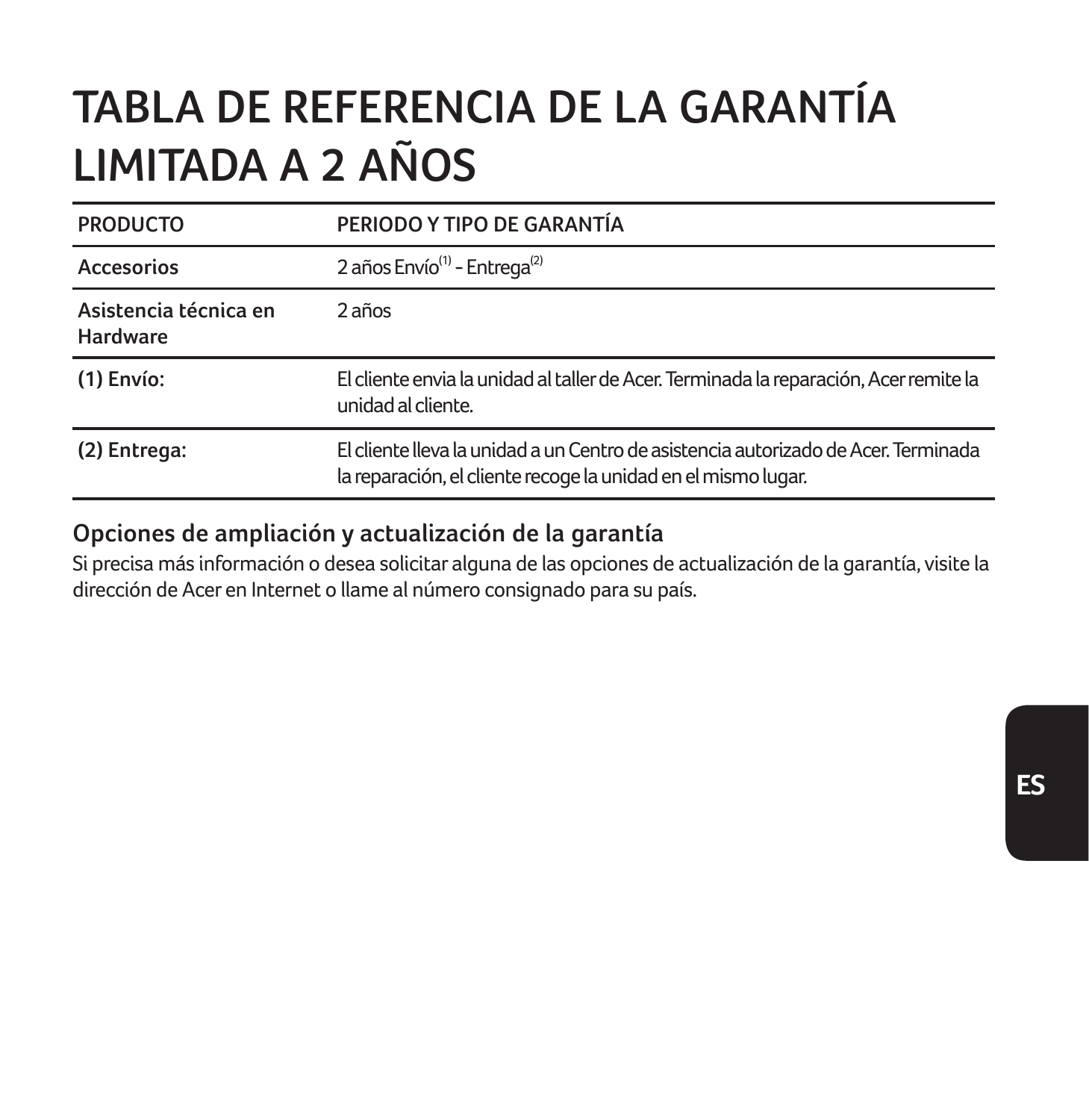# **Beperkte Productgarantie**

### **1. Garantiedekking**

1.1 Deze garantiebepalingen, verder de: "Garantiebepalingen" kennen u bepaalde aanspraken jegens Acer toe (zie ook "Uitzonderingen" en "Beperkingen" in Sectie 2). Lees de Garantiebepalingen zorgvuldig door. Indien u een aanspraak jegens Acer maakt ingevolge de Garantiebepalingen, wordt u geacht de garantiebepalingen te hebben begrepen en aanvaard. Acer wijst u er op dat consumenten krachtens nationale wetgeving wettelijke rechten hebben betreffende de verkoop van consumptiegoederen. Mogelijk heeft u dan ook, onafhankelijk van de Garantiebepalingen, gelijke, andere en/of verderstrekkende aanspraken jegens degene die u het Acer product heeft verkocht. De Garantiebepalingen laten dergelijke aanspraken onverlet.

Toepasselijke consumentenrechten met betrekking tot de verkoop van consumentenproducten worden door deze garantie niet uitgesloten, beperkt of opgeschort. Een voorbeeld: Consumenten hebben recht op ten minste 24 maanden garantie vanaf de datum van aankoop - ongeacht wat er op garantiekaarten of ander materiaal staat vermeld.

1.2 De garantie van Acer ziet uitsluitend op het geval dat een Acer Product, inclusief originele Acer onderdelen en bestanddelen (opties en toebehoren) die zijn geïnstalleerd in uw Acer product ten tijde van de koop, hierna gezamenlijk te noemen het: "Systeem", dat voor het eerst wordt verkocht aan een eindgebruiker in een van de lidstaten van de Europese Economische Ruimte, hierna te noemen het: "Territoir", bij normaal gebruik gedurende de toepasselijke garantieperiode niet vrij is van gebreken in materiaal en/of vakmanschap. De toepasselijke garantieperiode is vermeld op de specifieke (product) documentatie zoals die is gevoegd bij het Systeem, verder de: "Garantiekaart", die behoort tot de Garantiebepalingen.

De klant is verantwoordelijk voor het weigeren of accepteren van een Acer product dat als nieuw wordt verkocht met een verbroken Acer beveiligingszegel, en het melden daarvan aan de verkoper.

Als de klant een Acer product met een verbroken zegel accepteert, geeft hij daarmee aan dat hij akkoord gaat met een gewijzigde (verminderde) garantie voor een dergelijk product in vergelijking met de standaardvoorwaarden die gelden voor een nieuw Acer product.

1.3 Iedere software die wordt geleverd bij, in en/of op het Systeem, inclusief het besturingssysteem, is verschaft "in de staat waarin het zich bevindt". Acer garandeert noch de ononderbroken en/of foutloze werking van dergelijke software bij, in en/of op het Systeem noch dat dergelijke software voldoet aan uw verwachtingen en/of eisen.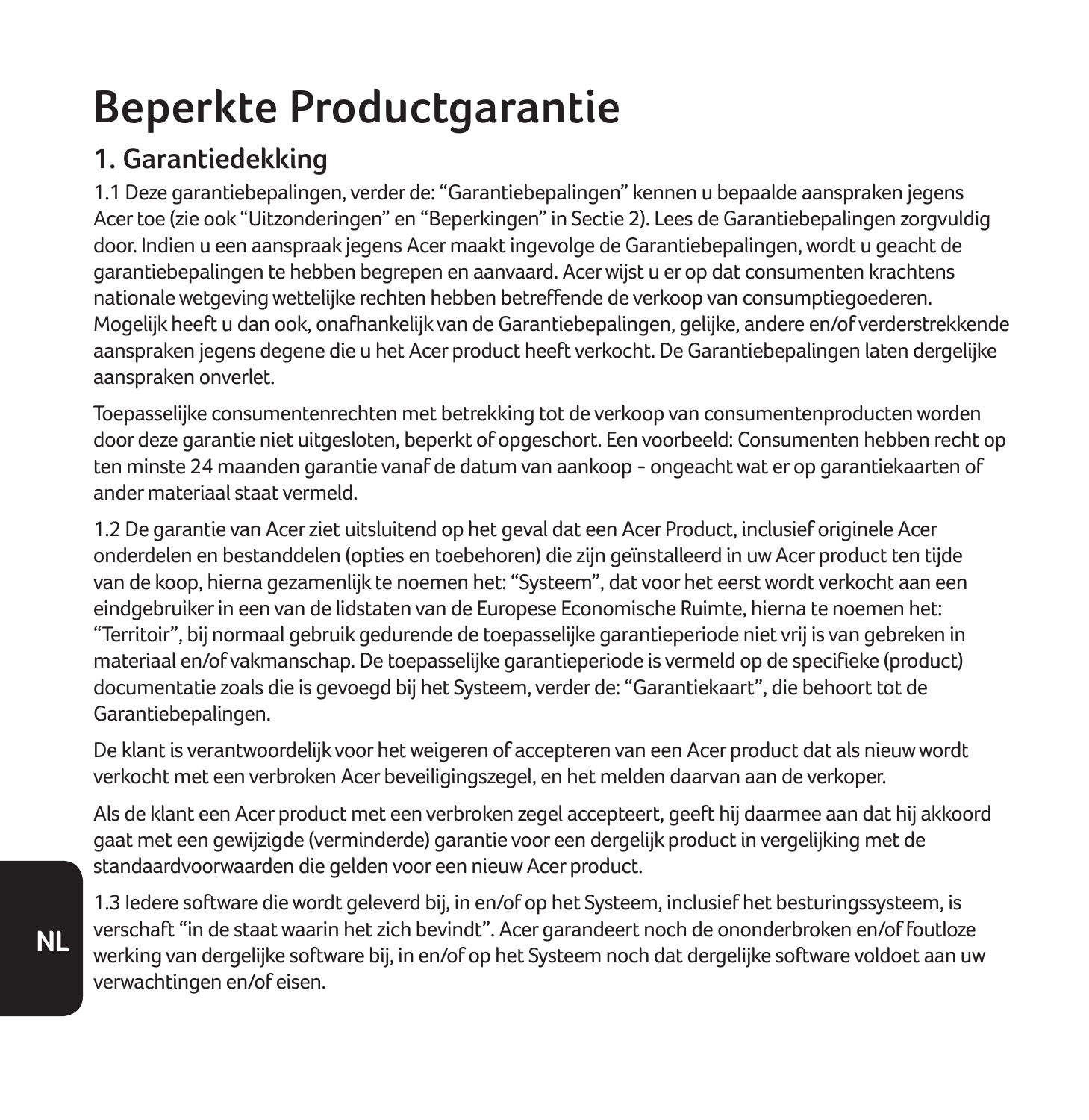1.4 De garantie van Acer bestaat er uit dat in het geval zoals genoemd in artikel 1.2 van de Garantiebepalingen Acer, naar eigen discretie, het defecte Systeem of onderdelen daarvan, voor zover deze vallen onder de garantie, zal repareren en/of vervangen door middel van nieuwe en/of gereviseerde onderdelen en/of Systemen. In het geval Acer er voor kiest om gereviseerde onderdelen en/of Systemen te gebruiken, zullen de prestatiekarakteristieken daarvan gelijk zijn aan die van nieuwe producten. Alle ingevolge de garantie vervangen onderdelen en Systemen worden eigendom van Acer.

1.5 De periode dat aanspraak kan worden gemaakt op garantie ingevolge de Garantiebepalingen, vangt aan op de datum van aankoop van het Acer product. U dient uw originele factuur (aankoopbon) te bewaren, aangezien de daarop vermelde datum van aankoop uw bewijs is van de datum van aankoop.

1.6 De garantie zal worden verleend met gebruikmaking van de primaire taal van de lidstaat van de Europese Economische Ruimte van waaruit het verzoek om garantie wordt gedaan. Het is mogelijk dat garantie reparatie en/of herstelwerkzaamheden met betrekking tot taalaspecten van uw Systeem (zoals toetsenborden en software) niet zullen kunnen worden uitgevoerd met gebruikmaking van een andere taal dan de primaire taal van de lidstaat van de Europese Economische Ruimte van waaruit het verzoek om garantie is gedaan.

### **2. Uitzonderingen en Beperkingen**

De garantie kent de volgende uitzonderingen en beperkingen:

2.1 Uitzonderingen

Van garantie ingevolge de Garantiebepalingen is uitgezonderd:

2.1.1 ieder product dat niet is gefabriceerd door of voor Acer, of dat voor het eerst aan een eindgebruiker is verkocht in een land buiten het Territoir;

2.1.2 ieder product dat beschadigd of defect is geraakt als gevolg van:

2.1.2.1 gebruik van het Systeem anders dan voor het normale doel, waaronder, niet limitatief, dient te worden verstaan, het gebruik van het Systeem in afwijking van de voorschriften uit de gebruiksaanwijzing die bij het Systeem hoort, en/of enige ander misbruik en/of nalaten met betrekking tot het Systeem;

2.1.2.2 wijziging van het Systeem met gebruik van onderdelen die niet gefabriceerd en/of verkocht zijn door Acer;

2.1.2.3 dienstverlening en/of reparatie door een ander dan Acer of een door Acer geautoriseerde dienstverlener, verder te noemen: "Acer Authorized Service Provider";

2.1.2.4 niet-deugdelijke verpakking bij het verzenden van het Systeem naar Acer of naar een Acer Authorized Service Provider; en/of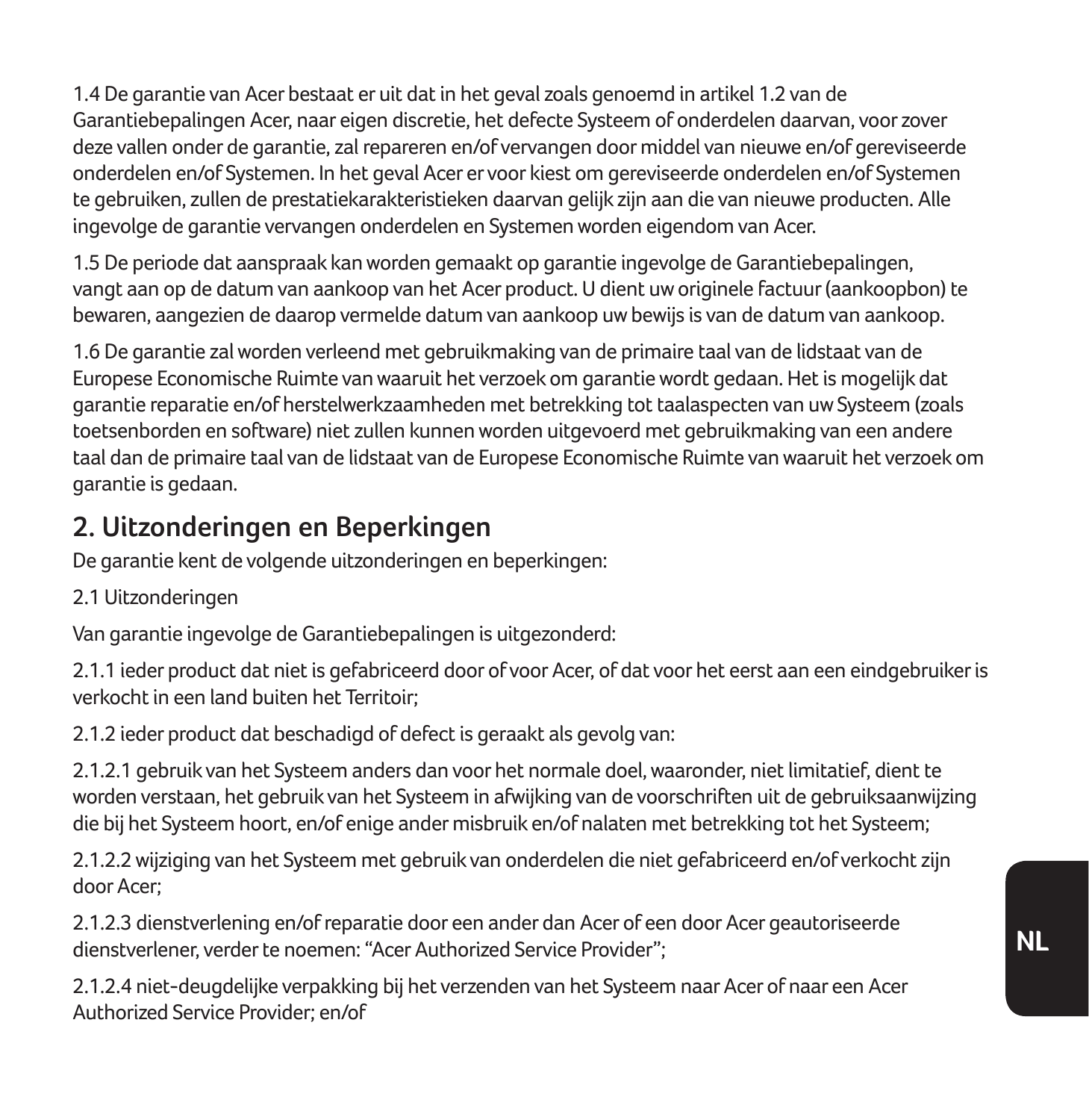2.1.2.5 niet-deugdelijke installatie van niet van Acer afkomstige producten (zoals geheugenkaarten en software).

2.1.3 verlies van, alsmede schade aan software, gegevens en/of verwijderbare opslagmedia. U bent zelf verantwoordelijk voor het opslaan (waaronder het maken van reservekopieën) van software, gegevens en verwijderbare opslagmedia. Wees er op bedacht dat Acer er voor kan kiezen om het Systeem dat onder garantie wordt aangeleverd, te vervangen door een (her)gefabriceerd product van dezelfde kwaliteit, en dat derhalve door u op uw originele Systeem opgeslagen gegevens kunnen worden verwijderd en/of permanent ontoegankelijk voor u kunnen worden;

2.1.4 verbruiksonderdelen, dat wil zeggen onderdelen die periodiek dienen te worden vervangen gedurende het normale verloop van het gebruik van het Systeem.

2.1.5 kleine of ondergeschikte gebreken aan LCD beeldschermen die optreden in Systemen die zijn uitgerust met LCD beeldschermtechnologie, daarvan uitgezonderd de situatie dat cumulatief:

a. sprake is van meer dan vier (4) defecte beeldpunten ("pixels") per miljoen beeldpunten op het betreffende LCD beeldscherm; én

b. er, in het geval het beeldscherm wordt verdeeld in negen (9) gelijke rechthoekige vlakken, sprake is van méér dan één defect beeldpunt in het middelste rechthoekige vlak van het LCD beeldscherm.

#### 2.2 Beperkingen

2.2.1 Als u een beroep doet op garantie op grond van de Garantiebepalingen, stemt u er mee in dat reparatie en/of vervanging, voor zover toepasselijk op grond van de Garantiebepalingen, jegens Acer en de ondernemingen tot wie Acer in concernverband staat en/of van wie Acer een dochtermaatschappij is, uw enige aanspraak vormt met betrekking tot het geval als genoemd in artikel 1.2 van de Garantiebepalingen.

#### **3. Verkrijgen van garantie**

Voor het melden van garantieaanspraken en het verkrijgen van garantie, verwijst Acer naar de contactinformatie zoals vermeld op de Garantiekaart.

U kunt tevens de internetpagina http://support.acer-euro.com bezoeken.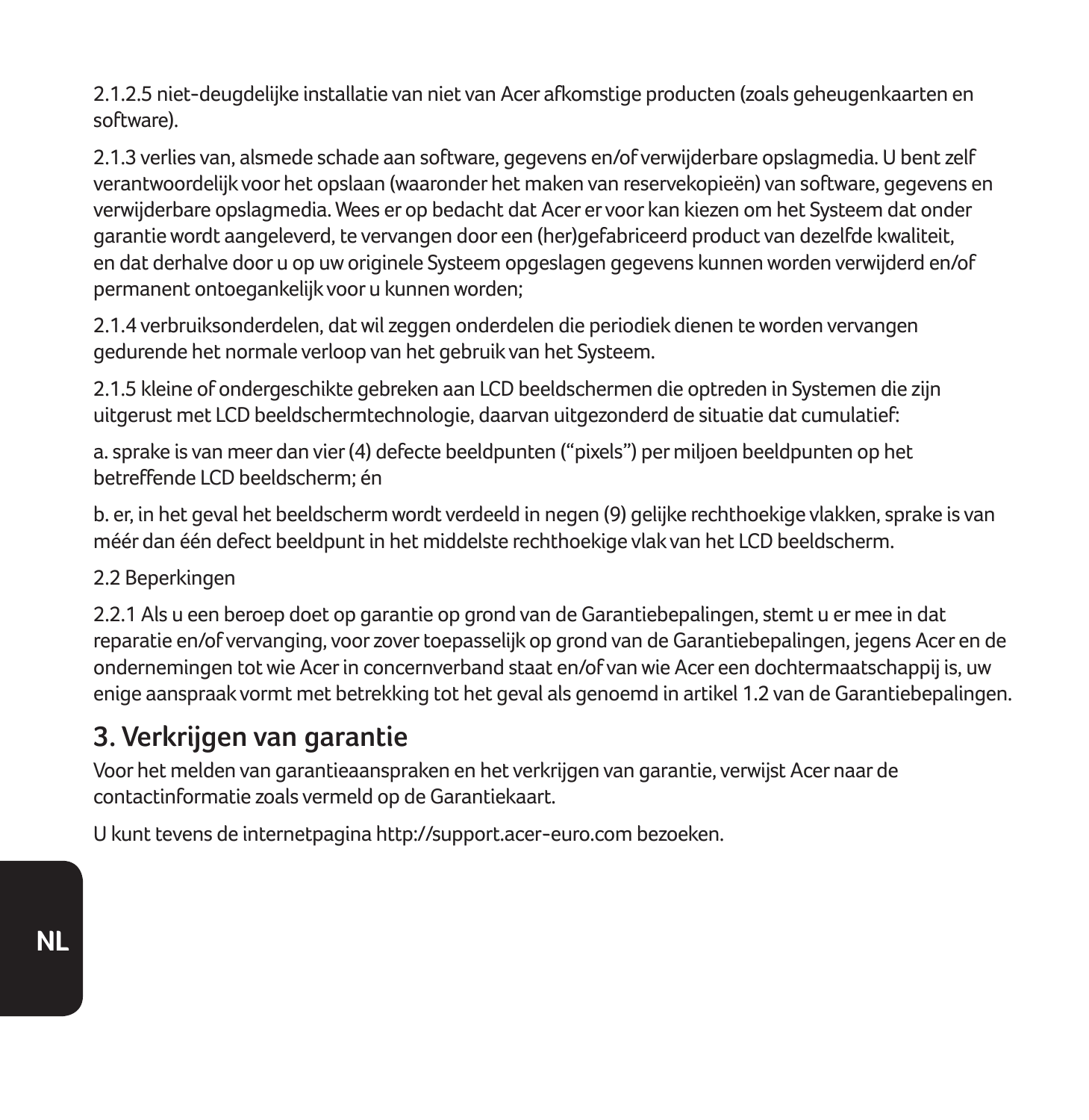## **BEPERKTE GARANTIE KAART**

| <b>PRODUCT</b>                                       | <b>GARANTIEPERIODE EN -TYPE</b>                                                                                                                                                                                                       |
|------------------------------------------------------|---------------------------------------------------------------------------------------------------------------------------------------------------------------------------------------------------------------------------------------|
| Accessoires                                          | 2 jaar:<br>Fabrieksgarantie : 1 jaar Pickup & Return / Drop off Collection points<br>Consumenten garantie: 2 jaar Pickup & Return / Drop off Collection<br>points <sup>(1)</sup>                                                      |
| Technische ondersteuning<br>(alleen hardware)        | 2 jaar                                                                                                                                                                                                                                |
| (1) Pickup & Return / Drop<br>off Collection points: | Om voor een kosteloze verzending naar een erkend Acer Repair Center<br>in aanmerking te komen dient de consument eerst met het Acer<br>Contact Center contact op te nemen. Na reparatie wordt het product<br>kosteloos geretourneerd. |

#### **Garantie-uitbreiding**

Voor meer informatie over of om één van de opties voor garantie-uitbreiding te bestellen, bezoek de Acer website of bel het corresponderende nummer in uw land.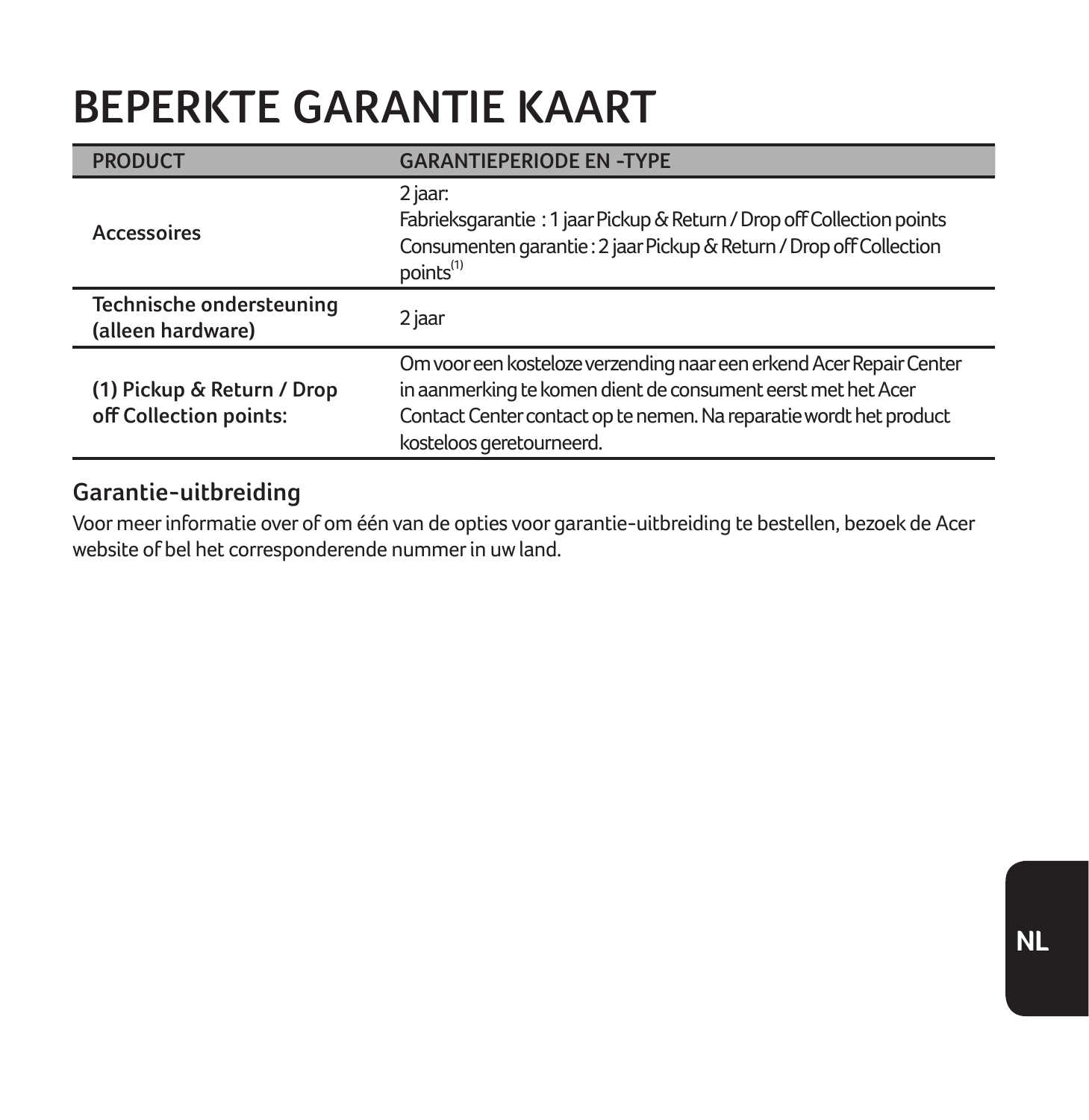# **Begrænset produktgaranti**

## **DK 1. Dækning**

1.1 Denne begrænsede garanti (se "undtagelser" og "begrænsninger" i afsnit 2) ("den begrænsede garanti") giver Dem særlige rettigheder og retsmidler over for Acer. Læs venligst dette dokument grundigt. Ved at fremsætte et krav i henhold til denne begrænsede garanti anses De for at have forstået og accepteret vilkårene herfor. Uafhængig af denne begrænsede garanti har De muligvis andre og mere omfattende rettigheder og retsmidler mod den forhandler, der har solgt Acer produktet til Dem. Denne begrænsede garanti har ikke til hensigt at begrænse sådanne rettigheder.

Forbrugeren har juridiske rettigheder i henhold til gældende lovgivning vedrørende salg af forbrugsvarer, og denne garanti hverken udelukker, begrænser eller suspenderer sådanne gældende rettigheder. For eksempel har forbrugeren mindst 24 måneders garanti regnet fra købsdatoen -uafhængigt af hvad der står på enhver form for garanti-kort, eller på anden form for materiale.

1.2 Acer garanterer, at Acer produkter, herunder ægte Acer dele og komponenter (leveret som "ekstraudstyr" og/eller "tilbehør"), der var installeret på Deres Acer produkt på købstidspunktet (under ét benævnt "systemet") i forbindelse med førstegangssalg til en slutbruger i et land inden for Det Europæiske Økonomiske Område ("området"), er fri for materiale- og/eller fabrikationsfejl ved normal brug i den garantiperiode, der er angivet på garantibeviset, som udleveres sammen systemet ("garantibeviset").

Det påhviler de kunder til at nægte at acceptere levering af alle Acer produkt, der sælges som nye, når Acer sikkerhed forseglingen er brudt og meddele sælgeren herom.

Ved at acceptere en Acer produkt med en brækket segl, erkender kunden garanti berettigelsen af sådan enhed vil være anderledes (reduceret) vs standard Vilkår og Betingelser knyttet til et salg af et nyt Acer produkt.

1.3 Alle softwareprodukter, der følger med systemet, herunder operativsystemet, leveres "som beset". Acer yder ingen garanti mod forekomsten af fejl eller driftsafbrydelser i forbindelse med benyttelse af softwareprodukterne, eller for at disse opfylder Deres krav.

1.4 Hvis De i garantiperioden fremsætter et krav i henhold til denne garanti, kan Acer efter eget valg enten reparere eller ombytte det fejlbehæftede system eller dele heraf ved brug af nye eller fabriksfornyede dele eller systemer. Hvis Acer vælger at bruge fabriksfornyede dele eller systemer, svarer disse til nye produkter med hensyn til funktion og driftsegenskaber. Alle udskiftede dele og systemer, der ombyttes i henhold til denne begrænsede garanti, bliver Acers ejendom.

1.5 Garantiperioden gælder fra datoen for købet. Den originale købsfaktura (salgskvittering), der viser købsdatoen for systemet, er Deres dokumentation for købsdatoen.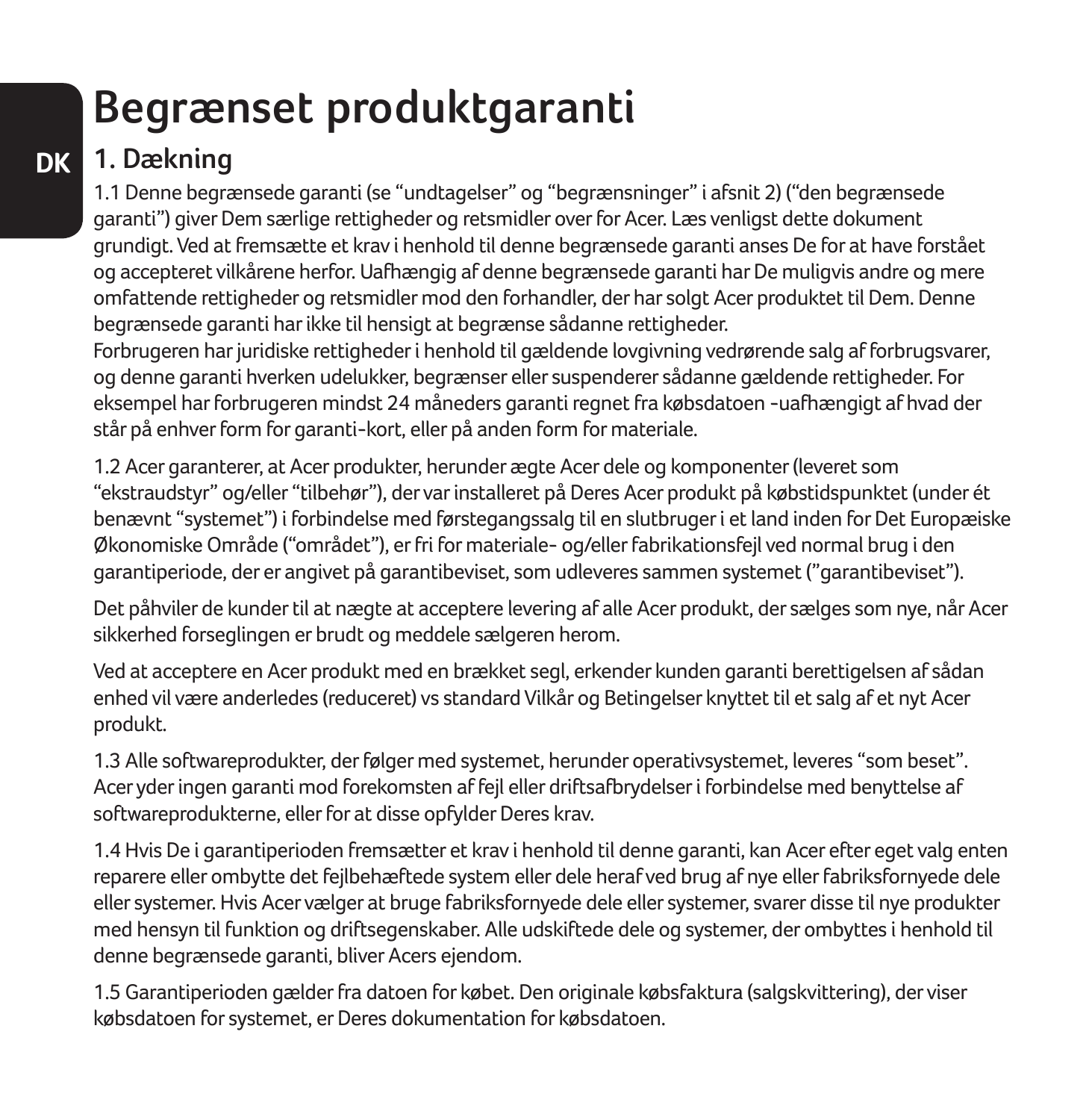1.6 Garantiservice ydes på grundlag af det primære sprog i det EEA land, hvor servicen ønskes. Reparation af udstyr under garanti, der rummer sprogmæssige aspekter af systemet (f.eks. tastatur, software), kan muligvis ikke udføres på andet/andre sprog end det/de primære sprog i det EEA land, hvor servicen ønskes.

### **2. Undtagelser og begrænsninger**

Denne begrænsede garanti er underlagt følgende undtagelser og begrænsninger:

2.1 Undtagelser

Denne begrænsede garanti omfatter ikke:

2.1.1 produkter, der ikke er fremstillet af eller for Acer, eller som er solgt første gang til en slutbruger i et land uden for området.

2.1.2 produkter, der er blevet beskadigede eller defekte som følge af

2.1.2.1 brug af systemet til andre formål end det, det er beregnet til, herunder uden begrænsning undladelse af at anvende systemet i overensstemmelse med brugermanualen, der følger med systemet, eller enhver anden form for misbrug eller forsømmelighed i relation til systemet,

2.1.2.2 ændring af systemet, herunder brug af dele, der ikke er fremstillet og/eller solgt af Acer,

2.1.2.3 service eller reparation udført af andre end Acer eller et autoriseret Acer værksted,

2.1.2.4 uhensigtsmæssig transport eller emballage i forbindelse med returnering af systemet til Acer eller et Acer værksted, eller

2.1.2.5 ukorrekt installering af tredjepartsprodukter (f.eks. memory cards).

2.1.3 tab af eller skade på programmer, data eller flytbare lagermedier. De skal selv sørge for sikkerhedskopiering (back-up) af alle programmer, data og/eller flytbare medier. Bemærk venligst at Acer kan vælge at ombytte systemet, der indleveres til garantiservice, til et fabriksrenoveret produkt af samme kvalitet, hvorved eventuelle data, der måtte være lagret på Deres originale system, kan blive permanent utilgængelige for Dem.

2.1.4 forbrugsdele, dvs. dele der kræver regelmæssig udskiftning i forbindelse med almindelig brug af systemet.

2.1.5 mindre defekter i LCD skærme, der forekommer i systemer, der er udstyret med LCD skærmteknologi, forudsat at der ikke er mere end fire (4) defektive pixels pr. million pixels på en given LCD skærm, og forudsat, såfremt skærmen opdeles i ni (9) rektangulære områder i samme størrelse, at der ikke er mere end én defekt pixel i det centrale område af skærmen.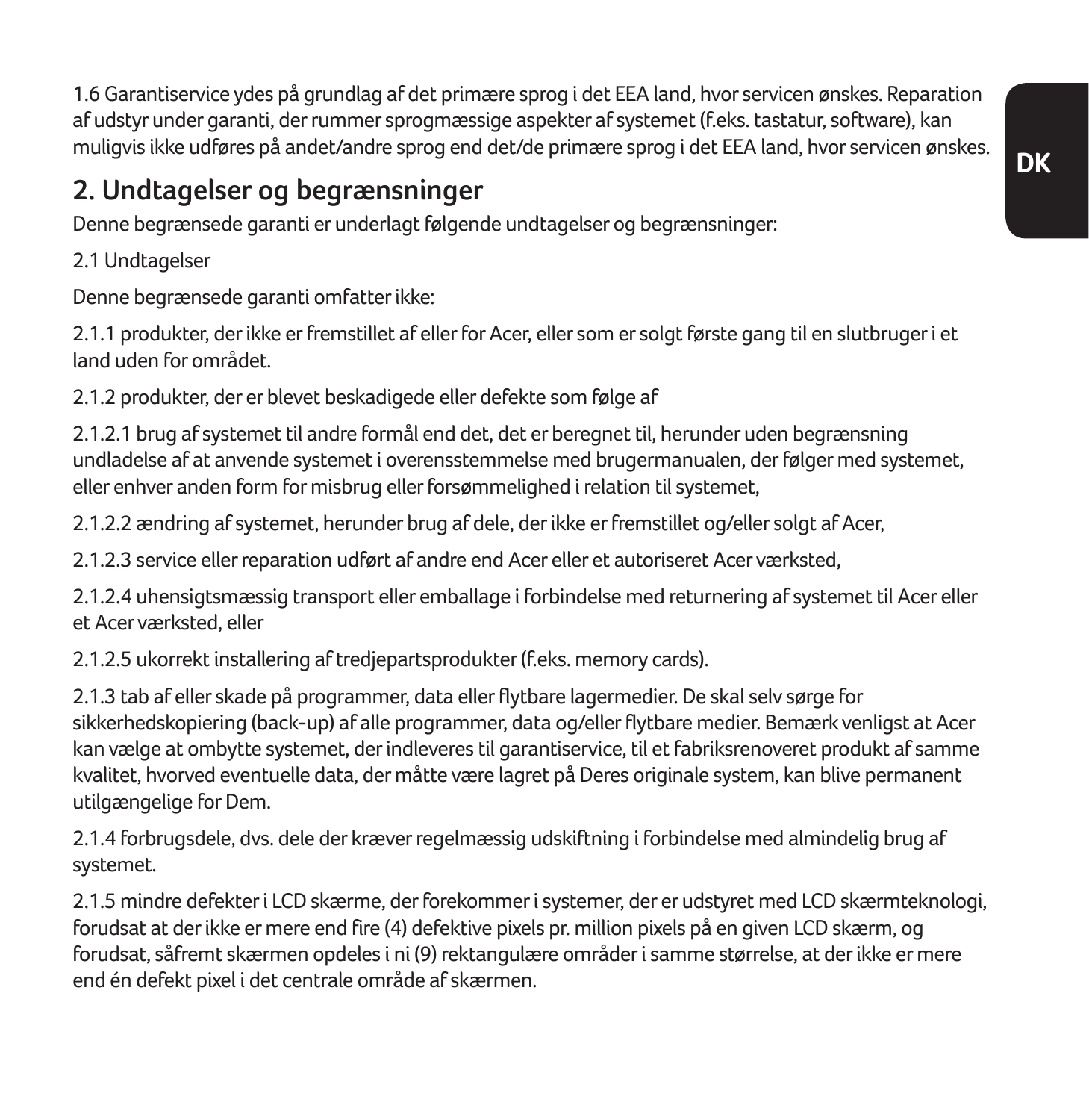2.2 Begrænsning og ansvarsfraskrivelse

2.2.1 Hvis De fremsætter et krav i henhold til denne begrænsede garanti, anses De for at have accepteret, at reparation eller (forudsat lager haves) ombytning i overensstemmelse med de heri beskrevne garantibestemmelser er den eneste form for afhjælpning, der ydes af Acer eller dets koncernforbundne selskaber eller moderselskaber i forbindelse med en eventuel misligholdelse af Acers begrænsede garanti.

### **3. Opnåelse af garantiservice**

Hvis De ønsker at anmelde krav og/eller opnå garantiservice, kan De finde kontaktoplysninger på Deres garantibevis eller besøge http://support.acer-euro.com.

# **REFERENCETABEL FOR BEGRÆNSET 2-ÅRS GARANTI**

| <b>PRODUKT</b>                       | <b>GARANTIPERIODE OG -TYPE</b>                                                                                                                                                |
|--------------------------------------|-------------------------------------------------------------------------------------------------------------------------------------------------------------------------------|
| Tilbehør                             | 2 år: Indlevering <sup>(1)</sup> eller indsendelse <sup>(2)</sup>                                                                                                             |
| Teknisk assistance<br>(kun hardware) | 2ar                                                                                                                                                                           |
| (1) Indlevering:                     | Kunden betaler for forsendelse af enheden til Acer's servicepartner. Efter endt<br>reparation betaler Acer for returning af enheden (gælder dog ikke Grønland og<br>Færørne). |
| $(2)$ Eller:                         | Kunden afleverer enheden til Acer's servicepartner. Efter endt reparation afhenter<br>kunden enheden hos Acer's servicepartner.                                               |

#### **Udvidet garanti**

For information om udvidede garanti- og serviceaftaler, se venligst Acer's hjemmeside www.acer.dk/service, eller kontakt Acer Scandinavia A/S på telefon 39 16 88 00.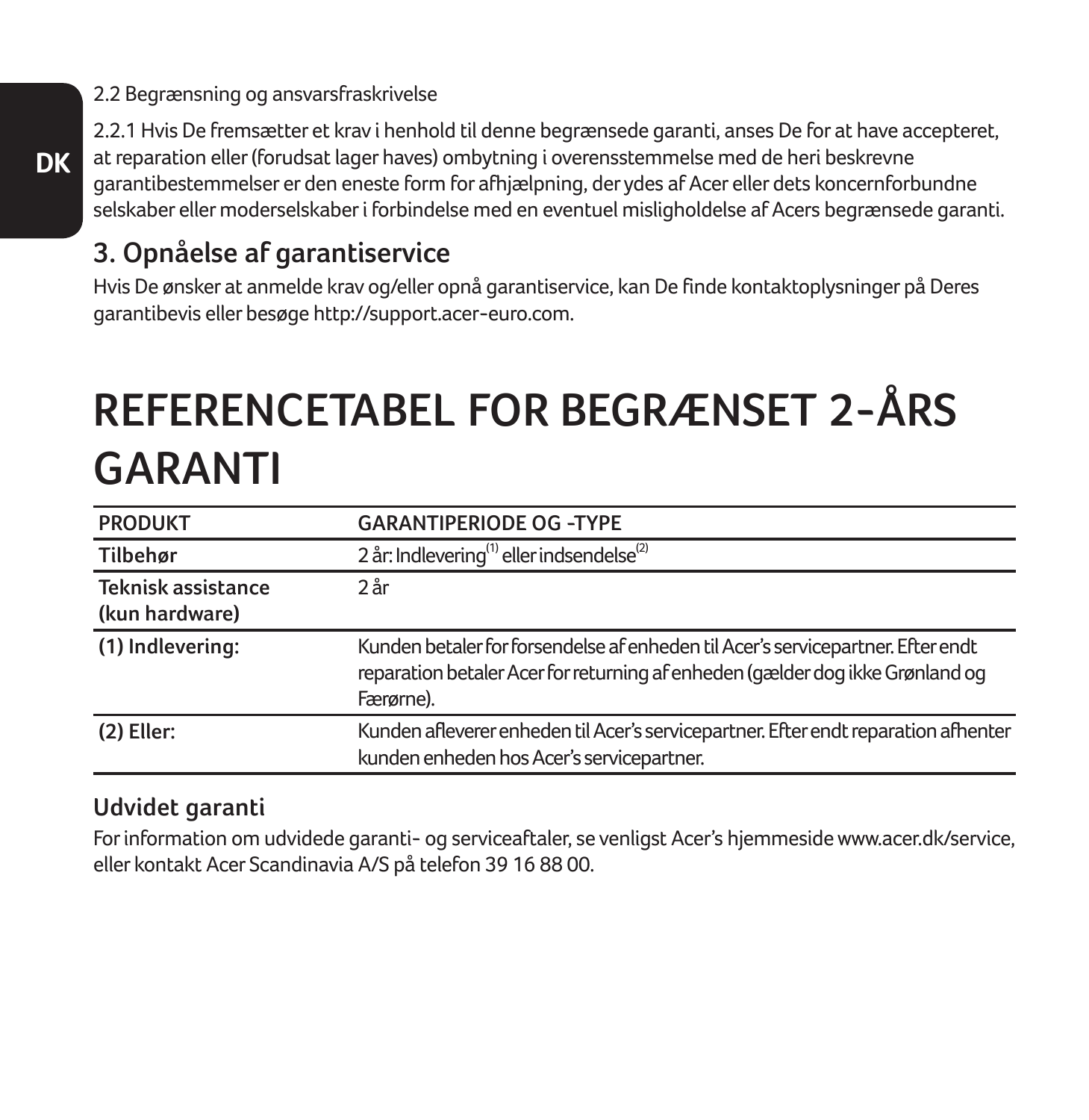# **Acerin rajoitettu tuotetakuu**

### **1. Rajoitetun takuun kattavuus**

1.1 Tämä rajoitettu takuu (jatkossa "Rajoitettu takuu") (ks. Takuun rajaukset ja vastuunrajoitukset kohdassa 2) varmistaa Sinulle erityiset oikeudet suhteessa Aceriin. Lue tämä asiakirja huolellisesti läpi, sillä vedotessasi tähän Rajoitettuun takuuseen, Sinun katsotaan ymmärtäneen ja hyväksyneen sen sisältämät ehdot. Sinulla voi olla tästä Rajoitetusta takuusta poikkeavia ja kattavampia oikeuksia kansallisesti sovellettavan pakottavan lainsäädännön nojalla. Tämä Rajoitettu takuu ei rajoita kyseisiä oikeuksia.

Kuluttaja-asiakkailla on virhevastuulain nojalla oikeus poikkeavaan takuuseen, jota laitteen mukana tuleva takuu ei poista, rajoita tai heikennä. Esimerkiksi; kuluttaja-asiakkailla on oikeus vähintään 24 kuukauden takuuseen ostopäivästä, riippumatta siitä mitä laitteen mukana tulevassa takuukortissa tai muissa materiaaleissa lukee.

1.2 Acer takaa Acerin tuotteen – mukaan lukien alkuperäiset, tuotteessa ostohetkellä asennettuina olevat Acer-osat ja komponentit (lisälaitteet ja lisävarusteet) (yhdessä viitattuna jatkossa "Laitteisto") – virheettömyyden materiaalien ja työn laadun suhteen, tarkoituksenmukaisessa käytössä aikana, joka on mainittu Laitteiston mukana toimitetun Rajoitetun takuun kortissa ("Takuukortti"). Rajoitettu takuu koskee Acerin Laitteistoa, kun se on myyty loppukäyttäjälle Euroopan Talousalueella ("Pätevyysalue").

Asiakkaan vastuulla on olla vastaanottamatta uutena myytyä Acer laitetta jonka turvasinetti on rikkoutunut tai puuttuu ja tehdä ilmoitus asiasta jälleenmyyjälle. Hyväksymällä Acer tuotteen jossa on turvasinetti rikkoutunut asiakas hyväksyy että tällä on vaikutus laitteen takuuseen rajoittavasti verrattuna uuden Acer laitteen takuuseen.

1.3 Kaikki Laitteiston mukana tulevat ohjelmistotuotteet, mukaan lukien käyttöjärjestelmä, toimitetaan "sellaisina kuin ne ovat". Acer ei takaa, että Laitteiston mukana tulevan ohjelmisto toimii keskeytymättömästi tai virheettömästi tai että ohjelmisto vastaa ostajan vaatimuksia.

1.4 Ostajan vedotessa tähän Rajoitettuun takuuseen, Acer oman valintansa mukaisesti korjaa tai vaihtaa mahdollisen viallisen Laitteiston tai kaikki tämän Rajoitetun takuun kattamat Laitteiston osat käyttäen uusia tai tehtaan korjaamia Laitteistojen osia. Jos Acer päättää käyttää tehtaan korjaamia Laitteistojen osia, ne vastaavat suorituskyvyltään uusia tuotteita. Kaikki tämän Rajoitetun takuun perusteella vaihdetut osat ja Laitteistot siirtyvät Acerin omistusoikeuteen.

1.5 Takuuaika alkaa Laitteiston ostopäivänä. Todisteena ostopäivästä on alkuperäinen ostolasku (myyntikuitti), josta ilmenee Laitteiston ostopäivä.

1.6 Takuupalvelut suoritetaan sen Euroopan talousalueen maan pääkielellä, jossa asiakas esittää takuupalvelua koskevan vaatimuksen. Laitteiston kielikohtaisten ominaisuuksien (esim. näppäimistö,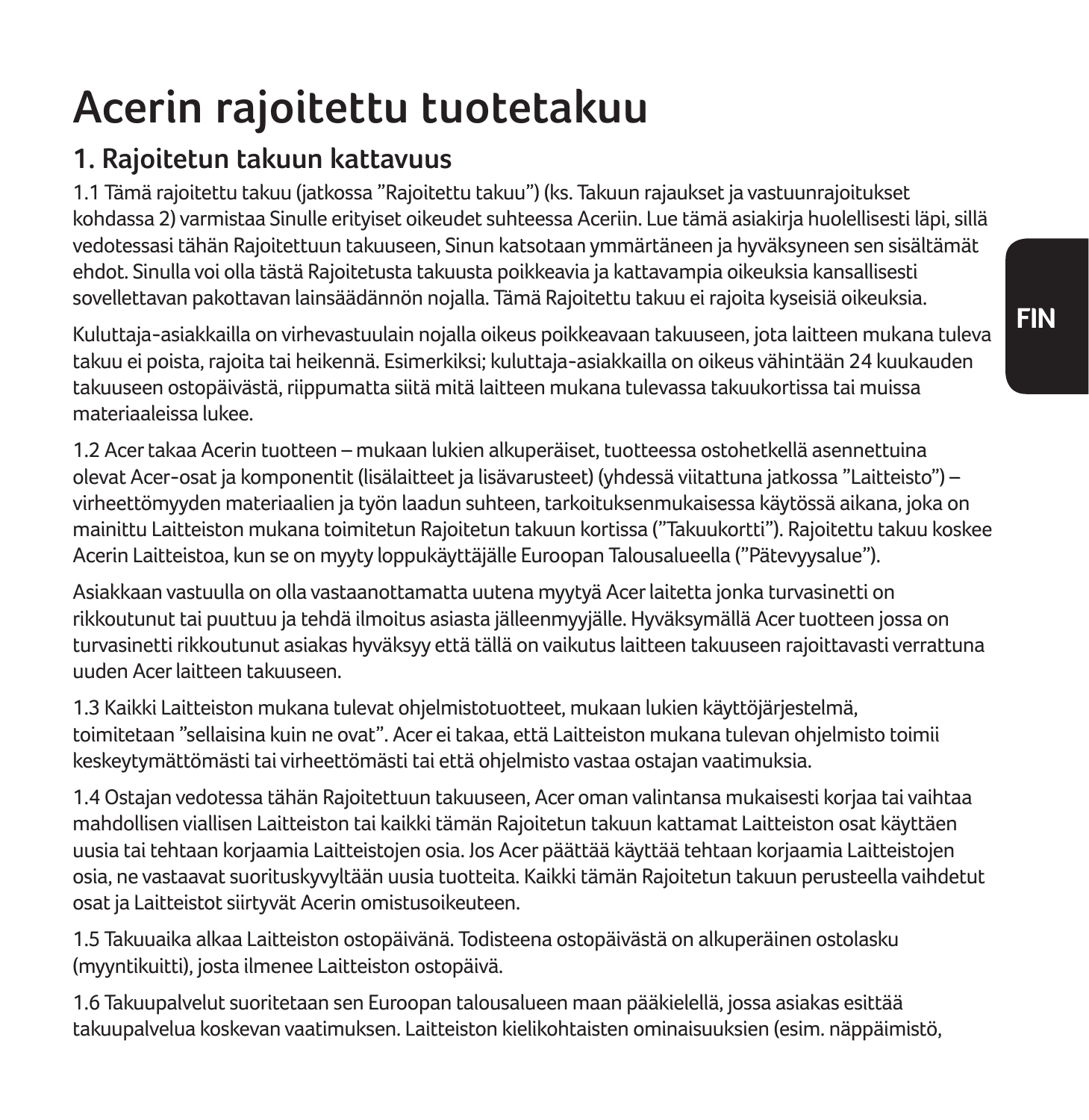ohjelmistot) osalta takuupalvelua ei mahdollisesti pystytä suorittamaan muilla kielillä kuin sen maan pääkielellä/kielillä, jossa asiakas esittää takuupalvelua koskevan vaatimuksen.

### **2. Takuun rajaukset ja vastuunrajoitukset**

Rajoitettu takuu on seuraavien rajausten ja vastuunrajoitusten alainen:

2.1 Takuun rajaukset

Tämä Rajoitettu takuu ei koske;

2.1.1 tuotteita, jotka eivät ole Acerin itsensä valmistamia tai sen puolesta valmistettuja, tai jotka ovat alun perin myyty loppukäyttäjälle tämän Rajoitetun takuun Pätevyysalueen ulkopuolella.

2.1.2 tuotteita, jotka ovat vaurioituneet tai vioittuneet

2.1.2.1 sen seurauksena, että Laitteistoa on käytetty muuhun kuin sen normaaliin käyttötarkoitukseen, mukaan lukien rajoituksetta sen, että Laitteistoa ei ole käytetty sen mukana toimitetun käyttöohjeen mukaisesti, tai muunlaisen Laitteiston virheellisen tai huolimattoman käytön vuoksi;

2.1.2.2 tekemällä muutoksia Laitteistoon, esimerkiksi käyttämällä tuotteita, jotka eivät ole Acerin valmistamia tai myymiä;

2.1.2.3 sen seurauksena, että huollon on suorittanut joku muu kuin Acer tai Acerin valtuutettu huoltoliike;

2.1.2.4 epäasianmukaisen kuljetuksen tai pakkauksen vuoksi palautettaessa Laitteistoa Acerille tai Acerin valtuutetulle huoltoliikkeelle; tai

2.1.2.5 kolmannen osapuolen toimittamien tuotteiden epäasianmukaisen asennuksen vuoksi (esim. muistikortit).

2.1.3 ohjelmien, datan tai siirrettävien tallennusvälineiden vahingoittumista tai menettämistä. Ostajan vastuulla on kaikkien ohjelmien, datan tai siirrettävien tallennusvälineiden varmuuskopiointi. Ostajan tulee huomioida se, että Acer saattaa valintansa mukaan korvata takuuhuoltoon toimitetun Laitteiston vastaavanlaatuisella korjatulla tuotteella, jolloin alkuperäiseen Laitteistoon tallennettu data ei mahdollisesti ole enää ostajan käytettävissä.

2.1.4 kulutusosia eli sellaisia osia, jotka edellyttävät säännöllistä vaihtoa Laitteiston normaalin käytön aikana.

2.1.5 LCD-näyttöjen pieniä vikoja, jotka tulevat esiin Laitteistoissa, joissa on LCD näyttötekniikkaan perustuva näyttölaite edellyttäen, että viallisten pikselien määrä LCD-näytöllä ei ylitä neljää (4) kappaletta suhteessa yhtä miljoonaa (1 000 000) pikseliä kohden, ja edellyttäen lisäksi, että viallinen pikseli ei sijoitu näytön keskiosalle jaettaessa näytön pinta-ala yhdeksään (9) tasasuuruiseen neliönmuotoiseen osaan.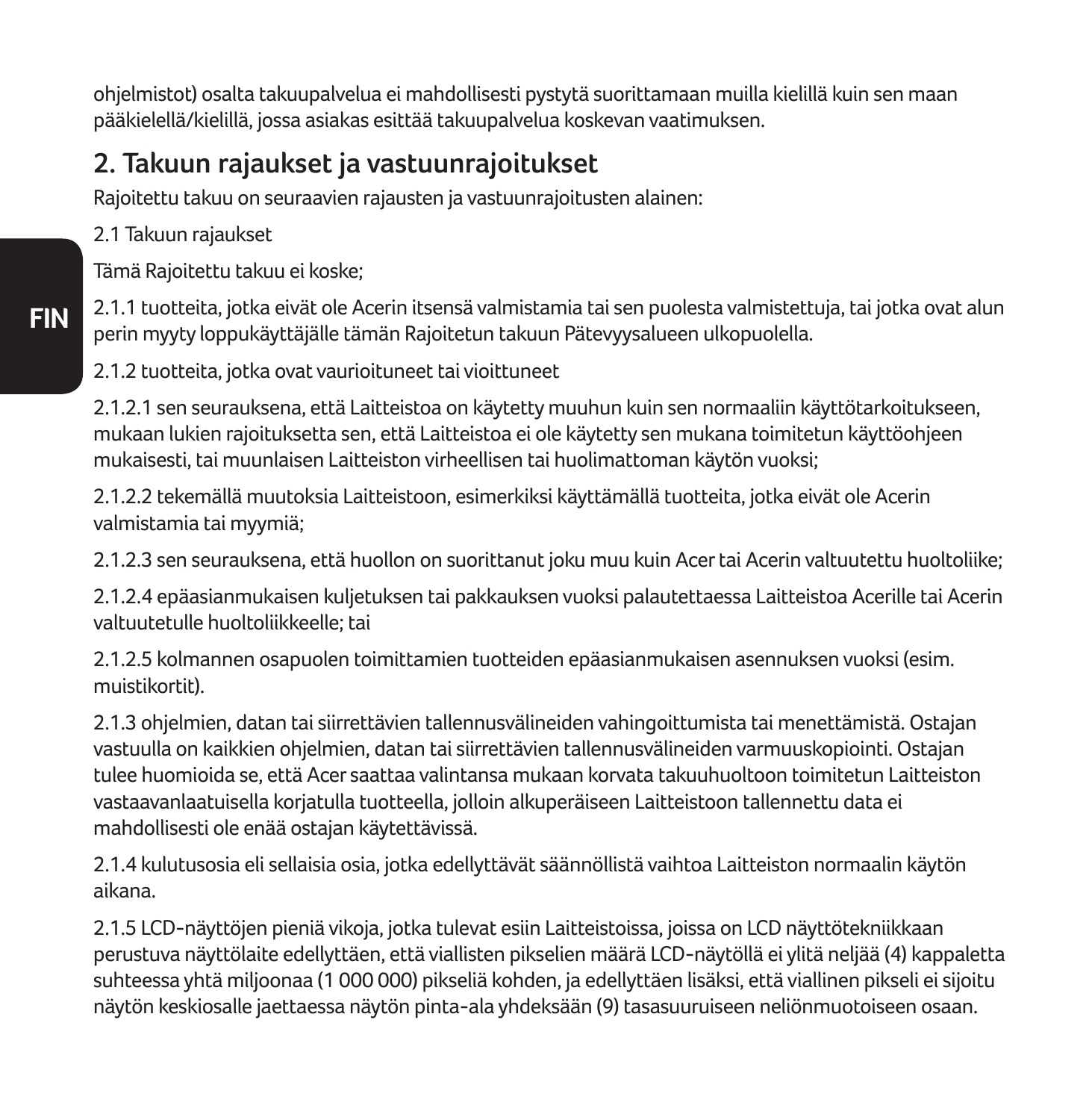#### 2.2 Takuun vastuuvapautus ja vastuunrajoitukset

2.2.1 Vedotessaan tähän Rajoitettuun takuuseen ostaja suostuu siihen, että korjaus ja (saatavuuden mukaisesti) vaihto, sen mukaisesti kuin sovelletaan, tässä kuvattujen takuupalveluiden rajoissa on ostajan ainoa ja yksinomainen korvaus Acerilta tai sen emo- tai tytäryhtiöiltä tässä mainitun Rajoitetun takuun mahdollisen rikkomisen ollessa kyseessä, ellei toisin säädetä kansallisessa pakottavassa lainsäädännössä.

#### **3. Takuuhuoltopalvelun käyttö**

Yhteystiedot takuuvaatimusten tekemiseksi ja/tai takuuhuoltopalvelun saamiseksi ilmenevät Takuukortista tai osoitteesta http://support.acer-euro.com.

# **2 vuoden RAJOITETUN TAKUUN VIITETIETOTAULUKKO**

| <b>TUOTE</b>              | TAKUUAIKA JA TAKUUN TYYPPI                                                                                                                                                                                                                                                            |
|---------------------------|---------------------------------------------------------------------------------------------------------------------------------------------------------------------------------------------------------------------------------------------------------------------------------------|
| Lisävarusteet             | 2 vuotta: Korjaamotakuu <sup>(1)</sup> tai Carry-In <sup>(2)</sup>                                                                                                                                                                                                                    |
| Tekninen tuki             | 2 vuotta                                                                                                                                                                                                                                                                              |
| (koskee vain laitteistoa) |                                                                                                                                                                                                                                                                                       |
| (1) Korjaamotakuu:        | Asiakas palauttaa laitteen Acerin osoittamaan kuljetuspisteeseen asiakkaan<br>paikkakunnalla tai lähialueella, josta se kuljetetaan Acerin sopimuskuljetuksena<br>huoltokorjaamolle Acerin kustannuksella. Acer maksaa huolletun laitteen<br>kuljetuksen takaisin kuljetuspisteeseen. |
| (2) Carry-in:             | Asiakas tuo laitteen valtuutettuun Acer huoltoon ja noutaa huolletun laitteen.                                                                                                                                                                                                        |

#### **Takuulaajennukset**

Lisätietoja takuulaajennuksista saa Acerin internet sivuilta tai soittamalla maakohtaiseen palvelunumeroon.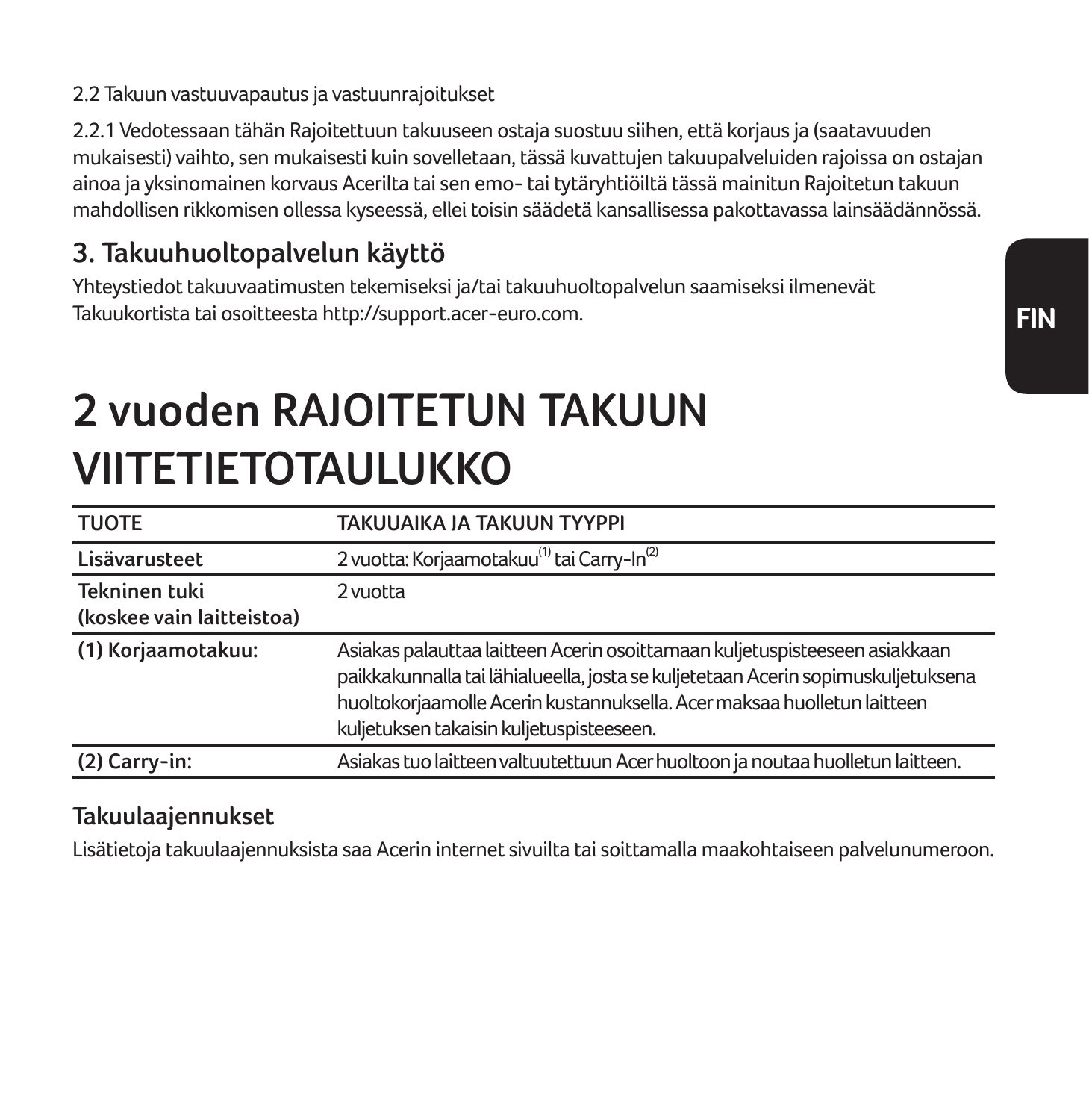# **Begränsad Produktgaranti**

## **1. Garantins omfattning**

1.1 Denna begränsade garanti (se nedan "Undantag" och "Begränsningar" i avsnitt 2) ("Begränsad Produktgaranti") ger dig vissa rättigheter gentemot Acer. Vänligen studera detta dokument noggrant och om Du framställer något krav baserad på denna Begränsade Produktgaranti, får Du anses ha förstått och accepterat bestämmelserna. Oberoende av denna Begränsade Produktgaranti kan Du ha andra och mera långtgående rättigheter gentemot den näringsidkare som sålde Acer produkten till Dig. Denna Begränsade Garanti innebär inte någon begränsning av sådana rättigheter och den begränsar inte heller sådana rättigheter som Du kan ha enligt tvingande svensk lagstiftning. Du bör därför alltid undersöka vad som gäller enligt köprättsliga, konsumenträttsliga eller andra regler.

Konsumenter har lagliga rättigheter i enlighet med tillämplig lagstiftning kring försäljning av konsumentvaror, och denna garanti exkluderar, begränsar eller häver inte dessa rättigheter

1.2 Acer garanterar att varje Acer produkt, inklusive original Acer delar och komponenter (saluförda som "Tillval" och/eller "Tillbehör") som är installerade i din Acer produkt vid tidpunkten som Du köpte produkten, (tillsammans kallas dessa "Systemet") som först sålts till en slutanvändare i en stat som tillhör Europeiska Ekonomiska Samarbetsområdet (den "Geografiska Omfattningen") är fri från material och/ eller tillverkningsfel vid normal användning under den garantiperiod som anges på det garantikort som medföljer Systemet ("Garantikortet").

Det är kundens ansvar att vägra att motta en Acer-produkt vars Acer säkerhetsplombering är bruten när den säljs som ny samt att meddela återförsäljaren om detta. Genom att acceptera en Acer-produkt med bruten plombering har kunden godkänt att garantireglerna för produkten är annorlunda (reducerad) än de vanliga åtagandena och bestämmelserna vid köpet av en ny Acer-produkt.

1.3 Programvara som medföljer Systemet, inklusive operativsystemet, levereras i befintligt skick. Acer garanterar inte att användningen av eventuell programvara som medföljer Systemet kan ske utan avbrott eller att den är felfri eller att sådan programvara kommer att överensstämma med dina krav.

1.4 Om Du framställer ett anspråk baserat på denna Begränsade Produktgaranti, kommer Acer, enligt eget val, att antingen reparera eller byta ut defekta System eller delar därav som omfattas av denna Begränsade Produktgaranti genom att använda nya eller fabriksreparerade delar eller System. Om Acer väljer att använda fabriksreparerade delar eller System, kommer dessa att ha prestanda som är lika med vad nya produkter har. Alla delar eller System som har blivit utbytta enligt denna Begränsade Produktgaranti blir Acers egendom.

1.5 Garantiperioden löper från dagen för köpet. Ditt inköpskvitto i original som utvisar datum för köpet av Systemet är Ditt bevis avseende dagen för köpet.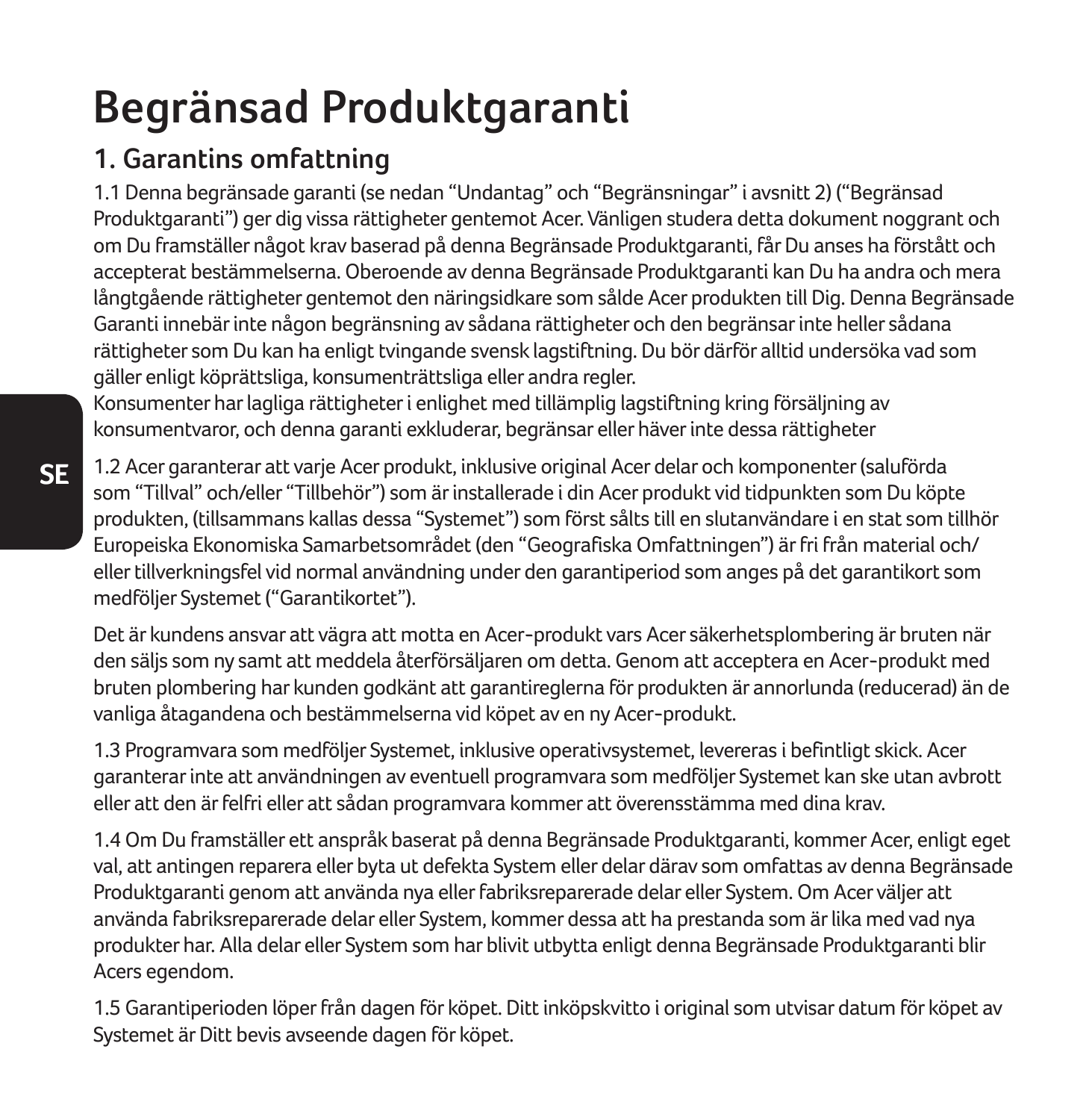1.6 Garantiservice utförs baserad på det språk som huvudsakligen används i den EES stat där begäran om garantiservice framställts. Garantiservice som omfattar språkligt baserade aspekter av Ditt System (t.ex., tangentbord, programvara) kanske inte kan utföras i något annat språk än det språk som huvudsakligen används i den EES stat där begäran om garantiservice framställts.

### **2. Undantag och begränsningar**

Denna Begränsade Produktgaranti är föremål för följande undantag och begränsningar:

2.1 Undantag

Denna Begränsade Garanti omfattar inte:

2.1.1 produkt som inte tillverkats för eller av Acer, eller som först sålts till en slutanvändare i en stat som ligger utanför den Geografiska Omfattningen som gäller för denna Begränsade Produktgaranti.

2.1.2 produkt som har skadats eller som blivit defekt som ett resultat av

2.1.2.1 systemets användning utanför dess normala avsedda användning, inklusive men inte uteslutande, att Systemet inte använts i enlighet med den användarmanual som medföljde Systemet, eller något annat missbruk eller vårdslöshet avseende Systemet;

2.1.2.2 modifiering av Systemet, inkluderande användning av delar som inte tillverkats och/eller sålts av Acer;

2.1.2.3 service eller reparation av annan än Acer eller en Acer Auktoriserad Serviceverkstad;

2.1.2.4 felaktig transport eller emballering vid återlämnandet av Systemet till Acer eller en Acer Auktoriserad Serviceverkstad; eller

2.1.2.5 felaktig installation av tredje parts produkter (t.ex. minneskort).

2.1.3 förlust av eller skada på program, data, eller uttagbara lagringsmedia. Du ansvarar för att spara (back up) program, data och/eller uttagbara lagringsmedia. Vänligen notera att Acer kan välja att ersätta det System som skickats in för garanti service med en omgjord produkt av motsvarande kvalitet, och därför kan data som Du sparat på Ditt ursprungliga System bli permanent otillgänglig för Dig.

2.1.4 förbrukningsdelar, d.v.s. delar som kräver återkommande utbyte under Systemets normala användning.

2.1.5 mindre defekter av LCD paneler som förekommer i System utrustade med LCD panel teknologi, förutsatt att det inte finns mer än fyra (4) defekta pixlar per million pixlar på en LCD panel och att det, vid en indelning av panelen i nio (9) lika stora rektangulära areor, inte finns mer än en defekt pixel i panelens centrala area.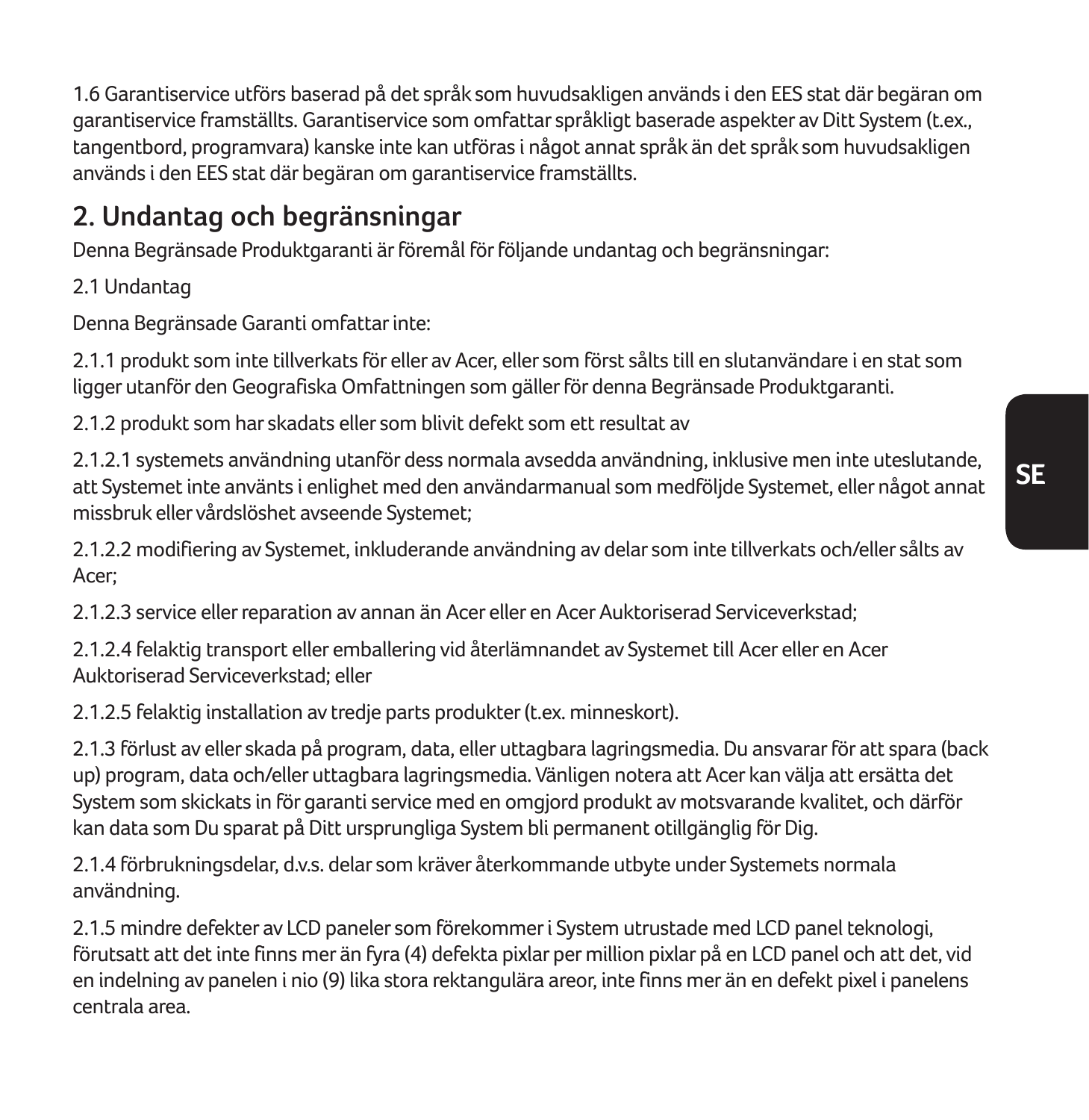#### 2.2 Begränsning och friskrivning från garanti

2.2.1 Om Du framställer ett anspråk enligt denna Begränsade Produktgaranti anses Du ha samtyckt till att reparation och (beroende på tillgång) utbyte enligt den garantiservice som beskrivs i detta dokument, är Din enda och uteslutande påföljd gentemot Acer eller någon av Acers närstående bolag eller moderbolag med anledning av brott mot Acers Begränsade Produktgaranti som beskrivs i detta dokument.

#### **3. Erhållande av garantiservice**

För att framställa krav och/eller för att erhålla garantiservice vänligen se den kontaktinformation som finns på Ditt Garantikort eller besök http://support.acer-euro.com.

# **2 års BEGRÄNSAD GARANTI REFERENSTABELL**

| <b>PRODUKT</b>                          | <b>GARANTIPERIOD OCH TYP</b>                                                                                                |
|-----------------------------------------|-----------------------------------------------------------------------------------------------------------------------------|
| Tillbehör                               | 2 År Inskick <sup>(1)</sup> eller inlämning <sup>(2)</sup>                                                                  |
| Tekniskt support<br>(Endast maskinvara) | 2 År                                                                                                                        |
| (1) Inskick:                            | Kunden skickar produkten till Acer's service-verkstad. Efter utförd service skickar<br>Acer tillbaka produkten till kunden. |
| (2) Inlämning:                          | Kunden lämnar in produkten hos en Acer auktoriserad serviceverkstad. När<br>service har utförts, hämtar kunden produkten.   |

#### **Uppgradering av Garantin**

För mer information eller för beställning av någon av Garanti Uppgraderingarna för din produkt vänligen besök Acer´s WEB eller kontakta det lokala landskontoret.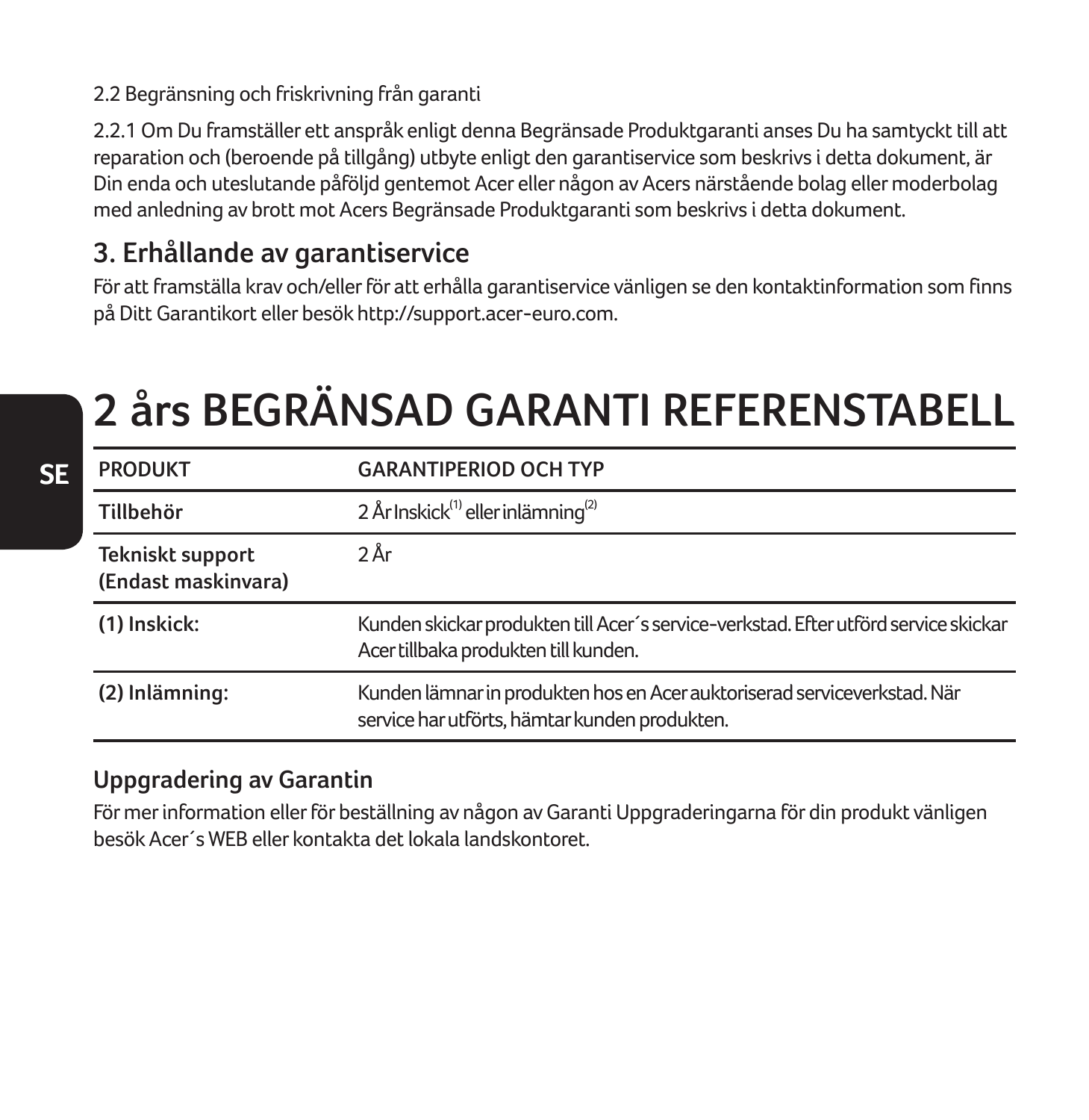# **Begrenset produktgarant**

## **1. Hva den Begrensede Garantien omfatter**

1.1 Denne Begrensede Garantien gir deg spesifikke rettigheter og krav mot Acer, samtidig som den klargjør begrensninger som gjelder for krav mot Acer (se avsnitt 2.1 og 2.2 nedenfor). Les dette dokumentet grundig. Ved å fremme krav iht. denne Begrensede Garantien anses du å ha forstått og uttrykkelig akseptert vilkårene. Acer selger ikke produkter direkte til sluttkunder. Uavhengig av denne Begrensede Garantien vil du kunne ha andre og mer omfattende rettigheter og krav mot selgeren som solgte deg Acerproduktet enn de som følger av denne Begrensede Garantien. Denne Begrensede Garantien begrenser ikke slike rettigheter og krav. For forbrukerkjøpere vises det spesielt til forbrukerkjøpslovens kapittel 6, som gir forbrukeren rett til å reklamere over mangler i inntil to eller fem år.

Forbrukerne har juridiske rettigheter i henhold til gjeldende nasjonal lovgivning ved salg av forbruksvarer og denne garantien ekskluderer ikke, begrenser ikke eller utelukker ikke noen av slike gjeldende rettigheter.

1.2 Acer garanterer at ethvert Acer-produkt, herunder ekte Acer-deler og -komponenter (valgfritt utstyr eller tilbehør fra Acers produktkatalog), som var installert i ditt Acer-produkt (samlet omtalt som "Systemet") på tidspunktet dette første gang ble solgt til en sluttbruker innenfor EØS-området ("Geografisk gyldighetsområde"), er fritt for material- og produksjonsfeil, forutsatt normal bruk, i den garantiperioden som er spesifisert på kortet "Begrenset Garanti" som følger med Systemet.

Det er kundens ansvar å nekte å akseptere en levering av Acer produkter som selges som nye når Acers sikkerhet seglet er brutt og melde fra til selger om dette.

Ved å akseptere et Acer produkt med brutt segl, erkjenner kunden at garantien rettighetene for en slik enhet vil være annerledes (redusert) vs standard vilkår og bestemmelser knyttet til et salg av et nytt Acer produkt.

1.3 Programvareprodukter som følger med Systemet, herunder operativsystem, er levert "som det er". Acer garanterer ikke at programvaren vil fungere uten avbrudd eller feil eller at den vil dekke dine behov.

1.4 Hvis du fremmer et krav under denne Begrensede Garantien vil Acer, etter egen vurdering, enten reparere eller skifte ut defekt System, eller deler av dette som er dekket av denne Begrensede Garantien, ved å bruke nye eller fabrikkrenoverte deler eller System. Hvis Acer velger å benytte fabrikkrenoverte deler eller System vil disse ha ytelsesesgenskaper tilsvarende de i nye produkter. Alle deler eller System som er skiftet iht. denne Begrensede Garantien blir Acers eiendom.

1.5 Garantiperioden løper fra kjøpsdato. Din originale kjøpsfaktura (kvittering) som angir kjøpsdatoen er ditt bevis for datoen.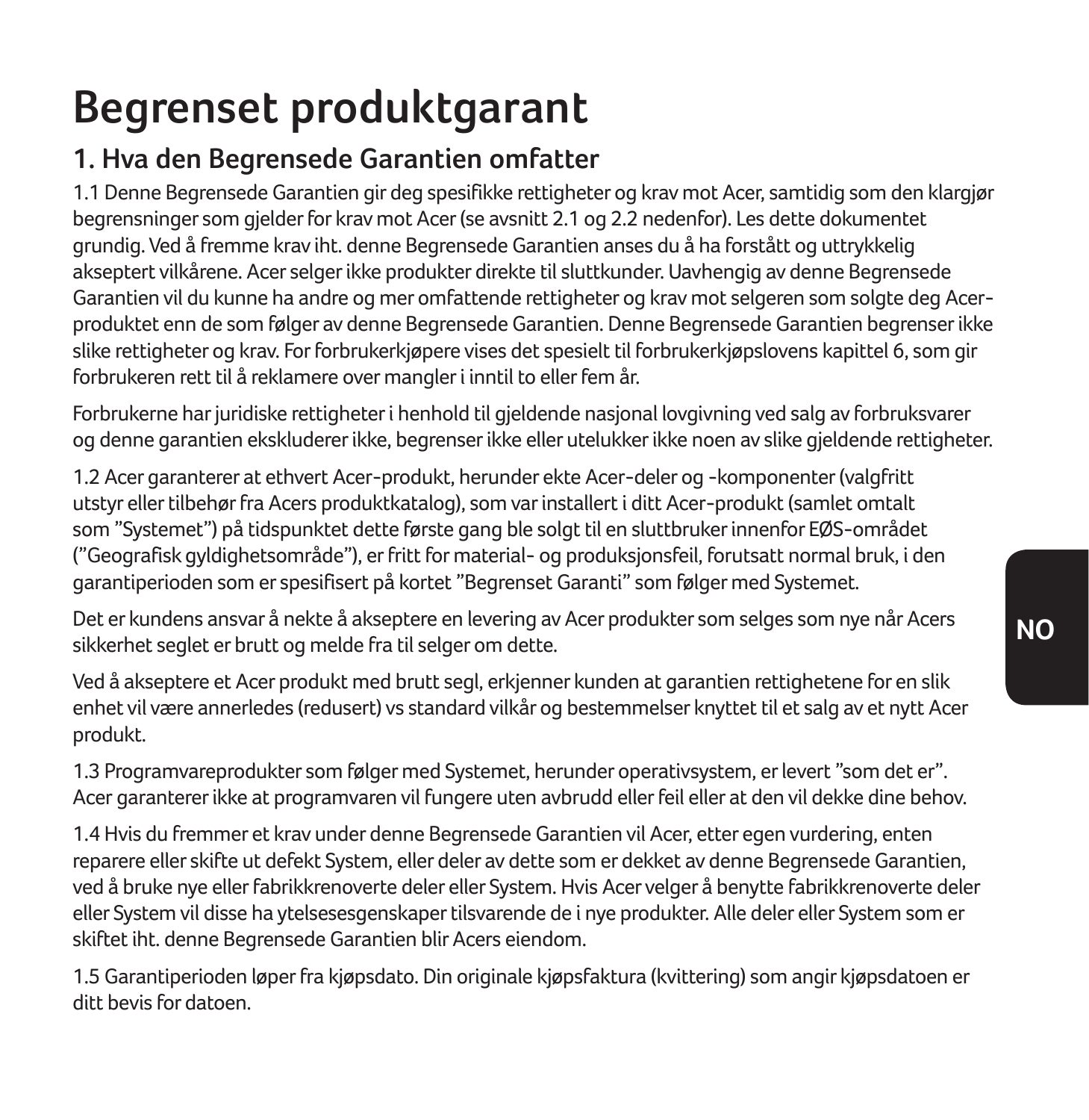1.6 Garantiservice vil bli utført basert på det primære språket brukt i det EØS-landet servicehenvendelsen er rettet til. Garantireparasjoner som involverer språklige aspekter for systemet (f.eks. "software" og "keyboard") kan det være vanskelig å gjennomføre på andre språk.

### **2. Unntak og begrensninger**

Denne Begrensede Garantien gjelder med følgende unntak og begrensninger:

2.1 Unntak

Denne Begrensede Garantien omfatter ikke:

2.1.1 produkter som ikke er produsert av eller for Acer, eller som først er solgt til sluttbruker utenfor det Geografiske gyldighetsområdet for denne Begrensede Garantien.

2.1.2 produkter som er blitt ødelagt eller defekte som følge av

2.1.2.1 bruk av Systemet for annet enn dets normale, tiltenkte bruk, herunder bl.a. at produktet ikke er brukt i overensstemmelse med Brukerhåndboken som følger med Systemet eller annen gal bruk eller vanskjøtsel;

2.1.2.2 endringer av systemet, herunder ved å bruke deler som ikke er produsert eller solgt av Acer;

2.1.2.3 service eller reparasjoner utført av andre enn Acer eller den Acer har utpekt;

2.1.2.4 gal transport eller emballering i forbindelse med retur av produktet til Acer eller den Acer har utpekt; eller

2.1.2.5 feilaktig installasjon av produkter fra tredjepart (f.eks. minnekort).

2.1.3 skade på eller tap av programmer, data eller uttakbare lagringsmedia. Du er selv ansvarlig for å lagre (sikkerhetskopiere) programmer, data og uttakbare lagringsmedia. Vær klar over at Acer kan erstatte produktet som leveres inn for garantiservice med et gjenopprettet System med tilsvarende kvalitet og at data som var lagret på ditt opprinnelige System derfor kan bli utilgjengelig.

2.1.4 forbruksartikler, dvs. deler som krever regelmessig utskiftning ved normal bruk av produktet.

2.1.5 mindre defekter i LCDskjermer for produkter utstyrt med LCD display teknologi, forutsatt at det ikke er mer enn 4 defekte pixler pr. million pixler på en gitt LCDskjerm, og, hvis skjermpanelet deles inn i 9 like rektangulære områder, skal det kun være én defekt pixel i skjermens midtre del.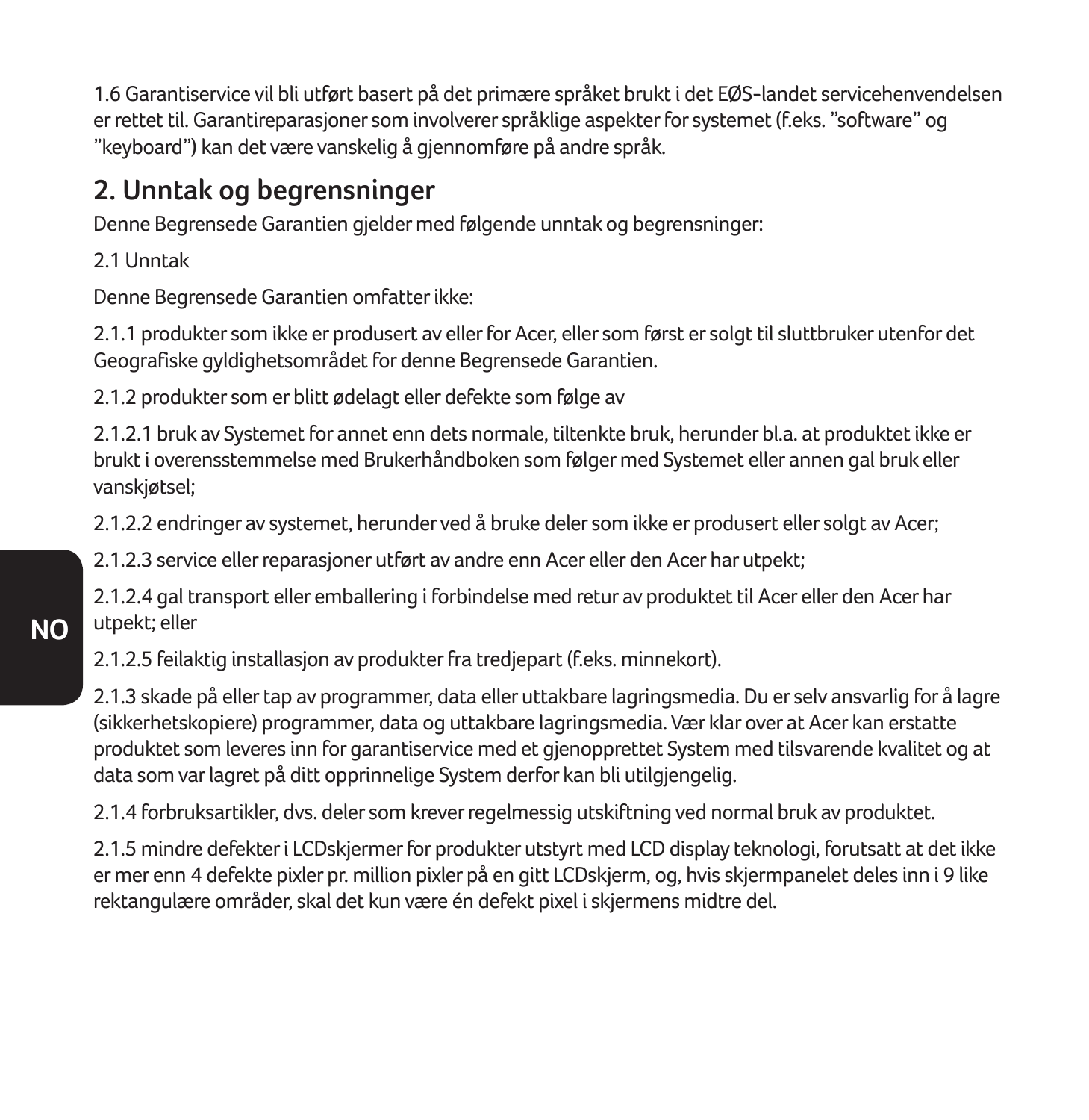#### 2.2 Begrensninger

2.2.1 Hvis du fremmer krav under denne Begrensede Garantien anses du for uttrykkelig å ha akseptert at reparasjon og utskiftning iht. denne Begrensede Garantiens vilkår er din eneste sanksjon mot Acer eller selskaper tilknyttet Acer som følge av brudd på den Begrensede Garantien.

### **3. Hvordan du oppnår garantiservice**

For å fremme krav og/eller oppnå garantiservice, les kontaktinformasjonen gitt på kortet "Begrenset Garanti" eller besøk nettsiden "http://support.acer-euro.com".

# **2 års BEGRENSET GARANTI OVERSIKT**

| <b>PRODUKT</b>                          | <b>GARANTIENS VARIGHET OG TYPE</b>                                                                                    |
|-----------------------------------------|-----------------------------------------------------------------------------------------------------------------------|
| Tilbehør                                | 2 års: Forsendelse <sup>(1)</sup> / Innlevering <sup>(2)</sup>                                                        |
| Teknisk assistanse<br>(Bare maskinvare) | 2 <sub>ars</sub>                                                                                                      |
| (1) Forsendelse:                        | Kunden sender enheten til vår servicepartner. Etter utført reparasjons, sendes<br>enheten tilbake til kunden.         |
| (2) Innlevering:                        | Kunden leverer selv produktet hos autorisert serviceparter. Etter utført reparasjon,<br>henter kunden selv produktet. |

#### **Oppgradering av garantibetingelsene**

For mer informasjon kan du besøke Acer's WEB-sider eller ringe det tilhørende telefonnummeret i hvert enkelt land.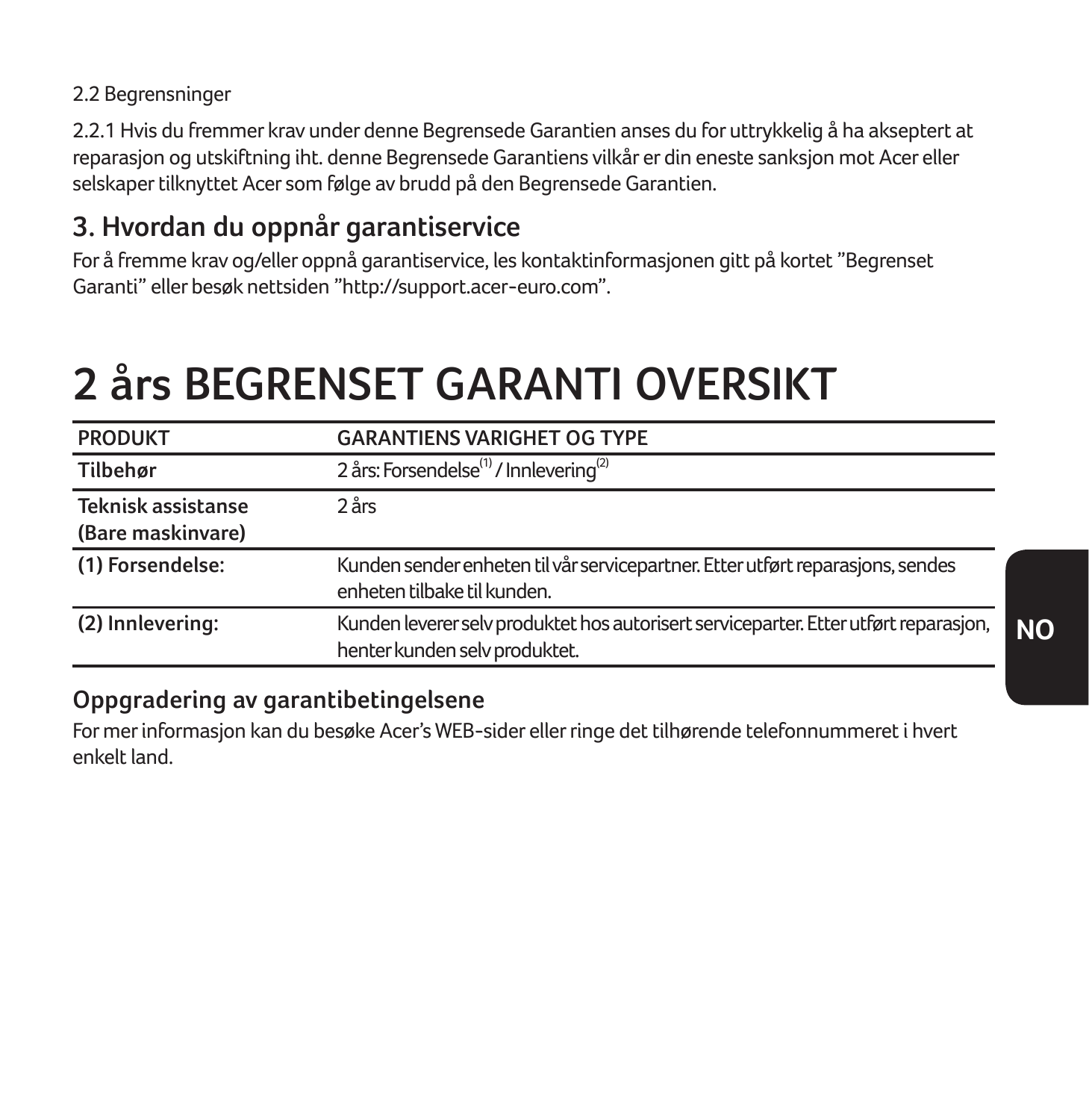# **Limited Product Warranty**

## **A. Coverage of Limited Warranty**

This Limited Warranty confers upon you specific rights and remedies. The law of the country of your residence may give you different and more expansive rights and remedies, and the provisions of this Limited Warranty shall not operate to impair or abridge any rights or remedies you may have under such local laws. Subject to the Limitations and Exclusions described herein, Acer extends the limited warranties set out below. As used in this document, "Acer" refers to the Acer company in the country within the Territorial Scope of this Limited Warranty where your Acer System was first sold to an end-user. If you are not sure which Acer company is responsible, please refer to the Warranty Card accompanying your System.

#### **1) System Warranty**

Acer warrants any Acer computer hardware product ("System") first sold to an end-user in the Republic of South Africa (the "Territorial Scope"), to be free from defects in materials or workmanship under normal use for the duration of the warranty period as stated on the Limited Warranty card supplied with your System ("Warranty Card"). The warranty period commences on the date of purchase or within twelve months of the production date by the factory. Your Acer system will however carry a minimum of 6 Months warranty from date it was first sold to an end-user. Your original purchase invoice (sales receipt), showing the date of purchase of the System, is your proof of the date of purchase. This Limited Warranty extends beyond the original purchaser to any lawful successor in interest, provided, however, that anyone claiming under this warranty must, upon request, produce the original purchase invoice to be entitled to warranty services. Acer will, at its option, repair or replace any defective Systems or parts thereof covered by this Limited Warranty with new or factory-refurbished parts or Systems that are equal to new products in performance. All exchanged parts and Systems replaced under this Limited Warranty will become the property of Acer.

### **2) Parts & Components Limited Warranty**

For genuine Acer parts and components that have been purchased in a country falling in the Territorial Scope of this Limited Warranty and which have been installed in a System at the time of the original purchase of the System, and that are defined as "Options or Accessories" in the Acer price list in force at the time of the purchase by the original end-user, Acer extends a warranty equal to the warranty in effect with respect to the System in which the parts and components are installed.

Battery warranty cover of the system, maintain a 12 Months warranty even if the system warranty is extended by a warranty extension or by a promotional product warranty extension. Only one battery replacement is allowed during the warranty.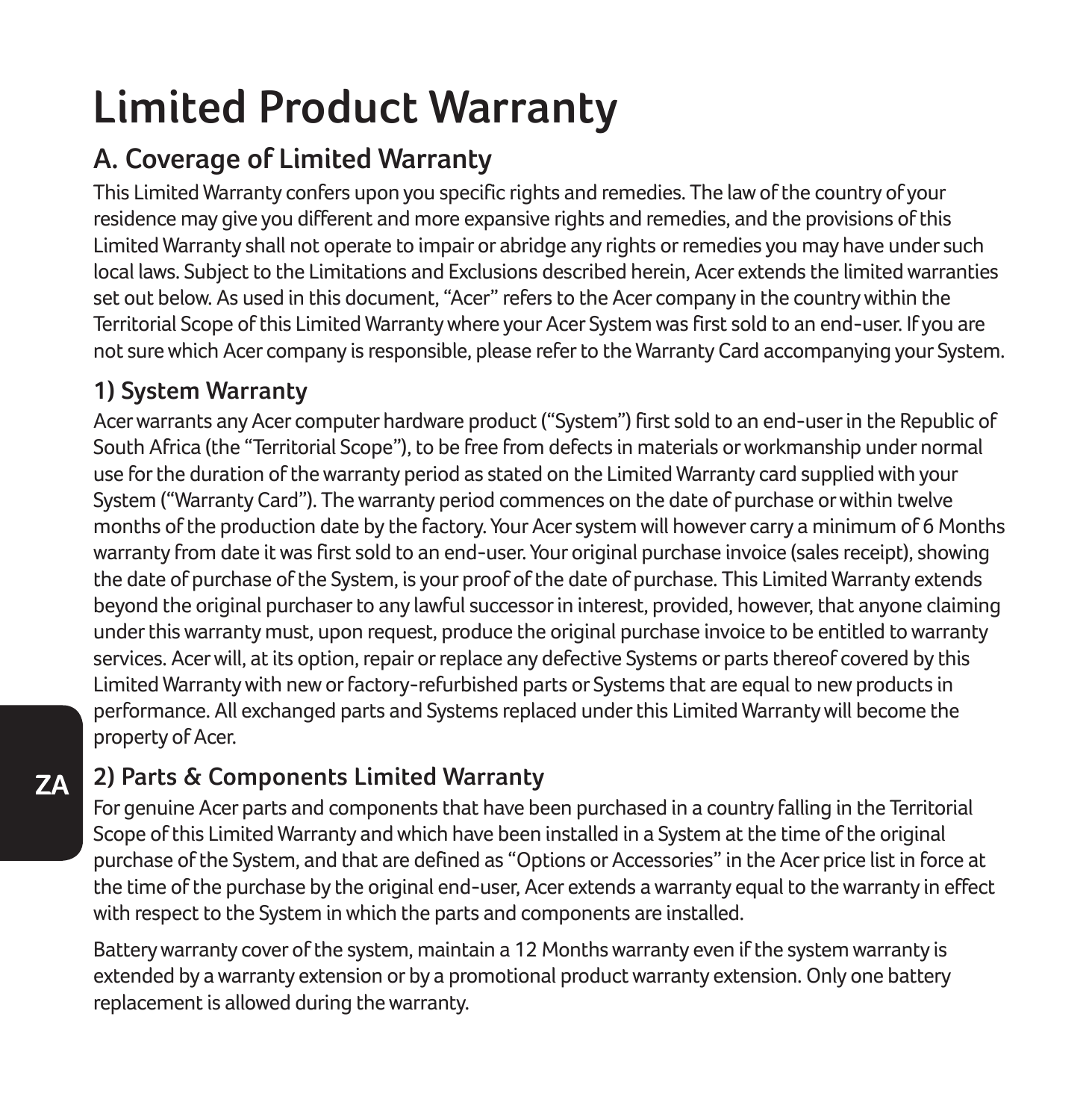#### **3) Media & Software Limited Warranty**

Regarding Acer-supplied software accompanying the System, Acer warrants the "hard copy" media, e.g. diskettes, CD-ROMs upon which this software is delivered to be free from defects in materials and workmanship for a period of 180 days after the date of purchase by the end user. In the event that you receive defective media, Acer will replace the defective media at no charge to you.

Except for this media warranty, any software is provided "As Is". Acer does not warrant that the operation of this software will be uninterrupted or error-free, or that this software will meet your requirements.

### **B. Warranty Limitations and Exclusions**

The limited warranties with respect to Systems, Parts & Components, Media & Software, (collectively, "Product" or "Products") are subject to the following exclusions and limitations:

1) Exclusions

This Limited Warranty does not extend to:

1.1 any Product not manufactured by or for Acer, or first sold to an end-user in a country outside the Territorial Scope of this Limited Warranty (except notebooks subject to the "International Traveler Warranty").

1.2 any Product that has been damaged or rendered defective (a) as a result of use of the Product other than for its normal intended use, failure to use the Product in accordance with the User's Guide that accompanies the Product, or other misuse, abuse, or negligence to the Product; (b) by the use of parts not manufactured or sold by Acer; (c) by modification of the Product; (d) as a result of service by anyone other than Acer or an Acer Authorized Service Provider; (e) by improper transportation or packing when returning the Product to Acer or an Acer Authorized Service Provider; or (f)by improper installation of third-party products (e.g., memory cards); (g) by acts of God (e.g., lightning strikes, flooding); (h) systems damaged by external power faults (e.g. power surges or power spikes).

1.3 loss of any, or damage to, programs, data, or removable storage media. You are responsible for saving (backing up) any programs, data or removable storage media. Please note that Acer may opt to replace the Product submitted for warranty services with a remanufactured product of equal quality, and, thus, any data stored by you on your original product may become permanently inaccessible to you.

1.4 consumable parts, i.e., parts that require periodic replacement during the normal course of the Products usage, including without limitation, notebook batteries.

1.5 minor defects of LCD displays occurring in Products equipped with LCD display technology, provided that there shall not be more than four (4) defective pixels per million pixels on a given LCD display, and provided further that, if the display panel is divided into nine (9) equal rectangular areas, there shall be one defective pixel in the central area of the display.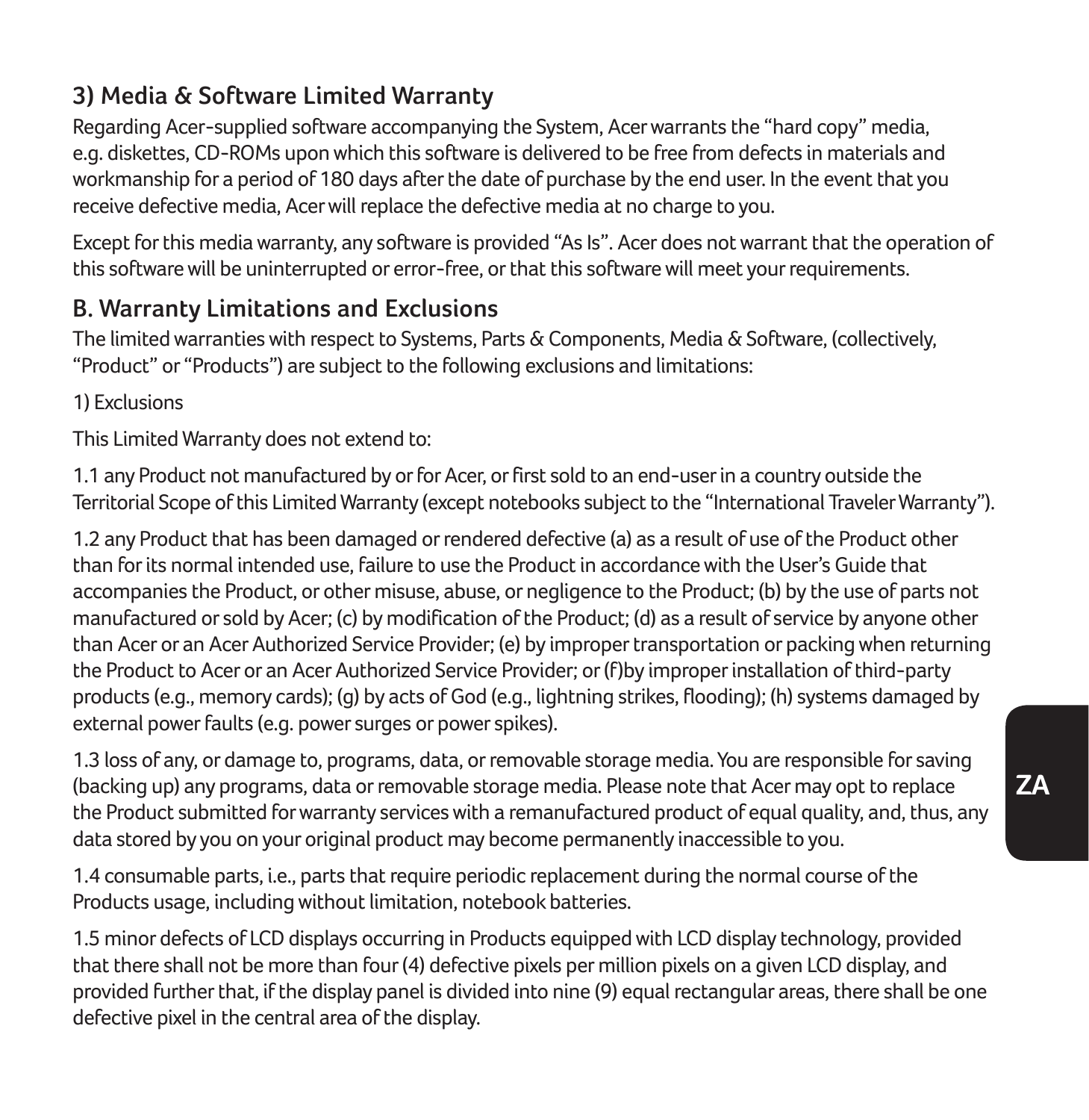#### 2) Disclaimer of Warranty and Limitations

Except for the limited warranties set forth herein and subject to the applicable local law, Acer disclaims all other warranties, expressed or implied, including but not limited to implied warranties of merchantability or fitness for a particular purpose. In no event shall Acer, subject to the applicable local law, be liable for any incidental, special or consequential damages, including but not limited to loss of business, profits, data or use, whether in an action in contract or tort or based on a warranty, arising out of or in connection with the use or performance of the Product or any Acer-supplied software that accompanies the Product, even if Acer has been advised of the possibility of such damages. You agree that repair, and (upon availability) replacement, as applicable, under the warranty services described herein is your sole and exclusive remedy with respect to any breach of the Acer Limited Warranty set forth herein.

Repair time frames specified by the warranty are not guaranteed in any way, and indicate time to respond by Acer or its Authorized Service Provider. If a Specific repair time is required a special warranty extension, if available, must be purchased by the client.

#### **C. Obtaining Warranty Service**

Subject to the provisions, exclusions and limitations set forth above, you are entitled to On-site, Carry-In or Fetch-Repair & Return warranty service with respect to your Product as determined in the Warranty Card accompanying your Product. The exercise of such rights is subject to the following terms and conditions:

- 1. Repair service is available for Product purchased and located within the Territorial Scope of this Limited Warranty. Claims under this Limited Warranty will be honored only if made within the warranty period specified on the Warranty Card. On-Site repair service is available only in certain geographical areas. Please use the contact information on the Warranty Card to verify that your location is covered by On-Site service. In areas where On-Site service is not available, Acer offers Carry-In service or Fetch-Repair & Return.
- 2. Consult the Warranty Card for the phone numbers and other contact information, of the Authorized Service Providers and the Acer Authorized Service Centers in your country.
- 3. Before contacting Acer, please run the Hardware Diagnostics. This will help us provide you with better quality support. Please refer to your User's Guide for instructions.
- 4. Please call the Acer technical support number on your Warranty Card for the country you are located in. Acer will attempt to resolve warranty issues over the telephone and may require your assistance in performing routine diagnostic procedures in connection with this call. Your cooperation will aid in avoiding "no defect found" service interventions and the resulting charges. If Acer determines in the course of the telephone diagnostic procedure that the problem described by you can be remedied by replacing an external component (e.g., keyboard, mouse, speaker, etc.), Acer will ship to you free of charge such replacement component to be installed by you.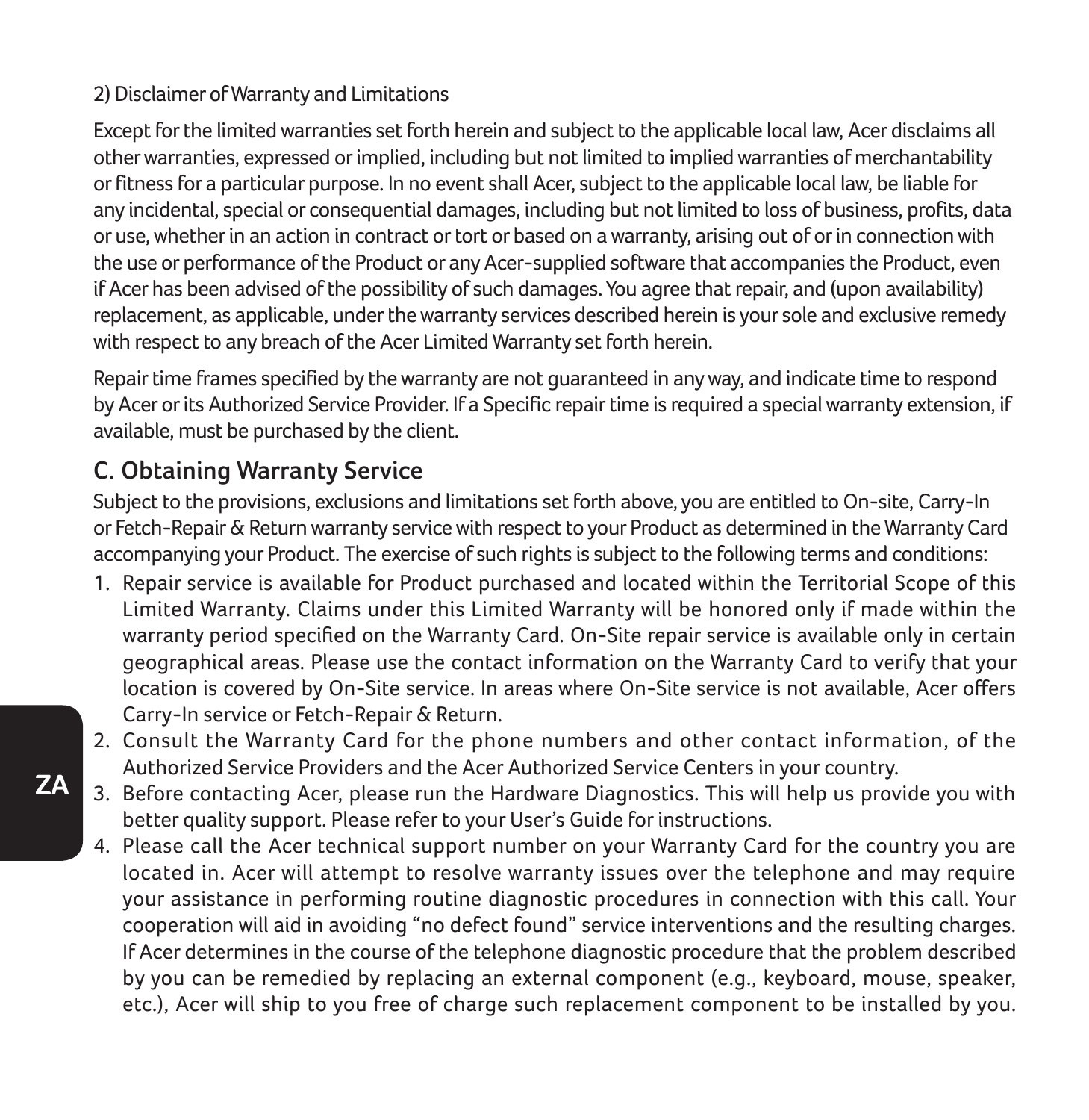If telephone resolution is not possible, Acer will then issue you a Repair Authorization Number ("Case ID Number") for On-site, Carry-In or Fetch-Repair & Return service to be used as a means of identifying the Product to be repaired. All warranty repairs will be executed on a best endeavor basis.

- 5. On-Site repair, if your Product is eligible for such service, as determined by the Warranty Card accompanying your Product, will take place at your site. For On-Site warranty service, an Acer or Acer-authorized technician will be dispatched for repair. Acer may require you to use Fetch-Repair & Return or Carry-in service, if the Acer or Acer-authorized technician in his or her reasonable discretion determines that your site is not reasonably accessible or safe for the warranty repairs to be carried out.
- 6. Carry-In service, if your Product is eligible for such service, as determined by the Warranty Card accompanying your Product, is performed at Acer Authorized Service Centers. If you chose this service option, the Product will be held for pick - up by you at the Acer Authorized Service Centers after the repair service is completed.
- 7. For Fetch-Repair & Return service, if your Product is eligible for such service, as determined by the Warranty Card accompanying your Product, Acer will collect and return your product located within 80 Km radius of a main centre, to an Acer Authorized Service Provider as identified by Acer personnel at the time the Case ID Number is issued. If you are opting for Fetch-Repair & Return service, you will be informed by Acer personnel on when the courier will collect your system. Acer will return the repaired Product at Acer's cost within a 80 Km radius of a main centre. If you do not use the freight forwarding services made available to by Acer, you will be liable for any resulting charges. Product located outside of the 80 Km boundary must be carried into an authorized repair centre.
- 8. If available, you should use the original shipping and packing materials and include a description of the symptoms giving rise to your warranty claims. The Case ID Number must be placed on the exterior shipping container. If the original packing material is not available you need to provide packaging that will protect the unit during shipment. Acer will not accept any liability for damages during shipment.
- 9. You must provide Acer with proof of place and date of purchase. (i.e., you must include a copy of the original sales receipt shipped with the Product).

#### **D. Charges**

If you cause Acer to start the repair of a Product otherwise covered under this Limited Warranty and, Acer reasonably determines that the Product is not defective and that the problem giving rise to your service call was the result of your lacking ability to use the Product, the installation of incompatible software by a party other than Acer, computer viruses, and the like, Acer will charge you a flat fee of ZAR 570 for any Fetch-Repair & Return or Carry-In service call, and a flat fee of ZAR 800 for any On-Site service call.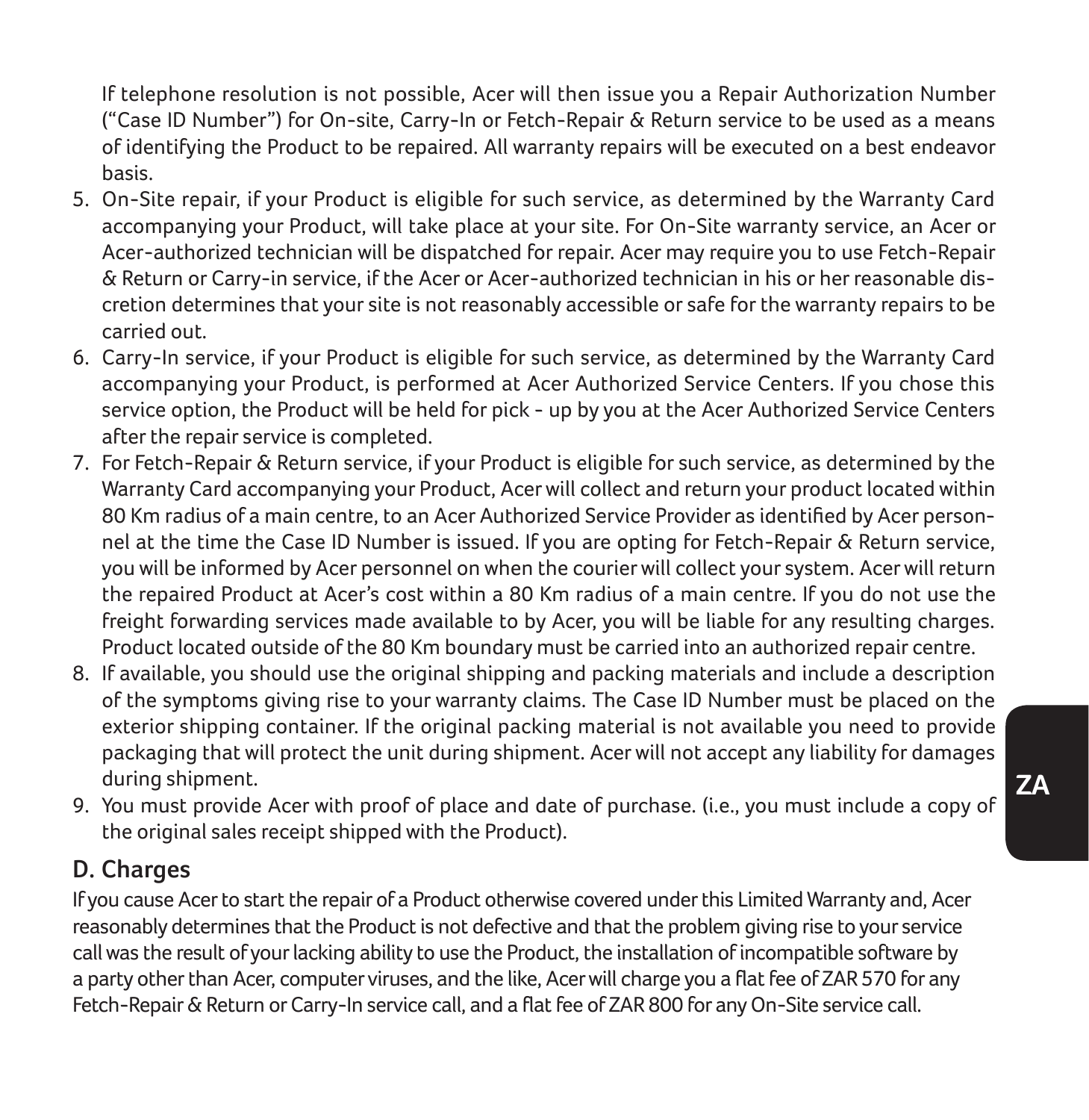# **2 Years LIMITED WARRANTY CARD REFERENCE TABLE**

| <b>PRODUCT</b>                                             | <b>WARRANTY PERIOD AND TYPE</b>                                                                                                                                                                                    |
|------------------------------------------------------------|--------------------------------------------------------------------------------------------------------------------------------------------------------------------------------------------------------------------|
| <b>Accessories</b>                                         | 2 Years: Carry-in <sup>(2)</sup>                                                                                                                                                                                   |
| <b>Technical Support</b>                                   | 2 Years                                                                                                                                                                                                            |
| (Hardware only)                                            |                                                                                                                                                                                                                    |
| Software Support                                           | 180 days                                                                                                                                                                                                           |
| (1) Fetch-Repair & Return:<br>customer.<br>$(2)$ Carry-in: | Acer will collect the unit from the customer, and after the repair is complete, Acer ships the unit back to the                                                                                                    |
| unit up.<br>(3) On-Site (NBD):                             | Customer brings the unit to an Acer Authorized Service Provider. After the repair is complete, customer picks the                                                                                                  |
|                                                            | Customer logs call with Acer call desk and get a HDA reference number. An Acer authorized service provider will<br>dispatch an engineer to the customer site within Next Business Day to do repairs to the system. |
|                                                            | Please see the Limited Product Warranty in the Acer Customer Services and Warranty Guide for details                                                                                                               |

Please see the Limited Product Warranty in the Acer Customer Services and Warranty Guide for details regarding warranty coverage. For technical support, please call the corresponding phone number in your Country

**Warranty Upgrade Options**

To obtain more information about or to order any of the warranty upgrade options please visit Acer WEBsites or call the corresponding phone number in your Country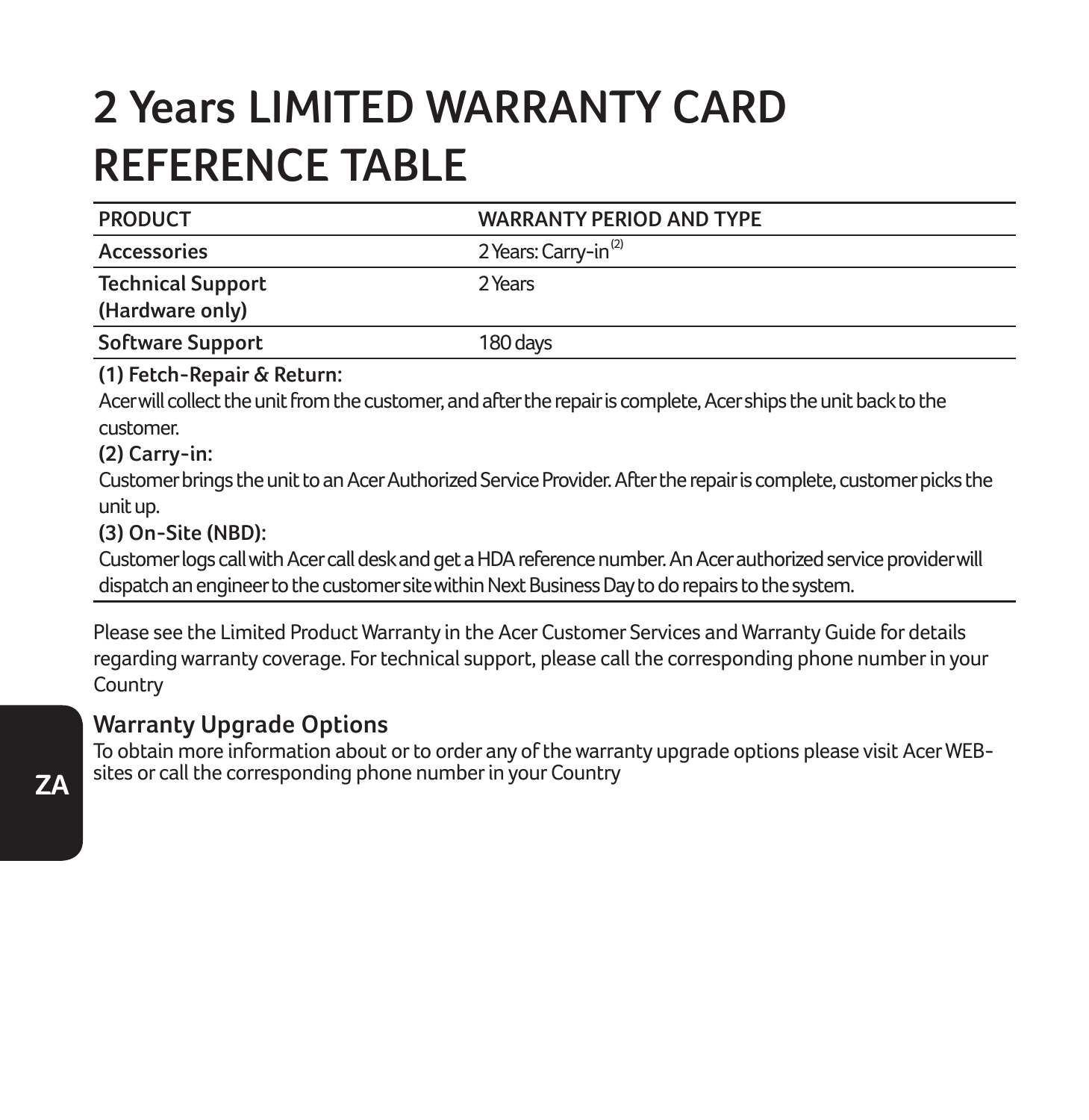# **Limited Product Warranty**

## **A. Coverage of Limited Warranty**

All Acer Product hardware products you purchased from any Acer Authorized Distributors, Resellers and Retailers (Authorized Vendors) in the Middle East, Pakistan & Africa Region (excluding SADC countries) shall be warranted as follows:

#### **1) System Warranty**

#### (i) Warranty Statement

Acer Computer (M.E.) Limited warrants the Acer hardware products (excluding Expendable parts) described in this Warranty Booklet that are purchased from Acer or an Authorized Vendor\* in the Middle East and North Africa Region, against defects in materials or workmanship under normal use for the warranty periods defined in the Warranty Card. It is the responsibility of the customers to refuse to accept delivery of any Acer product sold as new when the Acer security seal is broken and notify the seller accordingly.

By accepting an Acer product with a broken seal, the customer acknowledges the warranty entitlement of such unit will be different (reduced) vs. the standard Terms and Conditions associ ated to a sale of a new Acer product.

Consumers have legal rights under applicable national legislation governing the sale of consumer goods and this warranty does not exclude, limit or suspend any such applicable rights.

Details of the warranty are set forth in the remaining sections.

(ii) Warranty Period

The warranty period commences on the date of purchase.

(iii) Warranty Identification

The sales receipt or your purchase invoice showing the date of purchase of Acer Product and duly filled Warranty Instructions, showing the serial number and date of purchase of Acer Product, is the proof of the date of purchase. This Limited Warranty extends beyond the original purchaser to any lawful successor in interest, provided, however, that anyone claiming under this warranty must, upon request, produce the original purchase invoice to be entitled to warranty services.

#### (iv) Service Scope

Within the warranty period, Acer Authorised Services Provider (ASP) will perform repair or replacement of defects in workmanship or parts covered by this warranty in the region of Coverage.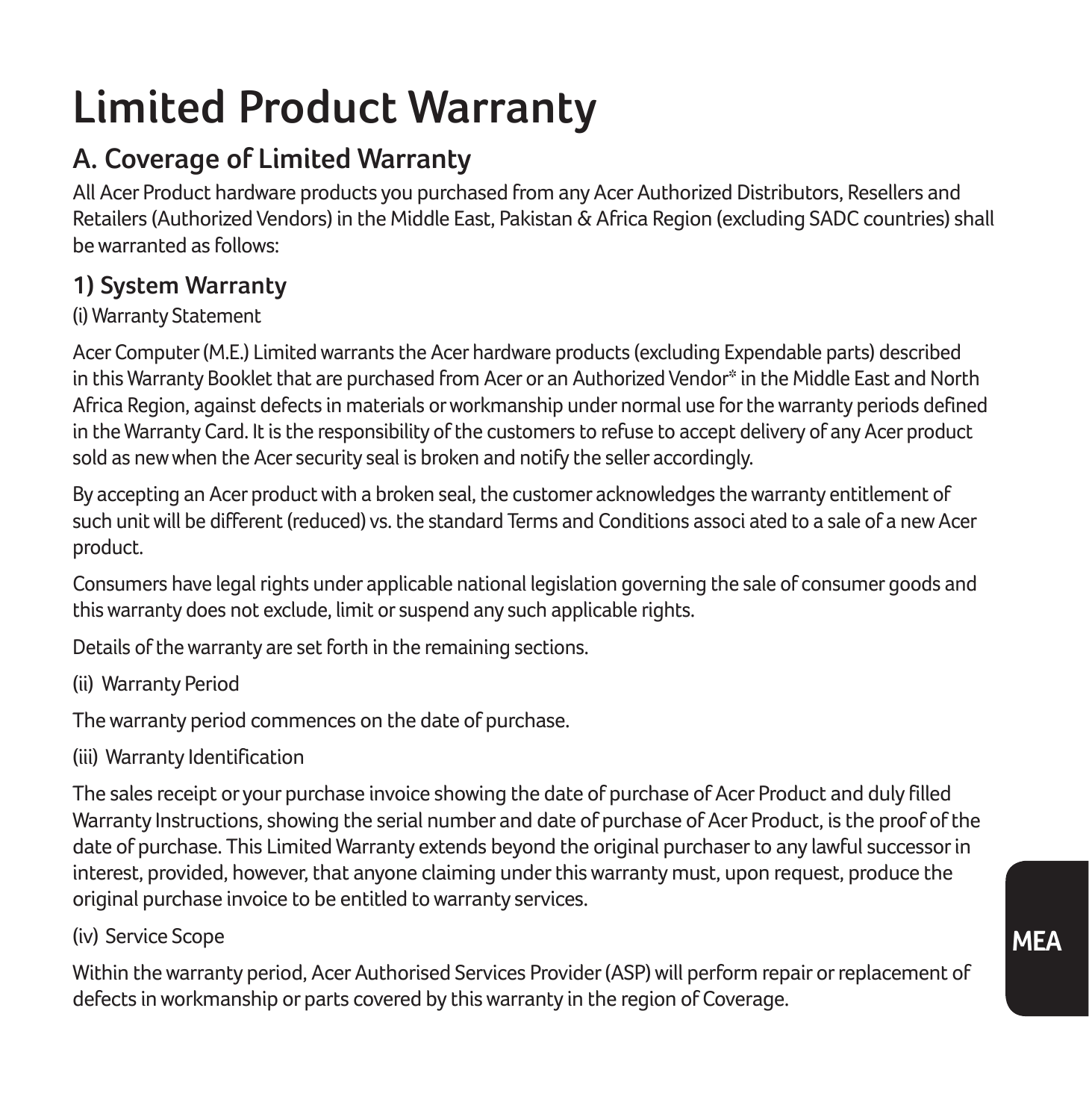#### **2) Parts & Components Limited Warranty**

All exchanged parts and products replaced under warranty service will become the property of Acer. Acer reserves the right to replace defective parts with any refurbished parts that meet the performance specifications of new parts.

### **3) Media & software Limited Warranty Not Applicable**

### **B. Warranty Limitations and Exclusions**

#### **1) Exclusions**

The following situations are not covered by the warranty:

- a) Normal wear and tear of the Acer Product.
- b) Any defects due to repair, modification or damage to the Acer Product performed by anyone other than an ASP.
- c) Any defect that results directly or indirectly from the use of parts not manufactured or sold by Acer.
- d) Any defect resulting from operations that are not mentioned in the Acer Product's user guide.
- e) Minor defects of LCD displays occurring in Products equipped with LCD display technology, provided that there shall not be more than four (4) defective pixels per million pixels on a given LCD display, and provided further that, if the display panel is divided into nine (9) equal rectangular areas, there shall be one defective pixel in the central area of the display.
- f) Loss or damage of the Recovery/Resource CD (RCD).
- g) Any damage that occurs due to transportation, fall, weather, extreme temperatures, shock, mishandling or other misuse of or negligence to the Acer Product after purchase.
- h) Any defects due to natural disasters, e.g., fire, flood damage, earthquake and irregular voltage sources.
- i) When customers cannot provide the sales receipt or purchase invoice or duly completed Warranty Instructions for the Acer Product.
- j) When any alterations whatsoever are made to the Warranty Documents (receipt, invoice or the Warranty Card) regarding without limitation the date of purchase, the customer's name, the reseller's name or the serial number.
- **MEA** k) This warranty applies to the purchased Acer Product only. This warranty does not extend to Expendable Parts. Expendable Parts are those items that during the normal course of Acer Product usage will require periodic replacement (eg. Notebook Batteries).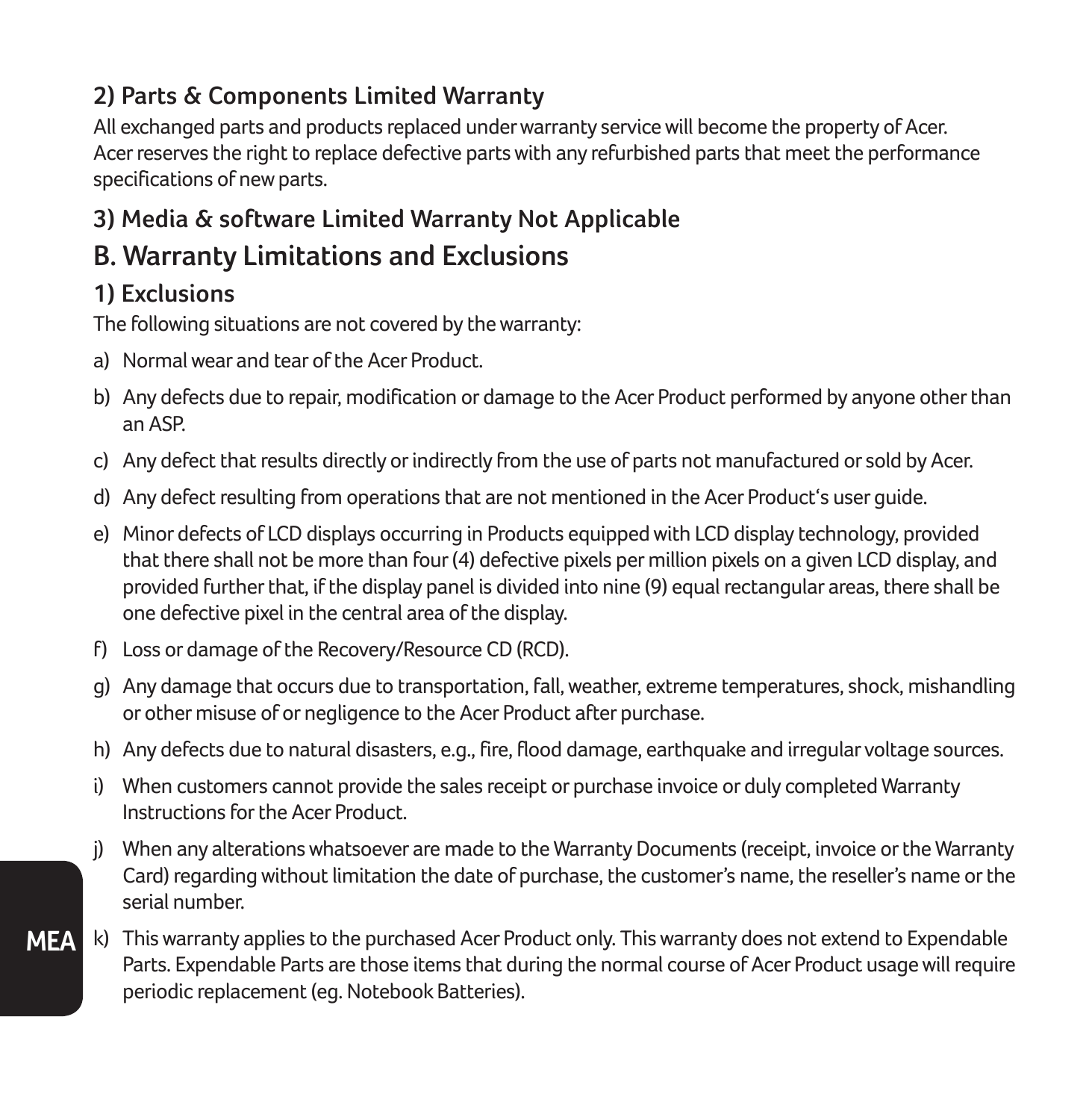- k) This warranty applies to the purchased Acer Product only. This warranty does not extend to Expendable Parts. Expendable Parts are those items that during the normal course of Acer Product usage will require periodic replacement (eg. Notebook Batteries).
- l) This warranty does not apply to any software preloaded on or otherwise sold with the Acer hardware products. All software is provided "as is" and Acer disclaims any and all warranties, express or implied, including but not limited to MEA any implied warranty of non-infringement of third-party rights, merchantability or fitness for a particular purpose. Acer does not warrant that the software will be error free or that the software will meet your requirements.
- m) Products purchased from any source other than Acer or Authorized Vendor.
- n) Acer is not responsible for any damage to or loss of any programs, data or removable storage media. You are responsible for saving (backing up) any programs, data or removable storage media.
- o) If any term in this Booklet is preempted by or contrary to applicable provisions of the local law of the country where the Acer Product was purchased, then such term shall be preempted or superceded to the extent necessary in order to comply with such local law.

### **2) Disclaimer of Warranty and Limitations**

Except for the limited warranties set forth herein, Acer disclaims all other warranties, expressed or implied or statutory, including but not limited to implied warranties of merchantability or fitness for a particular purpose. Any implied warranties that may be imposed by applicable law are limited to the terms of this Limited Warranty. In no event shall Acer be liable for any incidental, special or consequential damages, including but not limited to loss of business, profits, data or use, whether in an action in contract or tort or based on a warranty, arising out of or in connection with the use or performance of the Product or any Acersupplied software that accompanies the Product, even if Acer has been advised of the possibility of such damages. You agree that repair, and (upon availability) replacement, as applicable, under the warranty services described herein is your sole and exclusive remedy with respect to any breach of the Acer Limited Warranty set forth herein. Some territories, provinces or countries do not allow the exclusion or limitation of incidental or consequential damages for consumer products, and some territories, provinces or countries do not allow limitations on how long an implied warranty lasts. In such territories, provinces or countries, the exclusions or limitations of this Warranty may not apply to you. This Warranty gives you specific legal rights. You may also have other rights that vary from jurisdiction to jurisdiction. You are advised to consult the laws of the applicable territory, province or country for a full determination of your rights.

## **C. Obtaining Warranty Service**

If you purchased an Acer Product that is covered by carry-in warranty service (as defined in the Warranty Card), you are entitled to carry-in repair service during the warranty period subject to the following terms and conditions: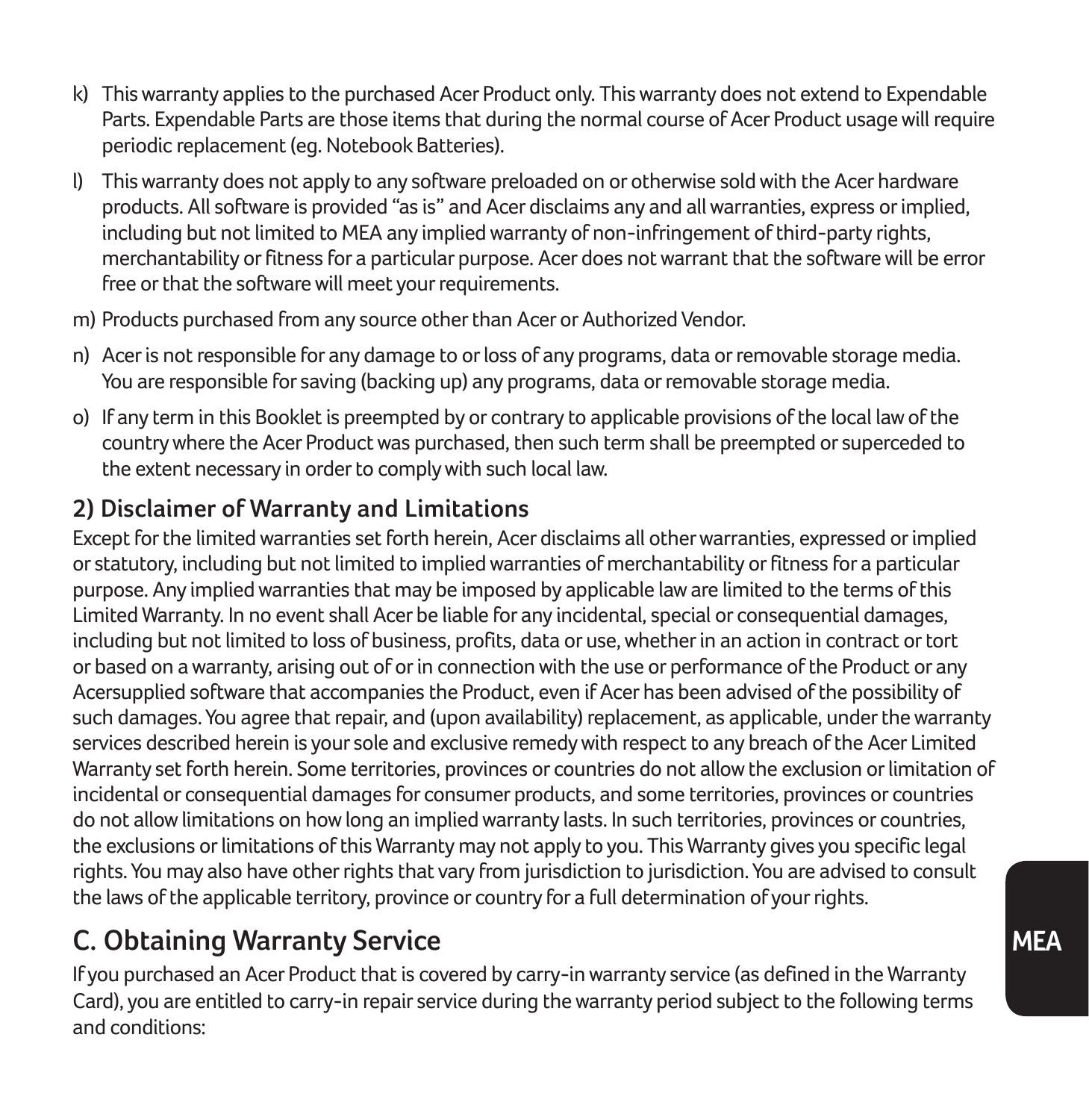You must contact an ASP in the country where you purchased the Acer Product or an ASP in another country where you are residing currently, as shown in the ASP list available on the Middle East website (http://support.acer-euro.com/).

The ASP will attempt to resolve the warranty issue over the telephone. If telephone resolution is not possible, the ASP may require your assistance

in performing routine diagnostic procedures. If warranty repair is considered necessary, the ASP will then issue you a Acer Case ID number to be used as a means of identifying the Acer Product being returned for servicing. When returning Acer Product to ASP for repairs, please clearly mark

the exterior of the shipping package or container with such RMA number for ease of identification. Before returning your Acer product to service, please ensure that you have backed up all data and programmes and please delete any confidential, proprietary or personal information or programmes (hereafter "Data") from it. Acer is not liable for any loss, damage or disclosure of any Data outside of its control or due to actions or omissions of third parties nor for the restoration or re-installation of any Data.

You must send the defective Acer Product to an ASP by carrying it in or shippingit to the address provided to you by the ASP within 30 days of being issued a RMA. You must prepay any shipping charges, export taxes, custom duties and taxes, or any other charges associated with transportation of the Acer Product. In addition, it is recommended that you insure the Acer Product shipped or returned. You assume the risk of loss during shipment.

**Note:** Customers in UAE (Toll Free no: 8004711) can avail the Acer Care Collect & Drop Warranty Services from Acer Computer (M.E.) Ltd.

## **D. Charges**

For services which are not solely related to hardware problems covered by the warranty, you will be charged locally applicable servicing fees by the ASP, including without limitation services relating to the following:

Installation / reinstallation of software.

Installation of accessories card purchased by end-user from third party.

Problems relating to "computer viruses".

Problems relating to usage of any software, including year 2000 compatibility issues & other support activities.

**MEA**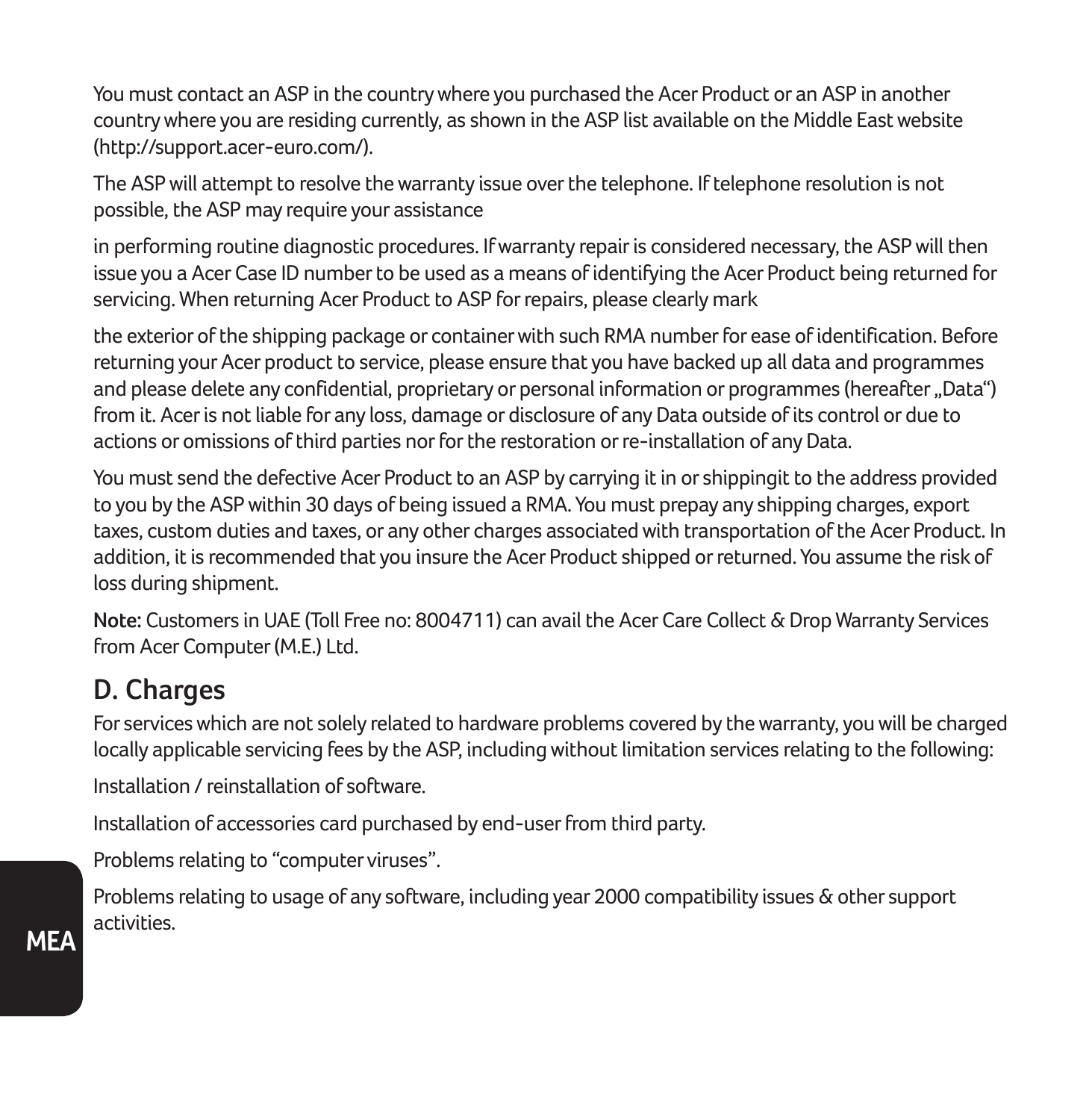## **2-Year LIMITED WARRANTY CARD**

| <b>PRODUCT</b>                              | <b>WARRANTY PERIOD AND TYPE</b>                                                                                                                                                                                                                                                                                                                            |
|---------------------------------------------|------------------------------------------------------------------------------------------------------------------------------------------------------------------------------------------------------------------------------------------------------------------------------------------------------------------------------------------------------------|
| Accessories                                 | 2 Years: Carry-In*                                                                                                                                                                                                                                                                                                                                         |
| <b>Technical Support</b><br>(Hardware only) | 2 Years                                                                                                                                                                                                                                                                                                                                                    |
| Software Support                            | <b>NIL</b>                                                                                                                                                                                                                                                                                                                                                 |
| Accessories                                 | 1 Year                                                                                                                                                                                                                                                                                                                                                     |
| Mail-in:                                    | <b>NIL</b>                                                                                                                                                                                                                                                                                                                                                 |
| *Carry-in:                                  | Customer brings the unit to an Acer Authorized Service Provider. After the repair<br>is complete, customer picks the unit up. Please see the Limited Product warranty<br>in the Acer Customer Services and Warranty Guide for details regarding warranty<br>coverage. For technical support, please call the corresponding phone number in<br>your Country |

#### **Warranty Upgrade Options**

To obtain more information about or to order any of the warranty upgrade options please visit Acer WEBsites or call the corresponding phone number in your Country

\*\* Customers in UAE (Toll Free no: 8004711) can avail the Acer Care Collect & Drop Warranty Services from Acer Computer (M.E.) Ltd for LCD Monitors.

The content of the present limited guarantee should not compromise the legal guarantee of the consumer as granted by his national laws.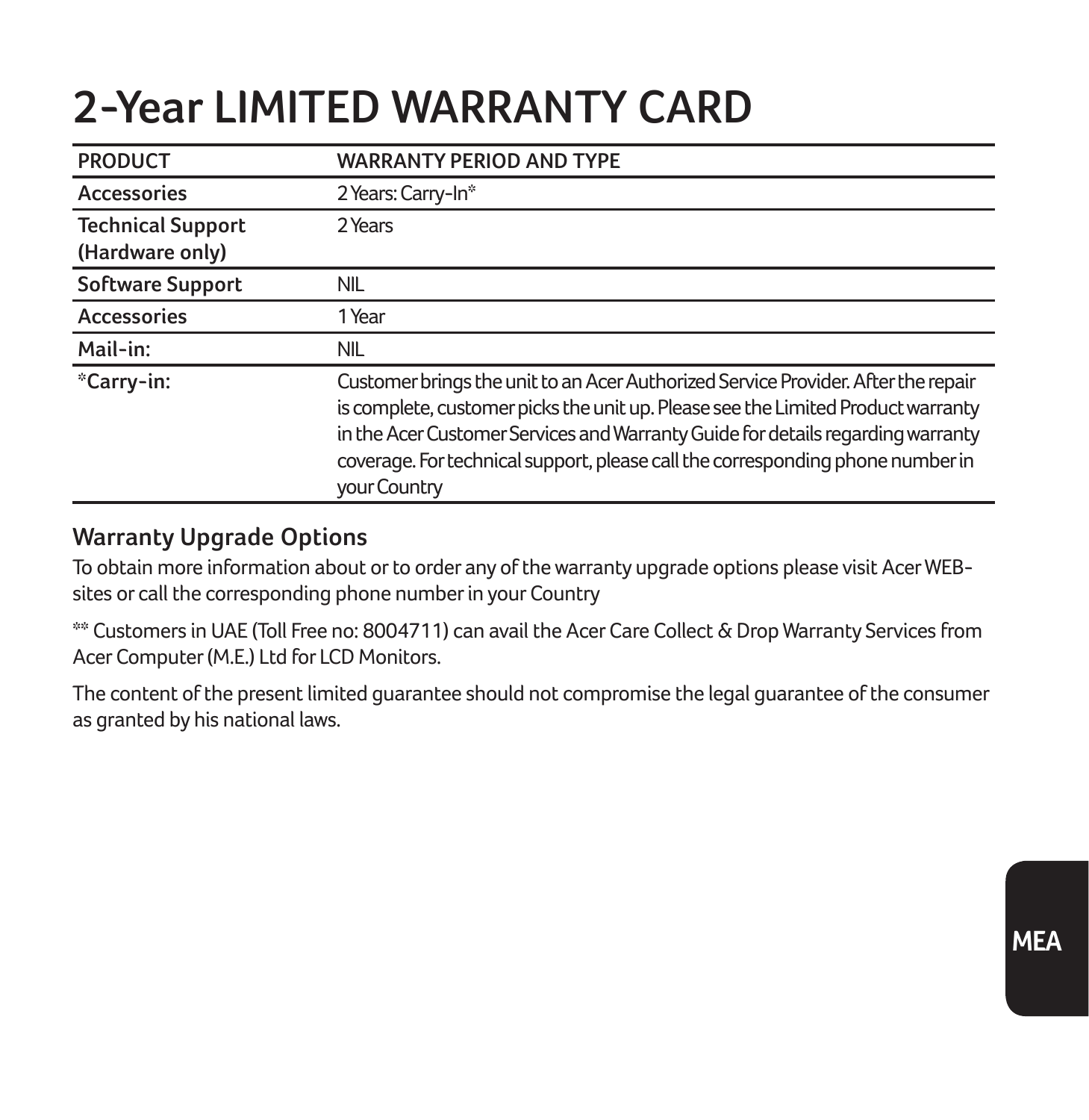# **Περιορισμένη Εγγύηση προϊόντος**

## **1. Κάλυψη της Περιορισμένης Εγγύησης**

1.1 Η παρούσα Περιορισμένη Εγγύηση (βλέπε κεφάλαιο "Εξαιρέσεις" και "Περιορισμοί" στην παράγραφο 2) ("Περιορισμένη Εγγύηση") σας παρέχει συγκεκριμένα δικαιώματα και μέσα αποκατάστασης απέναντι στην Acer. Παρακαλώ διαβάστε το παρόν έγγραφο προσεκτικά, με την προβολή αξίωσης βάσει της παρούσας Περιορισμένης Εγγύησης, θα θεωρηθεί ότι έχετε κατανοήσει και αποδεχτεί τους όρους της. Ανεξάρτητα από αυτήν την Περιορισμένη Εγγύηση, μπορεί να έχετε διαφορετικά και πιο εκτεταμένα δικαιώματα και μέσα προστασίας απέναντι στον έμπορο που σας πώλησε το προϊόν Acer. Αυτή η Περιορισμένη Εγγύηση δεν λειτουργεί ώστε να περιορίσει αυτά τα δικαιώματα ούτε τις εγγυήσεις που μπορεί να υφίστανται από τρίτους και οι οποίες μπορούν να προσκομίζονται αποκλειστικά ενώπιόν τους.

Ο καταναλωτής έχει νόμιμα δικαιώματα δυνάμει της ισχύουσας νομοθεσίας που διέπει την πώληση καταναλωτικών αγαθών και αυτή η εγγύηση δεν αποκλείει, περιορίζει ή αναστέλλει οποιαδήποτε τέτοια εφαρμόζομενα δικαιώματα. Για παράδειγμα, οι καταναλωτές έχουν τουλάχιστον 24 μήνες εγγύηση που αρχίζει από την ημερομηνία αγοράς - ανεξάρτητα από το τι αναφέρεται σε οποιαδήποτε καρτέλα εγγύησης ή άλλα έντυπα.

1.2 Η Acer εγγυάται ότι οποιοδήποτε προϊόν Acer, συμπεριλαμβανομένων των γνήσιων τμημάτων Acer και των συστατικών μερών (προσφερόμενα ως "Επιλογές" ή/και "Εξαρτήματα") που έχουν εγκατασταθεί στο προϊόν της Acer που αποκτήσατε κατά το χρόνο της αγοράς (συνολικά, καλούμενο ως "Σύστημα") πωλούμενο για πρώτη φορά σε έναν τελικό χρήστη σε μια χώρα του Ευρωπαϊκού Οικονομικού Χώρου και την Ελβετία (το" Εδαφικό Πεδίο"), είναι απαλλαγμένο από ελαττώματα στα υλικά ή/και την εργασία υπό όρους συνήθους χρήσης κατά τη διάρκεια της περιόδου εγγύησης που καθορίζεται στην κάρτα Περιορισμένης Εγγύησης που παρέχεται με το σύστημά σας ("Κάρτα Εγγύησης").

Είναι ευθύνη του πελάτη η άρνηση παραλαβής οποιουδήποτε προϊόντος Acer το οποίο πωλείται ως καινούριο, εάν η ταινία ασφαλείας Acer είναι παραβιασμένη, και να ενημερώσει τον πωλητή επ' αυτού. Δεχόμενος ο πελάτης ένα προϊόν Acer με παραβιασμένη την ταινία ασφαλείας, ο πελάτης αποδέχεται πως οι όροι της εγγύησης αυτού του προϊόντος θα είναι διαφορετικοί (μειωμένοι) σε σχέση με τους όρους και τις προϋποθέσεις ενός καινούριους προϊόντος Acer.

1.3. Οποιοδήποτε λογισμικό που παρέχεται με το σύστημά σας, συμπεριλαμβανομένου του λειτουργικού συστήματος, παρέχεται, "όπως είναι". Η Acer δεν εγγυάται ότι η λειτουργία οποιουδήποτε προεγκατεστημένου λογισμικού που παρέχεται με το σύστημά σας θα είναι συνεχής ή χωρίς σφάλματα, ή ότι το λογισμικό θα ικανοποιεί τις απαιτήσεις σας.

**GR**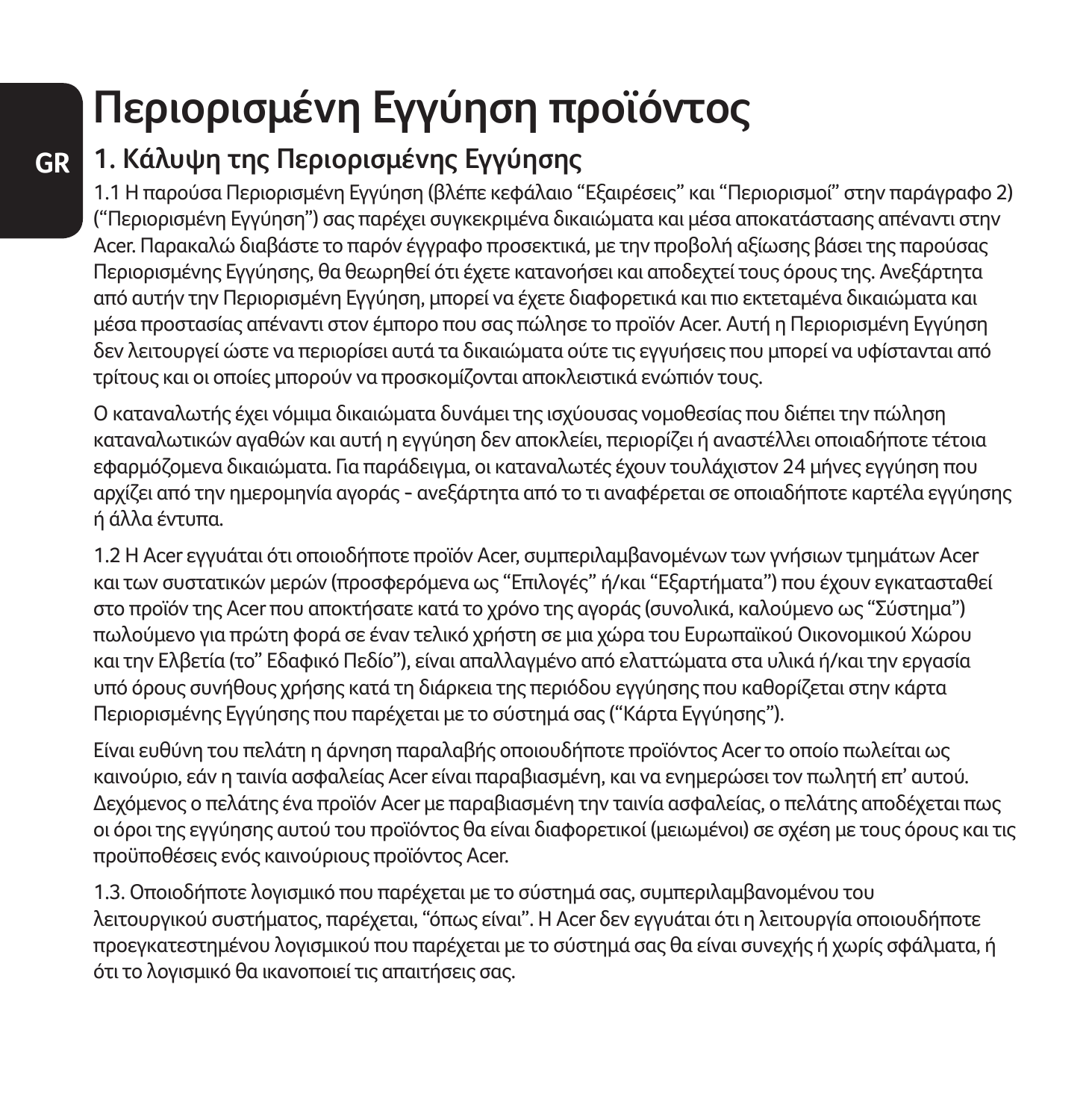1.4 Εάν προβάλετε μια αξίωση βάσει της παρούσας εγγύησης, η Acer, κατ' επιλογήν, θα επισκευάσει ή θα αντικαταστήσει οποιοδήποτε ελαττωματικό Σύστημα ή οποιαδήποτε τμήματα καλύπτονται από αυτήν την Περιορισμένη Εγγύηση με τη χρησιμοποίηση νέων ή εργοστασιακά επεξεργασμένων τμημάτων ή Συστημάτων. Σε περίπτωση που Acer επιλέξει να χρησιμοποιήσει τα εργοστασιακά -επεξεργασμένα τμήματα ή Συστήματα, αυτά θα έχουν χαρακτηριστικά απόδοσης ισοδύναμα με εκείνα των νέων προϊόντων. Όλα τα αλλαγμένα τμήματα και Συστήματα που αντικαθίστανται βάσει της παρούσας Περιορισμένης Εγγύησης θα περιέλθουν στην κυριότητα της Acer.

1.5 Η περίοδος της εγγύησης αρχίζει από την ημερομηνία της αγοράς. Το αρχικό τιμολόγιο αγορών σας (απόδειξη αγοράς), που παρουσιάζει την ημερομηνία της αγοράς του Συστήματος, είναι η απόδειξή σας για την ημερομηνία αγοράς. Η απόδειξη αγοράς πρέπει να δηλώνει το όνομα και τον αριθμό αναγνώρισης του προϊόντος (Product Identification Number). Με την επιφύλαξη των διατάξεων της εθνικής νομοθεσίας, για τα αντικατασταθέντα τμήματα ή συστατικά μέρη, ή εξαρτήματα ισχύουν ακριβώς οι ίδιοι όροι της Περιορισμένης Εγγύησης με εκείνους του τμήματος ή συστατικού μέρους ή του εξαρτήματος που αφαιρέθηκε ή η Περιορισμένη Εγγύηση εκατόν ογδόντα (180) ημερών του ανταλλακτικού τμήματος ή συστατικού μέρους ή εξαρτήματος.

1.6 Η υπηρεσία της εγγύησης θα εκτελείται βάσει της κύριας γλώσσας που χρησιμοποιείται στη χώρα ΕΟΧ όπου υποβάλλεται το αίτημα υπηρεσιών. Οι υπηρεσίες επισκευής της εγγύησης που περιλαμβάνουν τις βασισμένες στη γλώσσα πτυχές του συστήματός σας (π.χ., πληκτρολόγια, λογισμικό) μπορεί να μην είναι δυνατόν να εκτελεστούν σε οποιαδήποτε άλλη γλώσσα (-ες) άλλη από την κύρια γλώσσα (-ες) που χρησιμοποιείται στη χώρα ΕΟΧ όπου το αίτημα υπηρεσιών υποβάλλεται.

1.7 Αυτή η Περιορισμένη Εγγύηση επεκτείνεται μόνο στον αρχικό αγοραστή του προϊόντος της Acer και δεν είναι μεταβιβάσιμη σε καθένα που λαμβάνει την ιδιοκτησία του προϊόντος από τον αρχικό αγοραστή.

1.8 Το τίμημα των υπηρεσιών εγγύησης περιορίζεται πάντοτε μέχρι την αξία του ελαττωματικού προϊόντος. Στην απίθανη περίπτωση που ο φορητός σας υπολογιστής Acer έχει μια επαναλαμβανόμενη βλάβη, η Acer δύναται κατά την αποκλειστική της κρίση, να σας παρέχει μια μονάδα αντικατάστασης της προτίμησής της που είναι τουλάχιστον ισοδύναμη με το προϊόν σας σε απόδοση υλικού (hardware) ή να σας επιστρέψει το τίμημα της αγοράς σας (μείον τον τόκο) αντί της αντικατάστασης. Αυτό είναι τα αποκλειστικά μέσα αποκατάστασης για τα ελαττωματικά προϊόντα.

1.9 Η παρούσα Περιορισμένη Εγγύηση υπόκειται στο εφαρμοστέο δίκαιο της χώρας στην οποία ο τελικός χρήσης αγόρασε αρχικά το προϊόν από τον έμπορο και πρέπει να ερμηνευθεί σύμφωνα με αυτούς τους νόμους.

1.10 Εάν οποιοσδήποτε όρος ή διάταξη στην παρούσα Περιορισμένη Εγγύηση κριθεί ως παράνομη ή ανίσχυρη, η ισχύς και η δυνατότητα επιβολής των υπολοίπων όρων ή διατάξεων της παρούσας θα παραμείνει ανεπηρέαστη και σε πλήρη εφαρμογή.

### 2. Εξαιρέσεις και Περιορισμοί

Η παρούσα Περιορισμένη Εγγύηση υπόκειται στις ακόλουθες εξαιρέσεις και περιορισμούς: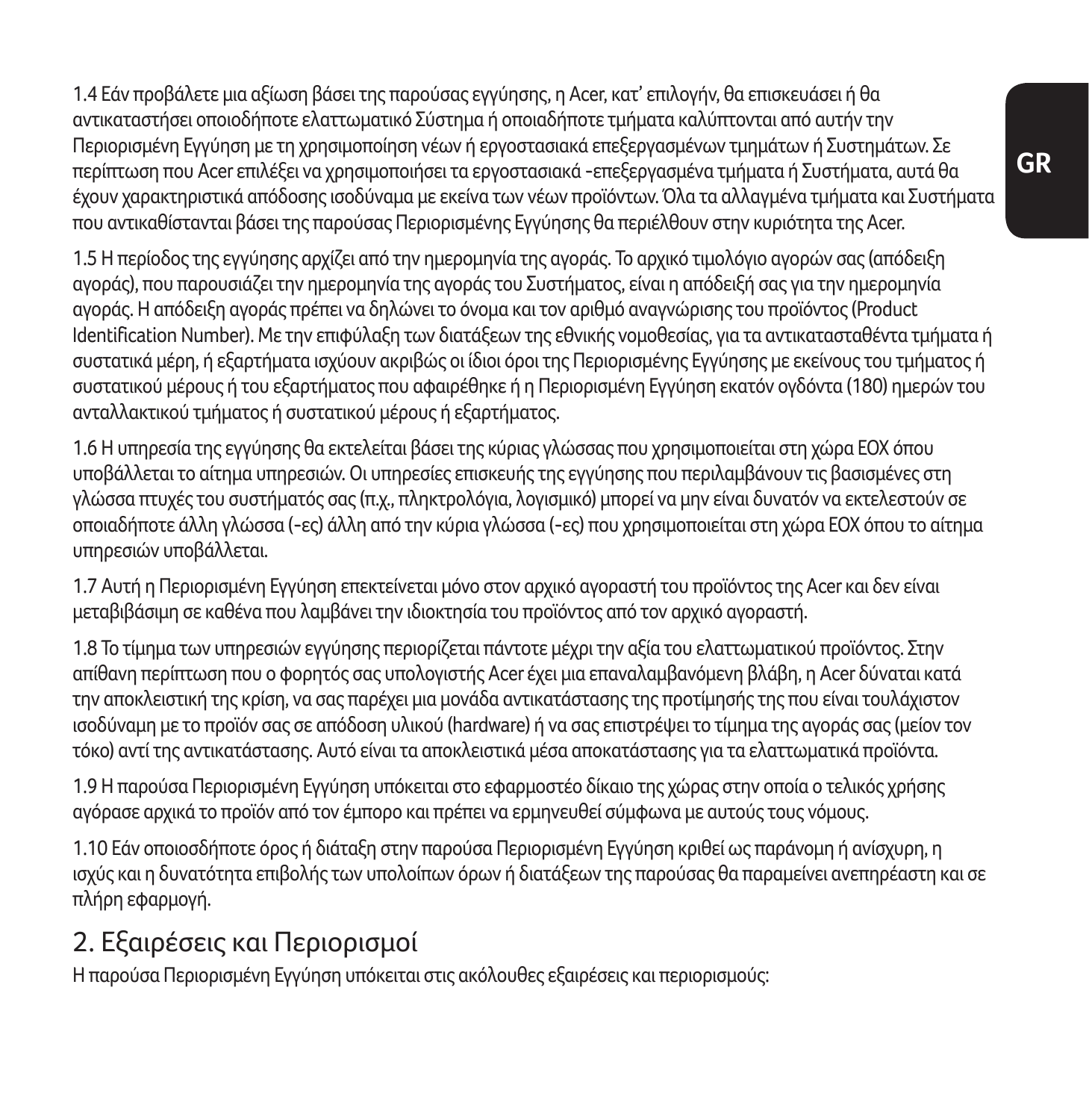2.1 Εξαιρέσεις

Η παρούσα Περιορισμένη Εγγύηση δεν επεκτείνεται σε:

**GR** 2.1.1 Οποιοδήποτε προϊόν δεν κατασκευάζεται από ή για την Acer ή που πωλείται πρώτη φορά σε έναν τελικό χρήστη σε μια χώρα εκτός του εδαφικού πεδίου της παρούσας Περιορισμένης Εγγύησης.

2.1.2 Οποιοδήποτε προϊόν το οποίο έχει υποστεί βλάβη ή έχει καταστεί ελαττωματικό ως αποτέλεσμα

2.1.2.1 χρήσης του Συστήματος διαφορετικής από την φυσιολογική για την προορισμένη χρήση του, συμπεριλαμβανομένης, χωρίς περιορισμό, της αποτυχίας να χρησιμοποιηθεί το Σύστημα σύμφωνα με τον Οδηγό Χρήστη που συνοδεύει το Σύστημα, ή οποιαδήποτε άλλη κατάχρηση ή αμέλεια όσον αφορά το Σύστημα,

2.1.2.2 τροποποίησης του Συστήματος συμπεριλαμβανομένης της χρήσης τμημάτων που δεν κατασκευάζονται ή/και πωλούνται από την Acer,

2.1.2.3 σέρβις ή επισκευής από οποιοδήποτε εκτός από την Acer ή έναν εξουσιοδοτημένο από την Acer πάροχο τεχνικής υποστήριξης, εκτός εάν ο αγοραστής αποδείξει ότι οποιοδήποτε σφάλμα ή βλάβη εμφανίζεται έκτοτε ούτε προκλήθηκε ή προέκυψε συνεπεία αυτών.

2.1.2.4 ακατάλληλης μεταφοράς ή συσκευασίας κατά τον επιστροφή του Συστήματος στην Acer ή σε έναν εξουσιοδοτημένο από την Acer πάροχο τεχνικής υποστήριξης ή

2.1.2.5 εσφαλμένης εγκατάστασης των προϊόντων τρίτων (π.χ., κάρτες μνήμης) ή βελτιώσεων/αναπροσαρμογών του ΒΙΟS, των οδηγών (drivers) ή του λογισμικού (software)

2.1.2.6 περιστατικών ανωτέρας βίας (ενδεικτικά και όχι περιοριστικά απεργίες, αναταραχές, φυσικές καταστροφές, πόλεμος κ.λπ.).

2.1.3 Οιαδήποτε απώλεια ή ζημία σε προγράμματα, δεδομένα, ή κινητά μέσα αποθήκευσης (εκτός εάν είναι αποτέλεσμα γεγονότος που προκαλεί αξίωση βάσει του Δικαίου για την Ευθύνη Προϊόντων που ισχύει στην δικαιοδοσία του αγοραστή). Είστε υπεύθυνοι για να δημιουργήσετε αντίγραφα ασφαλείας για τα δεδομένα σας και να αποθηκεύσετε (back-up) οποιαδήποτε προγράμματα, δεδομένα ή/και κινητά μέσα αποθήκευσης. Παρακαλώ λάβετε υπ'όψιν ότι η Acer μπορεί κατ' επιλογήν να αντικαταστήσει το Σύστημα που υποβάλλεται για τις υπηρεσίες εγγύησης με ένα επανακατασκευασμένο προϊόν ίσης ποιότητας, και, επομένως, οποιαδήποτε στοιχεία αποθηκεύετε στο αρχικό Σύστημά σας μπορεί να γίνουν μόνιμα απρόσιτα σε σας. Σε κάθε περίπτωση η παρούσα Περιορισμένη Εγγύηση δεν καλύπτει την αποκατάσταση των δεδομένων σας ή του λογισμικού (software).

2.1.4 Αναλώσιμα τμήματα, όπως π.χ. τμήματα που απαιτούν περιοδική αντικατάσταση κατά τη διάρκεια της φυσιολογικής περιόδου χρήσης του Συστήματος.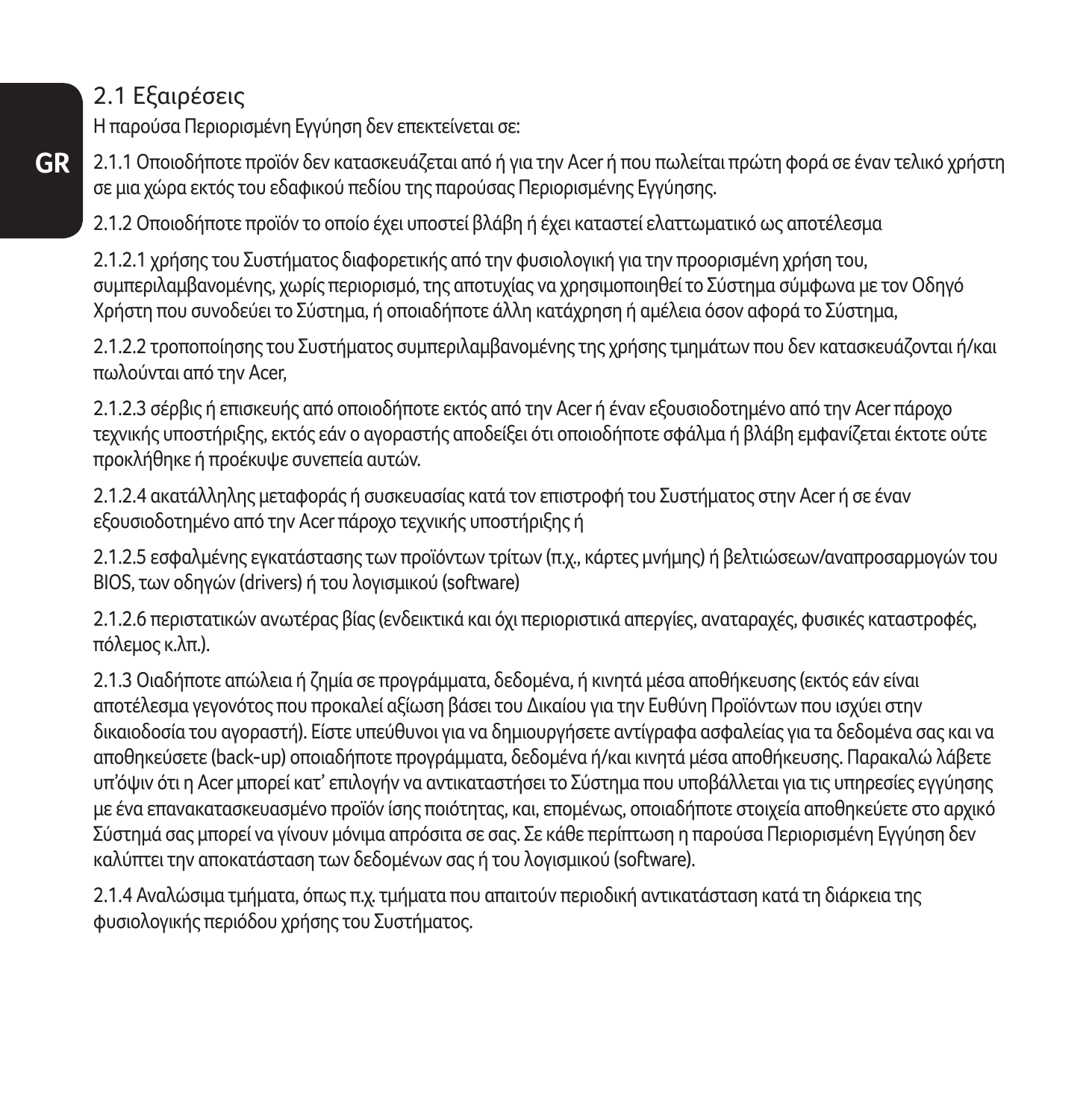2.1.5 Ασήμαντες ατέλειες της οθόνης LCD που εμφανίζονται στα Συστήματα που εξοπλίζονται με την οθόνη τεχνολογίας LCD, υπό τον όρο ότι δεν θα υπάρξουν περισσότερα από τέσσερα (4) ελαττωματικά εικονοκύτταρα (pixel) ανά εκατομμύριο εικονοκύτταρα σε μια δεδομένη οθόνη LCD, και που ορίζεται περαιτέρω ότι, εάν η οθόνη διαιρείται σε εννέα (9) ίσες ορθογώνιες περιοχές, δεν θα υπάρχει περισσότερο από ένα ελαττωματικό εικονοκύτταρο στον κεντρικό τομέα της οθόνης.

2.1.6 Οποιοδήποτε προϊόν του οποίου οι ετικέτες ή οι αριθμοί σειράς του ή τμημάτων αυτού έχουν τροποποιηθεί ή κατέστησαν δυσανάγνωστα.

### 2.2 Περιορισμοί και Αποκήρυξη της Εγγύησης

2.2.1 Εάν προβάλετε μια αξίωση βάσει της παρούσας Περιορισμένης Εγγύησης, θεωρείται ότι έχετε συμφωνήσει ότι η επισκευή, και (σε περίπτωση διαθεσιμότητας) η αντικατάσταση, όπως πρέπει να εφαρμοστούν, σύμφωνα με τους όρους των υπηρεσιών εγγύησης που περιγράφονται στο παρόν, είναι τα μόνα και αποκλειστικά μέσα αποκατάστασης απέναντι στην Acer, τις θυγατρικές ή μητρικές εταιρείες της αναφορικά με οποιαδήποτε αθέτηση της Περιορισμένης Εγγύησης της Acer που εκτίθεται στο παρόν.

2.2.2 Η Acer δεν μπορεί με οποιονδήποτε τρόπο να θεωρηθεί υπεύθυνη για οποιαδήποτε αξίωση που γίνεται από έναν τρίτο ή που γίνεται από τον αγοραστή για έναν τρίτο.

### 3. Λήψη της υπηρεσίας εγγύησης

Για να προβάλετε οποιεσδήποτε αξιώσεις ή/και να λάβετε κάποια υπηρεσία εγγύησης, παρακαλώ απευθυνθείτε στα σημεία πληροφοριών που καθορίζονται στην Κάρτα Εγγύησής σας ή επισκεφθείτε την ηλεκτρονική διεύθυνση http://support.acer-euro.com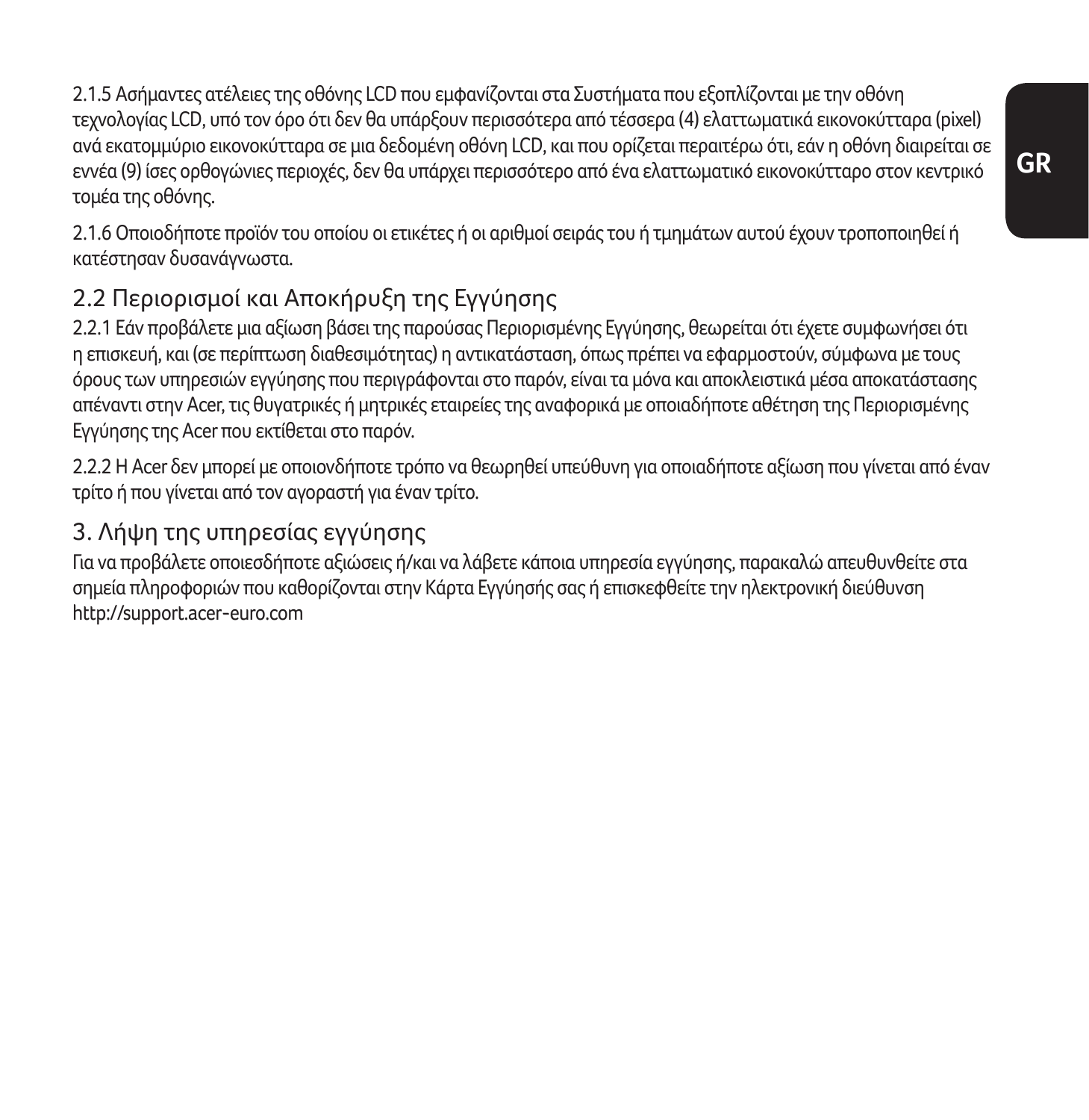## **2 ΧΡΟΝΙΑ KAΡΤΑ ΠΕΡΙΟΡΙΣΜΕΝΗΣ ΕΓΓΥΗΣΗΣ**

| <b><i><u>ΠΡΟΪΟΝ</u></i></b> | ΠΕΡΙΟΔΟΣ ΚΑΙ ΤΥΠΟΣ ΕΓΓΥΗΣΗΣ                                                                                                                                                          |
|-----------------------------|--------------------------------------------------------------------------------------------------------------------------------------------------------------------------------------|
| Accessories                 | 2 XPONIA: Mail in ή Carry in                                                                                                                                                         |
| Τεχνική Υποστήριξη          | 2 XPONIA                                                                                                                                                                             |
| (Μόνο Υλικού/Hardware)      |                                                                                                                                                                                      |
| <b>MAIL IN</b>              | Ο πελάτης αποστέλνει την μονάδα στο κέντρο τεχνικής υποστηρίξεις Acer για<br>την επισκευή. Μετά την επισκευή, η Acer θα επιστρέψει την μονάδα στον πελάτη.                           |
| Carry In                    | Ο πελάτης παραδίδει απευθείας την μονάδα στο κέντρο τεχνικής υποστήριξης<br>για επισκευή, μετά την επισκευή, η Acer θα επιστρέψει απευθείας την μονάδα<br>στον πελάτη επισκευασμένη. |

### **ΕΠΕΚΤΑΣΗ ΕΓΓΥΗΣΗΣ**

Για περισσότερες πληροφορίες ή για να παραγγείλετε μιας όψιον αναβάθμιση της εγγύησης, επισκεφθείτε την ηλεκτρονική διεύθυνση στο Ιντερνετ της Acer ή επικοινωνήστε με το τηλεφωνικό νούμερο ανάλογα με την χώρα που ανήκετε.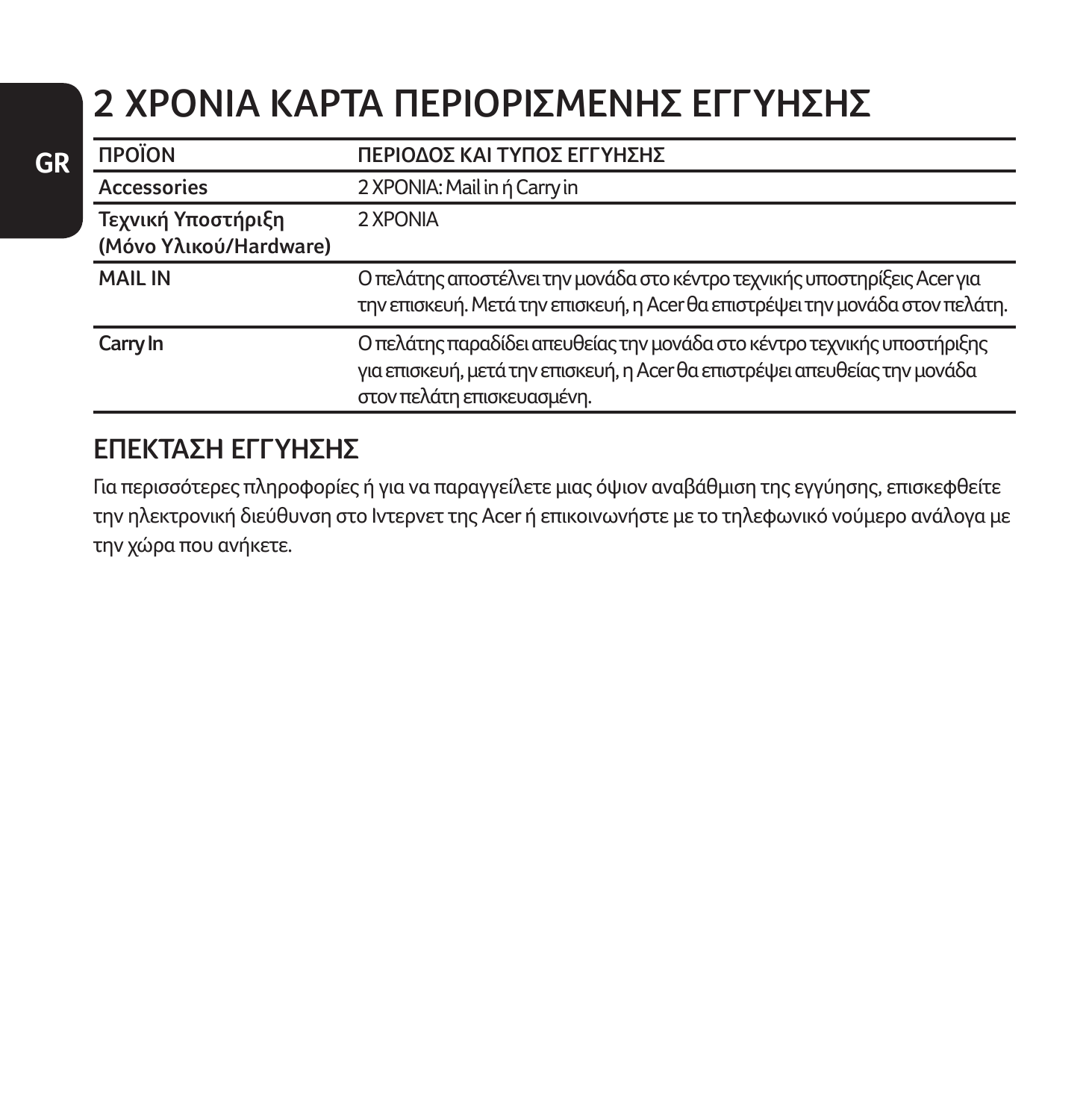# **Garantia Limitada para Produtos**

## **1. Cobertura de Garantia Limitada**

1.1 Esta garantia limitada (veja "Exclusões" e "Limitações" na Secção 2) ("Garantia Limitada") confere-lhe direitos e meios de reacção específicos contra a Acer. Por favor leia este documento cuidadosamente, uma vez que ao efectuar uma reclamação ao abrigo desta Garantia Limitada, considerar-se-á que compreendeu e aceitou os seus termos. Independentemente desta Garantia Limitada, poderá ter direitos e meios de reacção distintos e mais abrangentes contra o comerciante que lhe vendeu o produto Acer. Esta Garantia Limitada não restringe tais direitos nem os direitos legais dos consumidores ao abrigo da legislação nacional que regula a venda dos bens de consumo e demais legislação aplicável. Os consumidores têm direitos legais ao abrigo da legislação aplicável à venda de bens de consumo e esta garantia não exclui, limita ou suspende qualquer desses direitos aplicáveis. Por exemplo, os Consumidores têm pelo menos uma garantia de 24 meses a partir da data de entrega - independentemente do que esteja especificado nos cartões de garantia ou noutros materiais.

1.2 A Acer garante que qualquer produto Acer, incluindo partes e componentes genuínas Acer (opções e acessórios), que tenham sido instalados no seu produto Acer no momento da compra (colectivamente referidos como "Sistema") pela primeira vez vendidos a um consumidor final num país da Área Económica Europeia (o "Âmbito Territorial") estarão livres de defeitos nos materiais ou mão-de-obra sob condições de uso normal pelo período de duração da garantia especificado no cartão de Garantia Limitada fornecido com o Sistema ("Cartão de Garantia") A Acer irá fornecer serviço de garantia, sem encargos, pelo período especificado no Cartão de Garantia (ou um período mais extenso, conforme requerido por lei).

É responsabilidade dos clientes recusar-se a aceitar a entrega de qualquer produto Acer vendido como novo, quando o selo de segurança Acer se encontrar rasgado, e informar o vendedor. Ao aceitar o produto Acer com um selo rasgado, o cliente reconhece que o direito à garantia dessa unidade vai ser diferente (reduzida) por referência às Cláusulas e Condições associadas à venda de um novo produto Acer.

1.3 Qualquer software fornecido com o seu Sistema, incluindo o sistema operativo, é fornecido, "As Is" (tal como se apresenta). A Acer não garante que qualquer software fornecido com o seu Sistema terá um funcionamento sem interrupções e sem erros, ou que tal software irá satisfazer as suas necessidades.

1.4 Se efectuar uma reclamação ao abrigo desta Garantia Limitada, a Acer irá, à descrição da Acer, reparar ou substituir qualquer Sistema que apresente defeito ou quaisquer componentes do mesmo cobertas por esta Garantia Limitada utilizando peças novas ou peças de fábrica recicladas ou Sistemas. No caso de a Acer optar por utilizar peças ou Sistemas de fábrica reciclados, estes terão características de desempenho iguais aos de um produto novo. Todas os componentes trocados e Sistemas substituídos ao abrigo deste Garantia Limitada tornar-se-ão propriedade da Acer.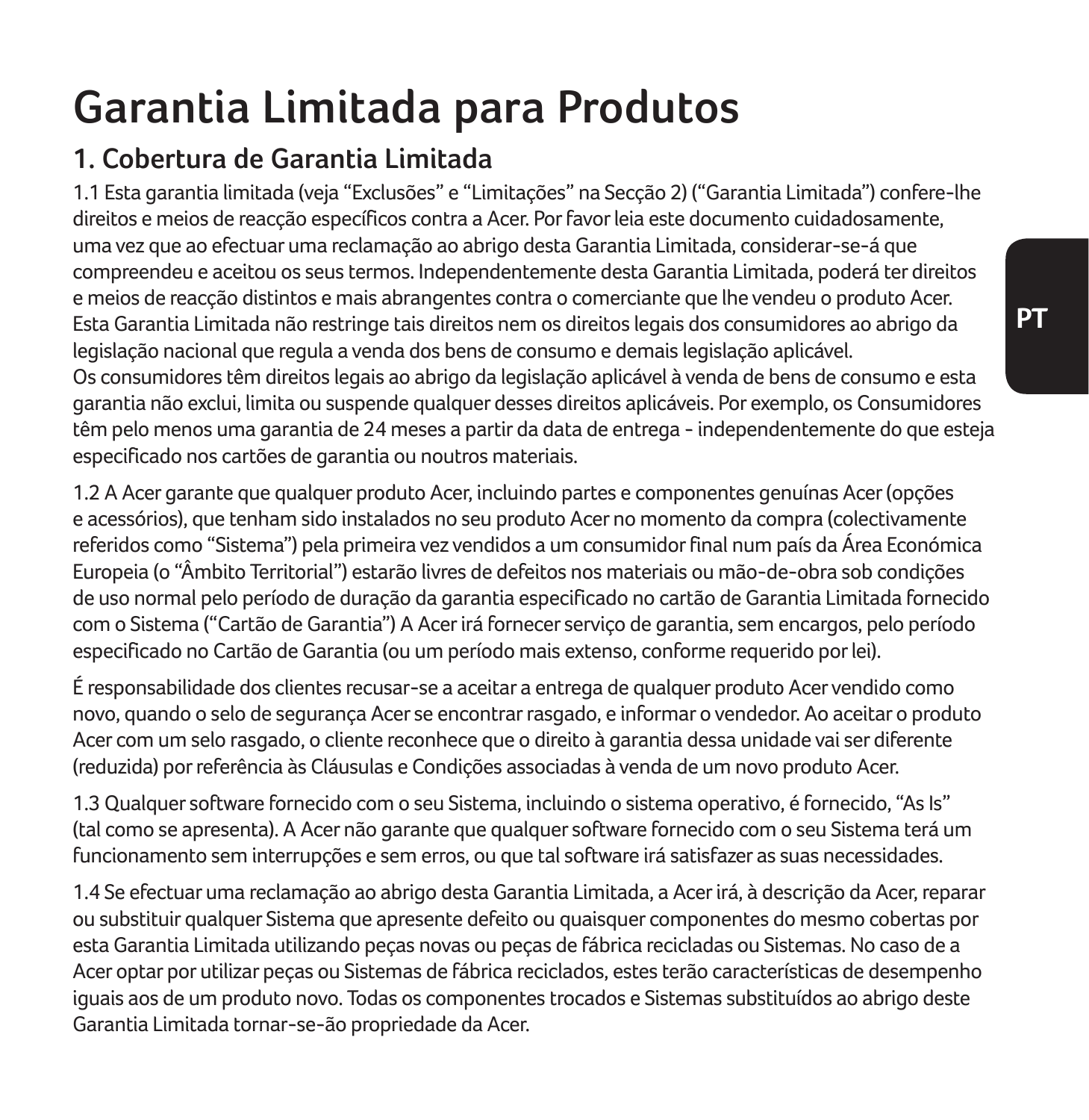1.5 O período de garantia começa na data de entrega do Sistema, presumindo-se, salvo prova em contrário, que a data de entrega corresponda à data de aquisição do Sistema. A sua factura de compra original (talão de venda), exibindo a data de compra do Sistema, será a sua prova da data da compra / entrega.

1.6 O serviço de Garantia será executado com base no idioma primário utilizado no país da AEE onde o pedido de serviço for efectuado. Os serviços de reparação da Garantia envolvendo aspectos baseados no idioma do seu Sistema (ex.: teclados, software) podem não ser possíveis de realizar em qualquer/quaisquer outro(s) idioma(s) que o(s) idioma(s) utilizados no país da AEE onde o pedido de serviço for efectuado.

## **2. Exclusões e Limitações**

Esta Garantia Limitada está sujeita às seguintes exclusões e limitações:

#### 2.1 Exclusões

Esta Garantia Limitada não é extensível a:

2.1.1 qualquer produto não fabricado por ou para a Acer, ou pela primeira vez vendido a um utilizador final num país fora do Âmbito Territorial desta Garantia Limitada.

2.1.2 qualquer produto que tenha sido danificado ou considerado como defeituoso em resultado do uso:

2.1.2.1 do Sistema que não o seu uso normal, incluindo, sem limitação, falha na utilização do Sistema de acordo com o Guia do Utilizador que acompanha o Sistema, ou qualquer outro abuso ou negligencia com respeito ao Sistema;

2.1.2.2 por modificação do Sistema incluindo o uso de componentes não produzidos ou vendidos pela Acer;

2.1.2.3 por serviço ou reparação por qualquer pessoa que não a Acer ou um Prestador de Serviços Autorizado pela Acer;

2.1.2.4 por transporte ou embalamento impróprio quando devolve o sistema à Acer ou a um Prestador de Serviços Autorizado pela Acer; ou

2.1.2.5 por instalação imprópria de produtos de um terceiro (ex.: cartões de memória).

2.1.3 perda de quaisquer, ou danificação de, programas, dados, ou meio de armazenamento de memória removível. Você é responsável pelo armazenamento (efectuar cópia de segurança) de quaisquer programas, dados ou meios de armazenamento de memória. Por favor tenha em atenção que a Acer poderá optar por substituir o Sistema apresentado para serviços de garantia por um produto re-fabricado de igual qualidade, e, assim, quaisquer dados por si armazenados no seu Sistema original podem ficar permanentemente inacessíveis.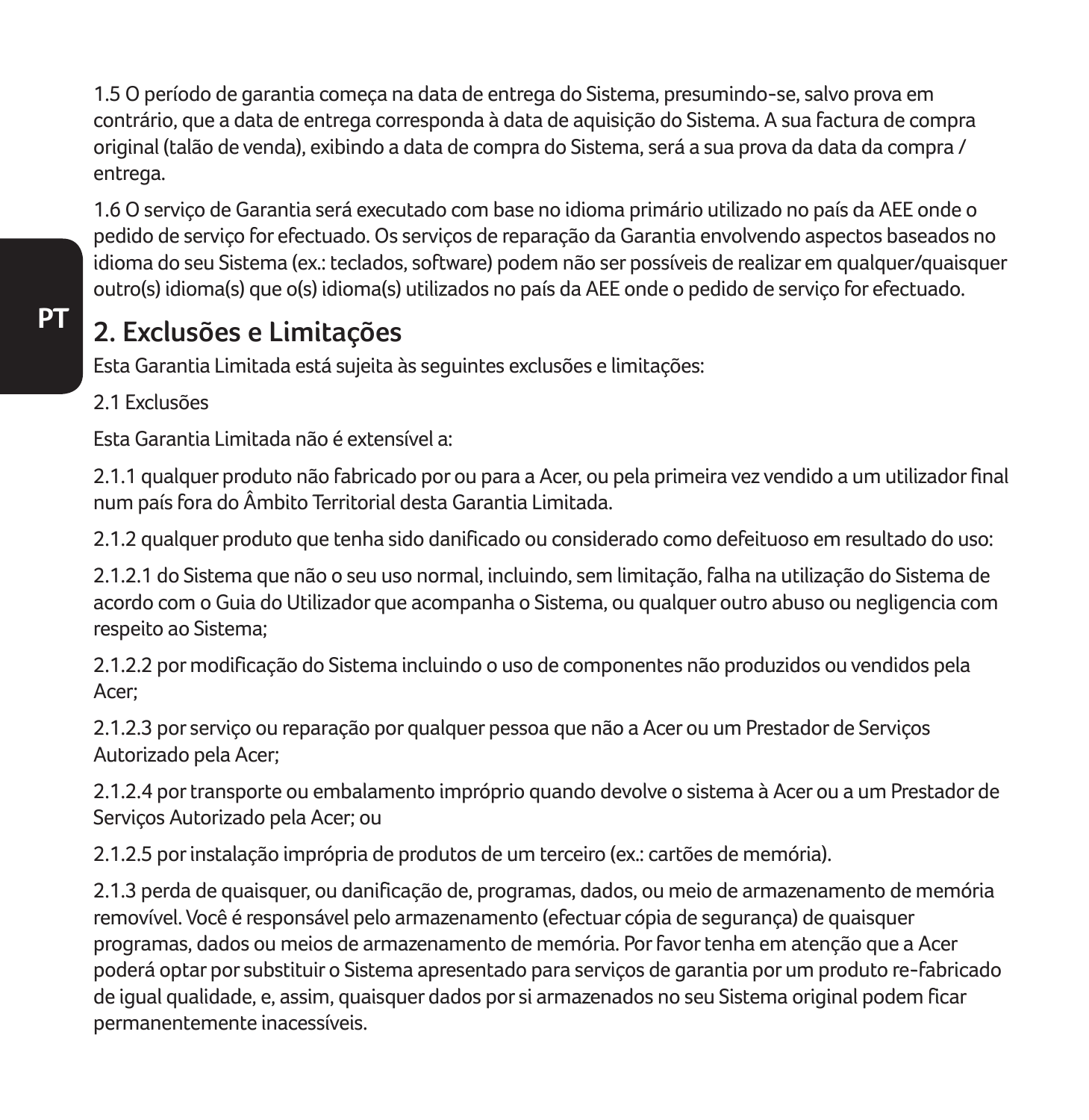2.1.4 partes consumíveis, isto é, partes que requeiram uma substituição periódica durante o período normal de utilização do Sistema.

2.1.5 pequenos defeitos de visores de LCD que ocorram em Sistemas equipados com visores de tecnologia LCD, desde que não existam mais do que quatro (4) pixéis defeituosos por milhão de pixéis num determinado visor de LCD, e desde que também, o painel do visor esteja dividido em nove (9) áreas rectangulares iguais não mais do que um pixel defeituoso na área central.

### **2.2 Limitação e Aviso de Garantia**

2.2.1 Se efectuar uma reclamação ao abrigo desta Garantia Limitada, será considerado que aceitou a reparação, e (mediante disponibilidade) a substituição, se aplicável, ao abrigo dos serviços de garantia aqui descritos como única e exclusiva acção tomada relativamente à Acer ou qualquer das suas filiais ou subsidiárias ou sociedades participantes, com respeito a qualquer violação da Garantia Limitada Acer aqui exposta.

## **3. Obtenção de Serviço de Garantia**

Para reportar quaisquer reclamações e/ou obter serviços de garantia, por favor veja as informações de contacto indicadas no seu Cartão de Garantia, visite http://support.acer-euro.com, ou contacte a Acer no seguinte endereço: Acer Computer Iberica, SAU Samontà 25-4 planta, 08970 Saint Joan Despi, Barcelona, Espanha.

Antes de devolver o seu produto Acer para o serviço, verifique se fez backup de todos os ficheiros e programas e, por favor, apague todas as informações confidenciais, proprietárias ou pessoais. A Acer não é responsável por perda, dano ou divulgação de quaisquer dados fora do seu controle ou por acções ou omissões de terceiros, nem pela restauração ou reinstalação de quaisquer dados.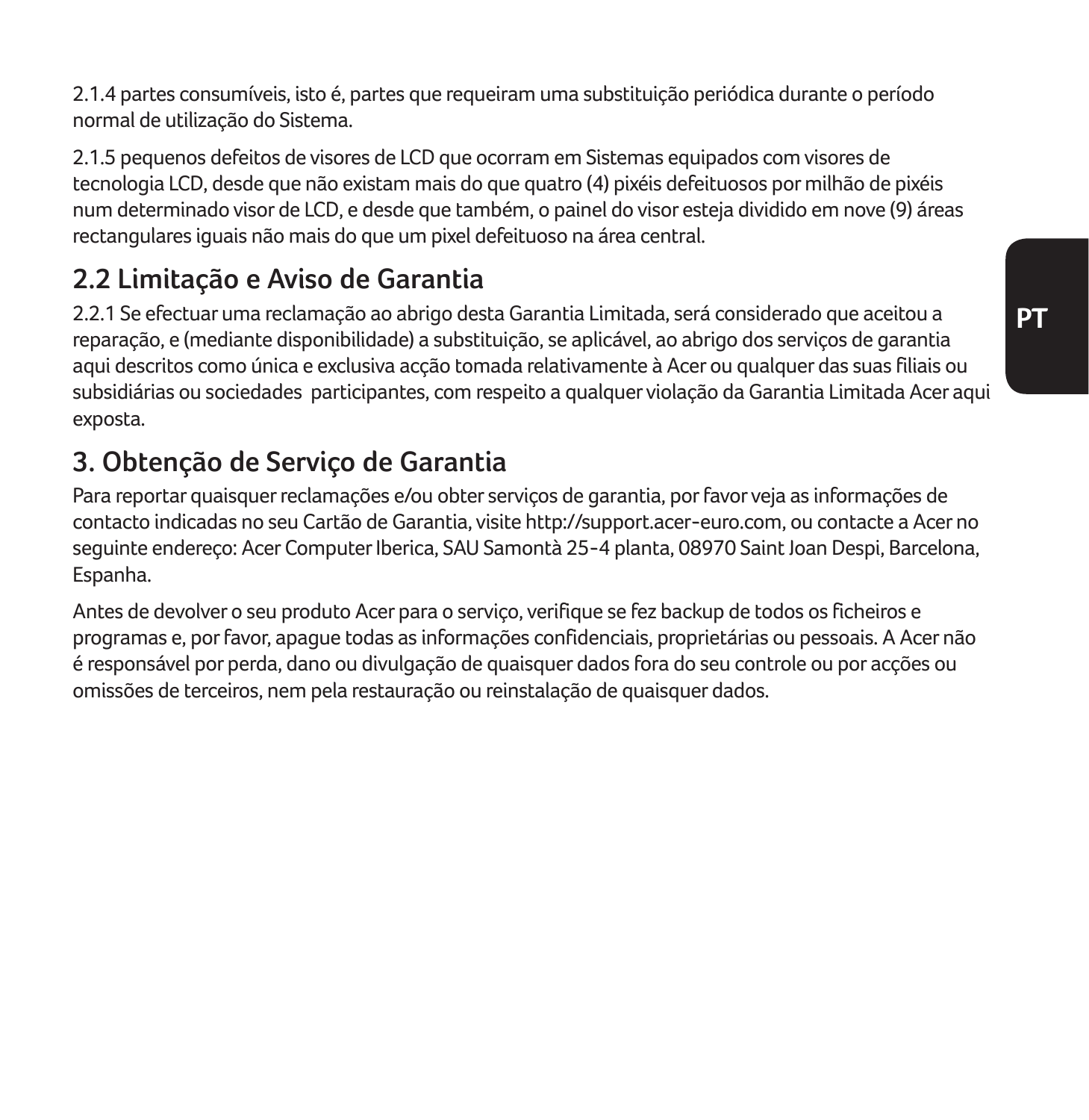# **TABELA DE REFERÊNCIA DA GARANTIA LIMITADA A 2 ANOS**

| <b>PRODUTO</b>                     | PERÍODO E TIPO DE GARANTIA                                                                                                                    |
|------------------------------------|-----------------------------------------------------------------------------------------------------------------------------------------------|
| Accessorios                        | 2 anos Envio <sup>(1)</sup> - Entrega <sup>(2)</sup>                                                                                          |
| Assistência técnica de<br>Hardware | 2 anos                                                                                                                                        |
| $(1)$ Envio:                       | O cliente envia uma unidade ao centro assistência de Acer. Terminada a reparação,<br>Acer remete a unidade ao cliente.                        |
| (2) Entrega:                       | O cliente leva a unidade a um Centro de assistência autorizado da Acer. Terminada<br>a reparação, o cliente recolhe a unidade no mesmo lugar. |

#### **Opções de ampliação e actualização da garantia**

No caso de necessitar de mais informações ou desejar solicitar alguma das opções de actualização da garantia, visite a página de internet da Acer ou contacte o número de telefone atribuído ao seu país.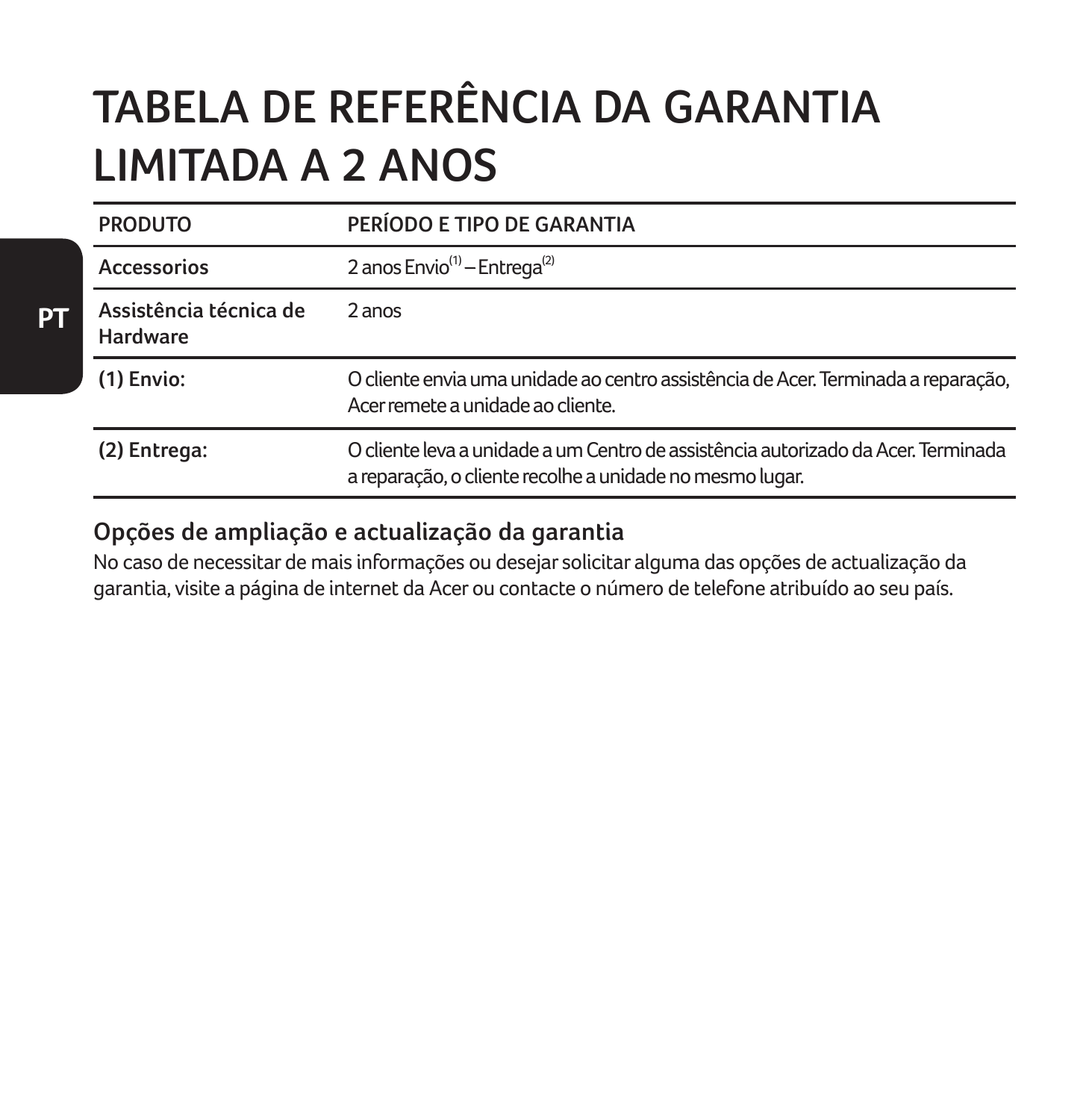# **Omezená záruka "na výrobek"**

## **1. Rozsah omezené záruky**

1.1 Tato omezená záruka (viz "Výjimky" a "Omezení" v Části 2) (dále "Omezená záruka") Vám přiznává specifická práva a právní prostředky vůči společnosti Acer. Čtěte tento dokument pozorně, uplatněním záruky se bude mít za to, že jste porozuměli jejím podmínkám a přijali je. Nezávisle na této Omezené záruce můžete uplatňovat odlišná a rozsáhlejší práva a právní prostředky vůči prodejci, který vám prodal výrobek Acer. Tato Omezená záruka taková práva nijak neomezuje.

Zákazníci mají práva podle platných zákonů, které upravují prodej spotřebního zboží, a tato záruka nevylučuje, neomezuje ani nepozastavuje platnost těchto práv. Např. zákazníci, kteří nejsou podnikateli (bez IČ) jsou oprávněni uplatnit právo z vad v době 24 měsíců od převzetí zboží bez ohledu na to, co je uvedeno v jakémkoli záručním listu nebo v jiných tiskovinách.

1.2 Společnost Acer poskytuje záruku, že všechny výrobky Acer včetně originálních součástí a komponentů (nabízených jako "Možnosti" a/nebo "Doplňky"), které byly nainstalované na Vašem výrobku Acer v okamžiku koupě (hromadně označovaném jako "Systém"), poprvé prodaném koncovému uživateli v zemi Evropského hospodářského prostoru ("Územní rámec"), nemají vady materiálu ani výrobní vady za podmínek běžného používání během záruční doby uvedené na listu Omezené záruky dodaném s Vaším .<br>Systémem ("Podmínky omezené záruky").

Pokud je zákazníkovi prodán produkt Acer jako nový a bezpečnostní pečeť je porušena, je povinností zákazníka oznámit toto prodávajícímu. Přijetím výrobku Acer s poškozenou pečetí zákazník uznává, že jeho nárok na záruku tohoto produktu se bude lišit (bude omezen) oproti standardním podmínkám, na které by měl nárok při nákupu nového výrobku Acer.

1.3 Veškerý software dodávaný s Vaším Systémem, včetně operačního systému, je poskytovaný "tak, jak je". Acer nezaručuje, že funkce softwaru dodávaného s Vaším Systémem bude nerušená či bezchybná, ani že takový software bude odpovídat Vašim požadavkům.

1.4 Budete-li uplatňovat nárok podle této Omezené záruky, Acer podle svého uvážení opraví nebo vymění jakýkoli vadný Systém nebo jakoukoli jeho součást, na něž se vztahuje tato Omezená záruka, a to použitím nových nebo výrobcem renovovaných součástí či Systémů. V případě, že se Acer rozhodne použít výrobcem renovované součásti nebo Systémy, budou mít stejný výkon a stejnou kvalitu jako nové výrobky. Všechny vyměněné součásti a Systémy nahrazené podle této Omezené záruky se stanou majetkem společnosti Acer.

1.5 Záruční doba začíná běžet okamžikem koupě. Vaším dokladem o datu koupě je originál faktury (paragon) s vyznačeným datem koupě Systému.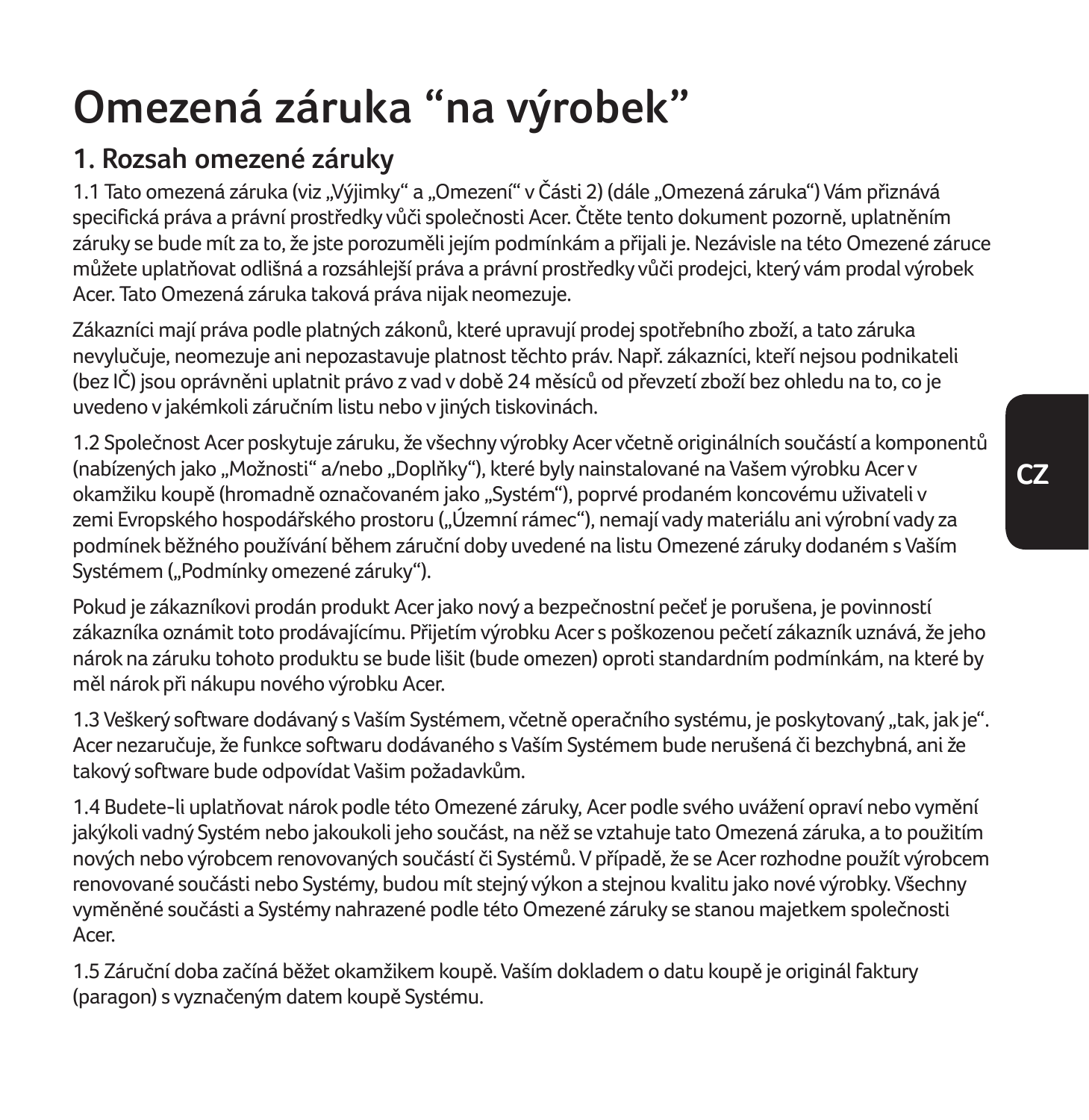1.6 Záruční oprava bude provedena na základě hlavního jazyka používaného v zemi Evropského hospodářského prostoru, v níž je podána žádost o opravu. Služby záruční opravy zahrnující aspekty Vašeho Systému založené na jazyku (tj. klávesnice, software): nemusí být proveditelné v jakémkoli jiném jazyce či jazycích než je hlavní jazyk či jazyky používané v zemi Evropského hospodářského prostoru, kde je uplatněn požadavek na opravu.

### **2. Výjimky a omezení**

Tato Omezená záruka podléhá následujícím výjimkám a omezením:

2.1 Výjimky

Tato Omezená záruka se nevztahuje na:

2.1.1 jakýkoli výrobek, který nebyl vyroben společností Acer nebo pro ni, nebo byl nejprve prodán koncovému uživateli v zemi mimo Územní rámec této Omezené záruky.

2.1.2 jakýkoli výrobek, který byl poškozen nebo znehodnocen v důsledku:

2.1.2.1 použití Systému k jinému než určenému účelu včetně neschopnosti použít Systém v souladu s Nápovědou pro uživatele dodávanou se Systémem nebo v důsledku jiného nesprávného použití či nedbalosti vzhledem k Systému, bez omezení;

2.1.2.2 úpravy systému včetně použití součástí, které nevyrobil či neprodal Acer;

2.1.2.3 servisu či opravy někým jiným než Acerem nebo servisním střediskem autorizovaným Acerem;

2.1.2.4 nevhodné přepravy nebo obalu při odeslání Systému společnosti Acer nebo servisnímu středisku autorizovanému Acerem; nebo

2.1.2.5 nevhodné instalace výrobků třetí strany (např. paměťových karet).

2.1.3 ztrátu či poškození jakýchkoli programů, dat nebo přenosných paměťových médií. Nesete odpovědnost za ukládání (zálohování) jakýchkoli programů, dat a/nebo přenosných paměťových médií, nestanoví-li závazný právní předpis jinak. Upozorňujeme Vás, že Acer může dle svého uvážení nahradit Systém předložený k záruční opravě repasovaným výrobkem stejné kvality a data uložená na Vašem původním Systému tak mohou být trvale nedostupná.

2.1.4 spotřební části, tj. části, které vyžadují pravidelnou výměnu v rámci běžného používání Systému.

2.1.5 drobné vady LCD displejů, které se vyskytují v Systémech vybavených LCD displeji, za předpokladu, že se nevyskytnou více než čtyři (4) vadné pixely na milion pixelů na daném LCD displeji, a dále za předpokladu, že se nevyskytne více než jeden vadný pixel v prostřední části displeje, je-li tento rozdělen do devíti (9) stejných pravoúhlých částí.

**CZ**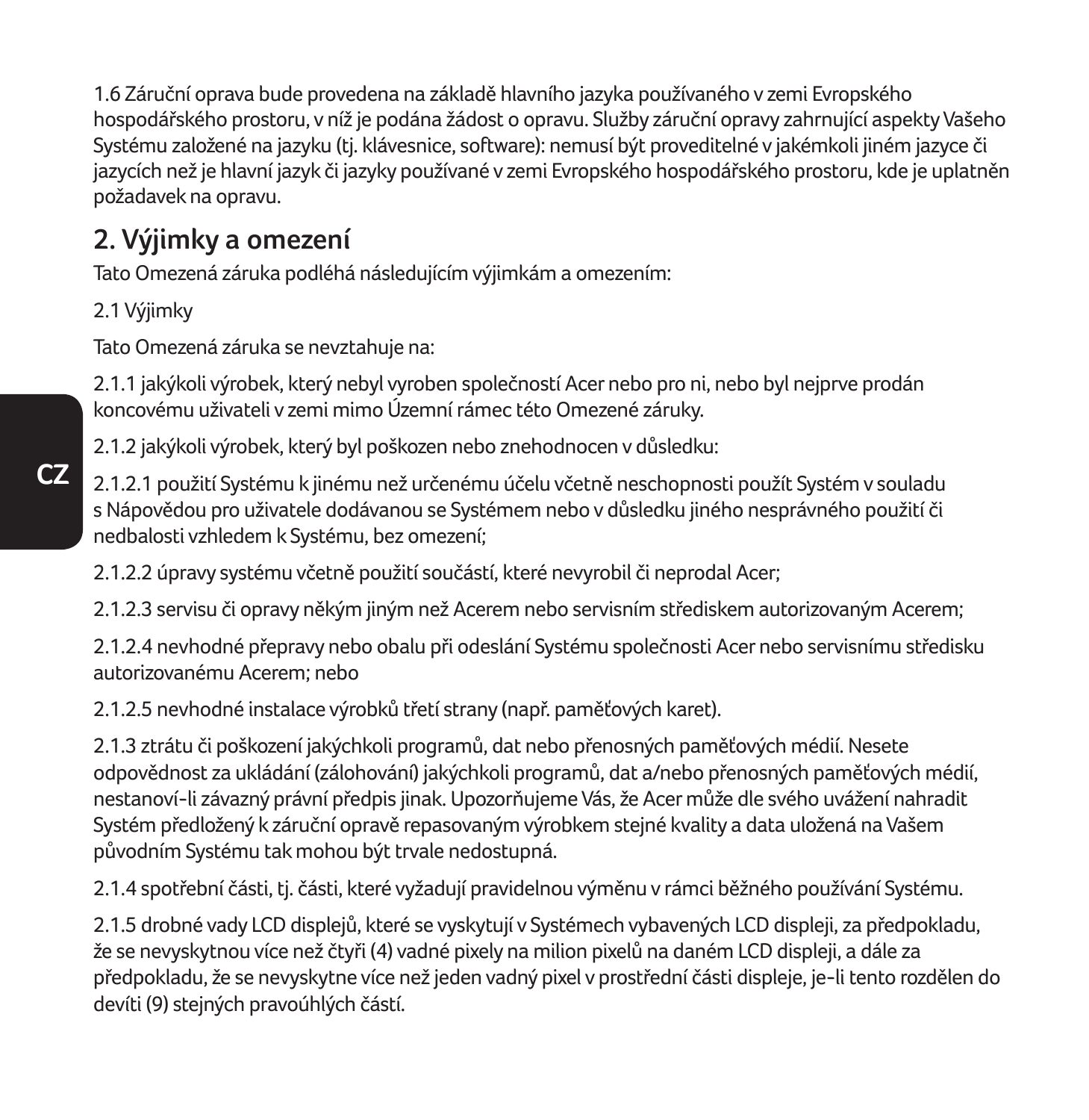2.2.1 Uplatníte-li nárok podle této Omezené záruky, předpokládá se, že jste souhlasili s tím, že oprava a (je-li dostupná) výměna, použitelná podle záručních služeb zde popsaných, je Vaším jediným a výhradním nárokem vůči Aceru nebo jakékoli z jeho sesterských či mateřských společností, pokud jde o jakékoli uplatnění práv z Omezené záruky Acer, zde uvedené.

## **3. Získání záručního servisu**

Chcete-li vznést jakýkoli nárok a/nebo využít záruční servis, obraťte se na kontakty uvedené v této Omezené záruce nebo navštivte webovou stránku http://support.acer-euro.com.

Ve smyslu této smlouvy "Acer" znamená společnost Acer působící na území, kde se Váš Acer výrobek poprvé prodal koncovému uživateli. Bližší informace obdržíte u své kontaktní osoby zastupující společnost Acer nebo na webových stránkách http://support.acer-euro.com.

Před vrácením Vašeho výrobku Acer do servisu se ujistěte, že jste zálohovali všechna data a programy, a prosíme, odstraňte všechny důvěrné nebo osobní informace nebo programy (dále jen "Data"). Acer není odpovědný za ztrátu, poškození nebo prozrazení jakéhokoli obsahu při jeho kontrole nebo v důsledku jednání či opomenutí třetích stran, a není povinen obnovit ani re-instalovat žádná Data.

# **2-Roky Podmínky omezené záruky**

| <b>VÝROBEK</b>                        | TYP A DOBA ZÁRUKY                                                                                                          |
|---------------------------------------|----------------------------------------------------------------------------------------------------------------------------|
| Příslušenství                         | 2 Roky: Mail-in nebo Carry-In                                                                                              |
| Technická podpora<br>(pouze hardware) | 2 Roky                                                                                                                     |
| Softwarová podpora                    | 180 dní                                                                                                                    |
| Mail-in                               | Zákazník zasílá výrobek do servisu Acer.<br>Po dokončení opravy Acer zasílá výrobek zpět zákazníkovi.                      |
| Carry-in                              | Zákazník dopraví výrobek k autorizovanému servisnímu partnerovi Acer.<br>Po dokončení opravy si zákazník výrobek vyzvedne. |

## **Možnost rozšíření záruky**

Bližší informace k možnosti rozšíření záruky získáte na webových stránkách Acer nebo na odpovídajícím telefonním čísle ve Vaší zemi.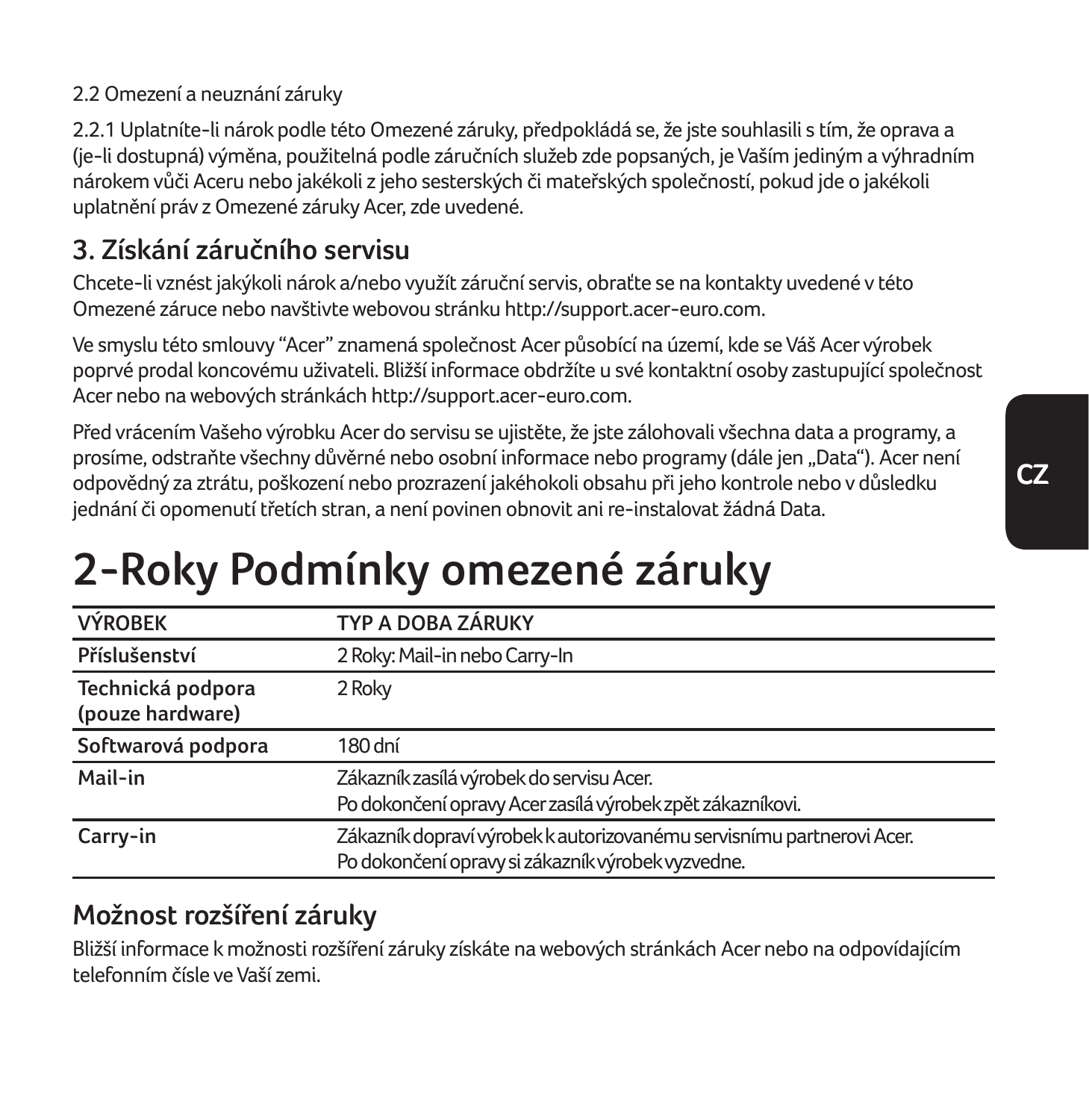# **Obmedzená záruka na výrobok**

## **1. Rozsah obmedzenej záruky**

1.1 Táto obmedzená záruka (viď "Výnimky" a "Obmedzenia" v Časti 2) (ďalej "Obmedzená záruka") Vám priznáva špecifické práva a právne prostriedky voči spoločnosti Acer. Čítajte tento dokument pozorne, uplatnením záruky sa bude mať za to, že ste porozumeli jej podmienkam a prijali ich. Nezávisle od tejto Obmedzenej záruky môžete uplatňovať odlišné a rozsiahlejšie práva a právne prostriedky voči predajcovi, ktorý vám predal výrobok Acer. Táto Obmedzená záruka takéto práva nijako neobmedzuje.

Táto záruka nijako nevylučuje, neobmedzuje ani neruší práva spotrebiteľov, ktoré im pri nákupe spotrebného tovaru garantuje právny poriadok danej krajiny.

1.2 Spoločnosť Acer poskytuje záruku, že všetky výrobky Acer, vrátane originálnych súčastí a komponentov (ponúkaných ako "Možnosti" a/alebo "Doplnky"), ktoré boli nainštalované na Vašom výrobku Acer v okamihu kúpy (hromadne označovanom ako "Systém"), prvýkrát predanom koncovému užívateľovi v krajine Európskeho hospodárskeho priestoru ("Územný rámec"), nemajú vady materiálu ani výrobné vady za podmienok bežného používania počas záručnej doby, uvedenej na liste Obmedzenej záruky dodanom s Vašim Systémom ("Podmienky obmedzenej záruky").

Ak je zákazníkovi predaný produkt Acer ako nový a bezpečnostná pečať je porušená, je povinnosťou zákazníka oznámiť túto skutočnosť predávajúcemu. Prijatím výrobku Acer s poškodenou pečaťou zákazník uznáva, že jeho nárok na záruku tohto produktu sa bude líšiť (bude obmedzený) oproti štandardným podmienkam, na ktoré by mal nárok pri nákupe nového výrobku Acer.

1.3 Akýkoľvek software dodávaný s Vašim Systémom, vrátane operačného systému, je poskytovaný "tak, ako je". Acer nezaručuje, že funkcia softwaru dodávaného s Vašim Systémom bude nerušená či bezchybná, ani že takýto software bude zodpovedať Vašim požiadavkám.

1.4 Ak budete uplatňovať nárok podľa tejto Obmedzenej záruky, Acer podľa svojho uváženia opraví alebo vymení akýkoľvek vadný Systém alebo akúkoľvek jeho súčasť, na ktorú sa vzťahuje táto Obmedzená záruka, a to použitím nových alebo výrobcom renovovaných súčastí či Systémov. V prípade, že sa Acer rozhodne použiť výrobcom renovované súčasti alebo Systémy, budú mať rovnaký výkon a kvalitu ako nové výrobky. Všetky vymenené súčasti a Systémy nahradené podľa tejto Obmedzenej záruky sa stanú majetkom spoločnosti Acer.

1.5 Záručná doba začína plynúť okamihom kúpy. Vašim dokladom o dátume kúpy je originál faktúry (paragón) s vyznačeným dátumom kúpy Systému.

1.6 Záručná oprava bude vykonaná na základe hlavného jazyka používaného v krajine Európskeho hospodárskeho priestoru, v ktorej je podaná žiadosť o opravu. Služby záručnej opravy zahrňujúce jazykové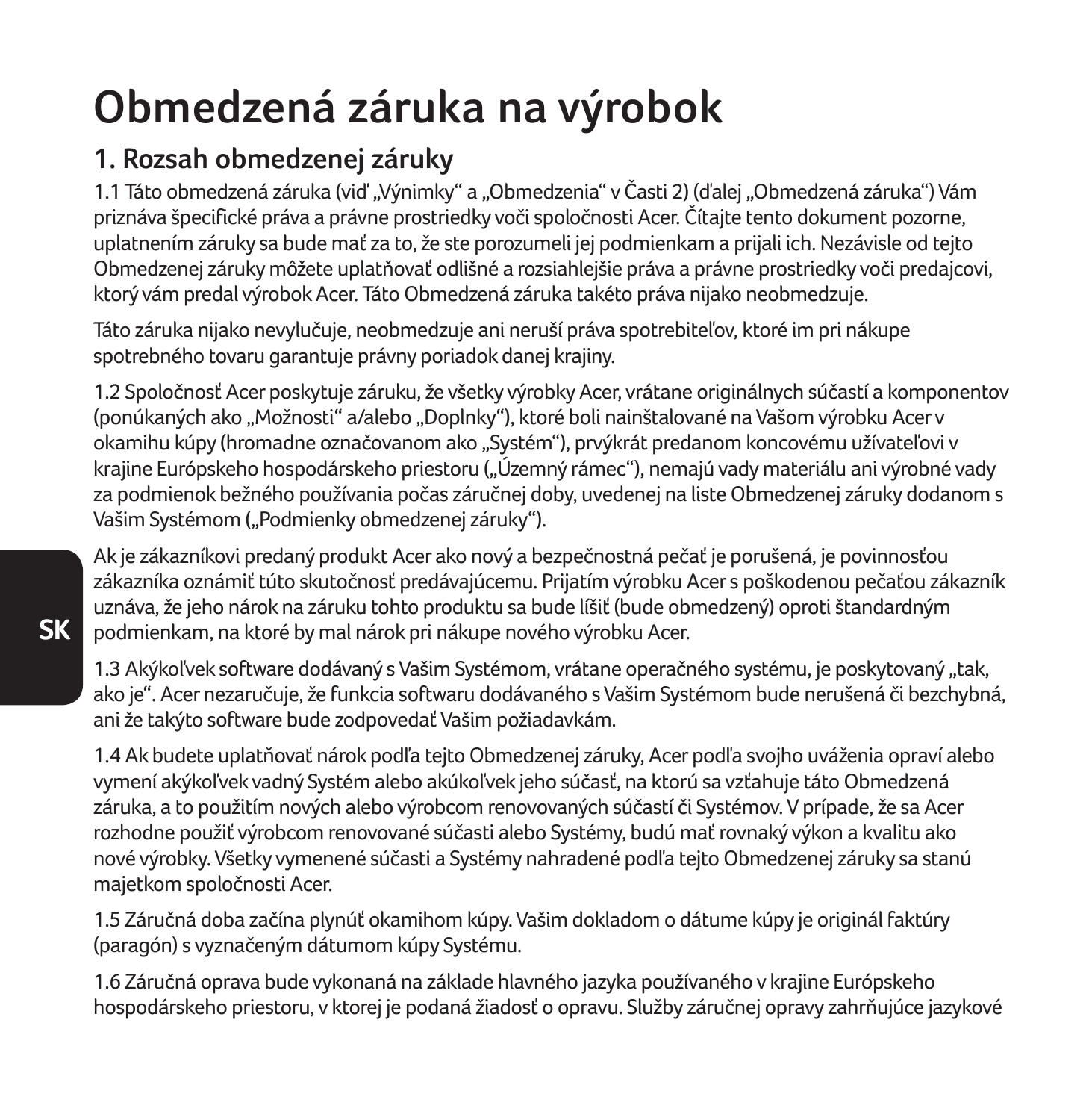**SK**

aspekty Vášho Systému (tj. klávesnice, software), nemusia byť vykonateľné v akomkoľvek inom jazyku či jazykoch, ako je hlavný jazyk či jazyky používané v krajine Európskeho hospodárskeho priestoru, kde je uplatnená požiadavka na opravu.

### **2. Výnimky a obmedzenia**

Táto Obmedzená záruka podlieha nasledujúcim výnimkám a obmedzeniam:

2.1 Výnimky

Táto Obmedzená záruka sa nevzťahuje na:

2.1.1 akýkoľvek výrobok, ktorý nebol vyrobený spoločnosťou Acer alebo pre ňu, alebo bol najprv predaný koncovému užívateľovi v krajine mimo Územného rámca tejto Obmedzenej záruky.

2.1.2 akýkoľvek výrobok, ktorý bol poškodený alebo znehodnotený v dôsledku:

2.1.2.1 použitia Systému k inému než určenému účelu, vrátane neschopnosti použiť Systém v súlade s Príručkou pre užívateľa dodávanou so Systémom alebo v dôsledku iného nesprávneho použitia, či zanedbaním Systému, bez obmedzenia;

2.1.2.2 úpravy systému vrátane použitia súčastí, ktoré neboli vyrobené či neboli predané Acerom;

2.1.2.3 servisu či opravy niekým iným než Acerom alebo autorizovaným servisom spoločnosti Acer;

2.1.2.4 nevhodnej prepravy alebo obalu pri odosielaní Systému Acer alebo autorizovaným servisom spoločnosti Acer; alebo

2.1.2.5 nevhodnej inštalácie výrobkov iných výrobcov (napr. pamäťových kariet).

2.1.3 stratu či poškodenie akýchkoľvek programov, dát alebo prenosných pamäťových médií. Nesiete zodpovednosť za uloženie (zálohovanie) akýchkoľvek programov, dát a/alebo prenosných pamäťových médií. Upozorňujeme Vás na to, že Acer môže podľa svojho uváženia nahradiť Systém predložený k záručnej oprave za iný produkt rovnakej kvality a dáta uložené na Vašom pôvodnom Systéme tak môžu byť trvale nedostupné.

2.1.4 diely spotrebného charakteru, t.j. časti, ktoré vyžadujú pravidelnú výmenu v rámci bežného používania Systému.

2.1.5 drobné závady LCD Produktov, ktoré sa vyskytujú v Systémoch vybavených LCD Produktmi, za predpokladu, že sa nevyskytnú viac než štyri (4) vadné pixely na 1 milión pixelov na danom LCD Produkte, a ďalej za predpokladu, že sa nevyskytne viac než jeden vadný pixel v stredovej oblasti Produktu, pri jeho rozdelení do deviatich (9) rovnakých pravouhlých častí.

2.2 Obmedzenie a neuznanie záruky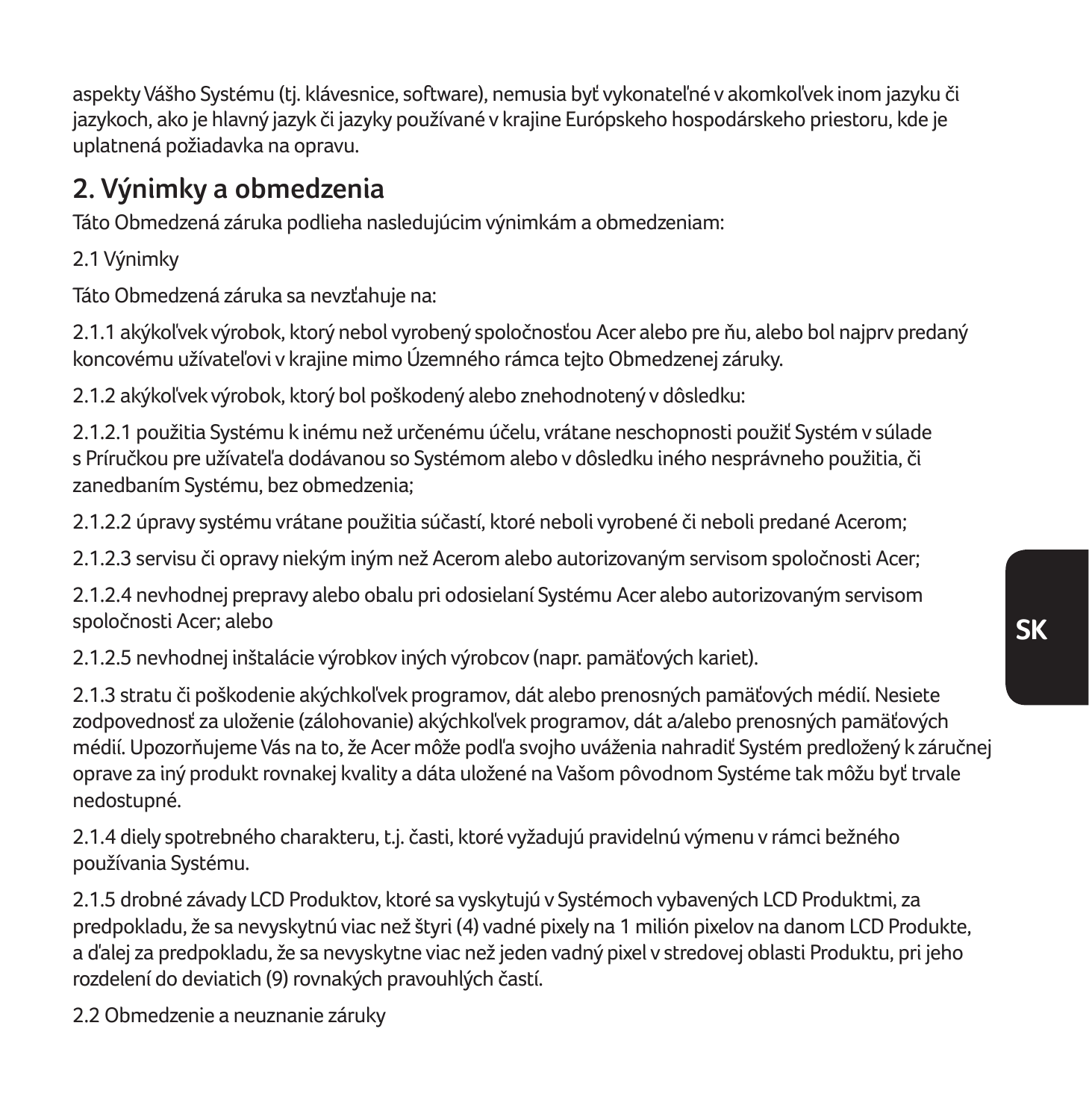2.2.1 Ak uplatníte nárok podľa tejto Obmedzenej záruky, predpokladá sa, že ste súhlasili s tým, že oprava a (ak je dostupná) výmena, použiteľná podľa záručných služieb tu popísaných, je Vašim jediným a výhradným nárokom voči Aceru alebo akejkoľvek z jeho sesterských či materských spoločností, pokiaľ ide o akékoľvek porušenie Obmedzenej záruky Acer tu uvedenej.

### **3. Získanie záručného servisu**

Ak chcete vzniesť akýkoľvek nárok a/alebo využiť záručný servis, obráťte sa na kontakty uvedené na Záručnom liste alebo navštívte webovú stránku http://support.acer-euro.com.

V zmysle tejto zmluvy "Acer" znamená spoločnosť Acer pôsobiacu na území, kde bol Váš Acer výrobok po prvýkrát predaný koncovému užívateľovi. Bližšie informácie obdržíte u svojej kontaktnej osoby zastupujúcej spoločnosť Acer alebo na webovských stránkach http://support.acer-euro.com.

Pred vrátením Vášho výrobku Acer do servisu sa uistite, že ste zálohovali všetky dáta a programy. Odstráňte, prosím, všetky dôverné, osobné alebo inak chránené informácie prípadne programy (ďalej len "Dáta"). Acer nie je zodpovedný za stratu, poškodenie alebo prezradenie akéhokoľvek obsahu pri jeho kontrole alebo v dôsledku konania alebo pochybenia tretích strán, a nie je povinný obnoviť ani reinštalovať žiadne Dáta.

# **2-Roky PODMIENKY OBMEDZENEJ ZÁRUKY**

| <b>VÝROBOK</b>                     | DĹŽKA A TYP ZÁRUKY                                                                                                             |
|------------------------------------|--------------------------------------------------------------------------------------------------------------------------------|
| Príslušenstvo                      | 2 Roky: Mail-in alebo Carry-In                                                                                                 |
| Technická podpora<br>(len hardvér) | 2 Roky                                                                                                                         |
| Softvérová podpora                 | 180 dní                                                                                                                        |
| Mail-in                            | Zákazník odošle výrobok do servisu Acer. Po ukončení opravy zašle Acer výrobok<br>späť zákazníkovi.                            |
| Carry-In                           | Zákazník prinesie výrobok k autorizovanému servisnému partnerovi Acer.<br>Po ukončení opravy si zákazník zariadenie vyzdvihne. |

### **Možnosti rozšírenia záruky**

Informácie o rozšírených zárukách nájdete na webových stránkach Acer alebo ich získate telefonicky na uvedenom čísle.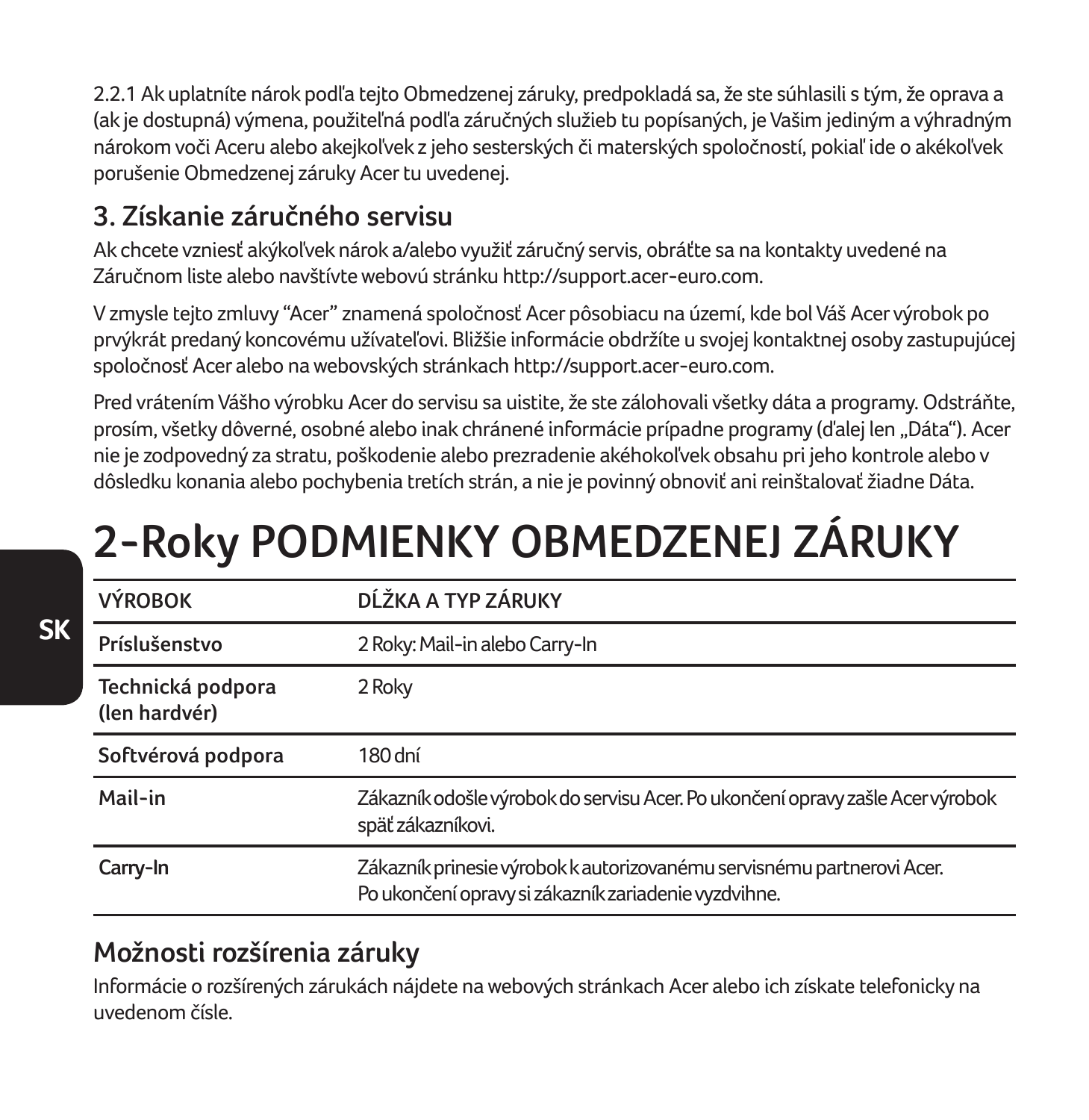## **Korlátozott jótállási nyilatkozat**

## **1. A korlátozott jótállás terjedelme**

1.1 A jelen jótállás alapján a Magyarországon forgalomba hozott Acer termékek vásárlóit az alábbiakban meghatározott jogok és jogorvoslati lehetőségek illetik meg a forgalmazóval szemben. (A 2. pontban megtalálhatja mindazon esetek felsorolását, amelyeknél az Acer által nyújtott jótállás /garancia/ kizárására illetve korlátozására kerül sor.)

A jelen jótállás alapján történő igényérvényesítéssel a jótállás igénybevételére jogosult megerősíti azt, hogy a jótállási nyilatkozatba foglaltakat megismerte, azokat megértette és magára nézve kötelezőnek, fogadta el. Minden, a jelen nyilatkozatból eredő jótálláson alapuló érvényesítése során a jelen jótállási nyilatkozatba foglaltak irányadóak, ezért szíveskedjék a jelen dokumentumot gondosan áttanulmányozni.

A fogyasztót a fogyasztási cikkek értékesítésére vonatkozó jogszabályokban foglalt jogok illetik meg, és ez a garancia nem zárja ki, korlátozza vagy függeszti fel a nevezett jogok egyikét sem. Például a fogyasztót 2 év törvényi szavatosság illeti meg a vásárlás dátumától kezdődően – függetlenül attól, hogy mi van feltüntetve a garancia kártyán vagy bármilyen más anyagon.

1.2. Az Acer által nyújtott jótállás nem érinti a vásárlók törvényes jogait és jogorvoslati lehetőségeit, és nem korlátozza a fogyasztókat a Ptk. 6:157-6:167. §-aiban, a 151/2003 (IX.22.) Korm. Rendeletben (a továbbiakban: kötelező jótállás), valamint a 19/2014. (IV. 29.) NGM rendelet alapján, vagy a jövőben ezen jogszabályok helyébe lépő egyéb rendelkezések értelmében megillető jogosultságokat sem. Amennyiben az Acer a kötelező 1 évet meghaladó időtartamú garanciát vállal bármely termékére, akkor a vásárlás napjától számított 12 hónap elteltét követően a garancia terjedelme és az igényérvényesítés tekintetében, minden esetben, kizárólag a termékhez kapott Korlátozott Jótállási Nyilatkozat vonatkozó rendelkezései érvényesek. Ha a jótállási jegy kitöltésre került annak ellenére, hogy a termék megvásárlása nem fogyasztói jogügylet keretében történt, akkor a vásárló kizárólag a termékhez mellékelt Korlátozott Jótállási Nyilatkozat szerinti jogokat érvényesítheti a jótállás keretében.

1.3. Az Acer jótállást vállal a termékhez mellékelt Korlátozott jótállási nyilatkozat Kártyában meghatározott garancia időtartama alatt minden olyan Magyarországon forgalmazott és a végfelhasználó részére első ízben értékesített Acer termék anyagbeli vagy gyártási hibától való mentességéért, ideértve a vétel időpontjáig azokba beépített eredeti Acer alkatrészeket és tartozékokat is (együttesen: rendszer), amelyek használatára rendeltetésszerűen került sor. A forgalomba hozott rendszerhez kapcsoltan értékesített – tartós fogyasztási cikknek nem minősülő - szoftverek, ideértve az operációs rendszert is, a termék átadáskori állapotában fennálló felszereltséggel és állapotban kerülnek biztosításra. Az Acer nem vállal garanciát arra nézve, hogy a kapcsolt szoftverek bármelyike folyamatosan vagy hibamentesen fog működni, illetőleg megfelel a vásárló által támasztott igényeknek. A hibás szoftverekkel kapcsolatos szavatossági igényt a vásárlás napjától számított 2 éves időtartamon belül lehet a törvényes rendelkezések megtartásával érvényesíteni.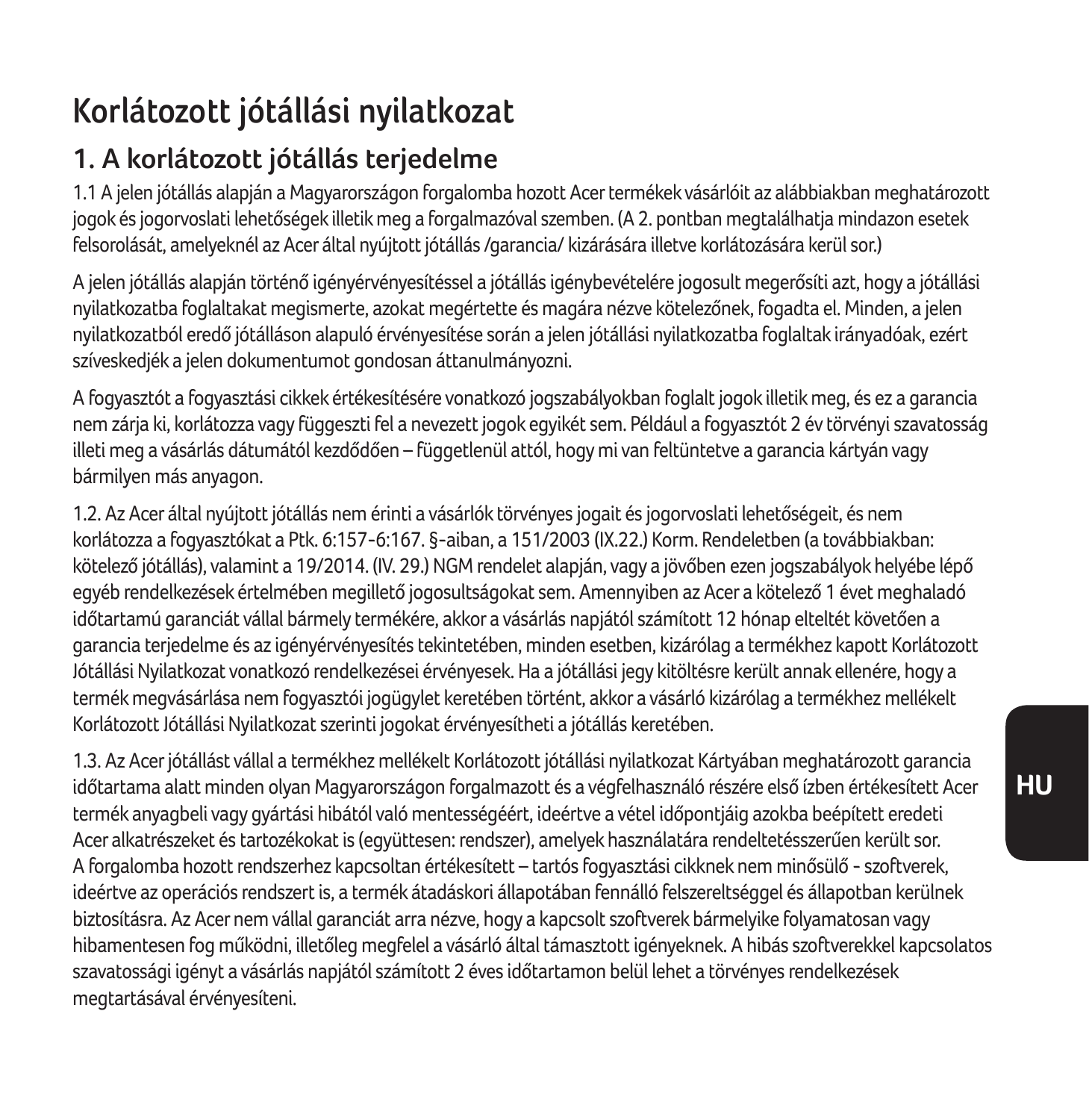1.4. A jelen Korlátozott Jótállási Nyilatkozat alapján történő igényérvényesítés esetén az Acer köteles saját választása szerint a hibás rendszernek vagy az abban foglalt hibás alkatrésznek a kijavítására, illetőleg annak új, utángyártott vagy gyárilag felújított rendszerre vagy alkatrészre történő kicserélésére. Abban az esetben, ha az Acer a jótállás keretében végzett javítás során gyárilag felújított rendszert vagy alkatrészt használ fel, ezek teljesítményének és jellemző vonásainak meg kell egyeznie az újonnan megvásárolt termék teljesítményével és jellemző vonásaival.

Az Acer tulajdonába megy át a jótállás keretében kiszerelésre illetőleg kicserélésre kerülő minden hibás rendszer és alkatrész, míg a csereként átadott rendszer vagy alkatrész a vásárló tulajdonába kerül.

1.5. A jótállási kötelezettség a vásárlás időpontjával veszi kezdetét. Jótállási igényt az a vásárló érvényesíthet, aki a termékkel és fogyasztó esetén az érvényes jótállási jeggyel, fogyasztónak nem minősülő vásárló esetén a vásárláskor átadott – az értékesítés időpontját is tartalmazó - eredeti számlával (eladást igazoló nyugtával), rendelkezik. A fogyasztói szerzödések keretében érvényesített jótállási igények intézésénél a vonatkozó jogszabályi rendelkezések irányadóak.

1.6. A kötelező jótállás, valamint a jelen Korlátozott Jótállási Nyilatkozat alapján, garanciális javítás az Európai Gazdasági Térség (a továbbiakban: EGT) bármely – a vásárlás helyétől eltérő - országában igényelhető azzal, hogy ilyen esetben a javításra az EGT azon országában hivatalosan használt nyelven kerül sor, amely országban a szervizt igénybe veszik. Előfordulhat, hogy a jótállás körébe tartozó javítás, valamely a megvásárolt rendszer nyelvének megfelelően specifikusan kialakított tartozékot vagy alkatrészt érint (pl. billentyűzet, szoftver), nem végezhető el a rendszer nyelvezetétől eltérő más nyelven (nyelveken), így azon a nyelven sem, amely abban az országban használatos, amelyben a javítás elvégzését kérik.

### **2. A jótállás kizárása és korlátozása**

**2.1. A jelen jótállás nem terjed ki:**

2.1.1. azon termékekre, amelyek nem az Acer által, vagy annak részére kerültek legyártásra, valamint az Acer által vagy Acer számára gyártott azon termékre, amelyeket a végfelhasználó számára a jelen jótállás területi hatályán (EGT országai) kívül eső országban értékesítettek;

2.1.2. azon termékekre, amelyek az alábbiakban megjelölt cselekmények bármelyike következtében sérültek vagy hibásodtak meg:

2.1.2.1. A rendszer rendeltetésellenes használata, ideértve – de nem kizárólagosan – bármely, nem a rendszerhez mellékelt használati útmutató szerinti használatot is, a rendszer bármely egyéb rendeltetésétől eltérő használatát, illetőleg a rendszerrel kapcsolatos egyéb szakszerűtlen használatot;

2.1.2.2. a rendszer bárminemű megváltoztatása, beleértve olyan alkatrészek használatát is, amelyeket nem az Acer gyártott vagy forgalmazott;

2.1.2.3. az Acer-en vagy az Acer által megjelölt szolgáltatón kívül bárki más által végzett szerviz vagy javítás;

2.1.2.4. a rendszernek az Acer-hez vagy az Acer által engedélyezett szervizszolgáltatóhoz történő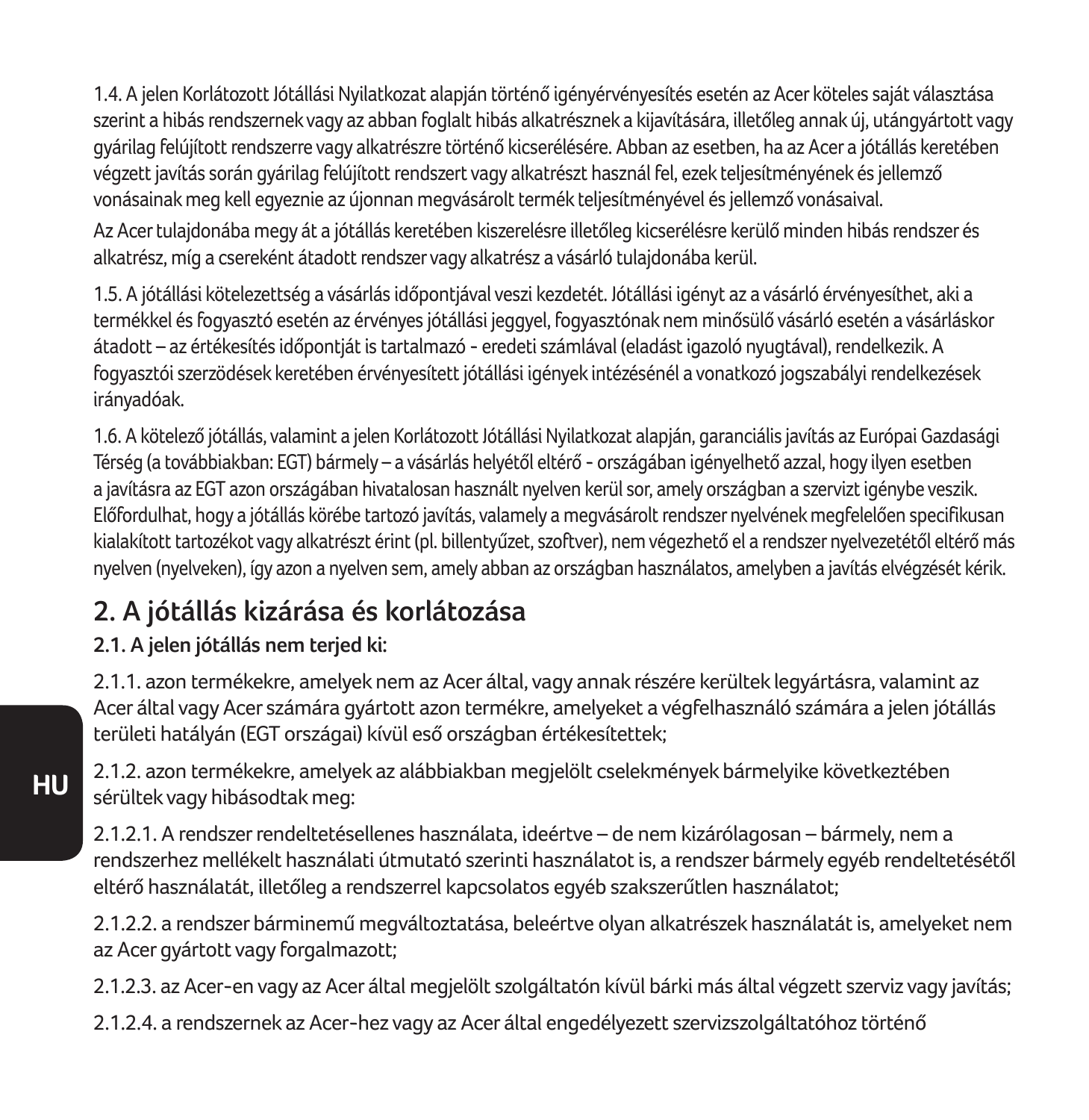visszaküldése során a termék nem megfelelő szállítása vagy csomagolása; valamint

2.1.2.5. harmadik személy termékének (pl. memória-kártyák) szakszerűtlen installálása;

2.1.3. bármely program, adat vagy hordozható adattároló-eszköz elvesztésére vagy megrongálódására. Minden program, adat vagy hordozható adattároló-eszköz megóvása, biztonsági másolat készítése, a jótállási igényt érvényesítő felelősségi körébe tartozik. Kérjük ennek során legyen tekintettel arra, hogy az Acer választása szerint jogosult a garanciális javításra kerülő rendszert azonos minőségű új vagy felújított termékre kicserélni, amely következtében az Ön által a jótállás keretében javításra beadott rendszerben tárolt bármely adat elveszhet, megsérülhet, vagy a javítást követően elérhetetlenné válhat az Ön számára;

2.1.4. a fogyóeszközökre, ideértve a rendszer azon részeit is, amelyek a rendszer rendeltetésszerű használata során időnként kicserélést igényelnek.

2.1.5. A nem fogyasztói jogügylet keretében értékesített termékek, valamint a fogyasztó által az 1 éves kötelező garancia leteltét követően a korlátozott jótállási nyilatkozat alapján érvényesített igény esetén a jótállás nem terjed ki az LCD kijelző technológiával felszerelt rendszerekben az LCD kijelző olyan apróbb hibáira, amelyek következtében az adott LCD kijelzőn minden egymillió pixelre maximum négy (4) hibás pixel esik azzal, hogy egyidejűleg a kijelző panel kilenc (9) egyenlő négyszögletű területre felbontása esetén a középen elhelyezkedő négyzetben egynél több hibás pixel nem fordulhat elő.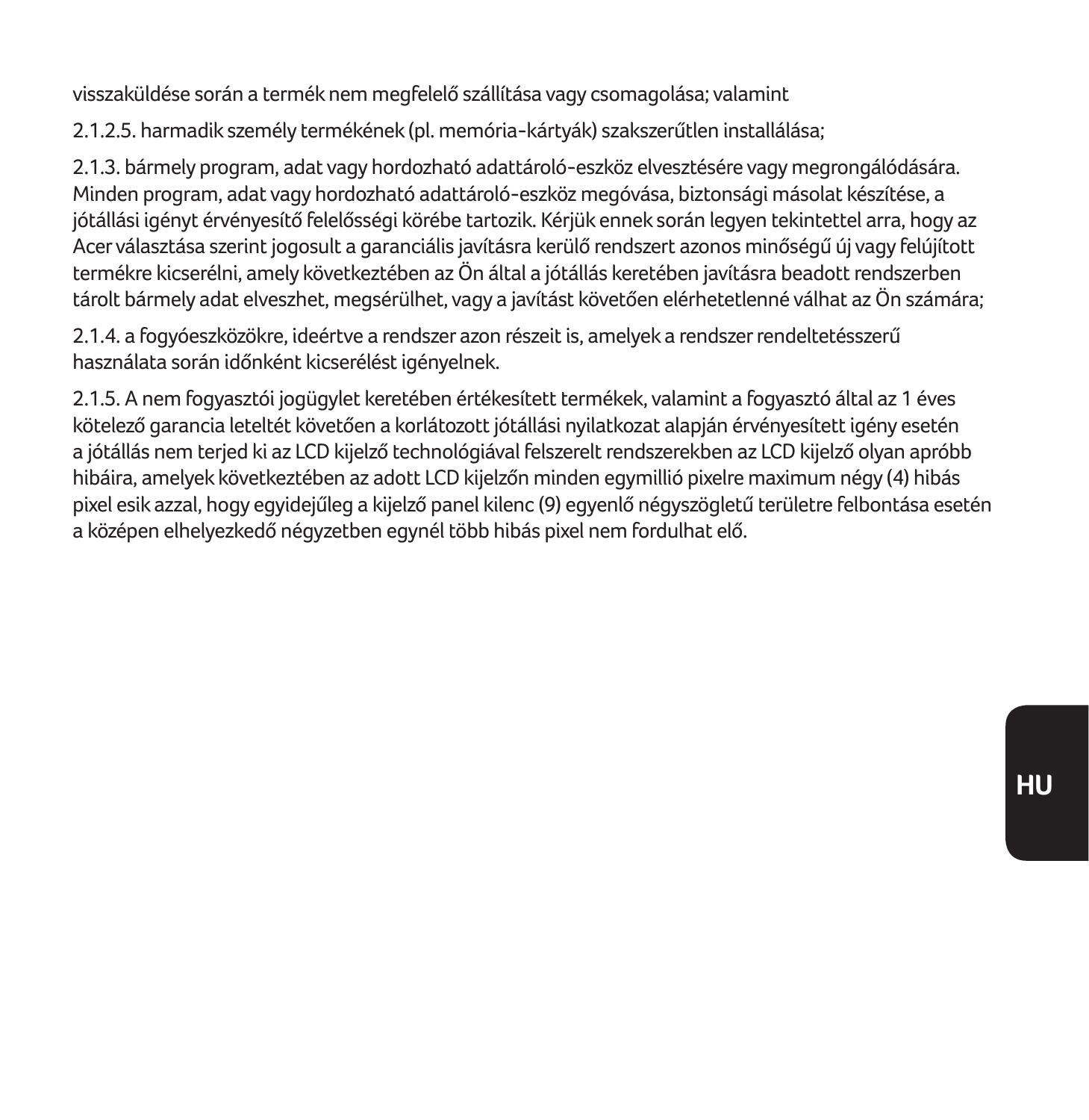#### 2.2. A felelősség korlátozása és kizárása

2.2.1. A felelősség kizárása nem vonatkozik a szerződésszegésből eredően, szándékosan, súlyos gondatlansággal illetőleg bűncselekmény következményeként életben, vagy testi épségben bekövetkezett károkra.

### **3. Jótálláson alapuló szolgáltatás igénybevétele**

A jótálláson alapuló igények bejelentésére és a jótállás keretében történő szolgáltatás igénybevételének a jótállási jegyen feltüntetetteknek megfelelően kerülhet sor azzal, hogy a rögzített bekötésű, 10 kg-nál súlyosabb, vagy tömegközlekedési eszközön nem szállítható tartós fogyasztási cikkek esetén az ACER kötelezettséget vállal arra, hogy ezen termékek javítását azok üzemelésének helyén végzi el. A területileg illetékes ACER-társaság és a garanciális szervizek elérhetőségei a jótállási jegyen, valamint http://support.acer-euro.com weboldalon kerültek feltüntetésre.

| Termék                                  | Garancia időtartama és típusa                                                                                                                               |
|-----------------------------------------|-------------------------------------------------------------------------------------------------------------------------------------------------------------|
| Tartozékok                              | 2 Évek: Mail-in vagy Carry-In                                                                                                                               |
| Technikai támogatás<br>(csak a harware) | 2 Évek                                                                                                                                                      |
| Softwaretámogatás                       | 180 nap                                                                                                                                                     |
| Mail-in                                 | Az ügyfél elküldi a készüléket az Acer szervizközpontjába. A szervizbeavatkozás<br>végeztével az Acer szervizközpont visszaküldi a készüléket az ügyfélnek. |
| Carry-In                                | Az ügyfél elviszi a készüléket az Acer márkaszervizébe. A szervizbeavatkozás<br>végesztével az ügyfél átveszi a készüléket az Acer márkaszervizében.        |

## **2-Évek Korlátozott jótállási nyilatkozat Kártya**

### **A garanciakiterjesztés opciói**

**HU**

Bővebb információt a garanciakiterjesztésről az Acer weboldalán, vagy a feltüntetett telefonszámon kaphat.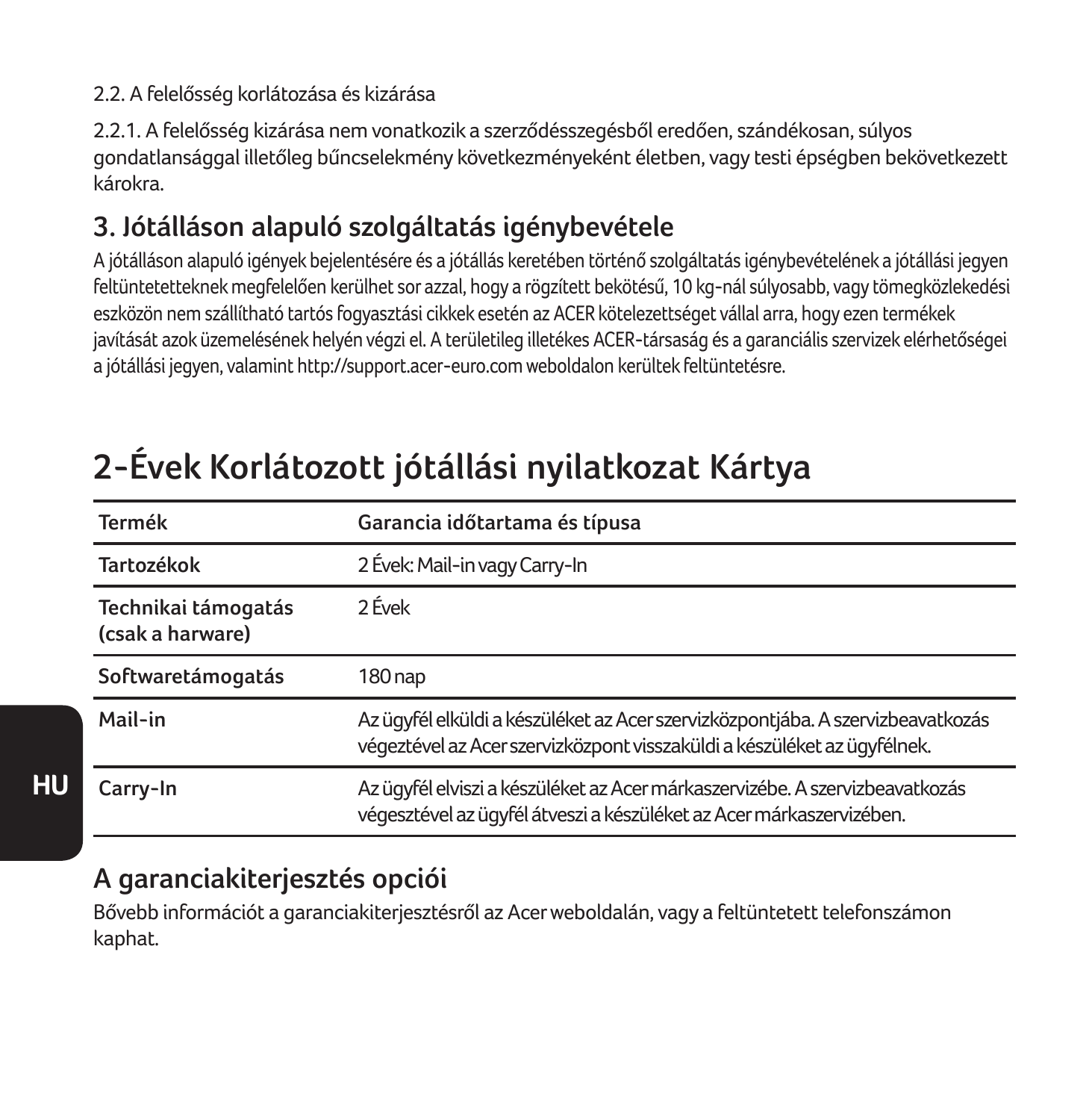# **Ograniczona Gwarancja dla produktu**

## **1. Zakres Ograniczonej gwarancji**

1.1 Niniejsza ograniczona gwarancja (patrz "wyłączenia" i "ograniczenia" w pkt. 2) ("Ograniczona Gwarancja") przyznaje nabywcy określone prawa i uprawnienia wobec Acer. Dokument ten powinien zostać przeczytany uważnie, ponieważ w przypadku zgłaszania roszczeń na podstawie niniejszej Ograniczonej Gwarancji, będzie uważane, że nabywca zrozumiał i zaakceptował jej warunki. Niezależnie od niniejszej Ograniczonej Gwarancji, nabywcy przysługują inne oraz dalej idące prawa oraz uprawnienia wobec kupca, który sprzedał mu produkt Acer. Niniejsza Ograniczona Gwarancja nie ogranicza tych praw. Niniejsza gwarancja nie wyłącza, nie ogranicza ani nie zawiesza uprawnień nabywcy wynikających z przepisów o rękojmi za wady rzeczy sprzedanej. Na przykład przy sprzedaży konsumenckiej obowiązuje co najmniej 2-letni okres rękojmi, liczony od daty wydania rzeczy nabywcy, niezależnie od informacji zawartych w karcie gwarancyjnej lub innych materiałach.

1.2 Acer zapewnia, że każdy produkt Acer, łącznie z oryginalnymi częściami i wyposażeniem (specjalne wyposażenie i akcesoria), które zostały zainstalowane w produkcie Acer nabywcy, w czasie jego zakupu (zwanego dalej łącznie "Systemem"), podczas pierwszej sprzedaży użytkownikowi końcowemu w kraju Europejskiego Obszaru Gospodarczego ("Obszar"), jest wolny od wad materiału oraz wad dotyczących wykonania, pod warunkiem normalnego jego używania w okresie obwiązywania gwarancji, który został określony w karcie dotyczącej Ograniczonej Gwarancji, dostarczonej nabywcy łącznie z jego Systemem ("Karta Gwarancyjna").

Jeśli produkt Acer, sprzedawany jako nowy, ma naruszoną plombę zabezpieczającą firmy Acer, nabywca ma obowiązek odmowy przyjęcia dostawy oraz stosownego powiadomienia sprzedawcy.

W przypadku przyjęcia przez nabywcę produktu Acer z naruszoną plombą niniejsza Ograniczona Gwarancja nie znajduje zastosowania. Nie ogranicza to ani nie wyłącza uprawnień nabywcy z tytułu rękojmi za wady rzeczy sprzedanej.

1.3 Oprogramowanie Systemu, łącznie z systemem operacyjnym, jest dostarczone w stanie "takim jaki jest" (w stanie otrzymanym od producenta). Acer nie gwarantuje, że praca oprogramowania dostarczonego z Systemem będzie niezakłócona lub wolna od usterek, lub że oprogramowanie będzie spełniać wymagania nabywcy.

1.4 W przypadku zgłaszania roszczeń z gwarancji, Acer, według własnego wyboru, naprawi lub wymieni System lub jakąkolwiek jego część objętą gwarancją, używając nowych lub fabrycznie odnowionych części lub Systemów. W sytuacji, gdy Acer zdecyduje się użyć fabrycznie odnowionych części lub Systemów, będą one posiadały taką samą charakterystykę operacyjną jak nowe produkty. Wszystkie wymienione w ramach niniejszej Ograniczonej Gwarancji części i zastąpione Systemy stają się własnością Acer.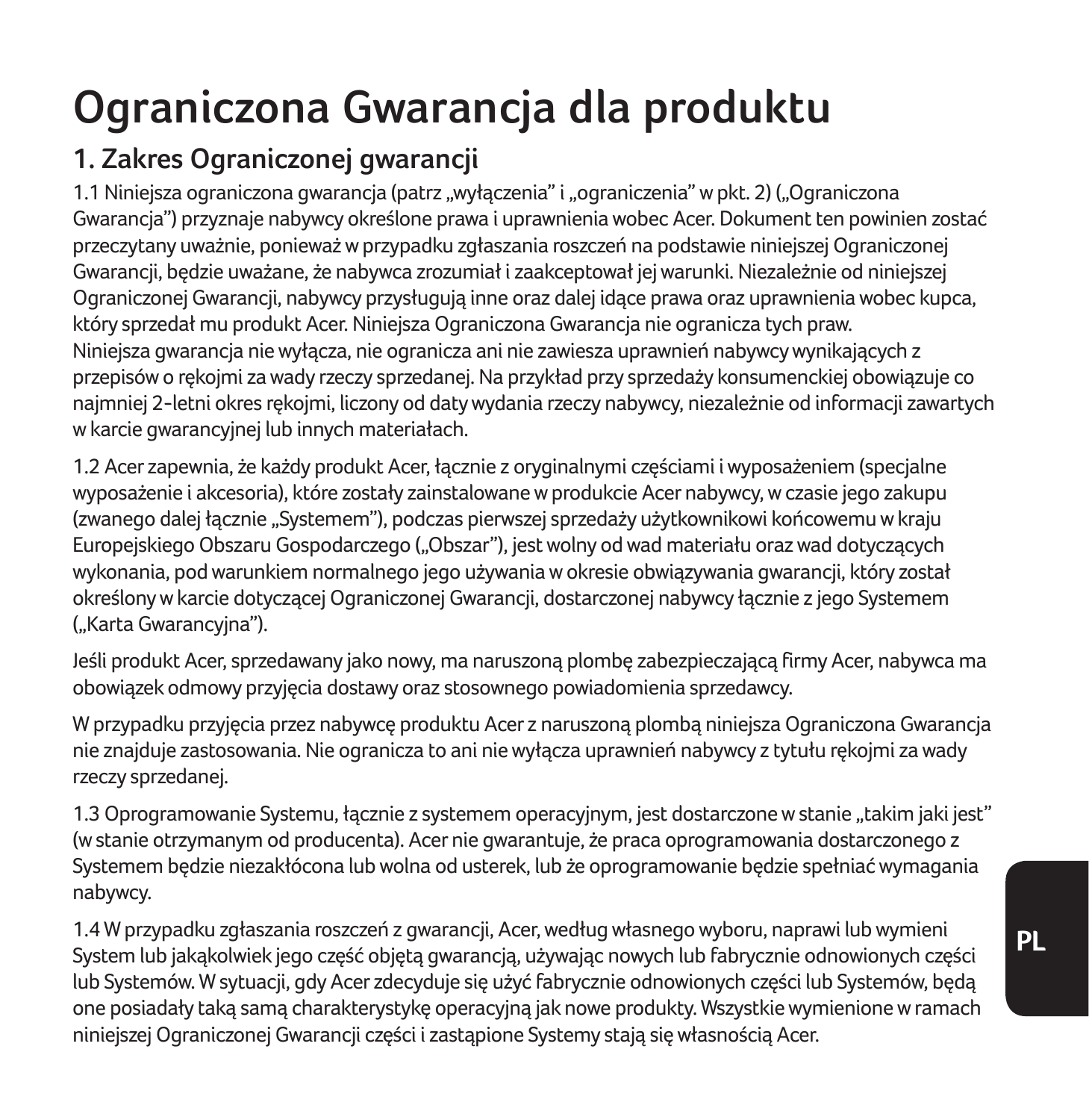1.5 Okres gwarancji rozpoczyna się z dniem zakupu. Oryginalny rachunek zakupu (paragon sprzedaży) zawierający datę zakupu Systemu stanowi dowód daty zakupu.

1.6 Serwis gwarancyjny będzie wykonany w oparciu o język podstawowy używany w kraju należącym do Europejskiego Obszary Gospodarczego, w którym żądany serwis jest wykonywany. Serwis gwarancyjny w odniesieniu do językowych aspektów Systemu nabywcy (np. układ klawiatury, oprogramowanie) nie może być wykonany w żadnym innym języku (językach), niż podstawowym (-ych) używanych w krajach Europejskiego Obszaru Gospodarczego, w których żądany serwis jest wykonywany.

1.7. Termin naprawy wady Systemu lub jakiejkolwiek jego części objętej gwarancją, stwierdzonej przez Acer lub termin wymiany wadliwego Systemu lub jakiejkolwiek jego części objętej gwarancją wynosi 30 dni. Termin ten rozpoczyna swój bieg w dniu przekazania Systemu lub jakiejkolwiek jego części objętej gwarancją do Acer w związku ze zgłoszoną reklamacją w ramach udzielonej gwarancji.

### **2. Wyłączenia i ograniczenia**

Ograniczona Gwarancja jest przedmiotem następujących wyłączeń i ograniczeń:

2.1 Wyłączenia

**PL**

Ograniczona Gwarancja nie obejmuje:

2.1.1 produktów nie wykonanych przez lub dla Acer lub sprzedanych po raz pierwszy użytkownikowi końcowemu w kraju spoza Obszaru obowiązywania tej Ograniczonej Gwarancji;

2.1.2 produktów, które zostały uszkodzone lub posiadały wady w wyniku:

2.1.2.1 używania Systemu w sposób inny niż wynikający z jego normalnego przeznaczenia, w szczególności w wyniku używania Systemu niezgodnie z Instrukcją Obsługi, załączoną do Systemu lub w wyniku innego rodzaju nieprawidłowego wykorzystania lub zaniedbania w odniesieniu do Systemu;

2.1.2.2 modyfikacji Systemu, w szczególności użycia części nie wyprodukowanych lub nie sprzedanych przez Acer;

2.1.2.3 serwisu lub naprawy wykonanej przez kogokolwiek innego niż Acer lub Dostawcę Serwisu Autoryzowanego przez Acer;

2.1.2.4 niewłaściwego transportu lub pakowania w przypadku dostarczenia Systemu do Acer lub Dostawcy Serwisu Autoryzowanego przez Acer; lub

2.1.2.5 niewłaściwej instalacji produktów osób trzecich (np. kart pamięci);

2.1.3 utraty, uszkodzenia jakichkolwiek programów, danych lub wymiennych nośników danych. Nabywca jest zobowiązany do zachowania (back up) wszelkich programów, danych lub wymiennych nośników danych. Należy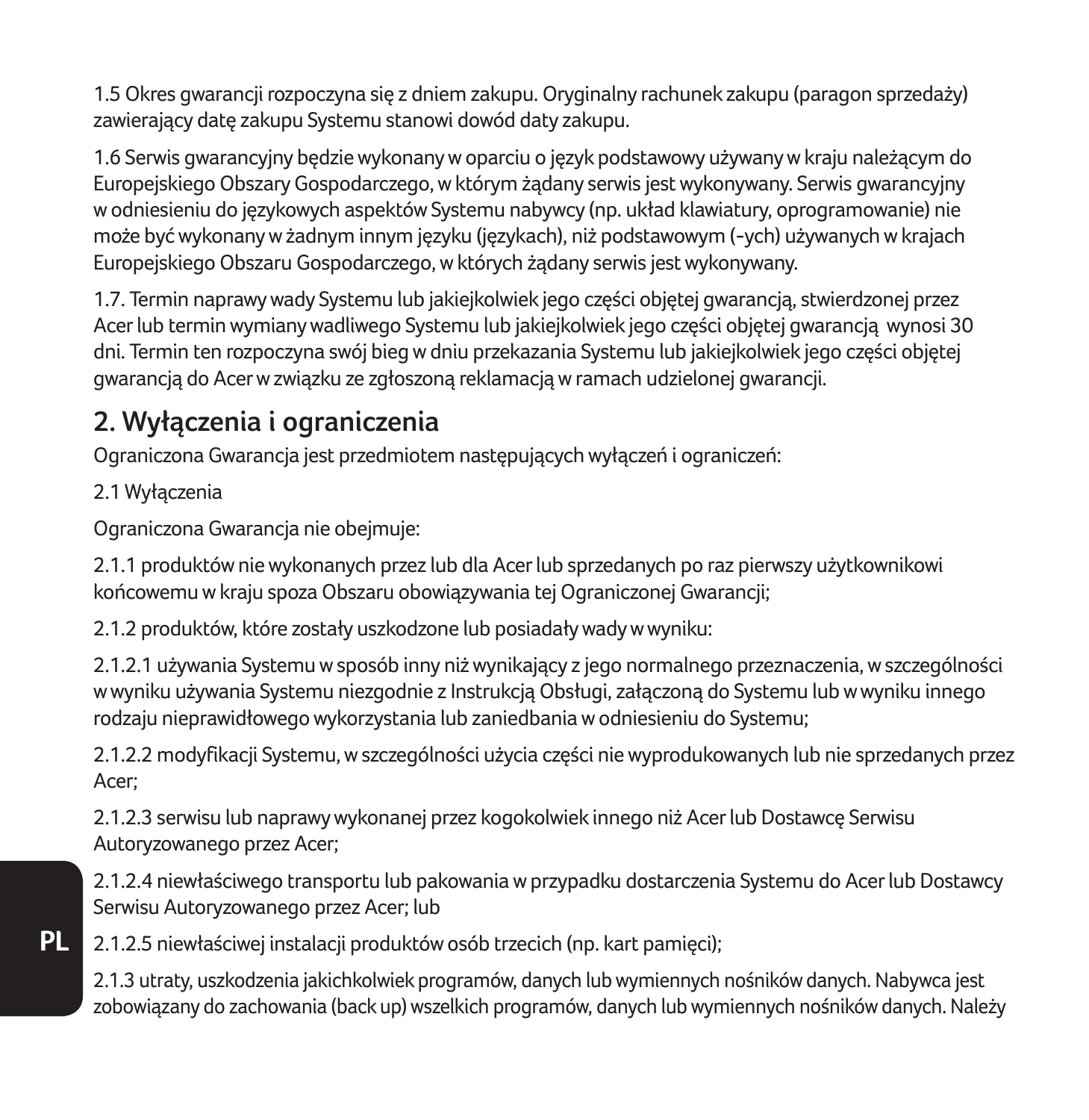mieć na uwadze, że Acer może zdecydować o zastąpieniu Systemu przekazanego do serwisu gwarancyjnego produktem odnowionym o takiej samej jakości. Dlatego też dane przechowywane w oryginalnym Systemie nabywcy mogą stać się na trwałe dla niego niedostępne;

2.1.4 części zużywalnych, np. części, które wymagają okresowej wymiany podczas normalnego używania Systemu;

2.1.5 nieznacznych wad wyświetlaczy LCD, powstałych w Systemie wyposażonym w technologię LCD, o ile nie będzie stanowiło to więcej niż cztery (4) uszkodzone piksele na milion pikseli w danym wyświetlaczu LCD i o ile, w przypadku, gdy wyświetlacz jest podzielony na dziewięć (9) równych prostokątnych części, nie będzie to więcej niż jeden uszkodzony piksel w części środkowej wyświetlacza.

2.2 Ograniczenia i zwolnienie z odpowiedzialności z gwarancji

2.2.1 W przypadku zgłaszania roszczeń z niniejszej Ograniczonej Gwarancji, uważa się, iż nabywca wyraził zgodę, że naprawa i wymiana (w przypadku dostępności), zależnie od tego, co serwis gwarancyjny określi, jest jedynym i wyłącznym roszczeniem wobec Acer, jej spółek powiązanych lub spółki macierzystej, w związku z jakimkolwiek naruszeniem postanowień niniejszej Ograniczonej Gwarancji udzielonej przez Acer i określonej powyżej.

### **3. Korzystanie z serwisu gwarancyjnego**

W celu zgłoszenia roszczeń i/lub skorzystania z serwisu gwarancyjnego, należy zapoznać się z danymi kontaktowymi określonymi w Karcie Gwarancyjnej lub odwiedzić stronę http://support.acer-euro.com.

"Acer" oznacza spółkę Acer świadczącą usługi na obszarze geograficznym, na którym produkt Acer został po raz pierwszy sprzedany użytkownikowi końcowemu. W celu uzyskania dalszych informacji należy skontaktować się ze sprzedawcą lub odwiedzić stronę http://support.acer-euro.com.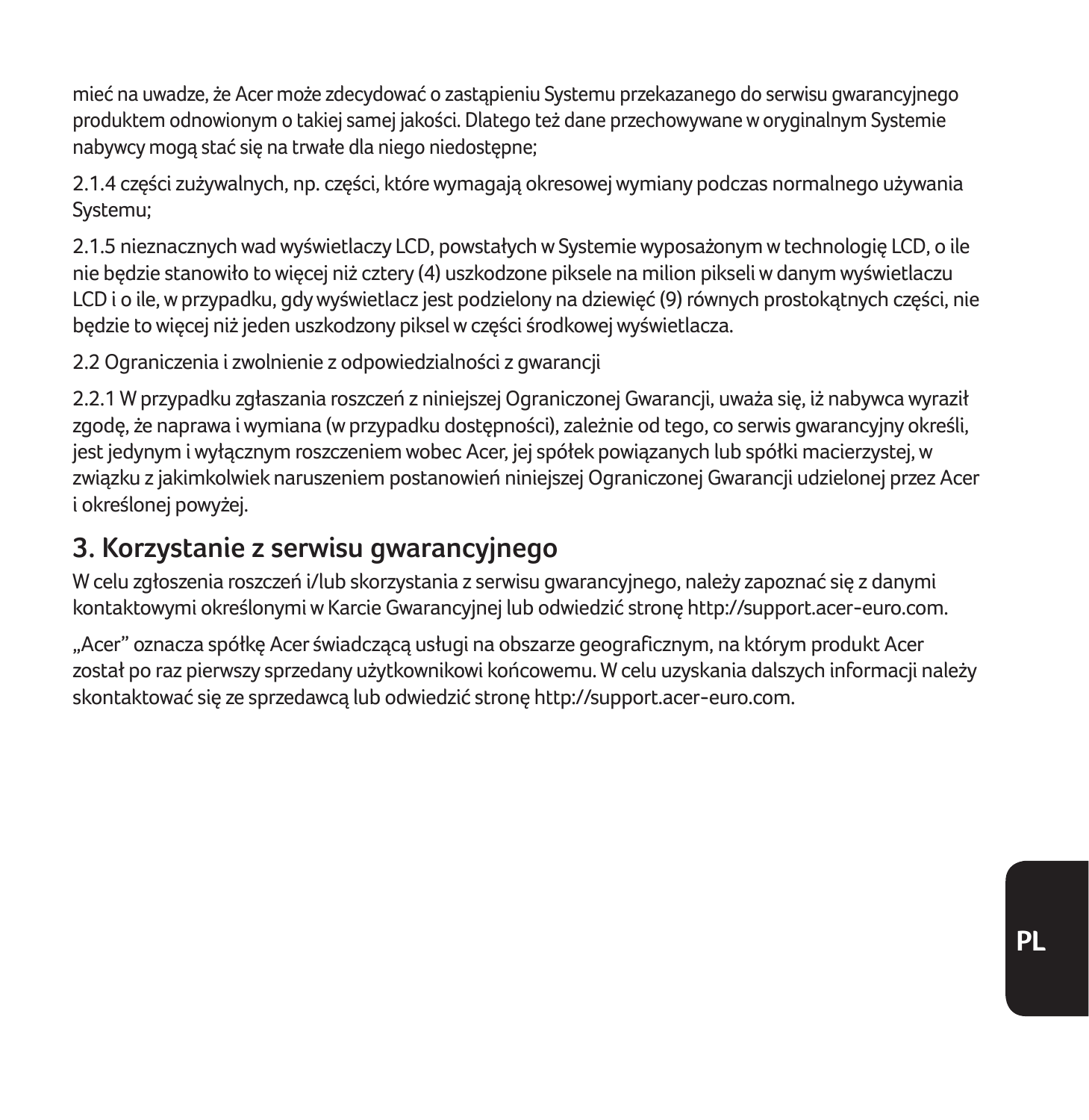# **Karta 2-letniej Ograniczonej Gwarancji**

| Produkt                            | Okres i typ gwarancji                                                                                                                                                                                                         |
|------------------------------------|-------------------------------------------------------------------------------------------------------------------------------------------------------------------------------------------------------------------------------|
| Akcesoria                          | 2 Lata: usługa door-to-door*                                                                                                                                                                                                  |
| Pomoc Techniczna<br>(tylko sprzęt) | 2 Lata                                                                                                                                                                                                                        |
| Pomoc w zakresie<br>oprogramowania | 180 dni                                                                                                                                                                                                                       |
| Wysyłka                            | Nabywca wysyła urządzenie do autoryzowanego serwisu firmy Acer. Po<br>naprawie serwis odsyła urządzenie do nabywcy. Koszt wysyłki urządzenia do<br>autoryzowanego serwisu firmy do Acer i z powrotem do Klienta pokrywa Acer. |
| *door-to-door                      | Bezpłatny odbiór i zwrot sprzętu po naprawie do nabywcy. Usługa realizowana<br>przez firmę kurierską.                                                                                                                         |

### **Program rozszerzenia gwarancji.**

W celu uzyskania informacji o możliwościach rozszerzenia gwarancji prosimy o kontakt z Centrum Serwisowym Acer lub wizytę na stronie internetowej www.acer.pl.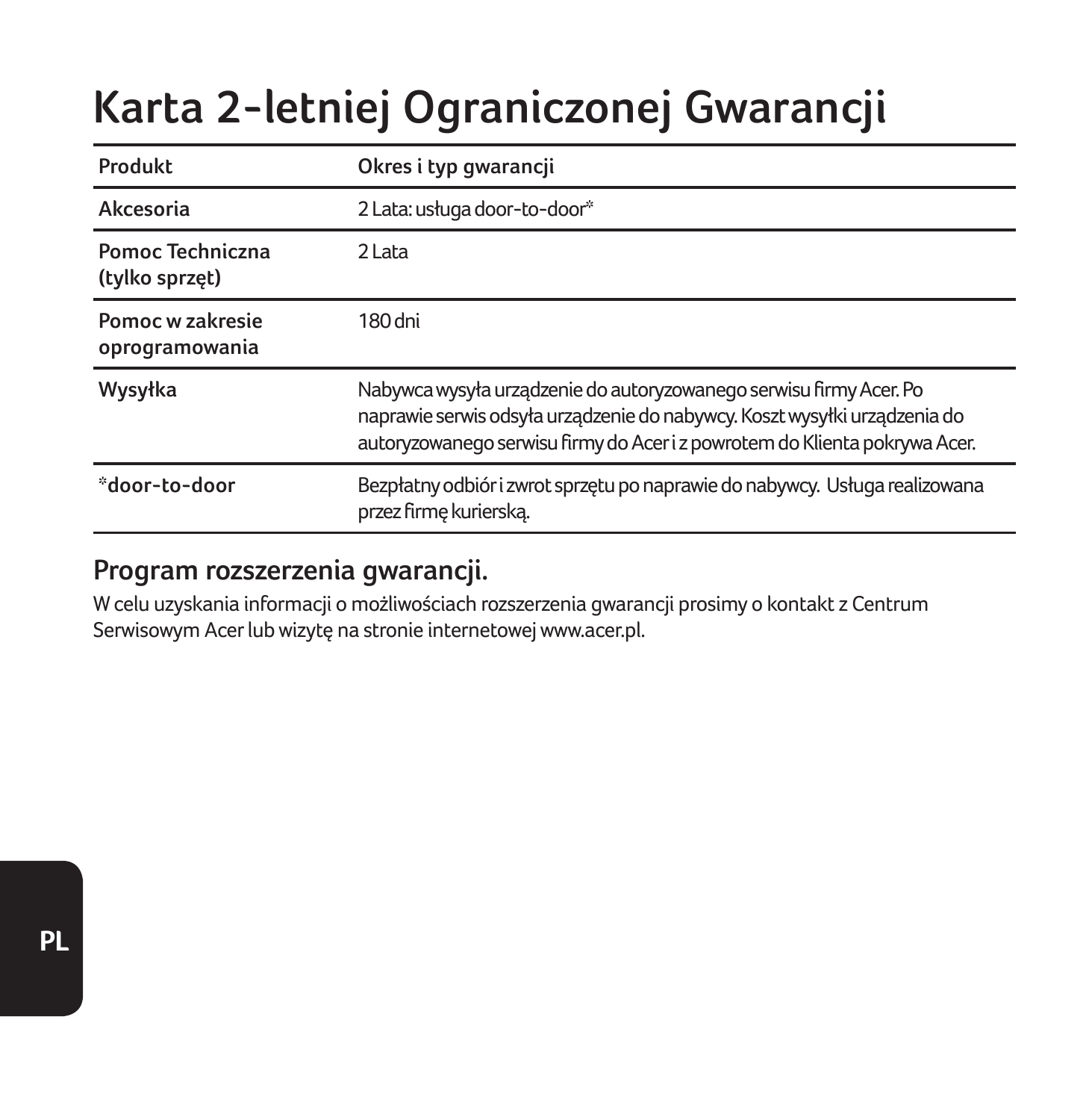# **Piiratud Tootegarantii**

## **1. Piiratud garantii kate**

1.1 Käesolev piiratud garantii (vt "Väljajätmised" ja "Piirangud" peatükis 2) ("Piiratud garantii") annab Teile Aceri suhtes spetsiifilised õigused ja vahendid. Palun lugege käesolev dokument hoolikalt läbi, käesoleva piiratud garantii alusel nõude esitamise korral eeldatakse, et olete selle tingimustest aru saanud ja nendega nõustunud. Sõltumatult käesolevast piiratud garantiist võib Teil olla erinevaid ja laiemaid õigusi ja vahendeid Aceri toote Teile müünud kaupmehe suhtes. Käesolev piiratud garantii ei piira selliseid õigusi.

Tarbijatel on siseriikliku tarbekaupade müüki reguleerivate õigusaktide poolt määratletud õigused ja antud garantii ei piira ega peata tema suhtes kohaldatavaid õigusi.

1.2 Acer garanteerib, et kõik Aceri originaalosad ja -komponendid (valikud ja lisaseadmed), mis olid Teie Aceri tootele paigaldatud ostmise hetkel, (kogunimetusega "Süsteem") esmakordsel lõppkasutajale müümisel Euroopa Majanduspiirkonna ("Territoriaalne ulatus") riigis on tavakasutuse tingimustel Teie Süsteemiga koos tarnitud piiratud garantii kaardil ("Garantiikaart") määratud garantiiperioodi jooksul vabad materjali ja töötlemise defektidest.

Kliendil on õigus keelduda vastuvõtmast Aceri toodet, mis on müüdud uuena, kuid kus on turvakleebis rikutud. Kliendil on õigus teavitada edasimüüjat juhtunust. Ostes rikutud turvakleebisega Aceri toote, Klient aksepteerib, et tootele kehtivad teistsugused Garantiitingimused kui uuele Aceri tootele.

1.3 Kogu Teie Süsteemiga tarnitud tarkvara, sealhulgas operatsioonisüsteem, on tarnitud "Nagu on". Acer ei garanteeri mingi Teie Süsteemiga tarnitud tarkvara katkematut või vigadeta tööd ega sellise tarkvara vastavust Teie nõudmistele.

1.4 Kui esitate käesoleva garantii alusel nõude, remondib Acer oma äranägemisel iga defektse Süsteemi või selle käesoleva piiratud garantii poolt kaetud osad või asendab need uute või tehases värskendatud osade või Süsteemide vastu. Juhul, kui Acer otsustab kasutada tehases värskendatud osasid või Süsteeme, vastavad nende jõudlusnäitajad uute toodete omadele. Kõik asendatud osad ja Süsteemid, mis vahetati käesoleva piiratud garantii alusel, muutuvad Aceri omandiks.

1.5 Garantiiperiood algab ostukuupäevast. Ostukuupäeva tõendiks on Teie originaalarve (müügitšekk), millel on toodud Süsteemi ostukuupäev.

1.6 Garantiiteenindust teostatakse EEA riigis, kus teenindusnõue esitati, põhiliselt räägitavas keeles. Teie süsteemi keelepõhiseid külgi (nt klaviatuurid, tarkvara) puudutavaid garantiiremondi teenuseid võib olla võimatu teostada muu(de)s keel(t)es peale EEA riigis, kus teenindusnõue esitati, põhiliselt räägitava(te) keel(t)e.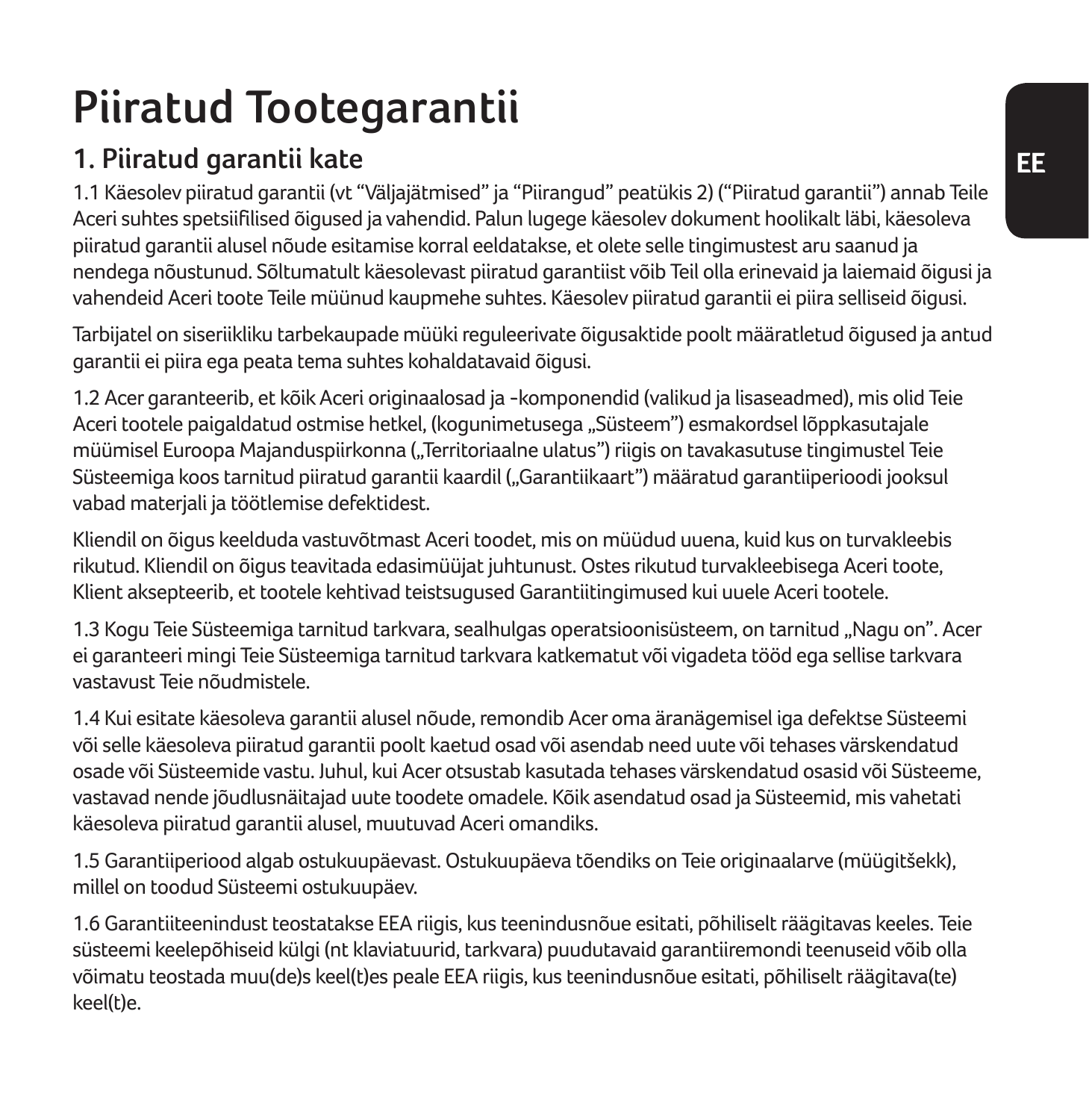## **2. Väljajätmised ja piirangud**

Käesolevale piiratud garantiile kehtivad järgnevad väljajätmised ja piirangud:

### 2.1 Väljajätmised

Käesolev piiratud garantii ei laiene:

2.1.1 toodetele, mis pole toodetud Aceri poolt või mis müüdi esmakordselt lõppkasutajale väljaspool käesoleva piiratud garantii Territoriaalset ulatust.

2.1.2 toodetele, mida on kahjustatud või defektseks muudetud millegi järgneva tõttu:

2.1.2.1 Süsteemi kasutamine muul otstarbel peale selle tavalise kasutusotstarbe, sealhulgas, ilma piiranguteta, Süsteemi Süsteemiga kaasa oleva Kasutusjuhendiga mitte kooskõlas kasutamine või muu Süsteemi väärkohtlemine või hooletus;

2.1.2.2 Süsteemi muutmine, sealhulgas mitte Aceri poolt toodetud või müüdud osade kasutamine;

2.1.2.3 hooldus või remont kellegi muu poolt peale Aceri või Aceri volitatud teenusepakkuja;

2.1.2.4 ebaõige transport või pakkimine Süsteemi Acerile või Aceri volitatud teenusepakkujale tagastamisel; või

2.1.2.5 kolmanda osapoole toodete (nt mälukaardid) ebaõige paigaldamine.

2.1.3 programmide, andmete või eemaldatavate andmekandjate kaotusele või kahjustustele. Programmide, andmete või eemaldatavate andmekandjate salvestamise (varukoopiate tegemise) eest vastutate Teie. Palun pange tähele, et Acer võib otsustada garantiiteeninduseks saadetud Süsteemi asendada võrdväärse kvaliteediga värskendatud tootega ning seega võivad kõik Teie poolt originaalsüsteemi salvestatud andmed Teie jaoks jäädavalt ligipääsmatuks muutuda.

2.1.4 kulumaterjalidele, st osadele, mis vajavad Süsteemi tavapärasel kasutamisel perioodilist vahetamist.

2.1.5 vedelkristallekraani tehnoloogiaga varustatud Süsteemide puhul vedelkristallekraanide väiksemaid defekte eeldusel, et vastaval vedelkristallekraanil ei ole miljoni pikseli kohta üle nelja (4) defektse pikseli, ning lisaks eeldusel, et ekraanipaneel on jaotatud üheksaks (9) ristkülikukujuliseks alaks ning, et seal pole rohkem kui üks (1) defektne piksel kuvari keskosas.

#### 2.2 Garantii piirang ja lahtiütlemine

2.2.1 Kui esitate käesoleva piiratud garantii põhjal nõude, loetakse Teid nõustunuks sellega, et remont ja (saadavuse korral) asendamine, kui rakendatav, vastavalt siinkirjeldatud garantiiteenustele on Teie ainus ja eksklusiivne vahend Aceri või mõne selle tütar- või emaettevõtte suhtes seoses mõne siintoodud Aceri piiratud garantii rikkumisega.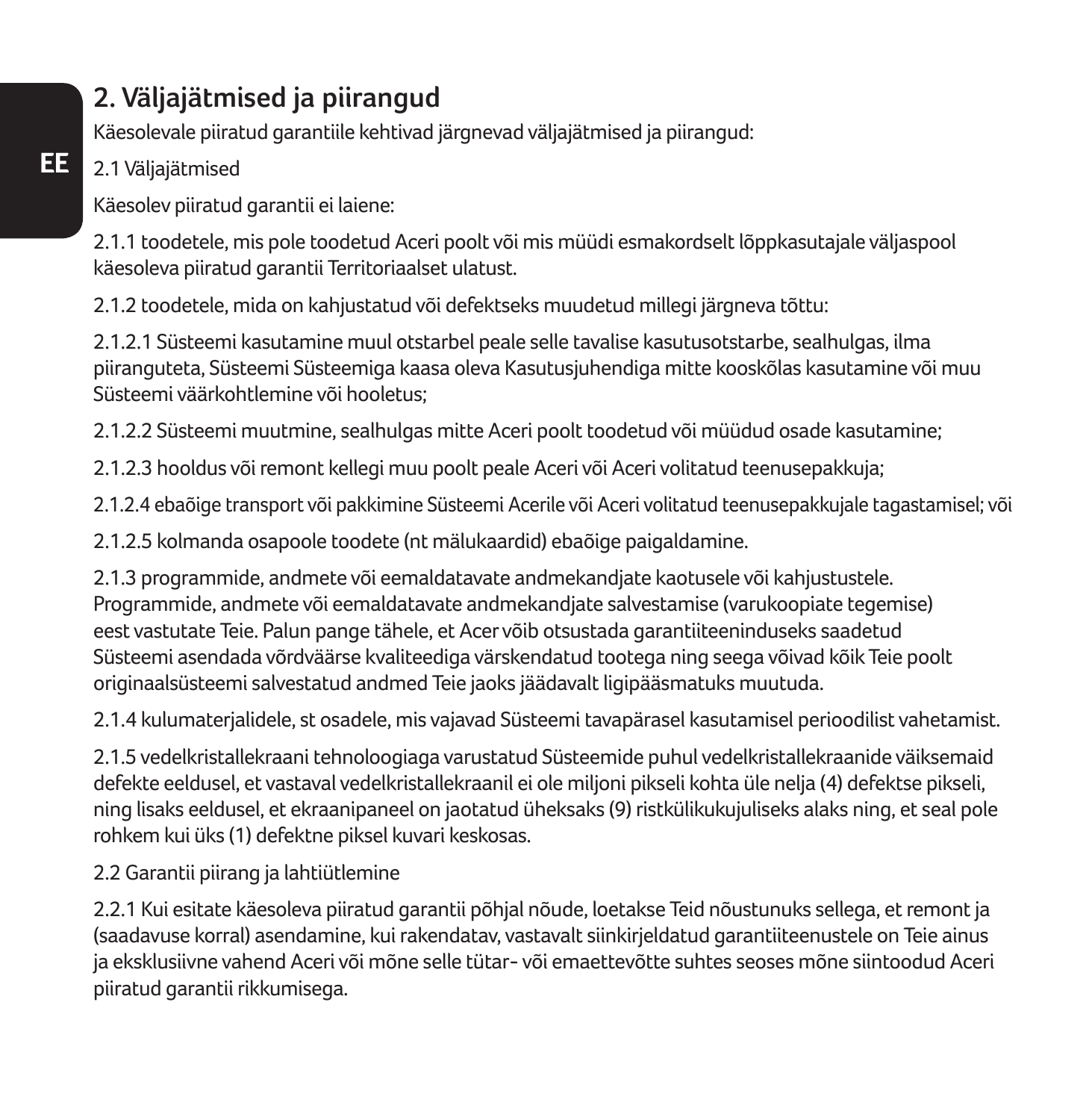## **3. Garantiiteeninduse saamine**

Nõuetest teatamiseks ja garantiiteeninduse saamiseks vaadake oma Garantiikaardil leiduvat kontaktinfot või külastage aadressi http://support.acer-euro.com.

"Acer", nagu siin kasutatud, tähistab Aceri ettevõtet, mis teenindab geograafi list piirkonda, kus Teie Aceri toode esmakordselt lõppkasutajale müüdi. Lisainfo saamiseks võtke ühendust Aceri müüjaga või külastage http://support.acer-euro.com.

# **2-Aastad PIIRATUD GARANTII KAARD**

| <b>TOODE</b>                         | GARANTIIPERIOOD JA TÜÜP                                                                                            |  |
|--------------------------------------|--------------------------------------------------------------------------------------------------------------------|--|
| Varustus                             | 2 Aastad: Postiga saatmine või edastamine isiklikult.                                                              |  |
| Tehniline tugi<br>(Ainult riistvara) | 2 Aastad                                                                                                           |  |
| Tarkvara tugi                        | 180 päeva                                                                                                          |  |
| Postiga saatmine                     | Klient saadab seade Acer remondi osakonda. Kui remont on lõpetatud, Acer<br>saadab seadet tagasi kliendile.        |  |
| Edastamine isiklikult                | Klient viib seadet Aceri poolt volitatud teenuse pakkujale. Kui remont on lõpetatud,<br>klient saab seadet tagasi. |  |

## **Garantii laiendamise võimalused.**

Kui tahad saada rohkem infot või tellida ükskõik millist garantii laiendamise võimalust, külasta, palun ACER veebi lehekülg või kasuta oma riigi vastav telefoni number.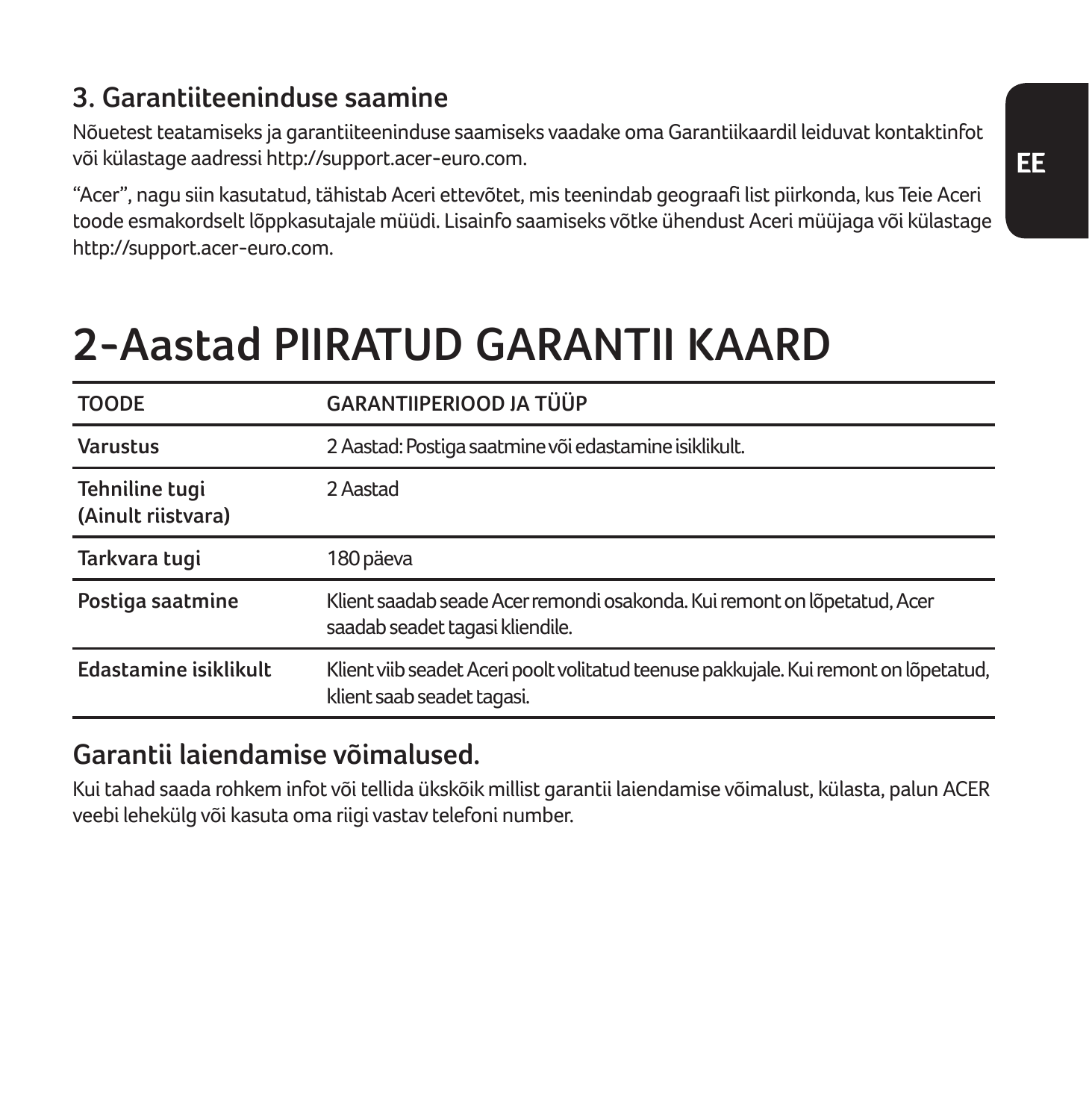# **Izstrādājuma ierobežotā garantija**

## **1. Ierobežotās garantijas nosacījumi**

1.1 Šī ierobežotā garantija (skatiet "Izņēmumus" un "Ierobežojumus" 2. paragrāfā) ("Ierobežotā garantija") jums piešķir īpašas tiesības un pret Acer izmantojamus līdzekļus. Šo dokumentu lūdzam rūpīgi izlasīt, jo, izvirzot ierobežotajā garantijā minētās pretenzijas, tiks uzskatīts, ka jūs esat sapratuši un pieņēmuši tās nosacījumus. Līdzās ierobežotajai garantijai, jums var būt citas, plašākas tiesības un līdzekļi pret Acer izstrādājuma pārdevēju. Ierobežotā garantija šādas tiesības neierobežo.

Atbilstoši valsts likumdošanai par plaša patēriņa preču tirdzniecību, patērētājam tiek piešķirtas likumīgas patērētāja tiesības un dotā garantija nekādā veidā tās neizslēdz, neierobežo vai neatceļ.

1.2 Acer garantē, ka visiem Acer izstrādājumiem, tai skaitā pirkuma brīdī jūsu Acer izstrādājumam uzstādītajām oriģinālajām Acer detaļām un sastāvdaļām (izvēles papildierīcēm un piederumiem), kas kopā tiek dēvētas par "sistēmu" un galapatērētājam Eiropas Ekonomiskajā telpā (EET) ietilpstošā valstī ("teritoriālais lauks") pārdotas pirmo reizi, normālas lietošanas gadījumā, visu sistēmai pievienotajā ierobežotās garantijas kartē ("garantijas karte") noteikto garantijas laiku nebūs materiāla vai ražošanas procesa nepilnību rezultātā radušos defektu.

Klientu pienākums ir atteikties pieņemt jebkuru piegādāto Acer produktu, kas tiek pārdots kā jauns, ja ir bojāts Acer drošības zīmogs, un informēt par to pārdevēju. Pieņemot Acer produktu ar bojātu zīmogu, klients apzinās, ka šādas iekārtas garantijas noteikumi būs citādi (ierobežoti), atšķirībā no parastajiem jaunas Acer iekārtas Noteikumiem un Nosacījumiem.

1.3 Jūsu sistēmai pievienotās programmatūras, tai skaitā operētājsistēmas, kvalitāte netiek garantēta. Acer negarantē, ka sistēmas programmatūras darbībā nebūs traucējumu vai kļūdu, kā arī šādas programmatūras atbilstību jūsu prasībām.

1.4 Ja jūs izvirzīsiet ierobežotajā garantijā minētās pretenzijas, Acer pēc saviem ieskatiem, izmantojot jaunas vai rūpnīcā atjaunotas detaļas, salabos vai nomainīs defektīvās sistēmas vai detaļas, uz kurām attiecas ierobežotā garantija. Ja Acer izvēlēsies izmantot rūpnīcā atjaunotas detaļas vai sistēmas, to veiktspēja būs līdzvērtīga jauniem izstrādājumiem. Visas saskaņā ar šo ierobežoto garantiju nomainītās detaļas un sistēmas kļūs par Acer īpašumu.

1.5 Garantijas laiks sākas pirkuma izdarīšanas dienā. Pirkuma datuma pierādījums ir uz jūsu pirkuma pavadzīmes (čeka) oriģināla norādītais sistēmas pirkuma datums.

1.6 Garantijas serviss tiks sniegts EET valsts, kurā serviss ticis pieprasīts, pamatvalodā. Pastāv iespēja, ka sistēmas lingvistisko aspektu (piem., tastatūras, programmatūras) garantijas labošanas servisu nebūs iespējams veikt valodā(s), kas nav pamatvaloda(s) EET valstī, kurā serviss ticis pieprasīts.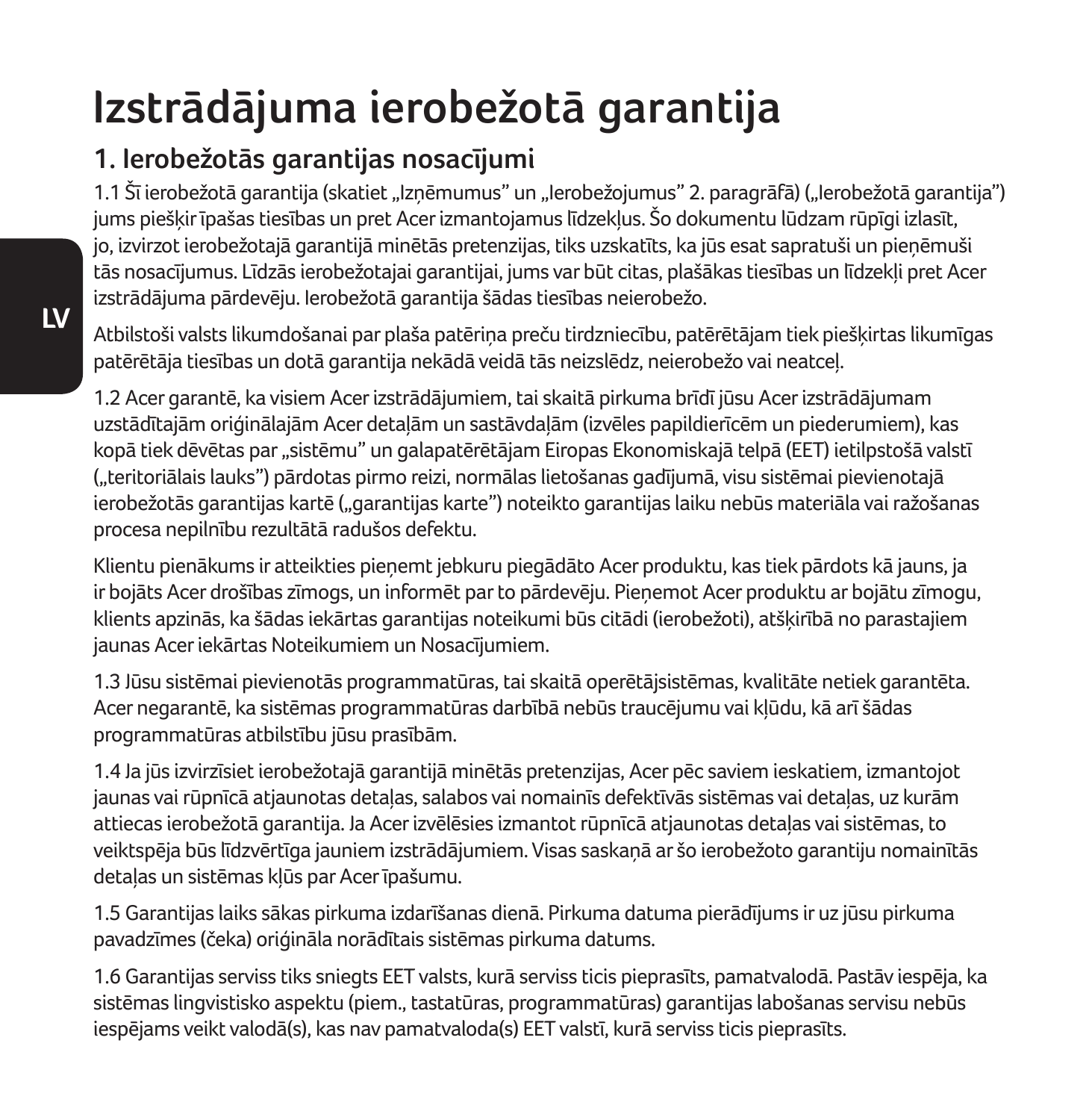## **2. Izņēmumi un ierobežojumi**

Šī ierobežotā garantija paredz sekojošus izņēmumus un ierobežojumus:

2.1 Izņēmumi

Šī ierobežotā garantija neattiecas uz:

2.1.1 izstrādājumiem, kas nav Acer vai priekš Acer ražoti, kā arī tiem, kas sākotnēji tikuši pārdoti ārpus šīs ierobežotās garantijas teritoriālā lauka esošam galapatērētājam.

2.1.2 izstrādājumiem, kas tikuši bojāti vai padarīti defektīvi,

2.1.2.1 sistēmu tai neparedzētiem mērķiem, tai skaitā gadījumos, kad sistēma nav tikusi lietota saskaņā ar sistēmai pievienoto lietotāja pamācību vai jebkāda veida sistēmas ļaunprātīgu izmantošanu, vai nevērīgu izturēšanos;

2.1.2.2. sistēmas pārveidojumus, to skaitā detaļas, ko nav ražojis un pārdevis Acer;

2.1.2.3 servisu vai remontu, ko nesniedz vai nav pilnvarojis Acer;

2.1.2.4. nepareizus transportēšanas vai iepakošanas paņēmienus, lai atgrieztu sistēmu Acer vai Acer pilnvarotam servisa sniedzējam; vai

2.1.2.5 nepareizi uzstādot trešās puses izstrādājumus (piem., atmiņas kartes).

2.1.3 kādas programmas, datu vai noņemamā atmiņas nesēja nozaudēšanu vai bojājumiem. Par programmu, datu vai noņemamā atmiņas nesēja saglabāšanu (dublējumkopiju izgatavošanu) esat atbildīgi jūs. Lūdzam ņemt vērā, ka Acer var izvēlēties garantijas servisam nodoto sistēmu nomainīt ar līdzvērtīgas kvalitātes izstrādājumu un šādā gadījumā iepriekšējā sistēmā saglabātie dati jums var kļūt nepieejami.

2.1.4 patērējamajām daļām, t.i., daļām ko sistēmas normālas lietošanas gaitā nepieciešams periodiski mainīt.

2.1.5 sīkiem ar šķidro kristālu displeja tehnoloģiju aprīkoto šķidro kristālu displeja defektiem, ar noteikumu, ka dotajam šķidro kristālu displejam uz miljons pikseļiem defektīvi ir ne vairāk par četriem (4) un papildu noteikumu, ka displejs ir sadalīts deviņos (9) vienādos taisnstūra laukumos, displeja centrālajā daļā nebūs vairāk kā viens defektīvs pikselis.

2.2 Garantijas ierobežošana un anulēšana

2.2.1 Ja jūs saskaņā ar šo ierobežoto garantiju izvirzāt pretenzijas, tiek uzskatīts, ka jūs esat piekritis, ka remonts un (atkarībā no iespējām) nomaiņa, attiecīgajos gadījumos saskaņā ar te aprakstīto garantijas servisu ir jūsu vienīgais un neapstrīdamais līdzeklis ko kāda Acer ierobežotās garantijas nosacījuma neievērošanas gadījumā izmantot pret Acer vai kādu no tās korporatīvajām struktūrvienībām vai mātes uzņēmumiem.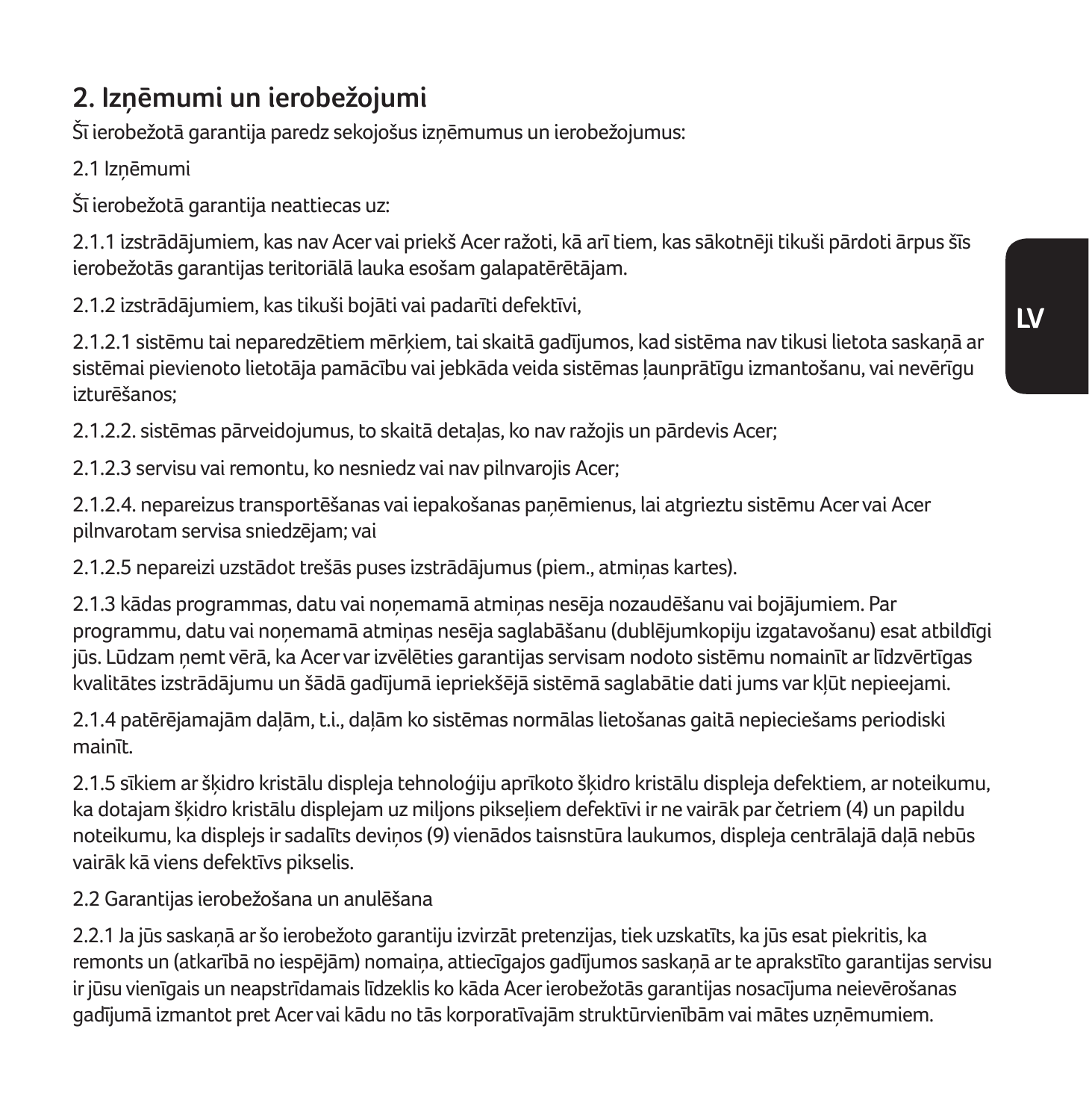## **3. Garantijas servisa izmantošana**

Lai darītu zināmas savas pretenzijas un/vai izmantotu garantijas servisu, lūdzam izmantot uz jūsu garantijas kupona norādīto kontaktinformāciju vai apmeklēt http://support.acer-euro.com.

# **2-Gadi IEROBEŽOTA GARANTIJA KARTE**

| <b>PRODUKTS</b>                          | <b>GARANTIJAS PERIODS UN VEIDS</b>                                                                                             |  |
|------------------------------------------|--------------------------------------------------------------------------------------------------------------------------------|--|
| Piederumi                                | 2 Gadi: Nosūtīšana pa pastu vai nogādāšana personīgi.                                                                          |  |
| Tehniskais atbalsts<br>(Tikai aparatūra) | 2 Gadi                                                                                                                         |  |
| Programmatūras atbalsts                  | 180 dienas                                                                                                                     |  |
| Nosūtīšana pa pastu                      | Klients nosūta iekārtu Acer remonta nodalai. Kad remonts ir pabeigts,<br>Acer nosūta iekārtu atpakal klientam.                 |  |
| Nogādāšana personīgi                     | Klients nogādā iekārtu pie Acer apstiprināta pakalpojumu sniedzēja. Kad<br>remonts ir pabeigts, klients iekārtu sanem atpakal. |  |

### **Garantijas paplašināšanas iespējas**

Lai saņemtu vairāk informācijas vai pasūtītu jebkuru garantijas paplašināšanas iespēju, lūdzu, apmeklējiet ACER interneta lapas vai izmantojiet jūsu valsts attiecīgo tālruņa numuru.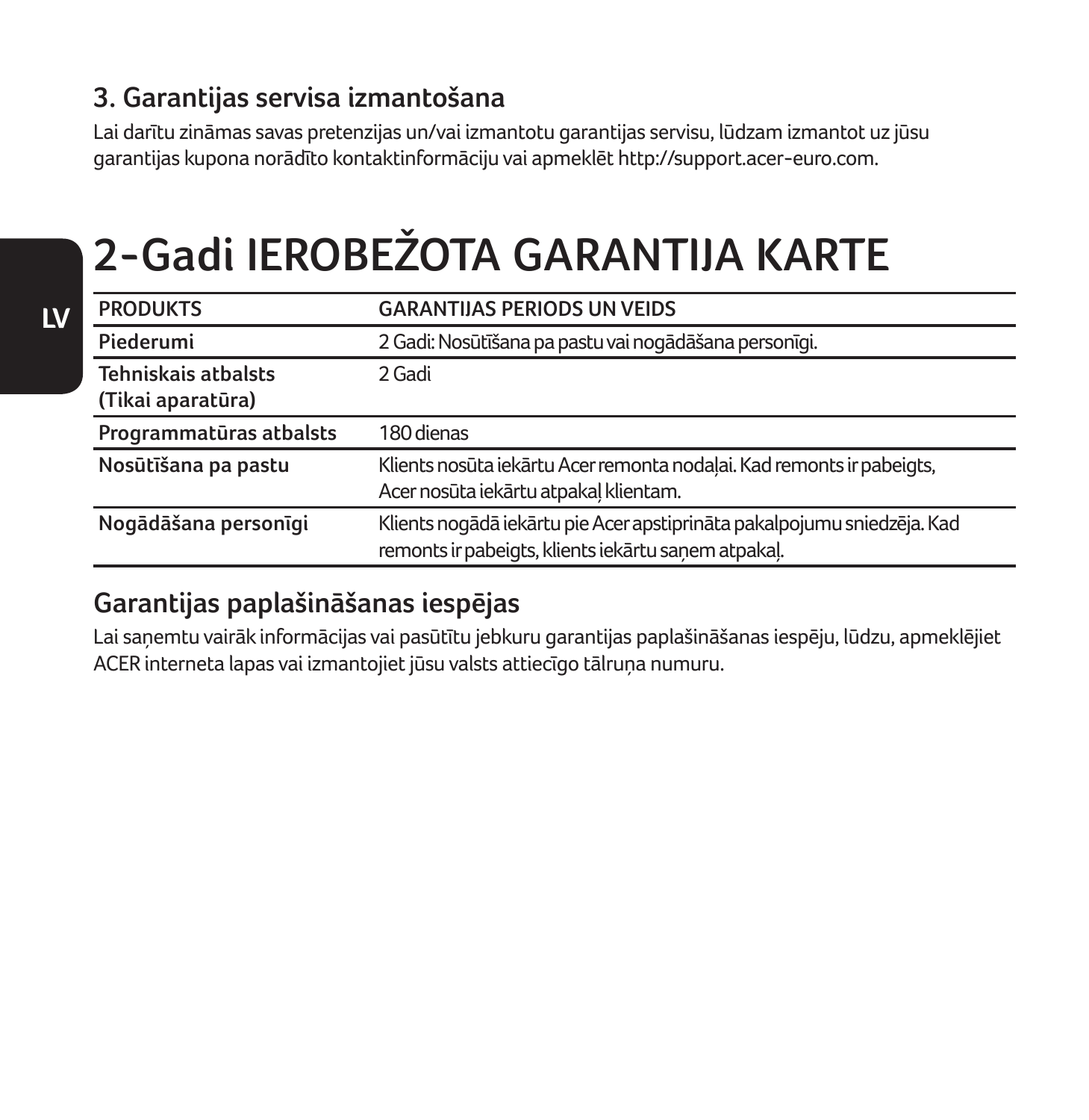# **Ribota produkto garantija**

## **1. Ribotos garantijos aprėptis**

1.1 Ši ribota garantija (žr. "Išimtys" ir "Apribojimai" 2-ame skyriuje) ("Ribota garantija") suteikia jums specifines teises ir priemones prieš "Acer"1. Prašome atidžiai perskaityti šį dokumentą, kadangi pateikiant pretenzijas dėl Ribotos Garantijos yra laikoma, kad Jūs supratote jos sąlygas. Nepriklausomai nuo šios Ribotos Garantijos, galite turėti daugiau teisių ir priemonių prieš prekybininkus, kurie Jums pardavė "Acer" produktą. Ši Ribota Garantija neturi įtakos tokioms teisėms.

Vartotojai turi įstatymo numatytas teises pagal galiojančius nacionalinius įstatymus, kuriuose reglamentuojamas vartojimo prekių pardavimas ir ši garantija neišskiria, neapriboja ar suspenduoja kurią nors iš šių teisių.

1.2 "Acer" garantuoja, kad bet kuris "Acer" produktas, įskaitant autentiškas "Acer" dalis ir komponentus (priedai bei aksesuarai), kurie buvo įdiegti Jūsų "Acer" produkte pirkimo metu (kartu vadinama "Sistema"), pirmojo pardavimo galutiniam vartotojui metu Europos Ekonominėje Erdvėje ("Teritorinė aprėptis") yra be dalių ar darbo defektų ir bus garantinio laikotarpio metu esant normalioms eksploatacijos sąlygoms, kurios nurodytos Ribotos Garantijos kortelėje, pateikiamoje kartu su Sistema ("Garantijos kortelė").

Vartotojas turi teisę atsisakyti priimti bent kokį Acer produktą, parduotą kaip naują prekę jeigu yra pažeistos gamyklinės plombos, lipdukai ir pan., apie tai pranešus pardavėjui. Priimant Acer produktą su pažeistomis gamyklinėmis plombomis, lipdukais ir pan., pirkėjas patvirtina kad pripažįsta kad tokio įrenginio garantinis aptarnavimas bus ribotas (trumpesnis) lyginant su standartinėmis naujo Acer produkto garantinio aptarnavimo salvgomis ir terminais.

1.3 Bet kuri programinė įranga kartu su Sistema, įskaitant operacinę sistemą, yra pateikiama "Kaip yra". "Acer" negarantuoja, kad programinė įranga, pateikiama su Jūsų Sistema veiks nepertraukiamai ar be klaidų, arba tokia programinė įranga atitiks Jūsų reikalavimus.

1.4 Jei Jūs pareikšite pretenzijas remdamiesi šia Garantija, "Acer", savo sprendimu, gali pataisyti arba pakeisti neveikiančią Sistemą, arba dalis, kurios įtrauktas į šią Ribotą Garantiją, panaudodama naujas arba gamykloje atnaujintas Sistemų dalis. Jei "Acer" nuspręs panaudoti gamykloje atnaujintas dalis ar Sistemas, jos turės tokias pat charakteristikas kaip ir nauji produktai. Visos dalys ir Sistemos, pakeistos remiantis šia .<br>Ribota Garantija, tampa "Acer" nuosavybe.

1.5 Garantijos laikotarpis prasideda pirkimo dieną. Jūsų originalioji pirkimo sąskaita (pardavimo kvitas), kurioje nurodyta Sistemos pirkimo data, yra pirkimo datos įrodymas.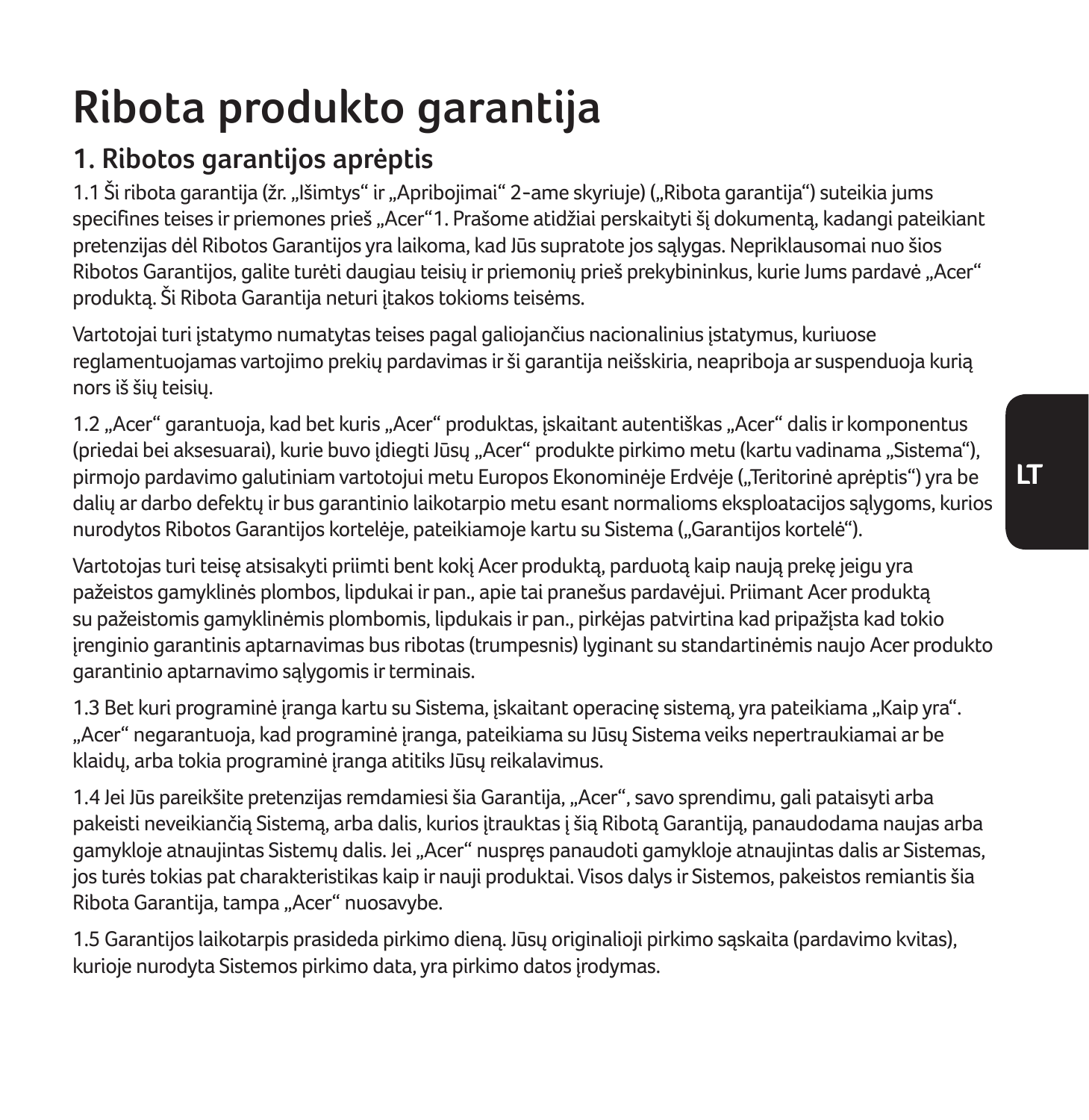1.6 Garantinis aptarnavimas bus atliktas remiantis pagrindine kalba, vartojama toje EEE, kurioje kreipiamasi dėl aptarnavimo. Garantinio taisymo paslaugos, kuriose yra kalbinių Sistemos aspektų (pvz.: klaviatūros, programinės įrangos), gali būti neteikiamos kita kalba(-omis) nei pagrindinė (-ės), vartojamos toje EEE šalyje, kurioje kreipiamasi dėl aptarnavimo.

## **2. Išimtys ir apribojimai**

Šios Ribotos Garantijos išimtys ir apribojimai:

2.1 Išimtys

Ši Ribota Garantija negalioja:

2.1.1 produktui, kurio negamino "Acer" ir, kuris nebuvo pagamintas "Acer" kompanijai, arba, buvo pirmą kartą parduotas galutiniam vartotojui šalyje, esančioje už šios Ribotos Garantijos teritorinės aprėpties.

2.1.2 produktui, kuris buvo pažeistas ar nustojo veikti dėl

2.1.2.1 kitokio nei numatyto normalaus Sistemos naudojimo, įskaitant Sistemos naudojimą ne pagal Vartotojo Instrukciją, kuri pateikiama kartu su Sistema, arba kitokio aplaidumo ar piktnaudžiavimo Sistema;

2.1.2.2 Sistemos modifikavimo, įskaitant dalių, kurių "Acer" negamina ir/arba neparduoda, panaudojimą;

2.1.2.3 aptarnavimo ar taisymo, kurį atlieka ne "Acer" arba ne "Acer" Įgaliotas Paslaugų Tiekėjas;

2.1.2.4 neteisingo transportavimo ar įpakavimo, grąžinant Sistemą "Acer" kompanijai ar jos Joaliotam Paslaugų Tiekėjui; arba

2.1.2.5 dėl netinkamo trečiosios šalies produktų įdiegimo (pvz., atminties kortelių).

2.1.3 programoms, duomenims ar išimamų kaupiklių informacijai. Jūs esate atsakingi už bet kurių programų, duomenų ir/arba išimamų kaupiklių duomenų saugojimą (atsarginių kopijų darymą). Pastaba: "Acer" gali pakeisti Sistemą, pateiktą garantiniam aptarnavimui, perdirbtais tos pačios kokybės produktais, todėl bet kurie Jūsų originalioje Sistemoje laikomi duomenys gali tapti jums neprieinami.

2.1.4 susidėvinčioms dalims, t. y. dalims, kurioms reikia periodinio pakeitimo normalaus Sistemos naudojimo metu.

2.1.5 nereikšmingiems LCD (skystųjų kristalų) ekrano defektams, atsiradusiems Sistemose, kuriose yra LCD ekranų technologija, su sąlyga, kad tokiame LCD ekrane nebus daugiau keturių (4) sugedusių pikselių vienam milijonui pikselių ir toliau tariant, kad ekran1 padalinus į devynis (9) lygius stačiakampius, ekrano centriniame plote nebus daugiau nei penkių defektuotų pikselių.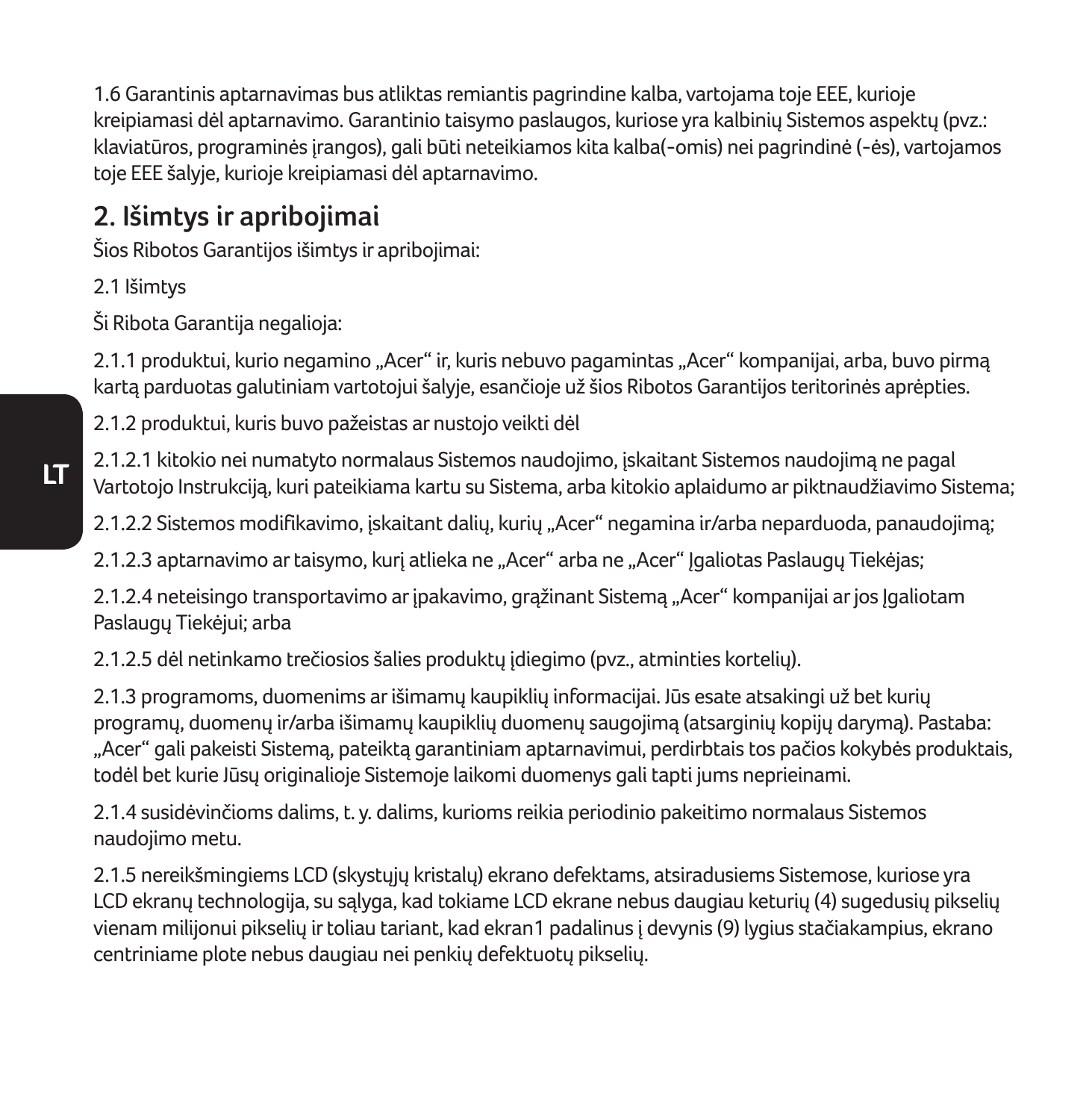#### 2.2 Apribojimai ir Garantijos atsisakymas

2.2.1 Jei jūs pateikiate pretenzijas remdamiesi šia Ribota Garantija, manoma, kad jūs sutikote, jog pataisymas ir (esant reikalui) pakeitimas, kuris taikomas remiantis garantiniu aptarnavimu, aprašytu čia, yra jūsų vienintelė ir išskirtinė priemonė prieš Acer ar bet kurį jos filialą ar tėvines kompanijas, Acer Ribotos Garantijos, nustatytos čia, pažeidimo atveju.

### **3. Garantinio aptarnavimo suteikimas**

Norėdami pareikšti pretenzijas ir/arba gauti garantinį aptarnavimą, žiūrėkite informaciją, nurodytą Garantinėje Kortelėje arba apsilankykite http://support.acer-euro.com.

# **2-Metai RIBOTA GARANTIJA ŽEMĖLAPIS**

| <b>PRODUKTAS</b>                    | GARANTIJOS LAIKOTARPIS IR RŪŠIS                                                                                 |
|-------------------------------------|-----------------------------------------------------------------------------------------------------------------|
| Reikmenys                           | 2 Metai: Siuntimas paštu arba pristatymas asmeniškai                                                            |
| Techninė pagalba<br>(Tik aparatūra) | 2 Metai                                                                                                         |
| Programinė pagalba                  | 180 dienos                                                                                                      |
| Siuntimas paštu                     | Klientas nusiunčia įrangą Acer remonto skyriui. Kai remontas baigtas, Acer įrangą<br>atsiunčia klientui.        |
| Pristatymas asmeniškai              | Klientas pristato įrangą patvirtintam Acer paslaugų teikėjui. Kai remontas baigtas,<br>klientas įranga pasiima. |

## **Galimybė pratęsti garantiją**

Jei norite gauti daugiau informacijos ar pageidaujate užsakyti bet kurią garantijos pratęsimo galimybę, prašome apsilankyti ACER interneto svetainėje arba skambinkite į atitinkamą Jūsų šalies telefono numerį.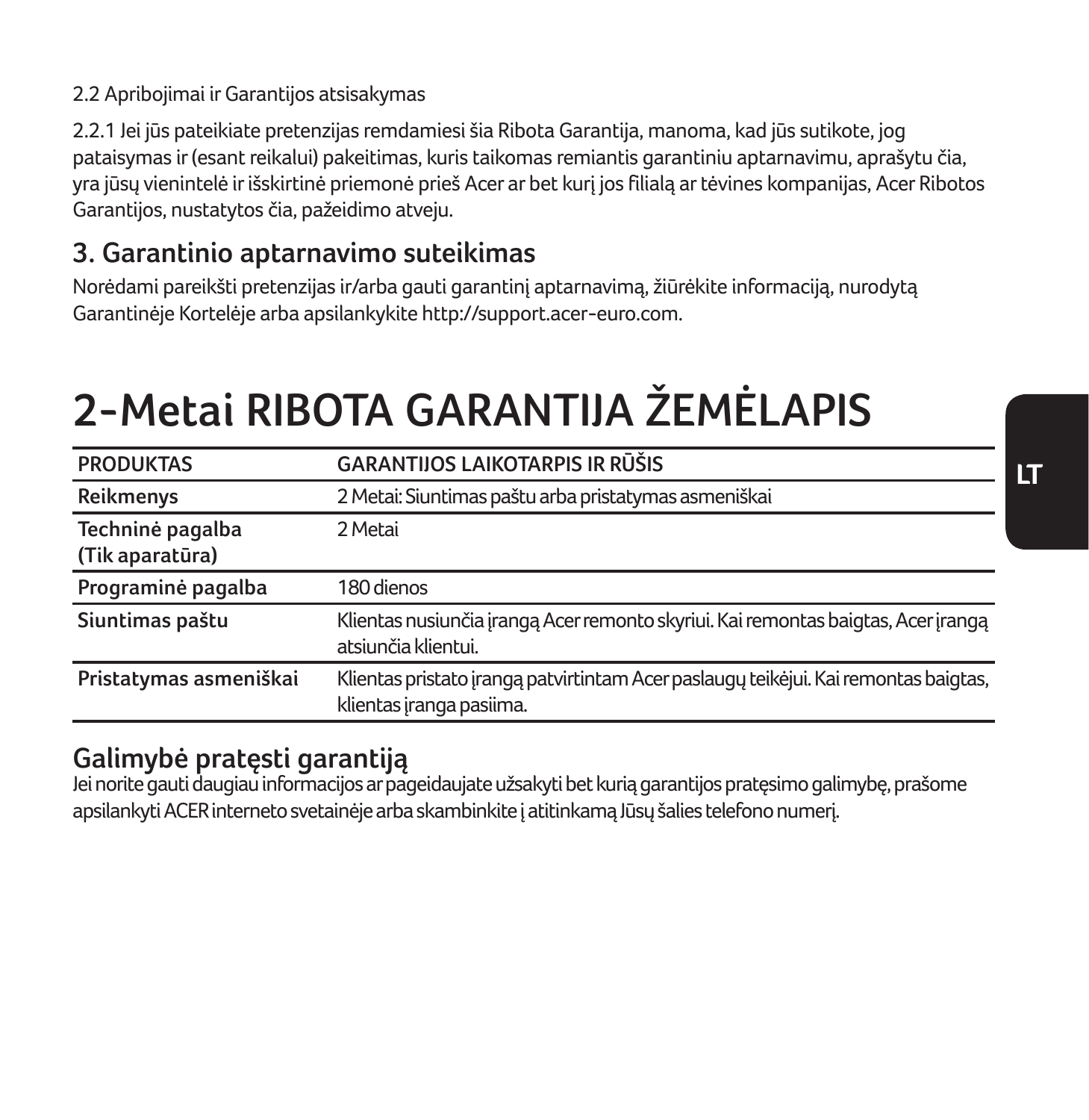# **Omejeno jamstvo izdelka**

## **1. Obseg omejenega jamstva**

1.1 To omejeno jamstvo (glejte "Izjeme" in "Omejitve" v poglavju 2) ("omejeno jamstvo") zadeva vaše specifične pravice in pravna sredstva zoper podjetje Acer. Prosimo, da dokument pozorno preberete, saj bo ob morebitnem zahtevku glede tega omejenega jamstva upoštevano, da ste seznanjeni z vsebino in sprejemate navedene pogoje. Neodvisno od tega 'omejenega jamstva' imate zoper trgovca, pri katerem ste Acer izdelek tudi kupili lahko še drugačne ter obsežnejše pravice in pravna sredstva. To 'omejeno jamstvo' ne omejuje tovrstnih pravic.

Potrošniki imajo zakonske pravice po nacionalni zakonodaji o prodaji potrošnega blaga, ki jih ta garancija ne izključuje, omejuje ali začasno odvzema.

1.2 Acer zagotavlja jamstvo za vsak njegov izdelek, vključujoč generične Acer-jeve dele in komponente (ponujene kot "opcijske dele in/ali priključke"), ki so bili nameščeni v Acer izdelek (v nadaljevanju kot "sistem"), ob njegovi prodaji končnemu uporabniku, v državi Evropskega gospodarskega prostora ("ozemeljskega območja"), da bodo slednji brez napak na materialu in strokovno izdelani, in pod pogoji normalne uporabe v času trajanja 'omejenega jamstva', navedenega v 'garancijskem listu', ki je priložen izdelku ("Garancijski list"), služili svojemu namenu.

Če stranka opazi,da je pri embalaži poškodovana varnostna nalepka "Acer security seal",lahko tako opremo zavrne in o tem primerno obvesti prodajalca. Če se stranka kljub poškodovani nalepki odloči za nakup s tem sprejme drugačne(zmanjšane) pogoje garancije kot pri enotah z celo varnostno nalepko.

1.3 Vsa programska oprema, ki je dobavljena skupaj s 'sistemom', vključujoč operacijski sistem, je določena "kot obstoječa". Acer ne jamči, da bo, skupaj s sistemom dobavljena programska oprema zanesljivo delovala brez napak, oziroma, da bo slednja izpolnjevala vsa vaša pričakovanja.

1.4 V primeru zahtevka, povezanega s tem 'jamstvom' bo Acer, glede na svoje obveznosti, popravil ali, s tovarniško-obnovljenimi deli, zamenjal sistem ali dele, ki so zajeti v obveznostih z naslova tega 'omejenega jamstva'. V primeru, da Acer uporabi tovarniško-obnovljene dele sistema, bodo slednji imeli enake lastnosti delovanja, kot tisti, ki so novi. Vsi nadomeščeni deli sistema bodo skladno s tem 'omejenim jamstvom' postali last podjetja Acer.

1.5 Jamstveno obdobje začne teči z datumom nakupa izdelka. Vaš originalni račun (potrdilo o nakupu), ponazarja datum nakupa 'sistema', in služi kot dokaz o datumu vašega nakupa.

1.6 Jamstveni servis bo opravljen na osnovi jezika države EGP, v kateri je bil podan servisni zahtevek. Jamstveno popravilo zajema uporabo osnovnega jezika vašega sistema (npr. tipkovnica, programska oprema), zato se pri popravilu ne sme uporabljati drugega jezika(ov) kot slednjega, uporabljenega v državi EGP kjer je servisni zahtevek tudi opravljen.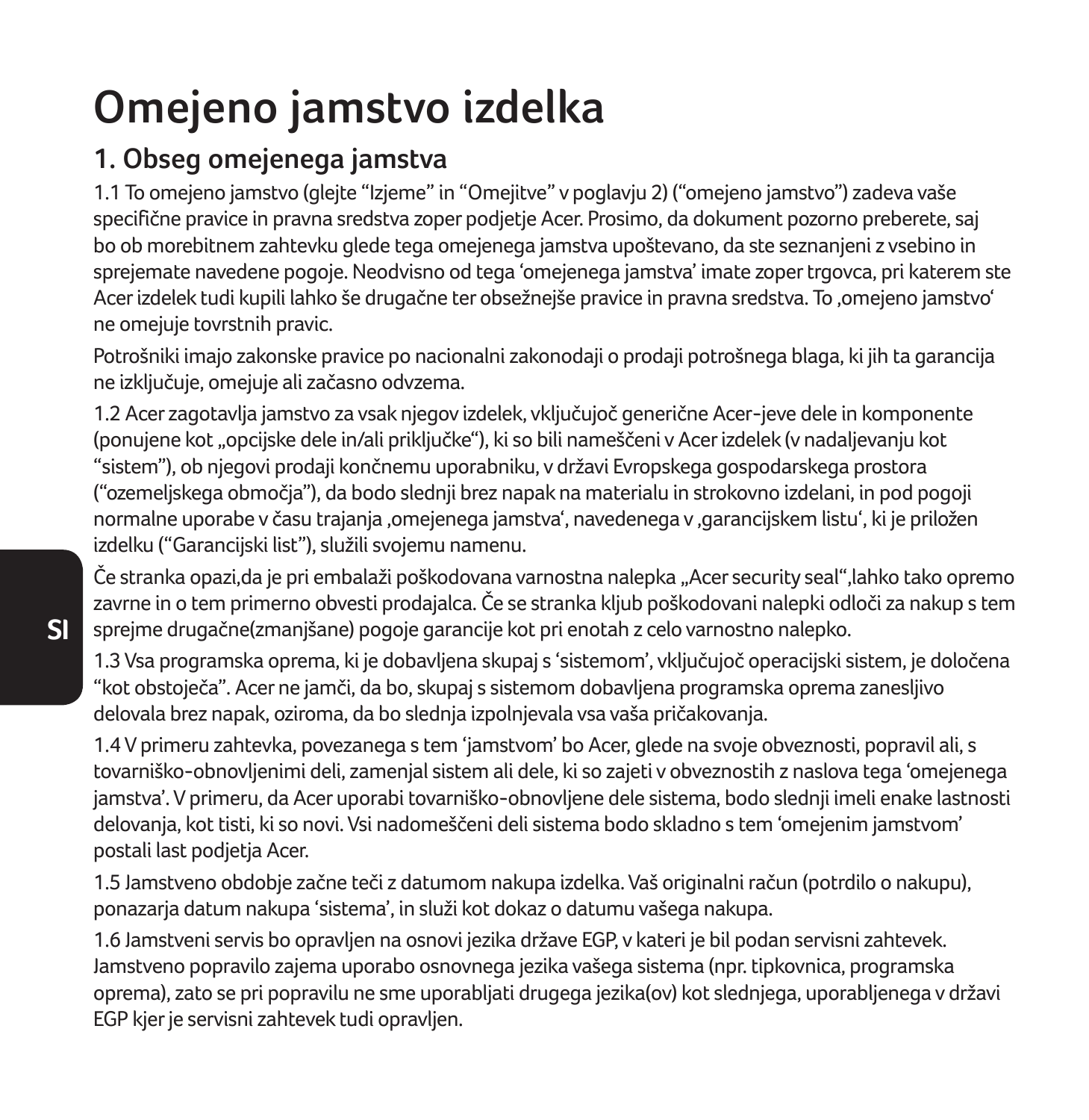## **2. Izjeme in omejitve**

To .omejeno jamstvo' je predmet sledečih izjem in omejitev:

2.1 Izjeme

To 'omejeno jamstvo' ne zajema:

2.1.1 nobenega izdelka, ki ni proizveden pri podjetju Acer ali prvič prodan končnemu uporabniku iz države zunaj območnega ozemlja tega .omejenega jamstva'.

2.1.2 nobenega izdelka, ki je bil poškodovan ali dostavljen v okvari kot rezultat

2.1.2.1 uporaba drugačnega sistema, kot tistega, ki je bil namenjen za normalno uporabo, neomejeno vključujoč neupoštevanje uporabe sistema skladno z 'uporabniškimi navodili', ki so priložena 'sistemu' ali česarkoli, kar škodlijvo vpliva ali omejuje določila v zvezi s .sistemom':

2.1.2.2 s predelavo prvotnega 'sistema' ob uporabi delov, ki jih ni proizvedlo in/ali prodalo podjetje Acer;

2.1.2.3 servisom ali popravilom s strani nepooblaščenega Acer-jevega servisnega ponudnika;

2.1.2.4 zaradi nepravilnega prevoza ali pakiranja 'sistema' ob vračilu podjetju Acer oz. njegovemu pooblaščenemu servisnemu ponudniku; ali

2.1.2.5 z nepravilno namestitvijo izdelkov tretjih oseb (npr. spominskih kartic).

2.1.3 izgube ali poškodb programov, podatkov ali odstranljivih spominskih medijev. Odgovorni ste za shranitev (varnostno kopijo) kateregakoli programa, podatkov in/ali odstranljivega spominskega medija. Prosimo upoštevajte, da Acer pri garancijskem servisu lahko izbere tudi zamenjavo ,sistema' z enako kvalitetnim, pri tem pa vaš originalni 'sistem' lahko postane trajno nedostopen.

2.1.4 zamenljivi deli, npr. deli, ki pri normalnem obratovanju vsake toliko časa zahtevajo zamenjavo.

2.1.5 manjših poškodb LCD zaslona, opremljenega s tehnologijo, ki zagotavlja, da na milijon točk ne sme biti poškodovanih več kot štiri (4), in nadalje razdeljenega na devet (9) enakih pravokotnih področij, pri čemer na osrednjem področju zaslona ne sme biti več kot ena poškodovana točka.

2.2 Omejitev in zavrnitev garancije

2.2.1 V primeru, da podate zahtevek z naslova ,omejenega jamstva' se domneva, da soglašate s popravilom in (skladno z možnostmi) zamenjavo, skladno s tukaj navedenimi jamstvenimi storitvami s strani podjetja Acer ali njegovega pooblaščenega zastopnika, oziroma matične družbe, s spoštovanjem tukaj navedenih postopkov v zvezi z 'Acer-jevim omejenim jamstvom'.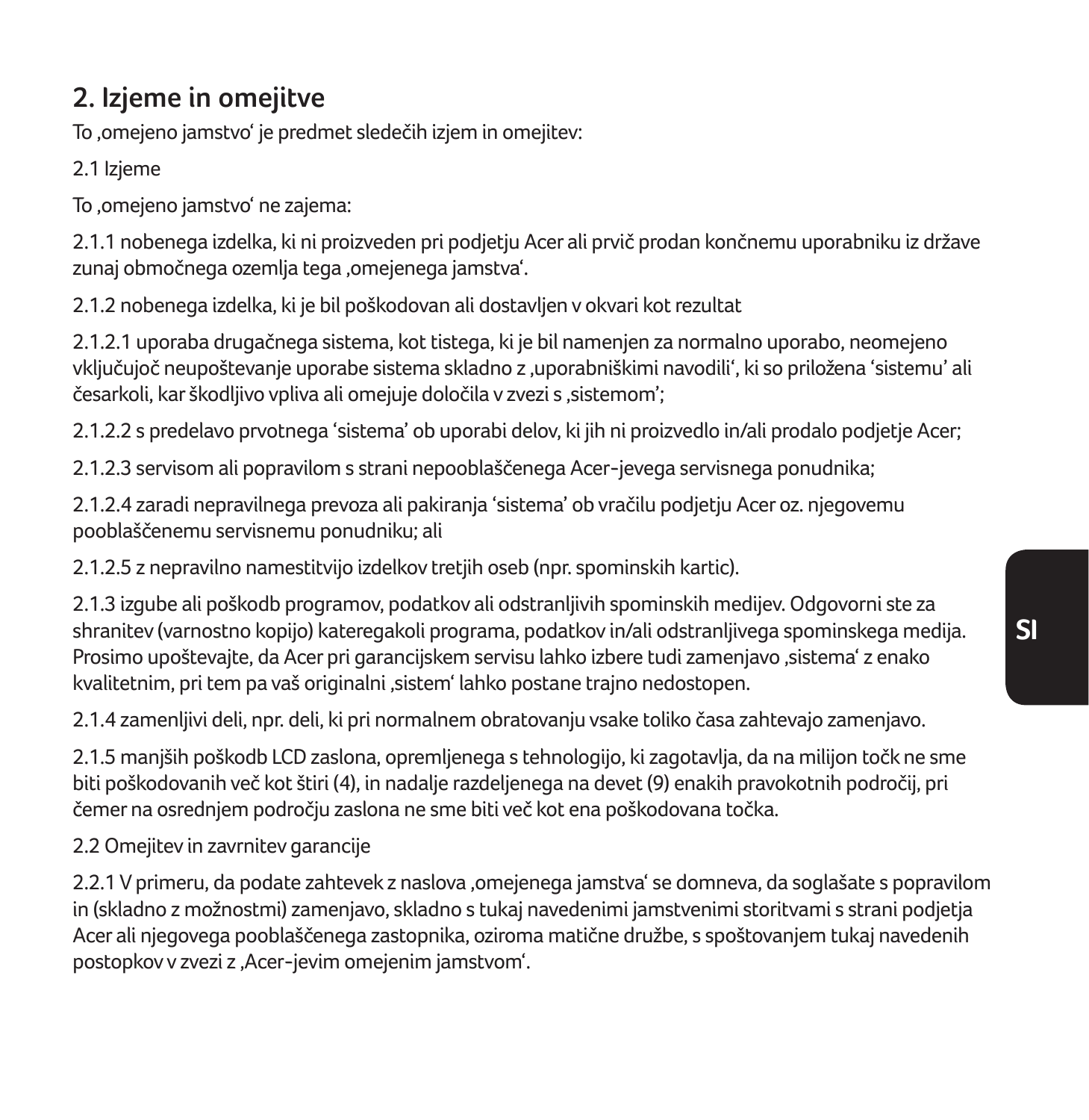## **3. Zagotovitev jamstvenega servisa**

Za vsakršno sporočanje zahtevkov in/ali zagotovitev jamstvenega servisa, prosimo upoštevajte informacije, ki so navedene na 'garancijskem listu', ali obiščite http://support.acer-euro.com.

"Acer" se v tem besedilu uporablja v povezavi z geografsko prisotnostjo družbe Acer, v zvezi s pristojnostmi glede prve prodaje izdelka Acer končnemu uporabniku. Za nadaljnje informacije se obrnite na vašega Acer trgovca, ali obiščite http://support.acer-euro.com.

# **2-Leta Omejena garancija kartica**

| Produkt/izdelek                     | Garancijska doba in tip                                                                                                    |
|-------------------------------------|----------------------------------------------------------------------------------------------------------------------------|
| Dodatki                             | 2 Leta: Mail-in ali Carry-in                                                                                               |
| Tehnična podpora<br>(samo hardware) | 2 Leta                                                                                                                     |
| Programska podpora                  | 180 dni                                                                                                                    |
| Mail-in                             | Stranka pošlje enoto v Acerjev servisni center. Ko je popravilo zaključeno,<br>Acer pošlje enoto nazaj k stranki.          |
| Carry-In                            | Stranka prinese enoto v Acerjev pooblaščeni servisni center. Ko je popravilo<br>zaključeno, strnaka osebno prevzame enoto. |

## **Možnosti nadgradnje garancije**

Če želite pridobiti več informacij o ali za naročilo ndgradenj garancije, prosimo obiščite Acerjeve spletne strani ali pokličite kontaktno številko v vaši državi.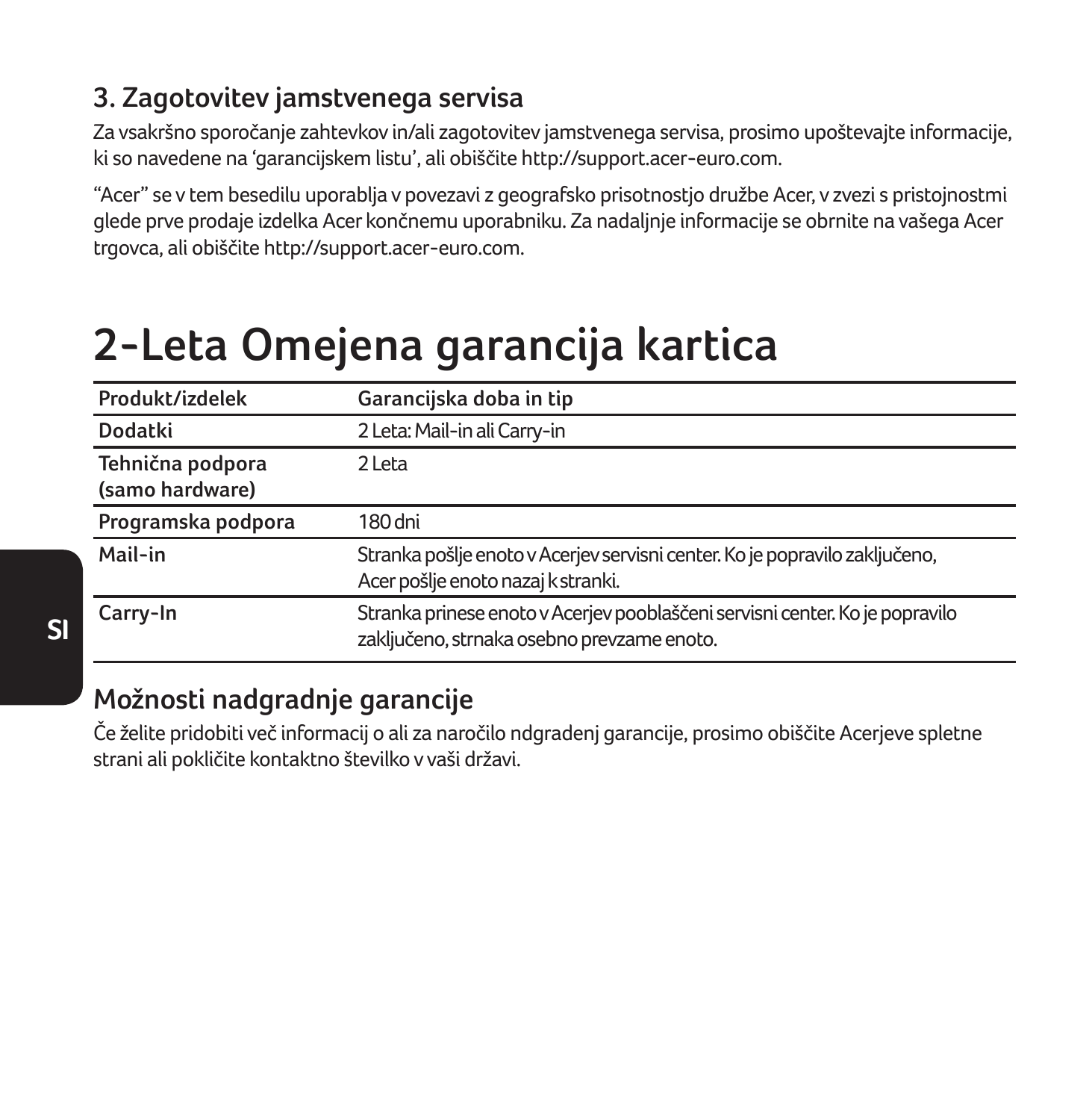# **Garanţie Limitată pentru Produse**

## **1. Acoperirea Garanţiei Limitate**

1.1 Prezenta declarație de garanție limitată (vezi "Excluderi" și "Limitări" în Secțiunea 2) ("Garanția Limitată") vă conferă drepturi și remedii în relația cu Acer. Citiți cu atenție prezentul document, deoarece la prezentarea unei pretenții în baza prezenței Garanții Limitate, se va considera că ați înțeles și acceptat termenii acesteia. Independent de prezenta Garantie Limitată, beneficiati de mai multe drepturi și remedii diferite pe care le puteți invoca în relația cu vânzătorul de la care ați achiziționat Sistemul (definit de mai jos) conform legislatiei nationale în vigoare cu privire la comercializarea bunurilor de consum. Prezenta Garantie Limitată nu operează în sensul restricționării sau afectării acestor drepturi în vreun fel.

Consumatorul are drepturi juridice in temeiul legislatiei in vigoare care reglementeaza vanzarea de bunuri de larg consum iar garantia nu exclude, limiteaza sau suspenda aceste drepturi aplicabile. De Exemplu, consumatorii au cel putin 24 luni de garantie incepand cu data achizitiei, indiferent de ce este inscris pe orice alt card de garantie sau alte materiale.

1.2 Acer garantează că orice produs Acer, inclusiv piesele şi componentele Acer originale (oferite ca "Optiuni" și/sau "Accesorii) care au fost instalate pe produsul dumneavoastră Acer la momentul achizitionării, (denumite colectiv "Sistemul") vândut pentru prima dată unui utilizator final dintr-o tară din cadrul Spatiului Economic European și din Elveția ("Acoperirea Teritorială"), nu prezintă defecte de material si/sau executie în condiții normale de utilizare pe durata perioadei de garanție specificate în Carnetul de Garanție Limitată furnizat împreună cu Sistemul dumneavoastră ("Carnetul de Garanție").

Este responsabilitatea clientului sa refuze livrarea oricarui produs Acer cumparat ca nou atunci cand sigiliul de siguranta Acer este rupt/deteriorat ;in acest caz trebuie informat imediat vanzatorul.Acceptand un produs Acer cu un sigiliu deteriorat,clientul isi asuma faptul ca garantia unui astfel de produs va fi diferita(redusa) fata de conditiile standard de garantie existente in cazul unui produs nou

1.3 Orice software furnizat împreună cu Sistemul dumneavoastră, inclusiv sistemul de operare, este livrat "ca atare". Acer nu garantează functionarea neîntreruptă sau fără erori a oricărui software furnizat împreună cu Sistemul dumneavoastră, sau adecvarea respectivului software la cerinţele dumneavoastră.

1.4 La prezentarea unei pretenții în baza prezentei Garanții, Acer va repara sau înlocui, la alegerea sa, orice Sistem defect sau orice piese ale acestuia acoperite de prezenta Garanţie Limitată, cu piese sau Sisteme noi sau recondiționate în fabrică. În cazul în care Acer optează pentru utilizarea unor piese sau Sisteme reconditionate în fabrică, caracteristicile de functionare ale acestora vor fi echivalente cu cele ale unor produse noi. Toate piesele sau Sistemele înlocuite în baza prezentei Garanții Limitate vor deveni proprietatea Acer.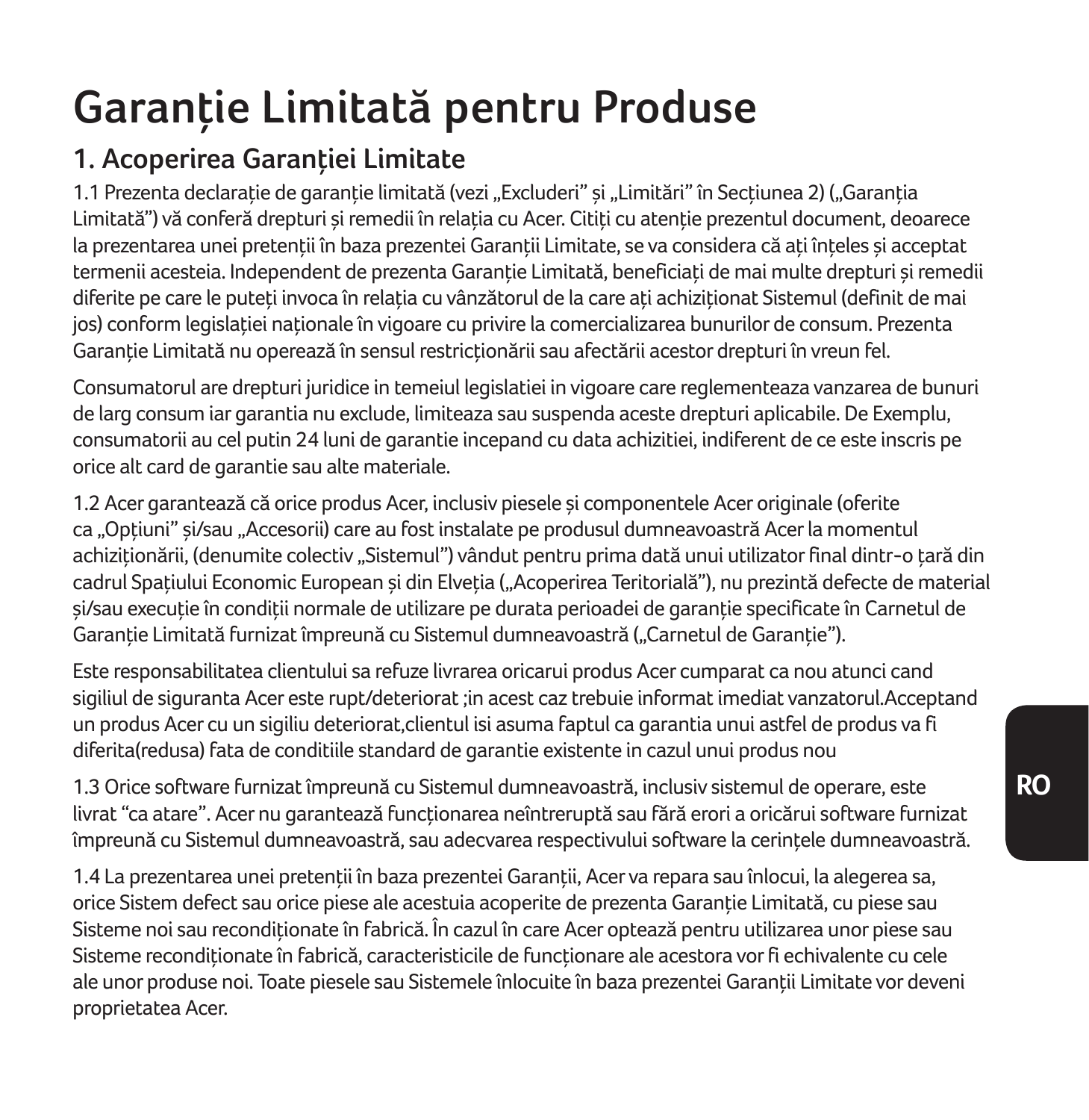1.5 Perioada de Garanție începe la data achiziționării. Factura de cumpărare originală (bonul de vânzare), care indică data achiziționării Sistemului, reprezintă dovada datei achiziționării.

1.6 Serviciile în garanție vor fi efectuate în baza limbii primare utilizate în țara din SEE în care au fost solicitate. Este posibil ca reparatiile de garanție ce implică aspecte legate de limba Sistemului dumneavoastră (de exemplu pentru tastatură, software) să nu poată fi efectuate într-o altă limbă (alte limbi) decât limba primară (limbile primare) utilizate în tara SEE în care au fost solicitate.

## **2. Excluderi şi Limitări**

Prezenta Garanție Limitată se supune următoarelor excluderi și limitări:

2.1 Excluderi

Prezenta Garantie nu se extinde la:

2.1.1 orice produs care nu este fabricat de către sau pentru Acer, sau care este vândut pentru prima dată unui utilizator final dintr-o tară din afara ariei de Acoperire Teritorială a prezentei Garanții Limitate.

2.1.2 orice produs care prezintă deteriorări sau defecțiuni ca urmare a

2.1.2.1 utilizării Sistemului într-un mod necorespunzător destinației normale de utilizare a acestuia. inclusiv, dar fără a se limita la utilizarea Sistemului cu nerespectarea Ghidului Utilizatorului care însotește Sistemul, sau orice alt abuz sau neglijenţă asupra Sistemului;

2.1.2.2 modificării Sistemului inclusiv utilizării de piese care nu sunt fabricate şi/sau comercializate de Acer;

2.1.2.3 unor lucrări de service sau reparații executate de alte părți și nu de Acer sau un Furnizor de Service Autorizat de Acer;

2.1.2.4 transportării sau ambalării necorespunzătoare la returnarea Sistemului la Acer sau la un Furnizor de Service Autorizat de Acer; sau

2.1.2.5 instalării necorespunzătoare a unor produse aparţinând unor terţi (de exemplu carduri de memorie).

2.1.3 pierderea sau deteriorarea unor programe, date sau medii detasabile de stocare a informatiilor (exceptând ca urmare a unui eveniment care dă naștere unei pretenții în baza legislației privind răspunderea pentru produs din jurisdicția în care se află Cumpărătorul). Salvarea (efectuarea unor copii de rezervă a) oricăror programe, date si/sau medii detasabile de stocare a informatiilor constituie responsabilitatea dumneavoastră. Trebuie avut în vedere faptul că Acer poate alege să înlocuiască Sistemul care face objectul serviciilor în garanție cu un produs refabricat, echivalent din punct de vedere calitativ, drept pentru care nu veți mai putea accesa datele stocate de către dumneavoastră pe Sistemul inițial.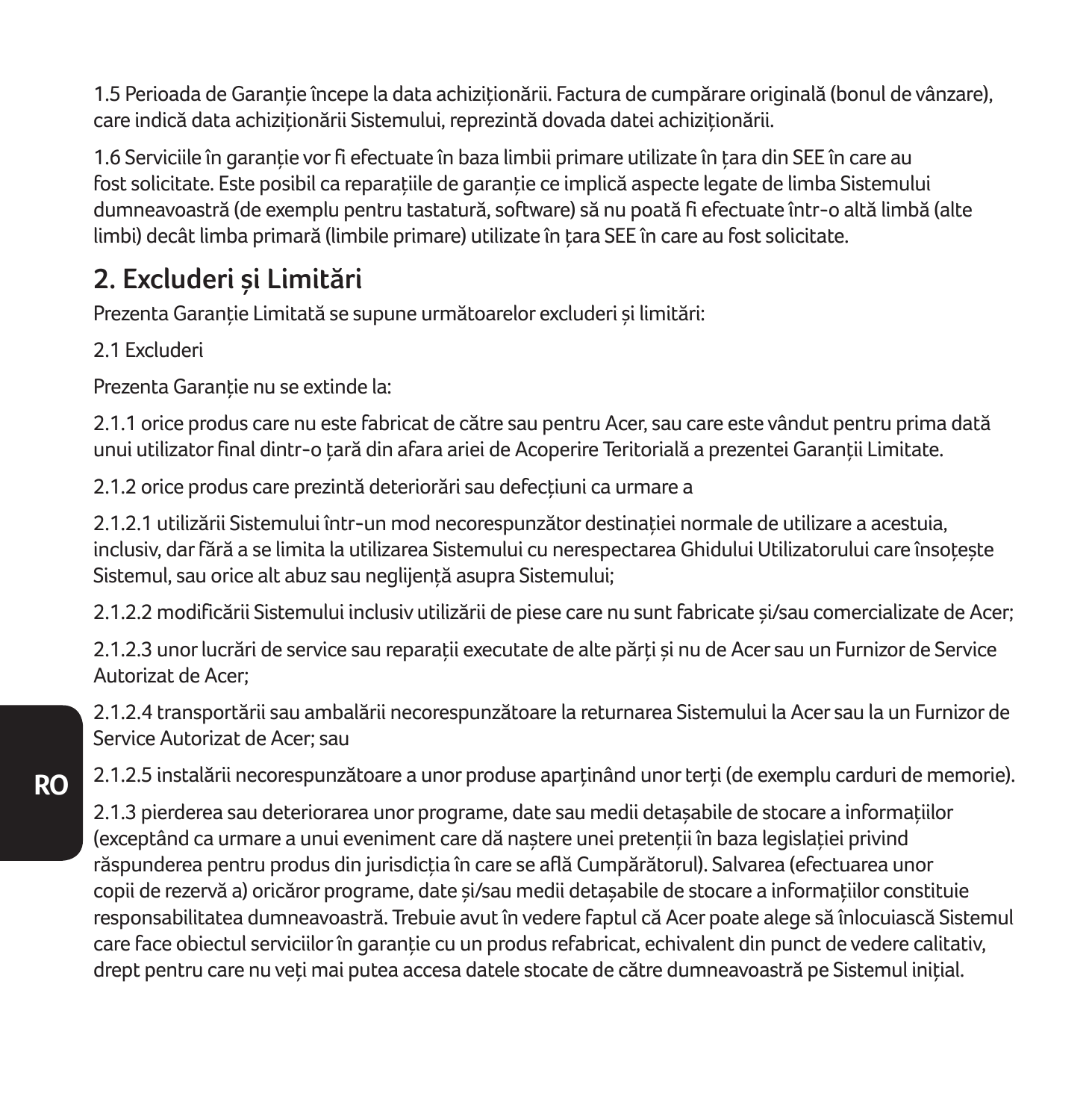2.1.4 consumabile, respectiv componentele care necesită înlocuirea periodică în cursul utilizării normale a Sistemului.

2.1.5 defectiuni minore la afisajele LCD în cazul Sistemelor dotate cu tehnologie de afisare LCD, cu conditia să nu existe mai mult de patru (4) pixeli defecți la un milion de pixeli pentru un afișaj LCD și, de asemenea cu conditia ca, dacă panoul de afisare se împarte în nouă (9) suprafețe dreptunghiulare egale, să existe maxim un pixel defect în zona centrală a afişajului.

2.2 Limitele Garanției și declinarea responsabilității

2.2.1 Dacă înaintați o pretenție în baza prezenței Garanții Limitate, se consideră că ați convenit că remedierea și (în funcție de disponibilitate) înlocuirea, după caz, supuse serviciilor în garanție conform prevederilor prezentului document, reprezintă remediul exclusiv de care beneficiati în relatia cu Acer sau oricare dintre companiile afiliate sau deținătoare ale acesteia, cu privire la orice încălcare a Garanției Limitate Acer stabilită în prezentul document.

## **3. Beneficierea de serviciile în garanţie**

Pentru a înainta pretenții și/sau beneficia de lucrări de service în garanție, folosiți datele de contact de pe Carnetul de Garantie sau accesati http://support.acer-euro.com.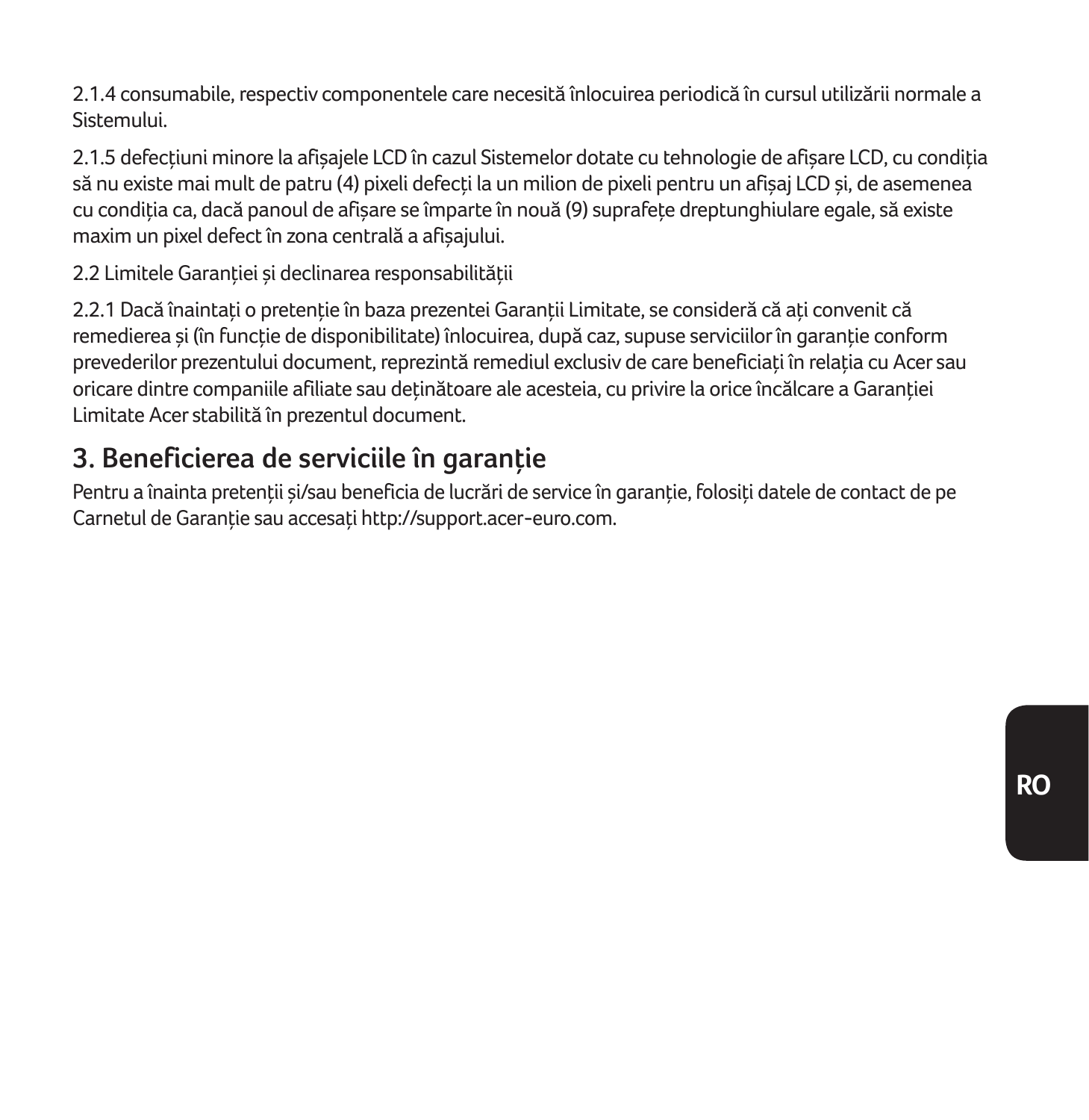# **2-Ani Garantie limitata Card**

| Produs                          | Perioada de garantie si tipul                                                                                                      |  |
|---------------------------------|------------------------------------------------------------------------------------------------------------------------------------|--|
| Accessories                     | 2 Ani: Expediere postala sau Livrare la                                                                                            |  |
| Suport tehnic Numai<br>Hardware | 2 Ani                                                                                                                              |  |
| Expediere postala               | Clientul expediaza echipamentul defect la centrul de reparatie Acer Dupa reparatie,<br>Acer livreaza echipamentul inapoi la client |  |
| Livrare la                      | Clientul aduce echipamentul defect la centrul autorizat de reparatie Acer. Dupa<br>reparatie, clientul ridica echipamentul         |  |

## **Optiuni de extindere a garantiei**

Pentru a obtine mai multe informatii despre sau pentru a comanda oricare din optiunile de extindere a garantiei va rugam vizitati siteurile internet ACER sau sunati la numerul de telefon corespunzator tarii

Pentru detalii privind acoperirea garantiei consultați Garanția Limitată pentru Produse din Ghidul Acer privind Relatiile cu Clientii și Garantia. Pentru detalii despre garantie și reparatii in perioada de garantie, contactati partenerul de service autorizat: SAMA BIT, Str. Dr. Constantin Caracas nr 16, Sector 1, Bucuresti, Tel: +40 21 2226735, www.samabit.ro Pentru suport tehnic, apelaţi numărul de telefon corespunzător Ţării dumneavoastră Sama Bit - Str. Dr. Constantin Caracas 16 / Sect. 1, Bucharest.

Coordonatele (numele şi adresa) vânzătorului:

[Semnat şi ştampilat de:]

**RO**

Acer Slovakia s.r.o. Trnavská 50B SK - 821.02 Bratislava - Slovakia Thomas Cech, m.p.

min Ceur

Vânzător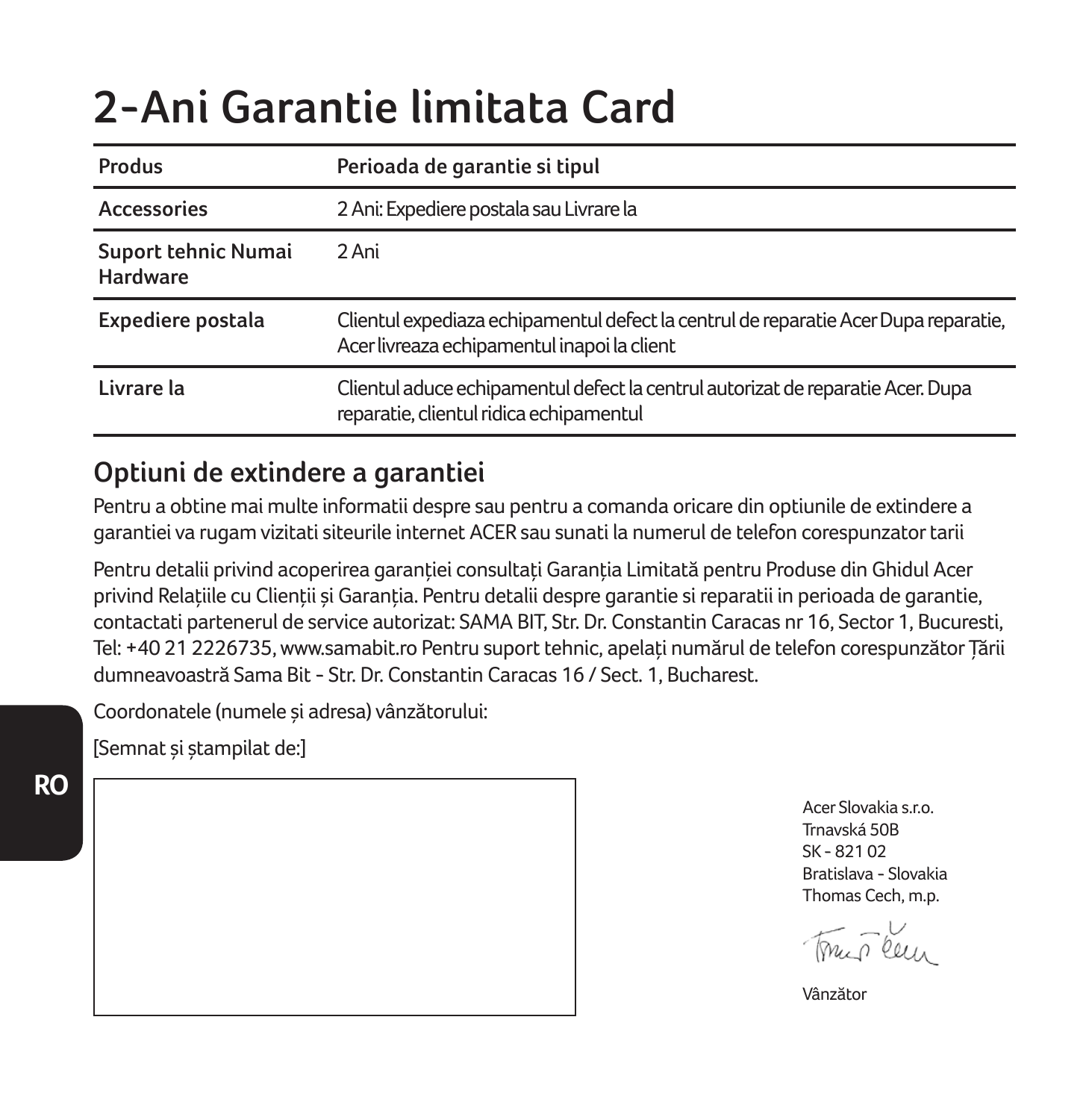# **Ограничена Гаранция за Стока**

## **1. Приложно поле на Гаранцията**

1.1 С настоящата Ограничена Гаранция (виж "Изключения" и "Ограничения" в Раздел 2) ("Ограничена Гаранция") Ейсър Ви предоставя определени права и възможности за обезщетение. Желателно е внимателно да прочетете настоящия документ и в случай, че направите рекламация в съответствие с тази Ограничена Гаранция, ще се счита, че сте разбрали и приели условията на Гаранцията. Независимо от тази Ограничена Гаранция, за Вас може да съществуват други права и възможности за обезщетение, които да реализирате срещу търговеца, който Ви е продал продукт на Ейсър. Настоящата Ограничена Гаранция няма за цел да ограничава по какъвто и да е начин тези други права и възможности, които съществуват за Вас.

Всички права на потребителите, дефинирани от съответните местни закони касаещи продажбите на потребителски стоки и гаранцията върху тях, са гарантирани. Тази гаранция не изключва, ограничава или отменя никое от тези права. Например, Потребителите имат поне 24 месеца гаранция считана от деня на покупката - независимо от споменатото в гаранционната карта или други подобни материали.

1.2 Ейсър гарантира, че всички продукти на Ейсър, включително оригиналните части и компонентите (доставени като "Опция" и/или "Аксесоар"), които са инсталирани на притежавания от Вас продукт на Ейсър в момента на продажбата (наричани общо по – долу "Система"), като под това се разбира първата продажба на краен потребител в държава, която е част от Европейското Икономическо Пространство и Швейцария ("Териториален обхват"), ще са изправни и няма да се проявят дефекти в материалите или в изработката им при условие, че се използват според нормалното им предназначение за срока на гаранционния период, посочен в картата за Ограничена Гаранция, която съпровожда Вашата Система ("Гаранционна карта").

Отговорност на клиента е да провери и негово право е да откаже да приеме Acer продукт, ако защитните лепенки са увредени. В този случай следва незабавно да бъде уведомен продавача. Приемайки Acer продукт с увредена защитна лепенка, клиентът се съгласява с това, че гаранционните условия за този продукт ще бъдат различни (редуцирани) по сравнение със стандартните условия съпътстващи всеки нов Acer продукт.

1.3 Всеки софтуерен продукт, доставен с Вашата Система, включително операционната система, се предоставяв състоянието, в което е. Ейсър не гарантира, че функционирането на доставения с Вашата Система софтуер ще бъде непрекъснато или безгрешно, или че този софтуер ще отговаря на Вашите изисквания.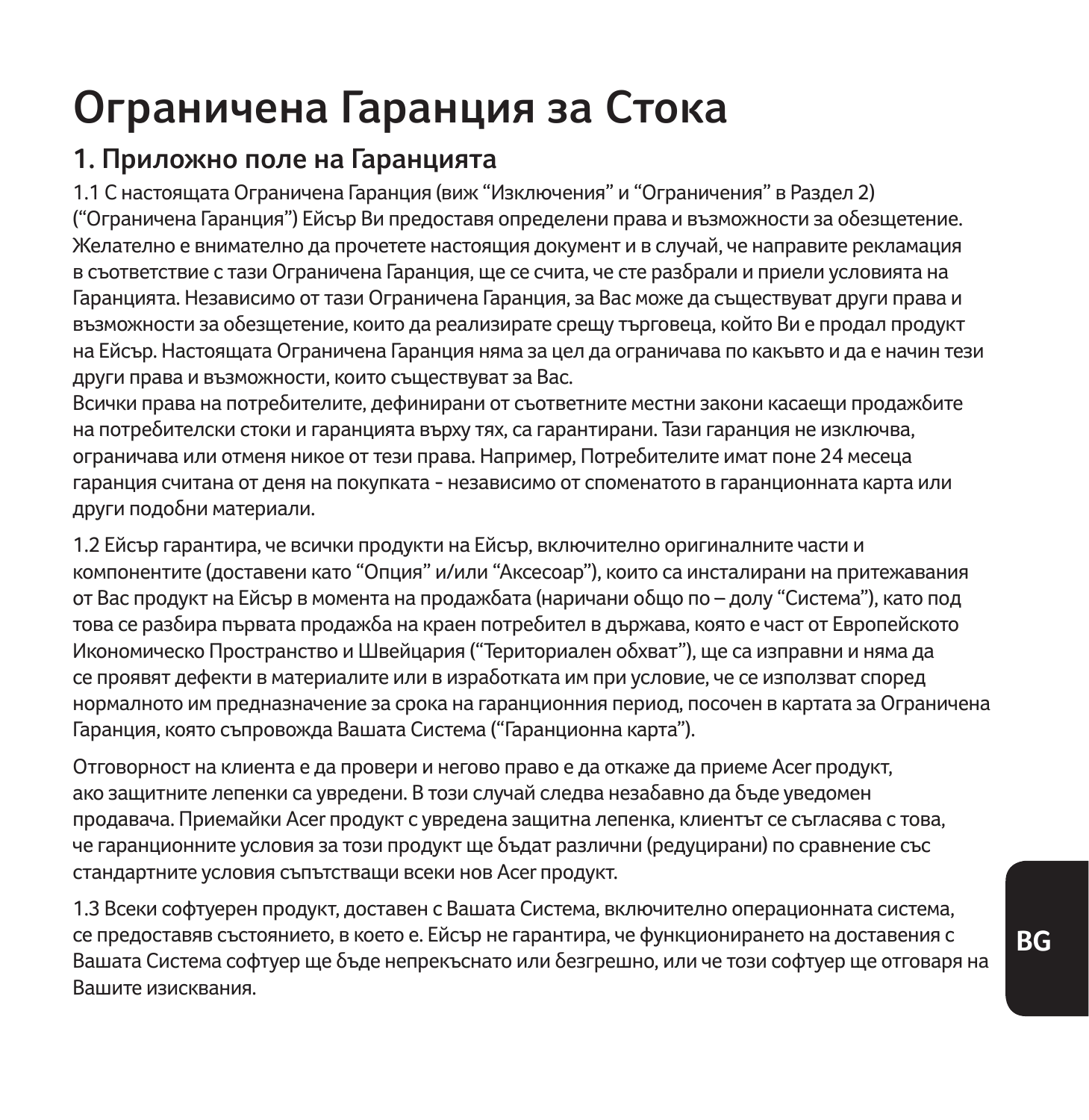1.4 Ако направите рекламация, съгласно настоящата Гаранция, Ейсър може, по своя преценка, да поправи или замени дефектна Система или части от нея, които се покриват от Гаранцията, с нови или фабрично реновирани части или Системи. В случай, че Ейсър избере възможността да използва фабрично реновирани части или Системи, Ейсър гарантира, че те ще имат същите работни характеристики като нови продукти. Всички подменени части и Системи заменени по силата на тази Ограничена Гаранция стават собственост на Ейсър.

1.5 Гаранционният период започва да тече на датата на закупуването. Вашата оригинална фактура (касова бележка), на която е отбелязана датата на закупуване на Системата, е Вашето доказателство за датата на закупуването.

1.6 Гаранционните услуги ще се предоставят на основата на официалния език в държавата – членка на Европейското Икономическо Пространство, където е направено искането за предоставяне на гаранционни услуги. Гаранционни услуги, свързани с поправки, засягащи страни на Вашата Система, основани на ползването на определен език (напр. клавиатури, софтуер), може и да не бъде възможно да бъдат предоставяни на никакъв друг език/ци, освен на официалния език/ци, използван в държавата – членка на Европейското Икономическо Пространство, където е направено искането за предоставяне на гаранционни услуги.

### **2. Изключения и Ограничения**

Настоящата Ограничена Гаранция въвежда следните Изключения и Ограничения:

#### 2.1 Изключения

Настоящата Ограничена Гаранция не се прилага по отношение на:

2.1.1 продукти, които не са произведени от или за Ейсър, или които за пръв път са били продадени на краен потребител в държава, която е извън Териториалния Обхват на тази Ограничена Гаранция.

2.1.2 продукти, които са повредени или дефектни в резултат на:

2.1.2.1 използване на Системата не по предназначение, включително, без ограничения, използване на Системата не в съответствие с Наръчника за потребителя, който придружава Системата, или друга небрежност по отношение на Системата;

2.1.2.2 модифициране на Системата, включително използването на части, които не са произведени или продавани от Ейсър;

2.1.2.3 поправяне или ремонтиране от лице, различно от Ейсър или от Оторизираните доставчици на сервизни услуги на Ейсър;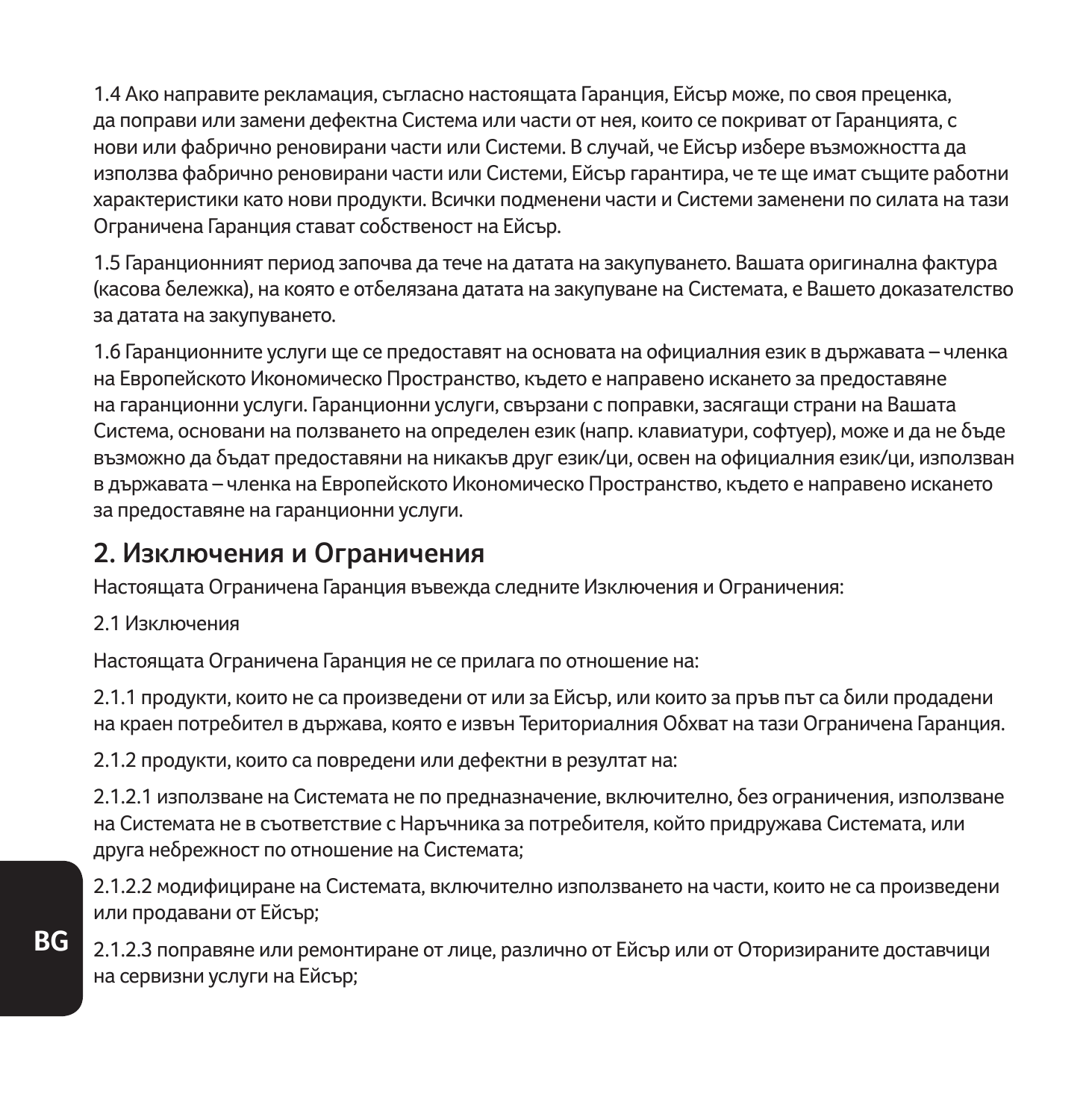2.1.2.4 неподходящо транспортиране или опаковане при връщане на Системата на Ейсър или на Оторизирания доставчик на сервизни услуги на Ейсър; или

2.1.2.5 неправилно инсталиране на продукти, произведени от трети лица (напр. карта за памет).

2.1.3 загуба или повреда по отношение на програми, данни, включително в периферни медийни устройства (освен ако е резултат на събитие, пораждащо право на иск съгласно приложимото право в юрисдикцията на Купувача).

Ваша е отговорността да запазвате или да правите резервни копия на програми, данни и/или периферни медийни устройства. Освен това следва да имате предвид, че Ейсър може да избере възможността да замени Системата Ви, предадена за предоставяне на гаранционни услуги, с фабрично реновиран продукт със същото качество, и така каквито и да данни, съхранявани от Вас в оригиналната Ви Система, могат да бъдат напълно загубени за Вас.

2.1.4 изхабяеми части, т.е. такива, които нормално изискват периодична подмяна в хода на употребата на Системата.

2.1.5 дребни дефекти на LCD дисплея, които възникват при Системите, оборудвани с LCD технология, като това означава дефекти в рамките до 4 (четири) дефектни пиксела на милион пиксела на определен LCD дисплей, и означава също така, че ако дисплеят мислено се раздели на 9 (девет) еднакви правоъгълника, в централния правоъгълник няма да има повече от един дефектен пиксел.

2.2 Ограничения на Гаранцията и Отказ от гаранционно обслужване

2.2.1 Ако направите рекламация в съответствие с настоящата Ограничена Гаранция, ще се счита, че сте се съгласили, че поправката или (при наличие на такава възможност) замяната, което от двете е приложимо и както са описани в настоящия документ, е Вашето единствено и изключително право по отношение на Ейсър или което и да е негово дъщерно дружество или контролиращо дружество във връзка с каквото и да е нарушение на Ограничената Гаранция на Ейсър уредена с този документ.

### **3. Получаване на Гаранционни Услуги**

За да направите рекламация и/или за да получите Гаранционни услуги, моля, имайте предвид информацията за връзка, посочена във Вашата Гаранционна Карта, или посетете http://support.acer-euro.com.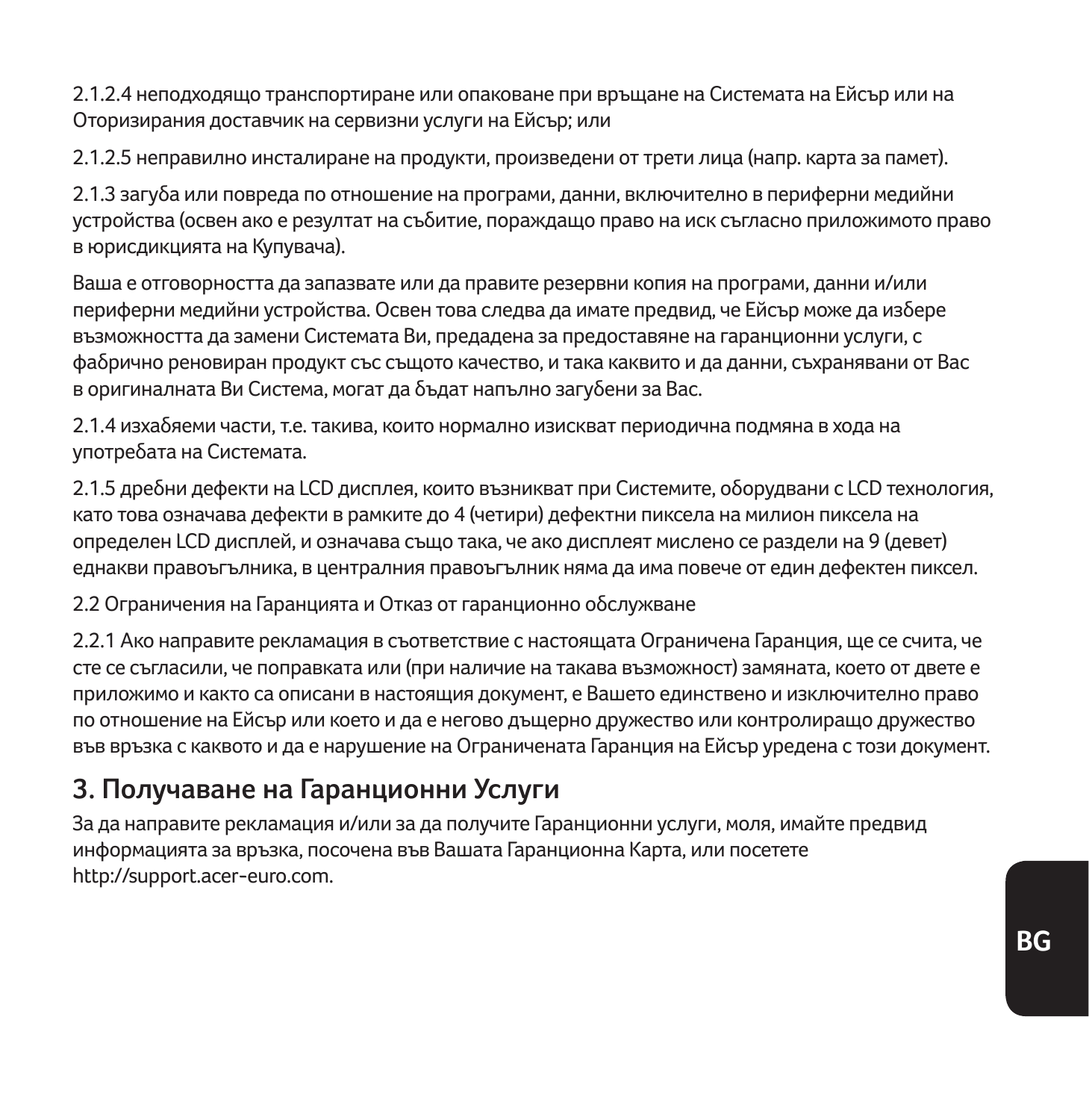# **2-Години Ограничена гаранция Карта**

| Продукт                                | Срок и тип на гаранцията                                                                                                          |  |
|----------------------------------------|-----------------------------------------------------------------------------------------------------------------------------------|--|
| <b>Accessories</b>                     | 2 Години "Изпратен по пощата" или "донесен в сервиз".                                                                             |  |
| Техническа поддръжка<br>(само хардуер) | 2 Години                                                                                                                          |  |
| "Изпратен по пощата"                   | Клиентът изпраща продукта за поправка в сервиз на Асег. След<br>извършването на ремонта Асег изпраща продукта обратно на клиента. |  |
| "Донесен в сервиз"                     | Клиентът носи продукта в Оторизиран сервиз на Асег. След извършването<br>на ремонта, клиентът си взима продукта обратно.          |  |

#### **Възможности за увеличаване на гаранцията**

За повече информация или за заявка на някоя от възможностите за удължаване на гаранцията моля посетете уеб страницата на Acer или се обадете на посочения телефон за контакт във Вашата страна.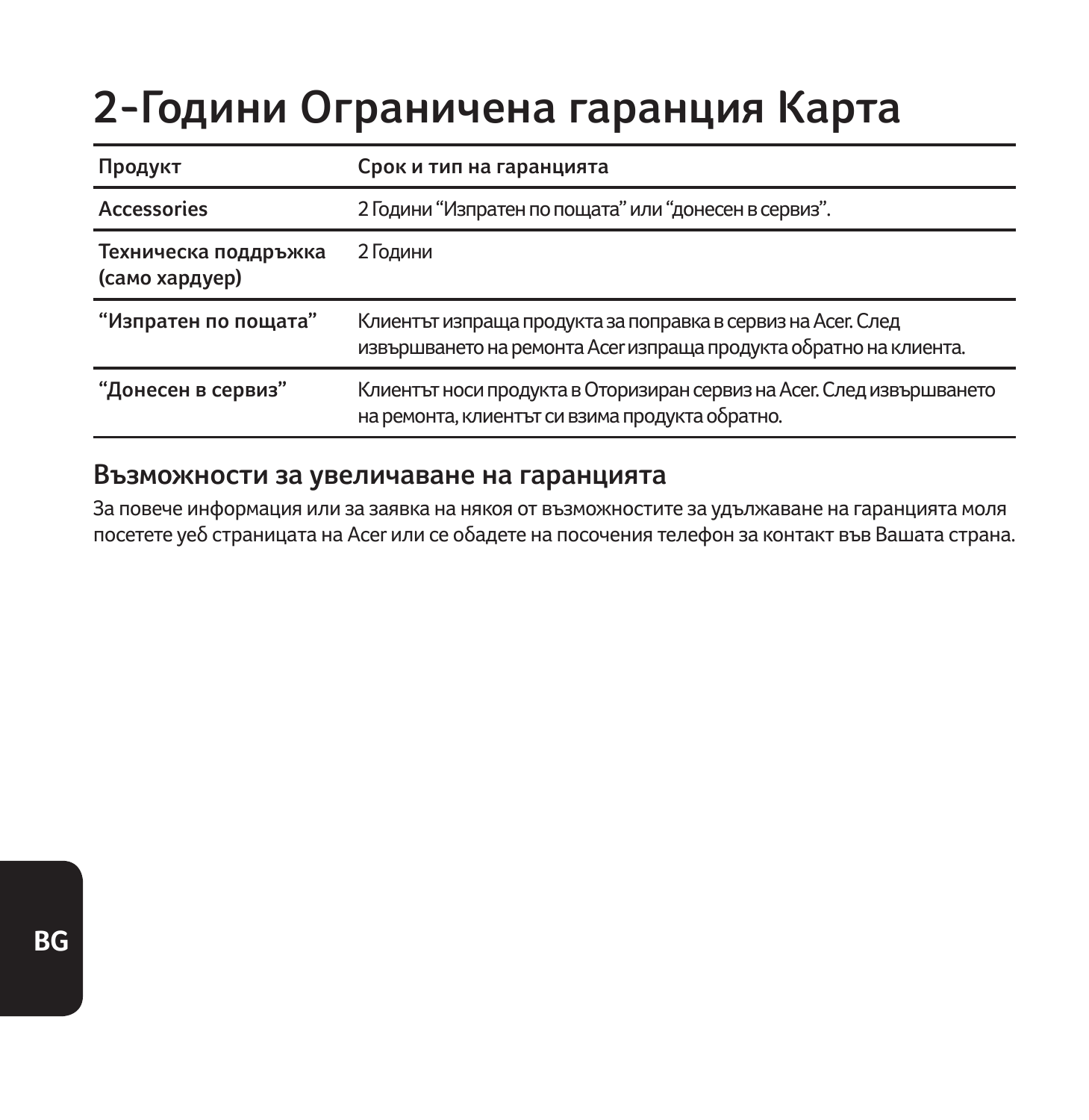# **Гарантія на продукцію**

## **1. Обсяг гарантії**

1.1 Ця Гарантія надається компанією Acer і визначає права користувачів продукції Acer. Будь ласка, уважно прочитайте цей документ, оскільки у випадку висування претензії у відповідності до цієї Гарантії матиметься на увазі, що ви зрозуміли і прийняли її умови. Незалежно від цієї Гарантії Ви можете мати інші, в тому числі ширші права і засоби захисту стосовно продавця товару згідно законодавства України. Ця гарантія не обмежує таких прав.

СПОЖИВАЧІ МАЮТЬ ЮРИДИЧНІ ПРАВА ВІДПОВІДНО ДО ЧИННОГО НАЦІОНАЛЬНОГО ЗАКОНОЛАВСТВА, ЩО РЕГУЛЮЄ ПРОЛАЖ СПОЖИВАЦЬКИХ ТОВАРІВ, І ЦЯ ГАРАНЦІЯ НЕ ВИКЛЮЧАЄ НЕ ОБМЕЖУЄ І НЕ ПРИЗУПИНЯЄ ТАКИХ ПРАВ.

1.2 Протягом гарантійного терміну, вказаного в Гарантійній карті, що додається до Вашого пристрою (див. «Гарантійна карта»), Acer гарантує відсутність дефектів матеріалів та/або якості виготовлення за умов нормального використання будь-якого виробу компанії Acer, включно з оригінальними деталями і комплектними частинами Acer (котрі пропонуються як «Опції» та/або «Приладдя»), що встановлені у Вашому виробі компанією Acer на момент придбання (надалі спільно називаються «Система»), котрі призначені для продажу і були початково продані кінцевому покупцеві на території України («Територіальна Сфера Дії»). Усі додатково встановлені та/або замінені комплектні частини, не узгоджені з компанією Acer, не підпадають під дію цієї Гарантії, і гарантійні зобов'язання щодо них несе організація-продавець або треті особи, з чиєї ініціативи такі дії було проведено.

Приймаючи продукт Acer із зірваною захисною стрічкою, покупець визнає, що гарантійний термін обслуговування такого продукту відрізнятиметься (в меншу сторону) відносно стандартних термінів та умов гарантії, дійсних для нового продукту Acer.

1.3 Acer не гарантує безперебійної або безпомилкової роботи будь-якого програмного забезпечення, наданого разом з Вашою Системою, а також відповідності такого програмного забезпечення Вашим вимогам.

1.4 В якості заходу перестороги на випадок можливих збоїв, часткової чи повної втрати інформації, необхідно періодично створювати резервні копії даних, котрі зберігаються на жорсткому диску чи інших пристроях для зберігання даних. Перед передачею будь-якого пристрою для проведення гарантійного обслуговування виконайте архівування даних та видаліть будь-яку конфіденційну, приватну чи особисту інформацію. Компанія Acer не несе відповідальності за пошкодження чи втрату будь-яких програм, даних чи з'ємних носіїв інформації. Компанія Acer не несе відповідальності за відновлення чи перевстановлення будь-яких програм чи даних, за виключенням програмного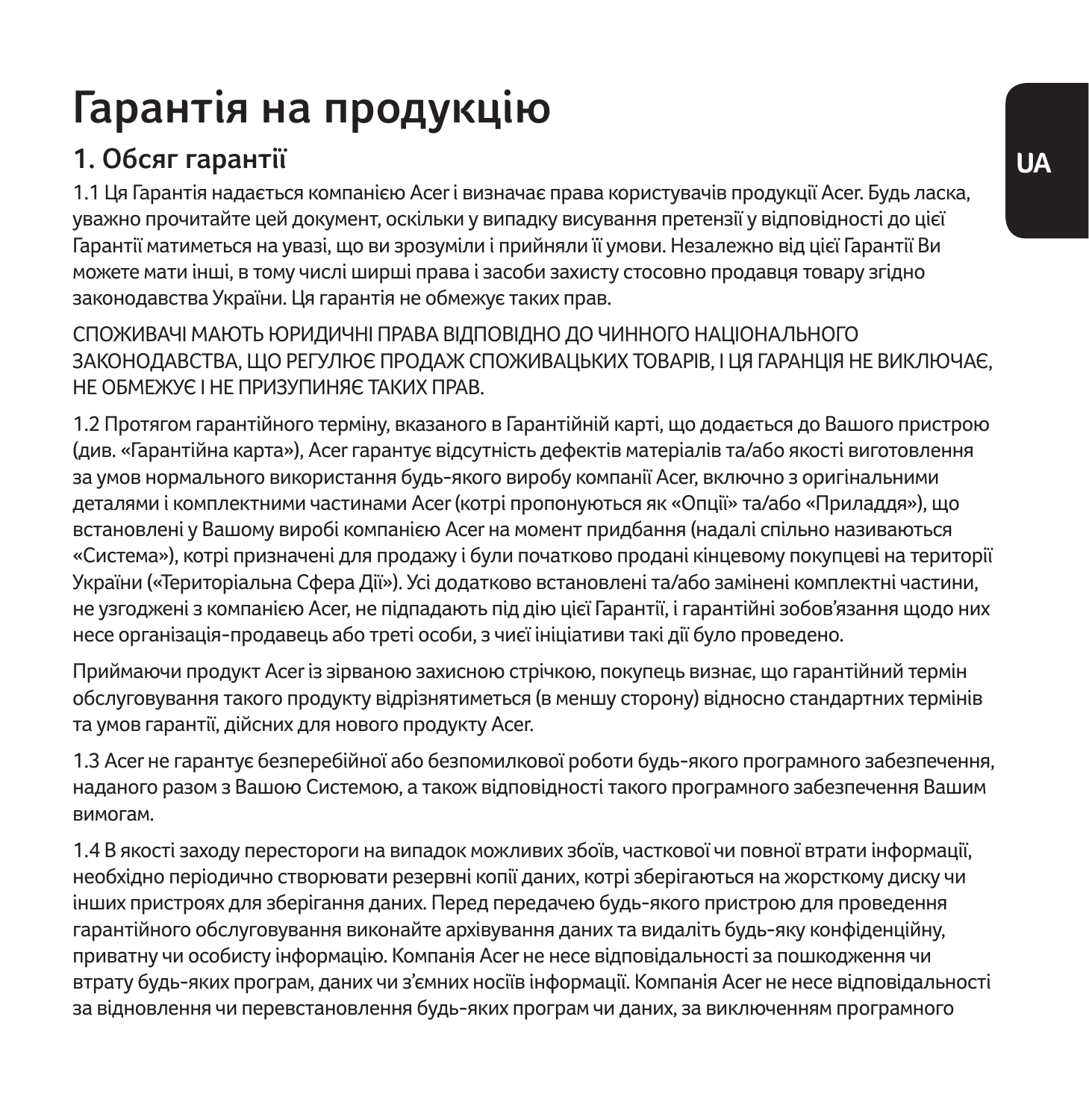забезпечення, котре встановлюється компанією Acer при виготовленні цього продукту. Якщо передвстановлене програмне забезпечення було повністю або частково втрачене з вини користувача, і він не в змозі відновити його самостійно, відновлення цього програмного забезпечення може бути проведене в авторизованому сервісному центрі на платній основі.

1.5 У випадку висування претензії згідно умов цієї Гарантії, Acer на свій вибір проведе ремонт, або замінить несправну Систему чи будь-яку її частину, котра потрапляє під дію цієї Гарантії, шляхом використання нових чи виробничо-відновлених частин або систем. Якщо Acer вдасться до використання виробничо-відновлених частин або систем, їхні функціональні характеристики відповідатимуть функціональним характеристикам нових виробів. Після заміни усі несправні частини і системи, замінені в рамках цієї Гарантії, не підлягають поверненню і переходять у власність Acer. Окрема гарантія на замінені деталі й комплектні частини не встановлюється.

1.6 Викладені вище положення і умови є повною і виключною гарантійною угодою між компанією Acer та Покупцем стосовно придбаного обладнання Acer.

### **2. Винятки і Обмеження**

Ця Гарантія підлягяє наступним виняткам і обмеженням:

2.1 Винятки

Гарантійні зобов'язання не розповсюджуються на:

2.1.1. будь-які вироби, не виготовлені компанією Acer або для компанії Acer, або не призначені для продажу чи продані кінцевому покупцеві у країні, що знаходиться за межами Територіальної Сфери Дії цієї Гарантії, а також у випадках, якщо серійний номер виробу видалений, не прочитується, змінений чи не відповідає вказанному в Гарантійній карті;

2.1.2. будь-які вироби з механічними пошкодженнями або з пошкодженнями захисних пломб, стрічок, наклейок тощо;

2.1.3. будь-які вироби, пошкодження чи несправність котрих виникли внаслідок:

2.1.3.1. використання Системи не за призначенням, включно і без обмежень через невиконання доданої Інструкції з використання, або будь-якого іншого неправильного чи недбайливого поводження з Системою;

2.1.3.2. змін системи, включно з використанням деталей, що виготовлені та/або продані не компанією Acer;

2.1.3.3. неналежного встановлення виробів як виробництва Acer, так і сторонніх виробників (наприклад, встановлення плат розширення, додаткових модулів, карт пам'яті тощо);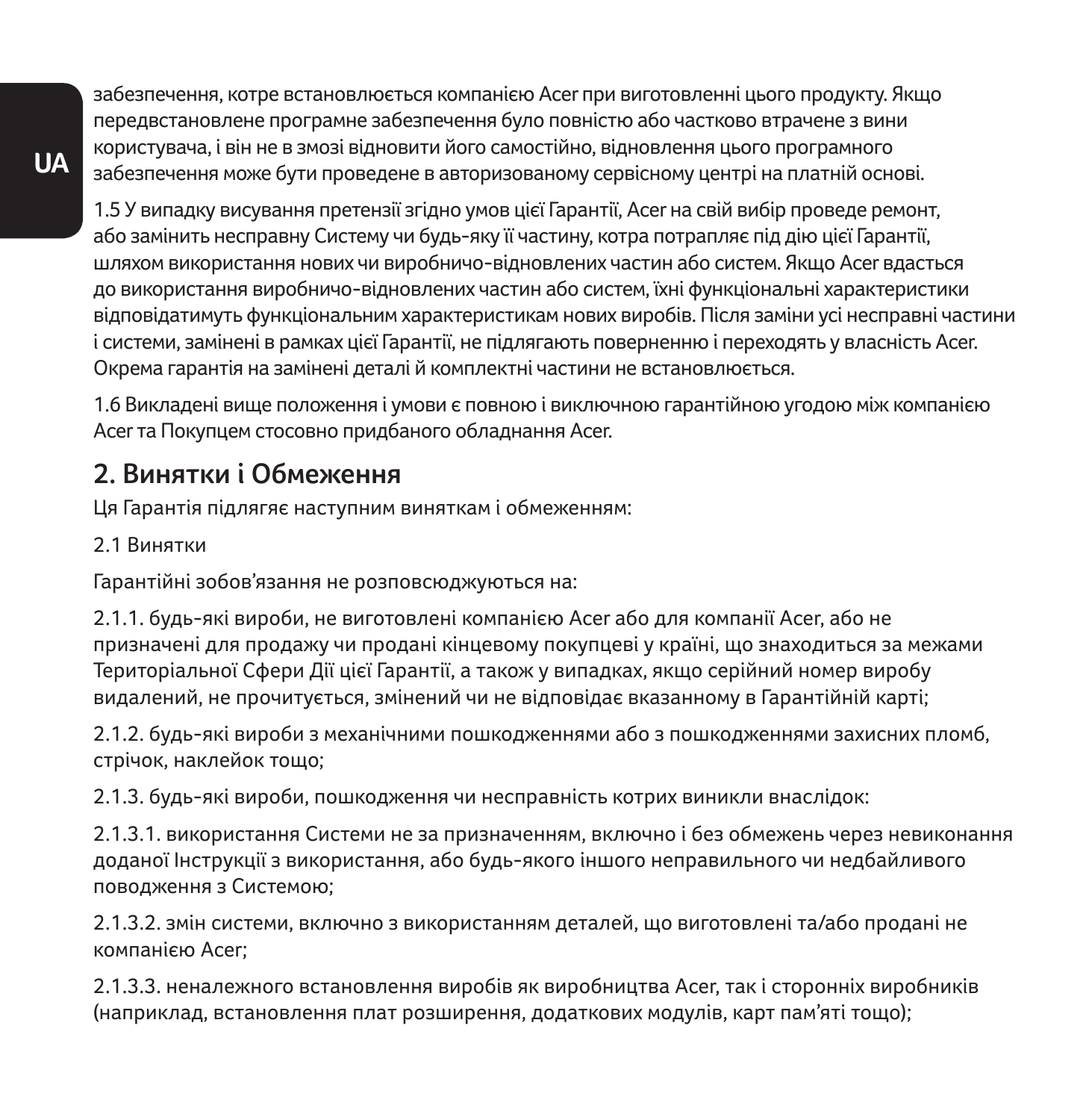2.1.3.4. конфліктів, пов'язаних з підключенням зовнішніх пристроїв;

2.1.3.5. використання неліцензійного програмного забезпечення;

2.1.3.6. дії вірусних програм;

2.1.3.7. стихійних лих (пожеж, повені, грози, землетрусу тощо);

2.1.3.8. неправильного підключення до електромережі, експлуатації при нестабільній напрузі в електромережі (відхилення частоти від номінальної більше як на 0,5%, напруги від номінальної більше як на 10%), відсутності (або виконаного з відхиленнями від стандарту) заземлення;

2.1.3.9. дії або проникнення всередину виробу комах, тварин, рідин, пилу, тютюнового диму тощо;

2.1.3.10. звичайного зношення під час експлуатації;

2.1.3.11. сервісного обслуговування або ремонту, виконаного особами, котрі не є представниками компанії Acer або Авторизованого Постачальника Послуг Acer;

2.1.3.12. неналежного перевезення чи пакування під час повернення Системи компанії Acer або Авторизованому Постачальнику Послуг Acer;

2.1.3.13. зумисного впливу на пристрій з метою нанесення пошкоджень користувачем або іншими особами;

2.1.4. інші випадки порушення Покупцем встановлених правил використання, зберігання або транспортування товару, дій третіх осіб або непереборної сили і виникнення при цьому невиробничих недоліків;

2.1.5. втрату або пошкодження будь-яких програм, даних або пристроїв зберігання даних зі змінними носіями. Користувач несе відповідальність за збереження (створення резервних копій) будь-яких програм, даних та/або пристроїв зберігання даних зі змінними носіями. Звертаємо Вашу увагу на те, що компанія Acer може вибрати заміну Системи, що підлягає сервісному обслуговуванню, на новий або відновлений (рівноцінний за якістю) виріб, внаслідок чого дані, що містяться у Вашій початковій системі, можуть стати недоступними для Вас;

2.1.6. витратні матеріали, тобто частини, котрі вимагають періодичної заміни в ході звичайної експлуатації Системи;

2.1.7.незначні дефекти РК-дисплеїв, котрі виникають в Системах, оснащених рідкокристалічною дисплейною технологією. Детальнішу інформацію див. у розділі «Додаткова інформація» (Особливі зауваження для рідкокристалічних дисплеїв).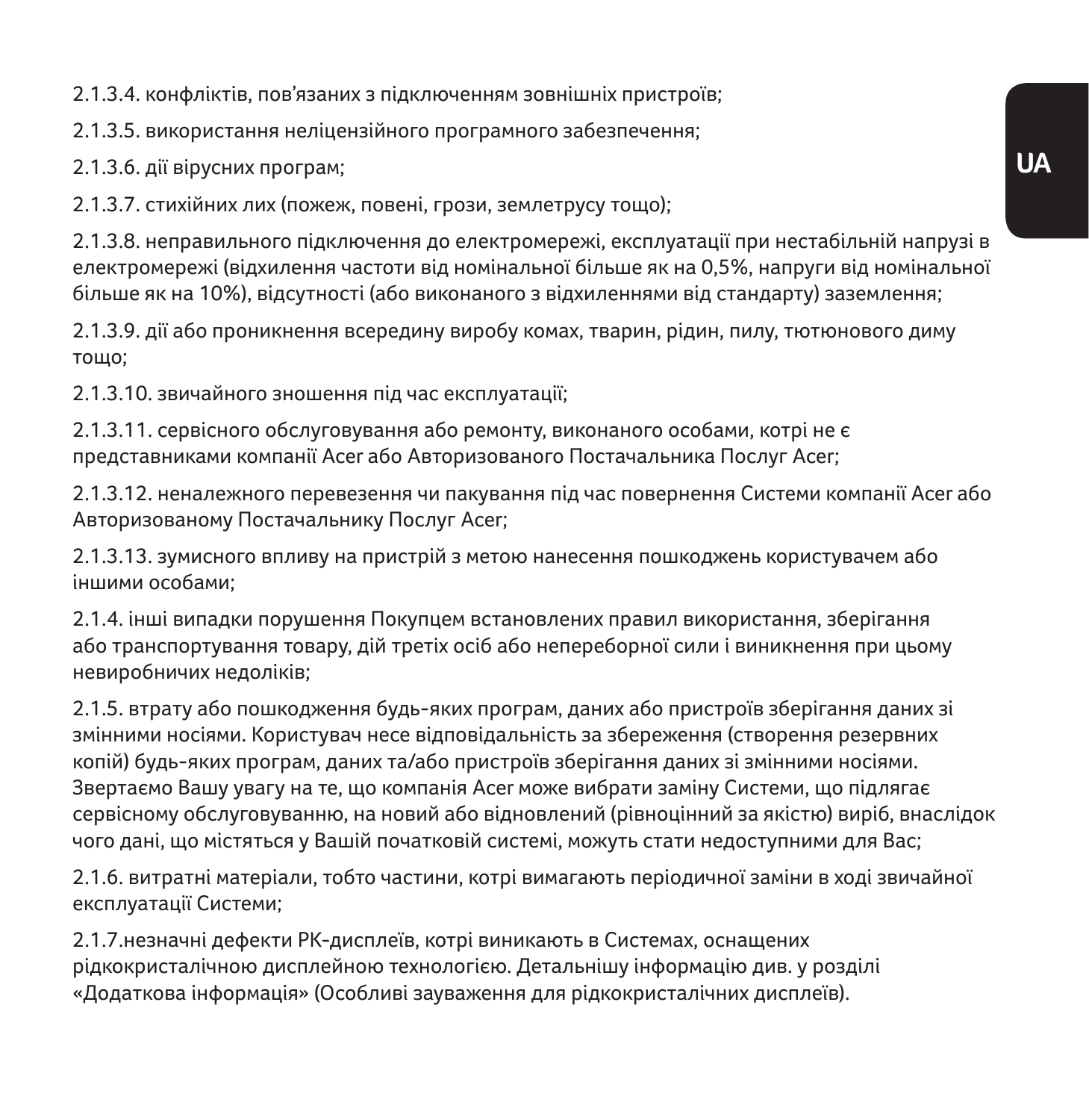### **2.2 Обмеження**

2.2.1 Ця гарантія не розповсюджується на збитки, нанесені внаслідок конфліку іншому обладнанню, котре працює в сполученні з цим виробом. Компанія Acer не несе відповідальності за сумісність своєї продукції з виробами і програмними продуктами третіх сторін в частині їхньої спільної роботи, налаштування систем і встановлення драйверів. Компанія Acer залишає за собою право під час звернення по гарантії вимагати у користувача документи, які підтверджують легальність встановленого програмного забезпечення.

2.2.2 У випадку висування претензії у відповідності до цієї Гарантії буде матися на увазі Ваша згода з тим, що ремонт та/або заміна, залежно від обставин, у відповідності до передбачених вище умов гарантійного забезпечення, є єдиним і виключним засобом захисту стосовно компанії Acer та/або авторизованих сервісних центрів. Цей засіб захисту розглядається в рамках цієї Гарантії як безумовне право споживача в рамках діючого закону України про захист прав споживача.

## **3. Отримання сервісного обслуговування**

Інформацію про авторизовані сервісні центри Acer на території України можна отримати на вебсайті www.acer.ua в розділі «Сервіс і Підтримка», або за телефоном (044) 498 05 95. Гарантійне обслуговування виконується лише за наявності документа на підтвердження придбання і заповненої Гарантійної карти з підписом покупця, печаткою і підписом продавця.

#### **Для приміток сервісного обслуговування**

| ,我们也不会有什么?""我们的话,我们也不会有什么?""我们的话,我们也不会有什么?""我们的话,我们也不会有什么?""我们的话,我们也不会有什么?""我们的话 |  |
|----------------------------------------------------------------------------------|--|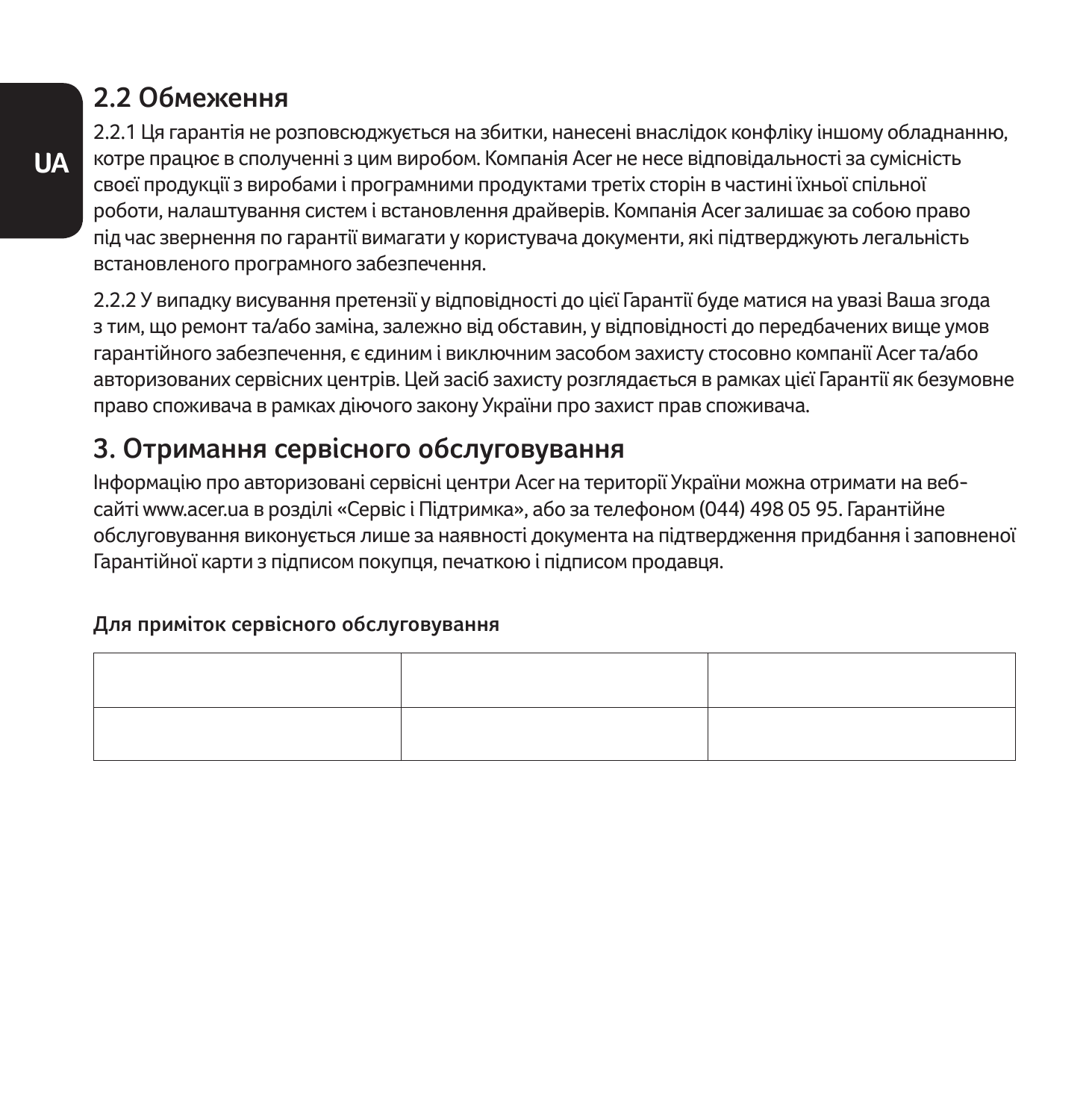# **ГАРАНТІЙНА КАРТА**

| Продукт                                                         | Термін і тип гарантії |
|-----------------------------------------------------------------|-----------------------|
| Аксесуари                                                       | 1 рік: Carry-In       |
| Периферійні пристрої (пульти ДУ, миші), що входять до комплекту | 1 рік: Carry-In       |
| Передвстановлене програмне забезпечення                         | 180 днів              |

Максимальний термін гарантії, що надається через мережу авторизованих

сервісних центрів, складає наведений вище гарантійний термін від дня продажу і не може перевищувати терміну служби виробу.

Термін служби продукції компанії Acer відлічується від дня виробництва і складає:

• Персональні комп'ютери серії Revo

Враховуючи високу якість і надійність продукції Acer, фактичний термін служби може значно перевищувати офіційно встановлений термін.

Примітка: оригінальні гарантійні зобов'язання не розповсюджуються на витратні матеріали: кабелі, шнури, антени, перехідники, заглушки корпусу і корпусного конструктиву.

| Carry-In | Обслуговування в авторизованому сервісному центрі                |
|----------|------------------------------------------------------------------|
|          | Доставка обладнання в авторизований сервісний центр і назад — за |
|          | рахунок клієнта                                                  |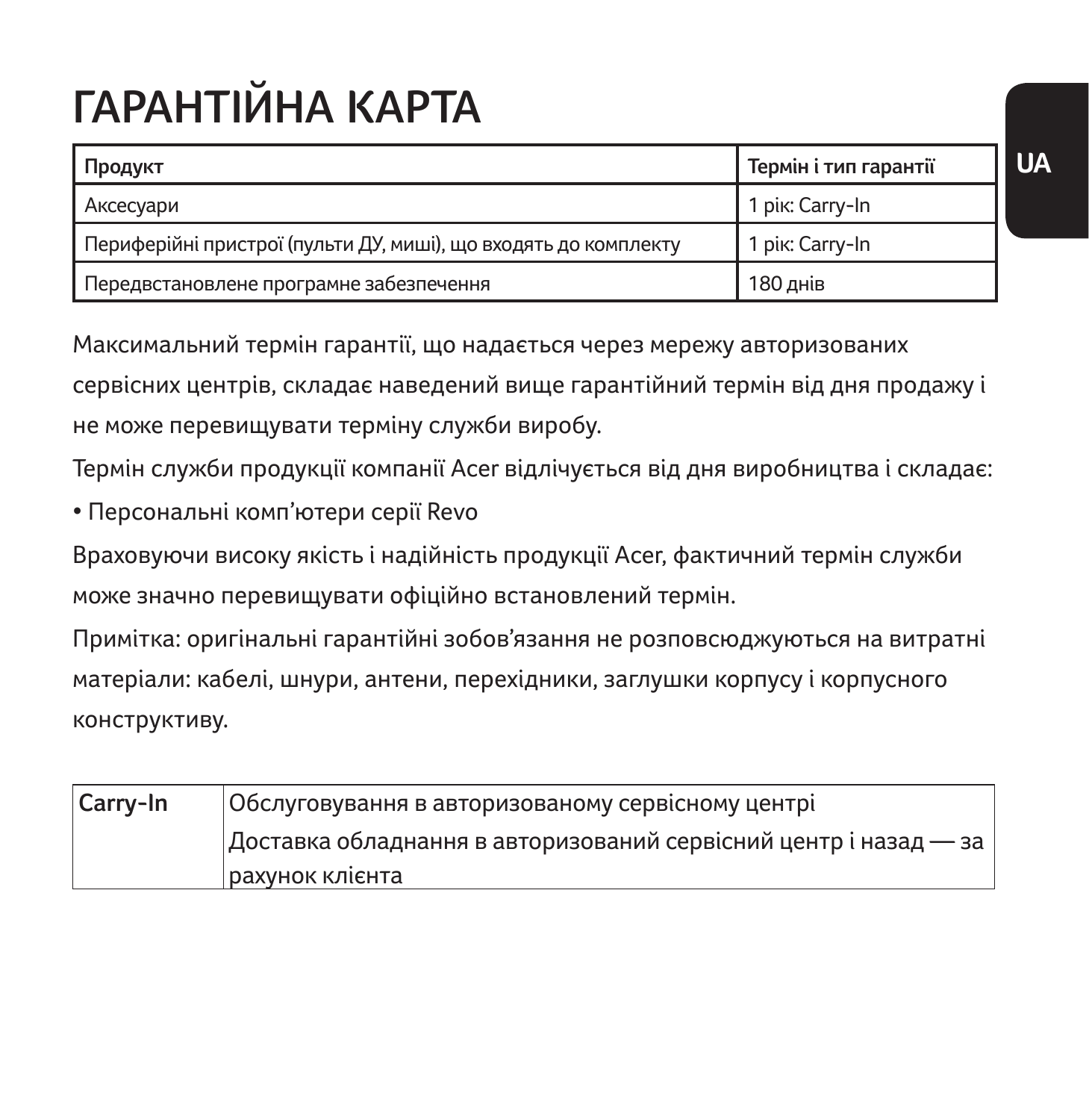**UA** Модель виробу: Серійний номер виробу: **Цим підтверджую прийнятність гарантійних умов, а також приймання обладнання в робочому стані та відсутність на ньому зовнішніх дефектів:** П. І. Б. покупця: Підпис: Назва організації-продавця: Дата продажу: Підпис продавця: Печатка організації-продавця МП Виробник: Acer Inc. (Асер Інк.) Адреса: 8F, 88, Sec. 1, Xintai 5th Rd. Xizhi, New Taipei City 221, Taiwan

(8Ф, 88, Сек. 1, Ксін Тай Ву Роуд, Ксічі, Тайбей, Ксієн 221, Тайвань, Республіка Китай)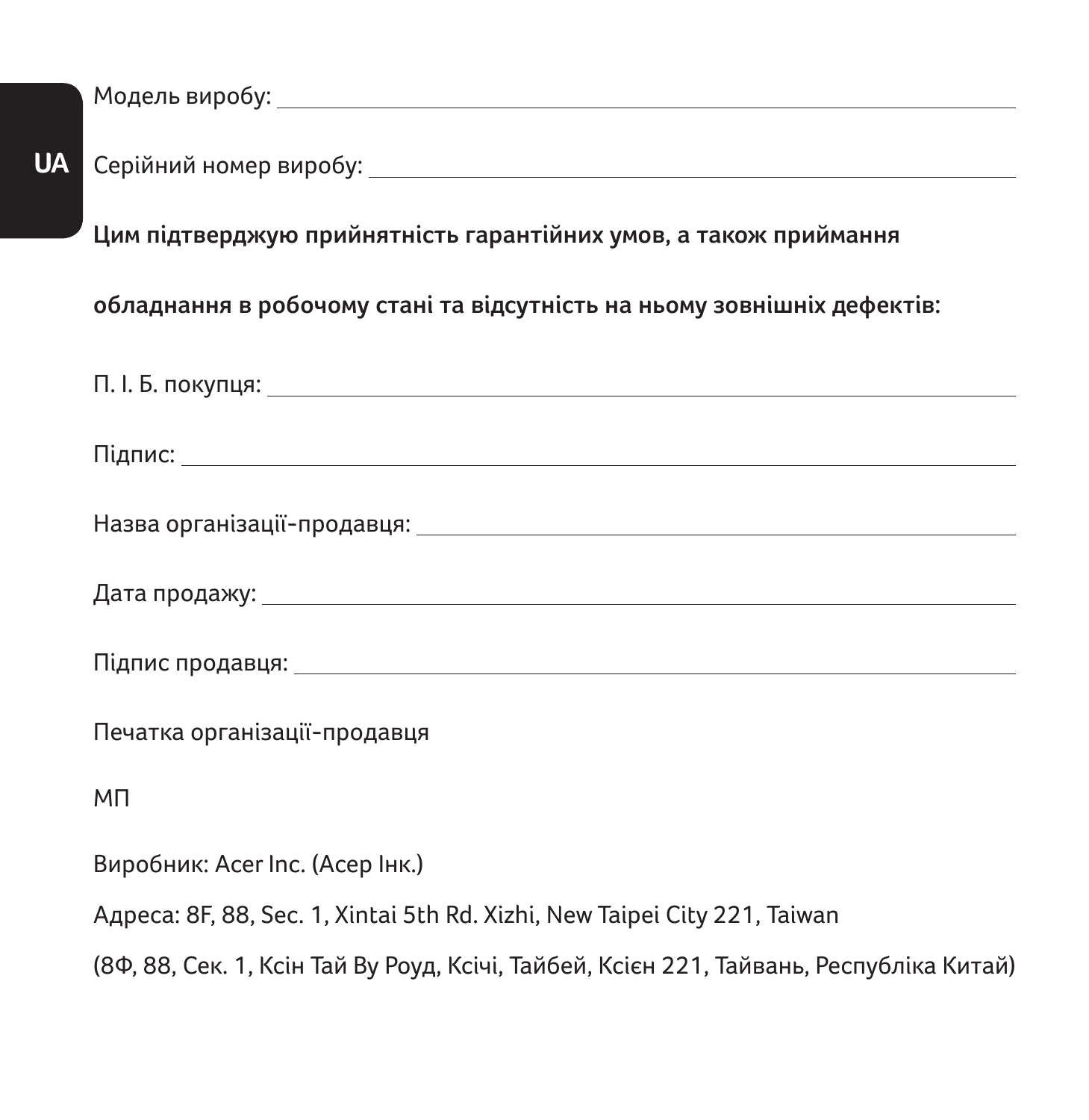**Контактна інформація:**

| <b>IUA</b> | 0 800 301 032 | www.acer.ua | acer ua@acer-euro.com |  |
|------------|---------------|-------------|-----------------------|--|
|------------|---------------|-------------|-----------------------|--|

# **Увага!**

### **В комплекті немає дистрибутивів операційної системи на оптичних носіях!**

Рекомендовано використання системи відновлення.

Під час першого включення система пропонує Вам самостійно записати комплект відновлювальних дисків. Відновлювальні диски можна створити й пізніше за допомогою програмного інструменту eRecovery.

#### **Зауваження:**

Після зміни інформаційної структури жорсткого диска (встановлення нової операційної системи, зміна логічної структури тощо) перестає працювати фукнція відновлення методом Disk-to-Disk, окрім того може перестати працювати програмний інструмент eRecovery.

Щоб отримати докладнішу інформацію про створення відновлювальних дисків і роботу програмного інструменту eRecovery, будь ласка, уважно прочитайте інструкцію з використання (інструкція з використання в електронному вигляді знаходиться на жорсткому диску Вашого комп'ютера).

Якщо з вини користувача передвстановлене програмне забезпечення було пошкоджене або видалене, його відновлення можливе в авторизованому сервісному центрі на платній основі, при цьому всі особисті дані та встановлені користувачем програми буде втрачено.

На сучасних моделях комп'ютерів Acer підтримка операційної системи Microsoft Windows XP не здійснюється (або здійснюється обмежено).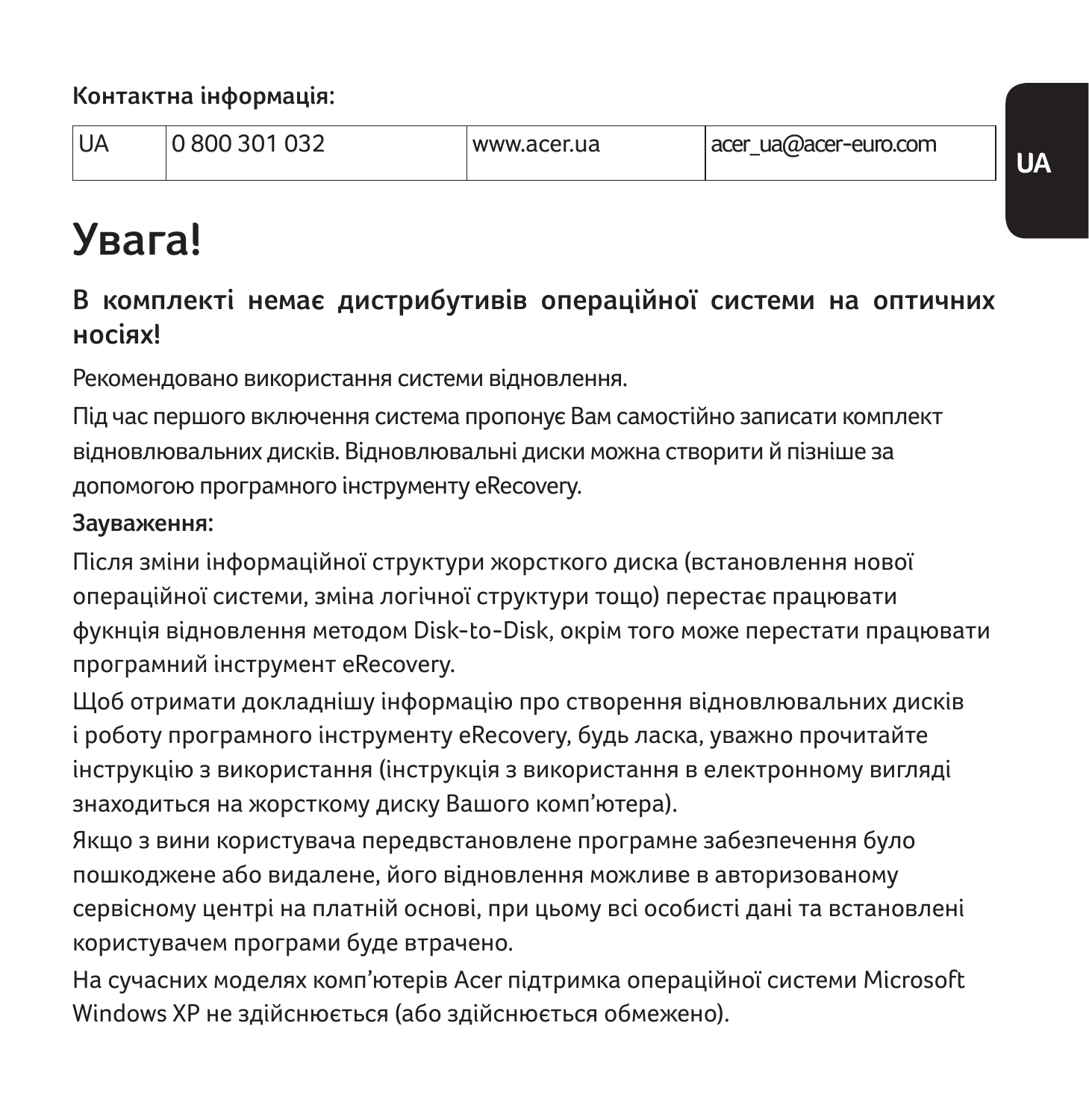**Технічна підтримка розповсюджується лише на передвстановлені операційні системи та програмне забезпечення.**

## **Додаткова інформація**

## **А. Особливі зауваження щодо рідкокристалічних дисплеїв (РКД)**

Зображення на РКД складається з пікселів. Один піксель являє собою комбінацію з кількох субпікселів (зазвичай трьох: червоного, зеленого і синього), яка дає в сумі певний колір. На кожному РКД є мільйони таких субпікселів. Поява дефектних («битих») пікселів на РКД може проявитися як потемнення, постійне світіння або блимання цілих пікселів або окремих субпікселів.

Гарантійному ремонту підлягає РКД, якщо він не відповідає наступним критеріям: загальна кількість дефектних пікселів не більше чотирьох на мільйон; окрім того, якщо умовно розділити площу РКД на 9 рівних прямокутних частин, в центральній частині дисплея повинно міститися не більше одного дефектного пікселя (у межах норм стандарту ISO 9241-307 клас II).

### **Б. Особливі зауваження щодо акумуляторів**

Будь-який вказаний час заряду чи роботи акумулятора є приблизним і відповідає орієнтовним часовим границям, які можуть змінюватися залежно від умов роботи пристрою.

## **В. Зауваження щодо підключення периферійних пристроїв**

З метою безпеки і збереження роботоздатності, перед підключенням будьяких зовнішніх пристроїв до комп'ютера необхідно вимкнути та відключити від електромережі як комп'ютер, так і пристрій, котрій підключають до нього. Виняток можуть складати пристрої з інтерфейсом USB та FireWire (IEEE 1394), котрі не потребують додаткового живлення (такі як флеш-накопичувачі, клавіатури, миші тощо).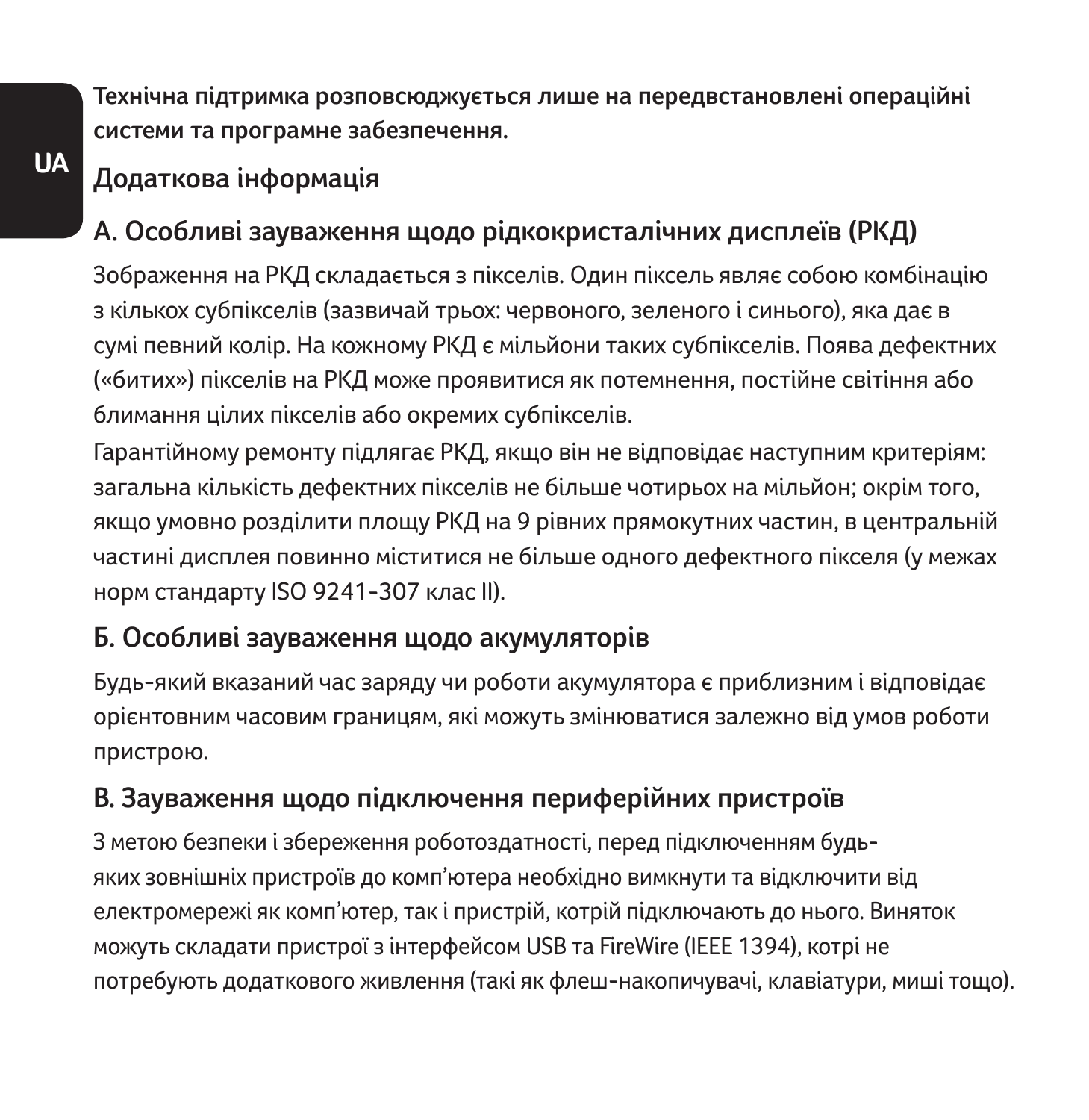## **Г. Зауваження щодо необхідності резервного копіювання данних**

Ремонт Системи може потребувати форматування жорсткого диска, що призведе до втрати усіх збережених на ньому даних.

Компанія Acer наполегливо рекомендує регулярно створювати резервні копії на різних носіях інформації (таких як диски DVD та CD тощо) усіх документів, даних, файлів та/або програмного забезпечення, котрі зберігаються в Системі. Відповідальність за створення резервних копій даних лежить на користувачеві. Компанія Acer та її авторизовані постачальники послуг не несуть відповідальності за втрату або пошкодження данних в процесі обслуговування і підтримки.

## **Д. Гарантійне обслуговування та сервісна підтримка**

У випадку поломки Системи необхідно звернутися до представника служби технічної підтримки, використавши контактну інформацію, вказану в Гарантійній карті.

При цьому необхідно надати таку інформацію:

- інформацію з оригінальної Гарантійної карти;
- серійний номер Системи (вписаний в Гарантійну карту, його також можна знайти на нижній частині ноутбука);
- версію операційної системи, встановленої на Системі;
- докладні відомості про будь-які зміни в програмному і апаратному забезпеченні, внесені в Систему;
- точний опис усіх повідомлень про збої.

Попередньо переконайтеся, що збій не викликаний програмним або апаратним забезпеченням сторонніх виробників. При контакті з представником служби технічної підтримки по телефону помістіть Систему перед собою і включіть її (якщо це можливо). Представник служби технічної підтримки надасть допомогу з діагностики і можливого усунення несправності по телефону. Якщо усунути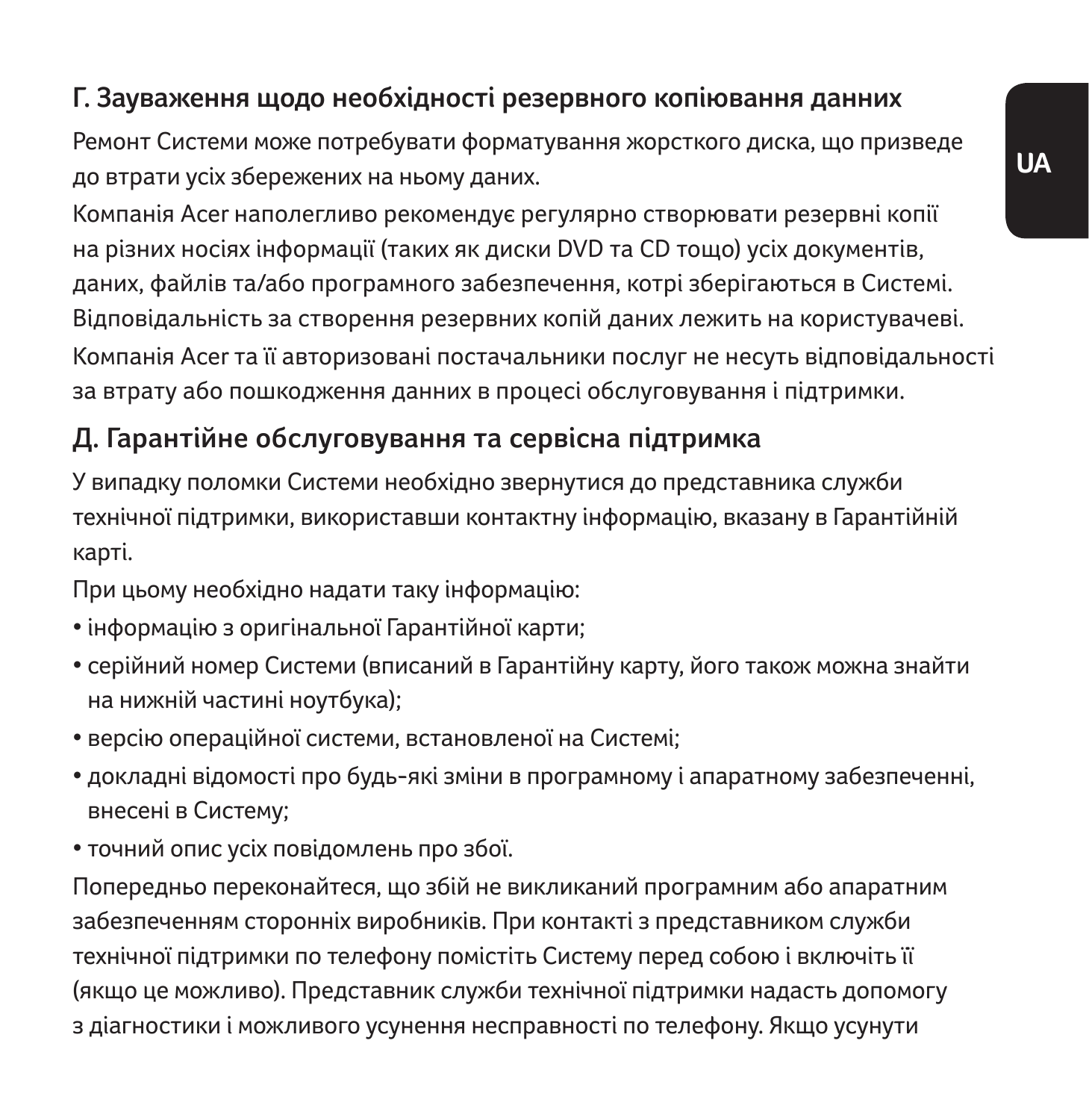несправність не вдається в ході телефонної консультації, компанія Acer відремонтує Систему згідно умов Гарантії.

- **UA**
- Перед будь-яким ремонтом користувачеві необхідно переконатися в наступному:
- чи зроблено резервну копію даних, що зберігаються в Системі;
- чи всі компоненти програмного забезпечення і апаратного обладнання, що надані не компанією Acer, видалені з Системи.

Компанія Acer залишає за собою право брати оплату за деталі та роботу спеціалістів, а також транспортування у випадку, якщо компанія Acer не знайде дефектів або несправностей в Системі, якщо покупець не виконав однієї з умов, наведених в цьому розділі, або якщо дефект з'явився з вини користувача (наприклад, внаслідок недбалого поводження або неналежного використання).

#### **Е. Ремонт в авторизованого постачальника послуг**

Якщо на думку представника служби технічної підтримки для усунення несправності Системи необхідний ремонт в авторизованого постачальника послуг, компанія Acer відремонтує або замінить Систему відповідно до рішення представника служби технічної підтримки за наступних умов:

- в покупця є в наявності оригінальна Гарантійна карта, повністю і правильно заповнена;
- в покупця є в наявності оригінал документу на підтвердження придбання Системи;
- покупець дотримувався усіх процедур, встановлених цією Гарантією;
- покупець видалив усі компоненти програмного забезпечення і апаратного обладнання, надані не компанією Acer;
- за наявності паролю на вхід до BIOS чи операційної системи покупець скасував його або повідомив необхідну інформацію про паролі спеціалістам авторизованого постачальника послуг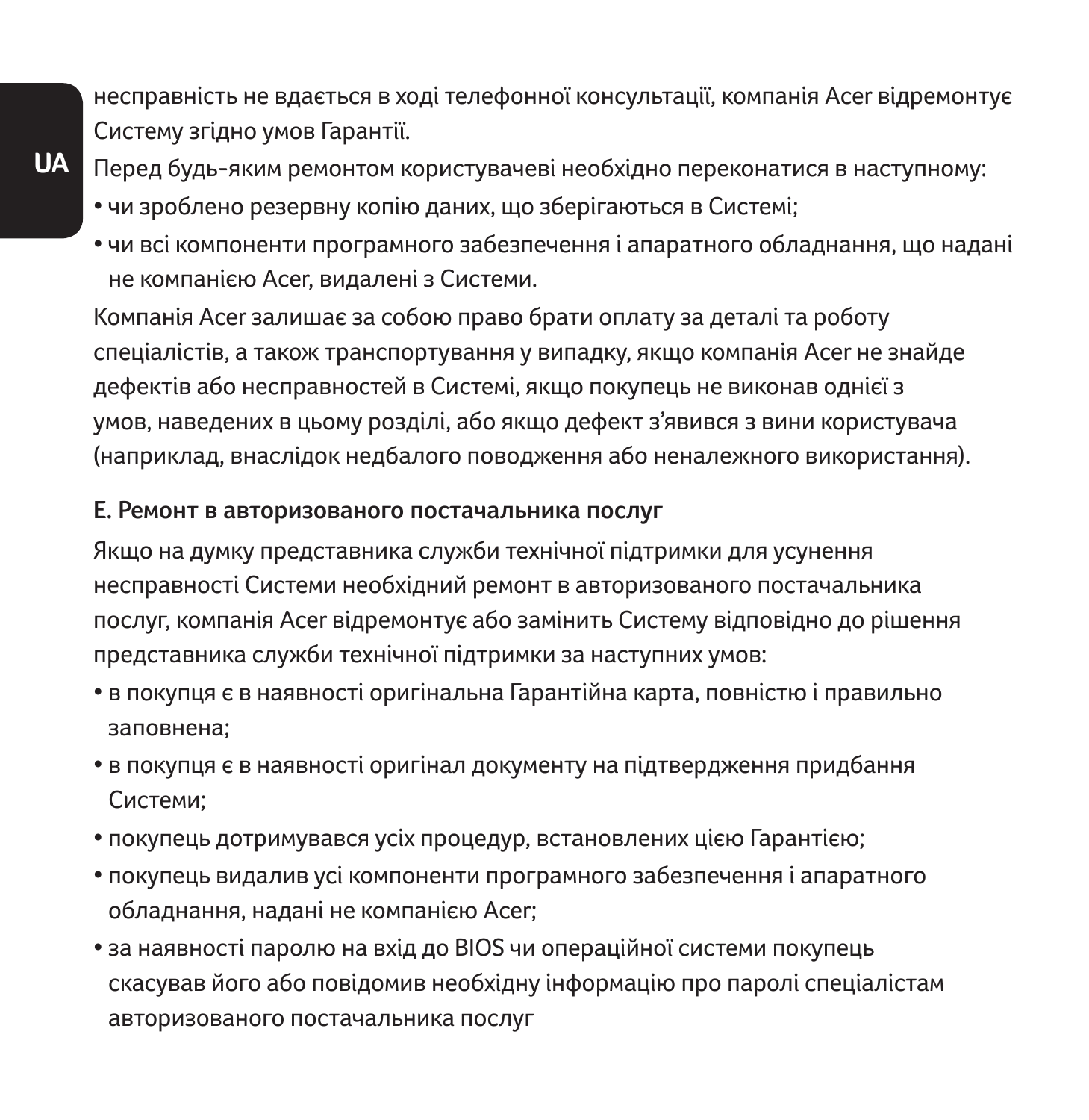Представник служби технічної підтримки проконсультує покупця про те, які дії необхідно виконати, щоб отримати обслуговування і технічну підтримку.

Ремонт Системи може вимагати форматування жорсткого диска, що призведе до втрати збережених на ньому даних. Тому необхідно дотримуватися правил, наведених в розділі B вище.

Якщо узгоджені умови роботи служби технічної підтримки передбачають відправку Системи, покупець повинен надійно упакувати Систему в фабричне або аналогічне пакування і вкласти копію документу на підтвердження придбання, інші відповідні документи, а також докладний опис несправностей Системи. Покупець несе відповідальність за якість пакування і безпечне транспортування пристрою. У випадку виникнення пошкоджень, пов'язаних з низькою якістю пакування, з Покупця буде стягнено вартість ремонту.

### **Ж. Передача гарантії**

У випадку зміни власника Системи ця Гарантія передається разом з Системою.

Увага! Новий користувач отримує право користування Гарантією на Систему протягом залишку терміну Гарантії при виконанні таких умов:

- оригінал документа на підтвердження придбання Системи і оригінальна Гарантійна карта повинні знаходитися в нового власника;
- докладні відомості про зміну власника Системи повинні бути відправлені до компанії Acer за адресою, вказаною в Гарантійній карті.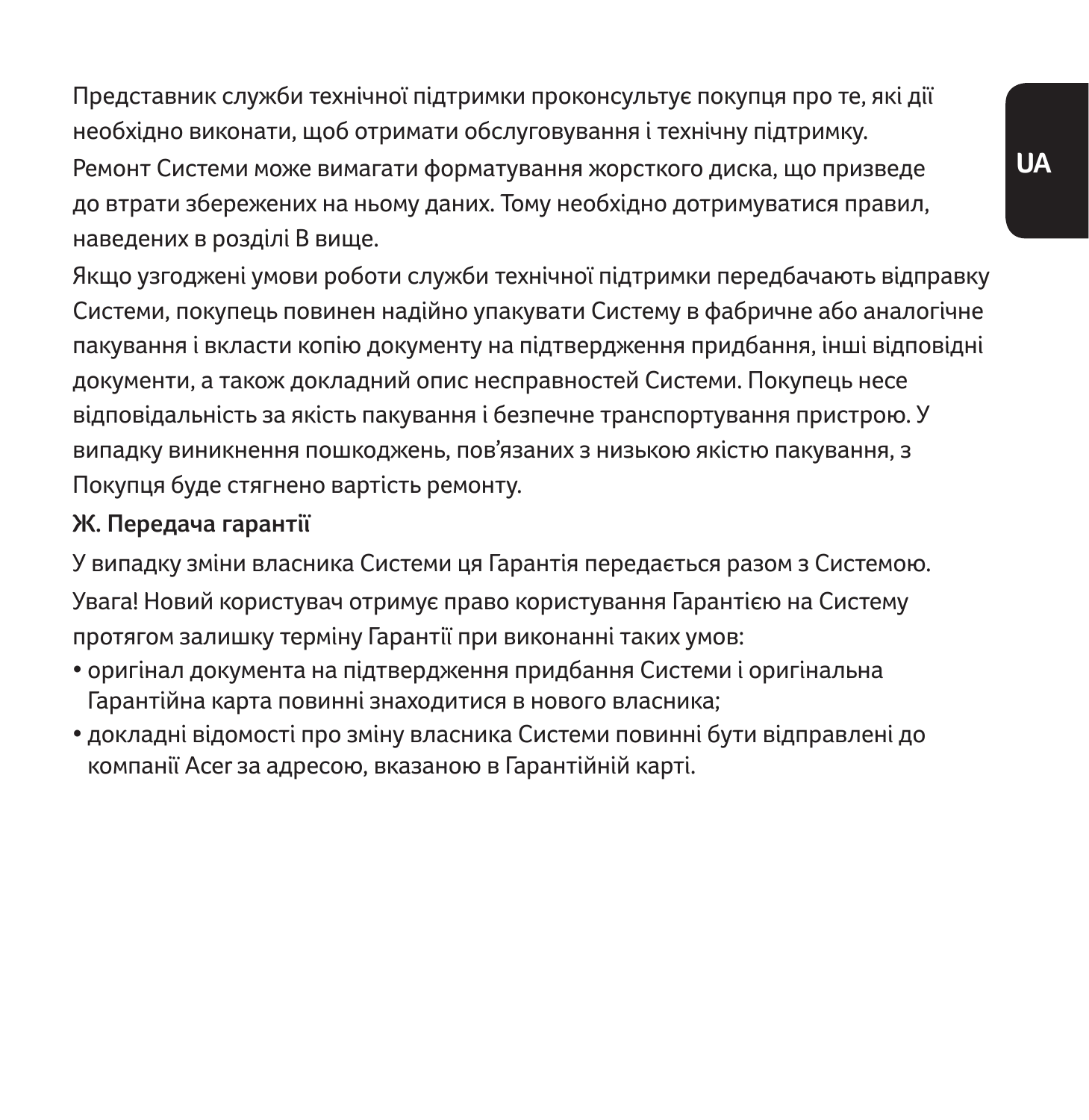# **Гарантия на изделие**

### **1. Объем Гарантии**

1.1 Настоящая гарантия осуществляется компанией ACER и определяет права для пользователей оборудования ACER. Пожалуйста, внимательно прочитайте данный документ, поскольку в случае предъявления претензии в соответствии с данной Гарантией будет подразумеваться, что Вы поняли и приняли ее условия. Независимо от данной Гарантии Вы можете обладать другими, в том числе более широкими правами и средствами защиты в отношении продавца товара в рамках действующего законодательства РФ. Данная Гарантия не ограничивает таких прав.

1.2 В течение гарантийного срока, указанного в Гарантийной карте, приложенной к Вашей Системе (см. «Гарантийная Карта»), Acer гарантирует отсутствие дефектов материалов и/или качества изготовления при нормальном использовании у любого изделия компании Acer, включая оригинальные детали и комплектующие Acer (предлагаемые в качестве «Опций» и/или «Принадлежностей»), установленные в Вашем изделии компанией Acer на момент покупки (далее совместно называемые "Система»), которые предназначены для продажи и были первоначально проданы конечному пользователю на территории России («Территориальная Сфера Действия»). Все дополнительно установленные и/или замененные комплектующие, не согласованные с компанией ACER, не покрываются действием данной гарантии и ответственность по гарантии за них несет организация-продавец или третьи лица, по чьей инициативе такие действия производились.

1.3 Acer не гарантирует бесперебойной или безошибочной работы любого программного обеспечения, предоставленного вместе с Вашей Системой, так же как и соответствия такого программного обеспечения Вашим требованиям

1.4 В качестве меры предосторожности на случай возможных сбоев, частичной или полной утраты информации, необходимо периодически создавать резервные копии данных, хранящихся устройствах хранения информации. Перед передачей любого устройства для проведения гарантийного обслуживания выполните архивирование данных и удалите любую конфиденциальную, частную или личную информацию. Компания Acer не несет ответственности за повреждение или потерю любых программ, данных или съемных носителей информации. Компания Acer не несет ответственности за восстановление или переустановку любых программ или данных, за исключением программного обеспечения, устанавливаемого компанией Acer при производстве данного продукта. Если предустановленное программное обеспечение было полностью или частично утрачено по вине пользователя и он не в состоянии восстановить его самостоятельно, восстановление этого ПО может быть произведено в авторизованном сервисном центре на платной основе.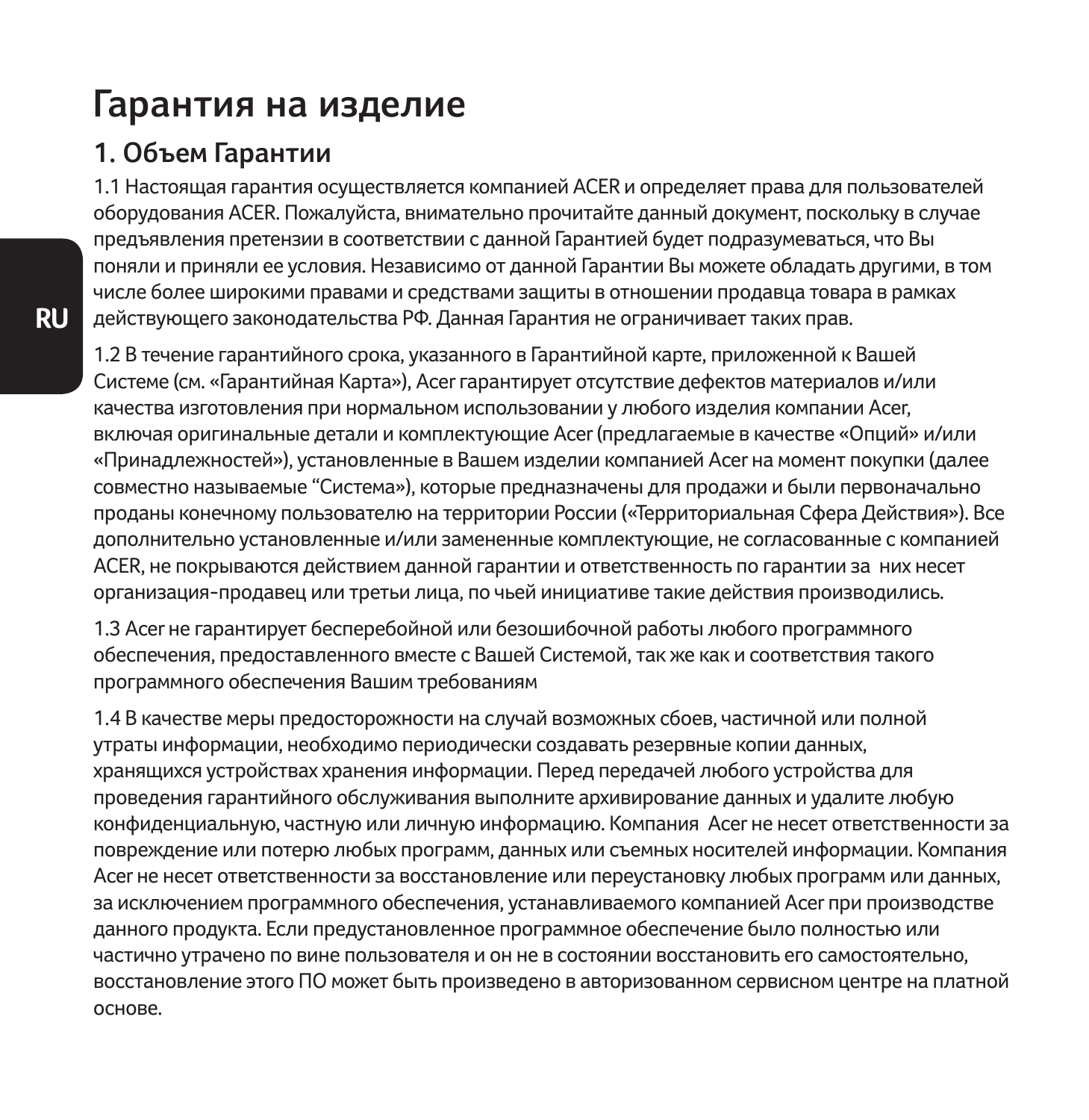1.5 В случае предъявления претензии, согласно условиям данной Гарантии, Acer по своему выбору произведет ремонт, или заменит неисправную Систему, или любую ее часть, подпадающую под действие данной Гарантии, посредством использования новых или производственновосстановленных частей или Систем. В случае если Acer выберет использование производственновосстановленных частей или Систем, то их функциональные характеристики будут соответствовать функциональным характеристикам новых изделий. После замены все неисправные части и Системы, замененные в рамках данной Гарантии, возврату не подлежат. Отдельная гарантия на заменённые детали и комплектующие не устанавливается.

1.6 Изложенные выше положения и условия являются полным и исключительным гарантийным соглашением между компанией Acer и вами в отношении приобретенного оборудования Acer.

### **2. Исключения и Ограничения**

Данная Гарантия подлежит следующим исключениям и ограничениям:

#### **2.1 Исключения**

Гарантийные обязательства не распространяется на:

2.1.1. любые изделия, не произведенные компанией Acer или для компании Acer, или не предназначенные для продажи или проданные конечному пользователю в стране, находящейся за пределами Территориальной Сферы Действия данной Гарантии, а также в случаях, если серийный номер изделия не читаем, изменен или не соответствует указанному в Гарантийной карте;

2.1.2. любые изделия с механическими повреждениями либо с повреждениями защитных пломб, лент, наклеек и т.п.;

2.1.3. любые изделия, повреждение или неисправность которых возникли вследствие:

2.1.3.1. использования Системы не по назначению, включая без ограничений невыполнение приложенной к Системе Инструкции по эксплуатации, или любого другого неправильного или небрежного обращения в отношении Системы;

2.1.3.2. изменения Системы, включая использование деталей, произведенных и/или не проданных фирмой Acer;

2.1.3.3. ненадлежащей установки изделий как производства ACER, так и сторонних производителей (например, установки плат расширения, дополнительных модулей, карт памяти и т.п. );

2.1.3.4. конфликтов в связи с подключением внешних устройств

2.1.3.5. использования нелицензионного программного обеспечения;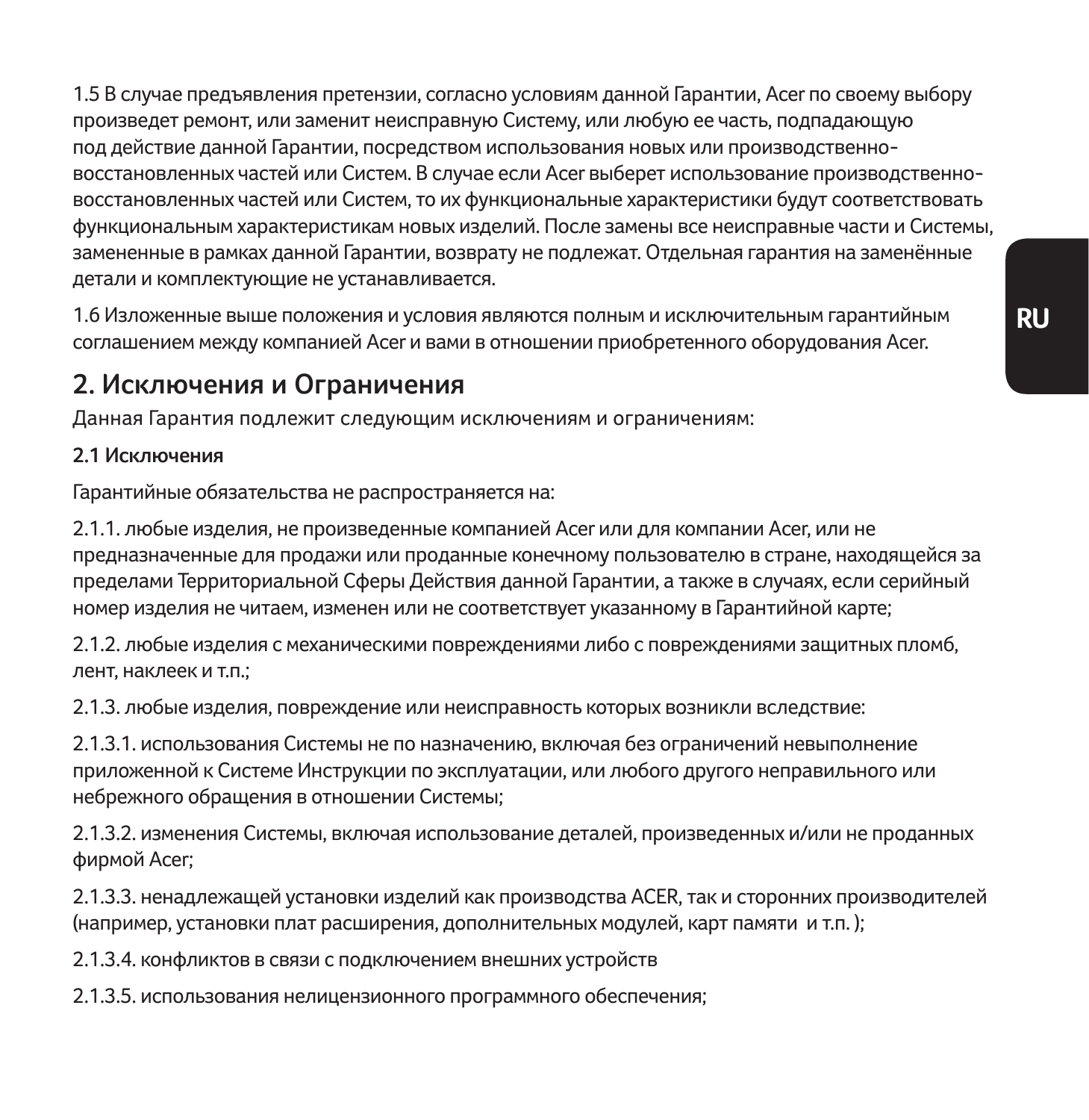2.1.3.6. воздействия вирусных программ;

2.1.3.7. стихийных бедствий (пожар, наводнение, гроза, землетрясение и т.п.);

2.1.3.8. неправильного подключения в электросеть, эксплуатации при нестабильном напряжении в электросети (отклонение частоты от номинальной более 0,5%, напряжения от номинального более 10%), отсутствия (или выполненного с отклонениями от стандарта) заземления;

2.1.3.9. воздействий или проникновения внутрь изделия насекомых, животных, жидкостей, пыли, табачного дыма и т.п.;

2.1.3.10. естественного износа при эксплуатации;

2.1.3.11. сервисного обслуживания или ремонта, выполненного лицами, не являющимися представителями компании Acer или Авторизированным Поставщиком Услуг Acer;

2.1.3.12. ненадлежащей перевозки или упаковки при возврате Системы компании Acer или Авторизированному Поставщику Услуг Acer;

2.1.3.13. следов умышленного воздействия на устройство с целью причинения повреждения пользователем или другими лицами;

2.1.4. иные случаи нарушения Покупателем установленных правил использования, хранения или транспортировки товара, действий третьих лиц или непреодолимой силы и возникновения при этом непроизводственных недостатков;

2.1.5. потерю или повреждение любых программ, данных или устройств хранения данных со съемным носителем. Вы несете ответственность за сохранность (создание резервных копий) любых программ, данных и/или устройств хранения данных со съемным носителем. Обращаем Ваше внимание на то, что компания Acer может выбрать замену Системы, подлежащей сервисному обслуживанию, на новое или восстановленное (равноценное по качеству) изделие, в результате чего, данные, содержащиеся в Вашей первоначальной Системе, могут стать недоступными для Вас;

2.1.6. расходные материалы, т.е. части, требующие периодической замены в ходе обычной эксплуатации Системы;

2.1.7. незначительные дефекты ЖК-дисплеев, возникающие в Системах, снабженных жидкокристаллической дисплейной технологией. Более подробную информацию см. в разделе *Дополнительная информация (Особые замечания для жидкокристаллических дисплеев )* 

#### **2.2 Ограничения**

2.2.1 За исключением гарантийных обязательств, предусмотренных настоящей Гарантией, компания Acer не признает никаких других явно выраженных, подразумеваемых, либо предусмотренных

**RU**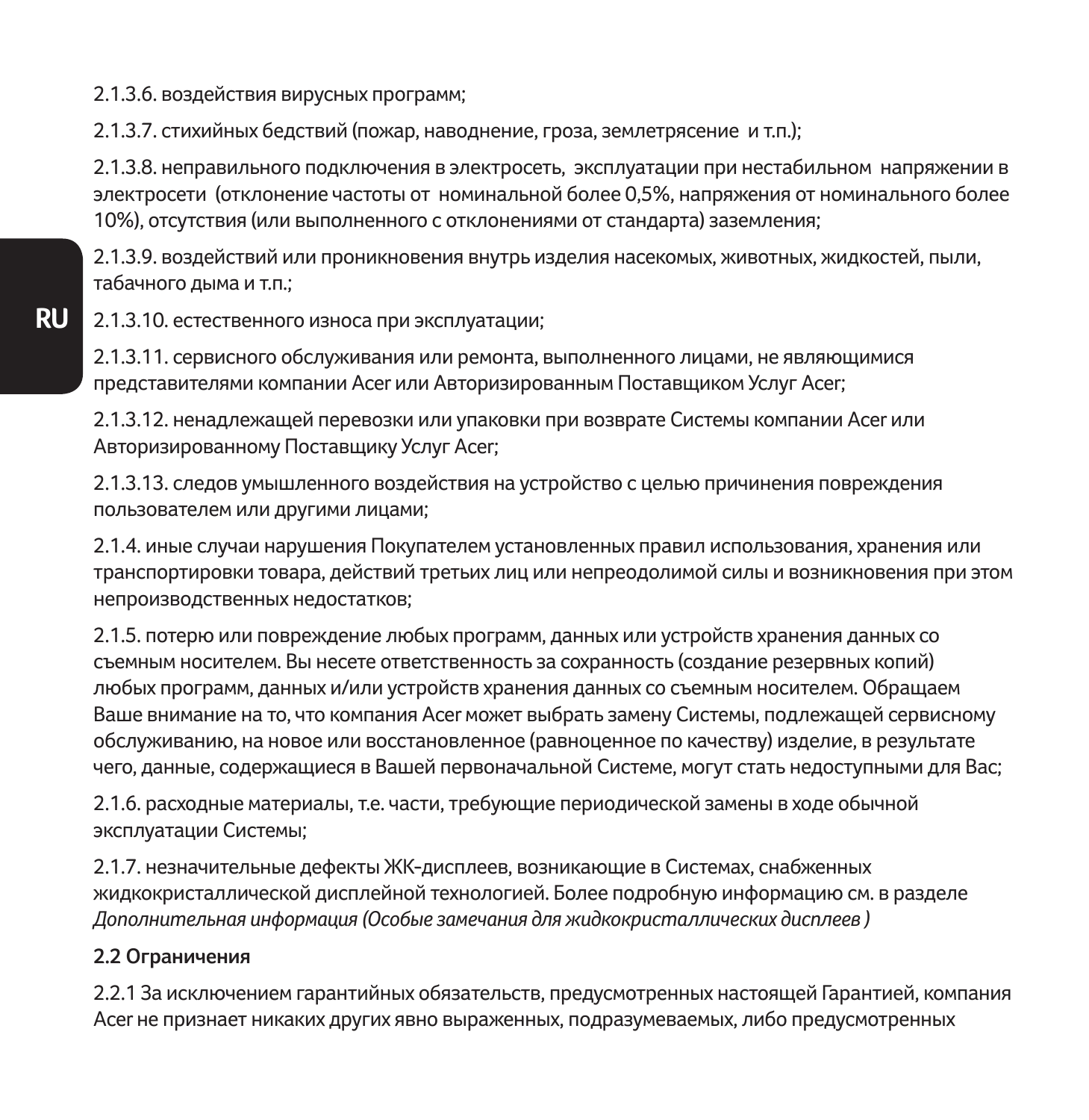законом гарантий. Любые предполагаемые гарантии, которые могут быть предусмотрены применяющимся правом ограничиваются условиями данной Гарантии. Компания Acer ни в коем случае не несет ответственности за случайные, косвенные убытки, упущенные бизнес, выгоду или утерянные данные, возникшие в связи с использованием или эксплуатацией Системы или любого программного обеспечения, сопровождающего Систему и предоставленного компанией Acer, даже в том случае, если компания Acer была заранее осведомлена о возможности такого ущерба.

2.2.2 Эта гарантия не распространяется на ущерб, причиненный другому оборудованию, находящемуся в конфликте и работающему в сопряжении с данным изделием. Компания Acer не несет ответственности за совместимость своей продукции с изделиями и программными продуктами третьих сторон в части их совместимости, конфигурирования систем и установки драйверов. Компания Acer оставляет за собой право при обращении по гарантии потребовать у пользователя документы, подтверждающие легальность используемого программного обеспечения.

2.2.3 В случае предъявления претензии в соответствии с данной Гарантией будет подразумеваться Ваше согласие с тем, что ремонт и/или замена, в зависимости от обстоятельств, в соответствии с предусмотренными выше условиями гарантийного обеспечения, являются единственным и исключительным средством защиты в отношении компании Acer и/или авторизованных сервисных центров. Данное средство защиты рассматривается в рамках настоящей гарантии как безусловное право потребителя в рамках действующего закона РФ о Защите прав потребителя.

## **3. Получение Гарантийного Обслуживания**

Информацию об авторизованных сервисных центрах Acer на территории РФ можно получить на WEB-сайте http://www.acer.ru в разделе Сервис и Поддержка или в Контактном Центре ACER по тел. (495) 995-5367 (для Московского региона) или 8 (800) 700-2237 (для других регионов РФ). Для письменного запроса, пожалуйста, используйте форму обратной связи через WEB-сайт http://www. acer.ru в разделе Поддержка/Свяжитесь с Acer. Гарантийное обслуживание осуществляется только при наличии документа, подтверждающего покупку и заполненной гарантийной карты с подписью пользователя, печатью и подписью продавца.

### **Для отметок сервисного обслуживания:**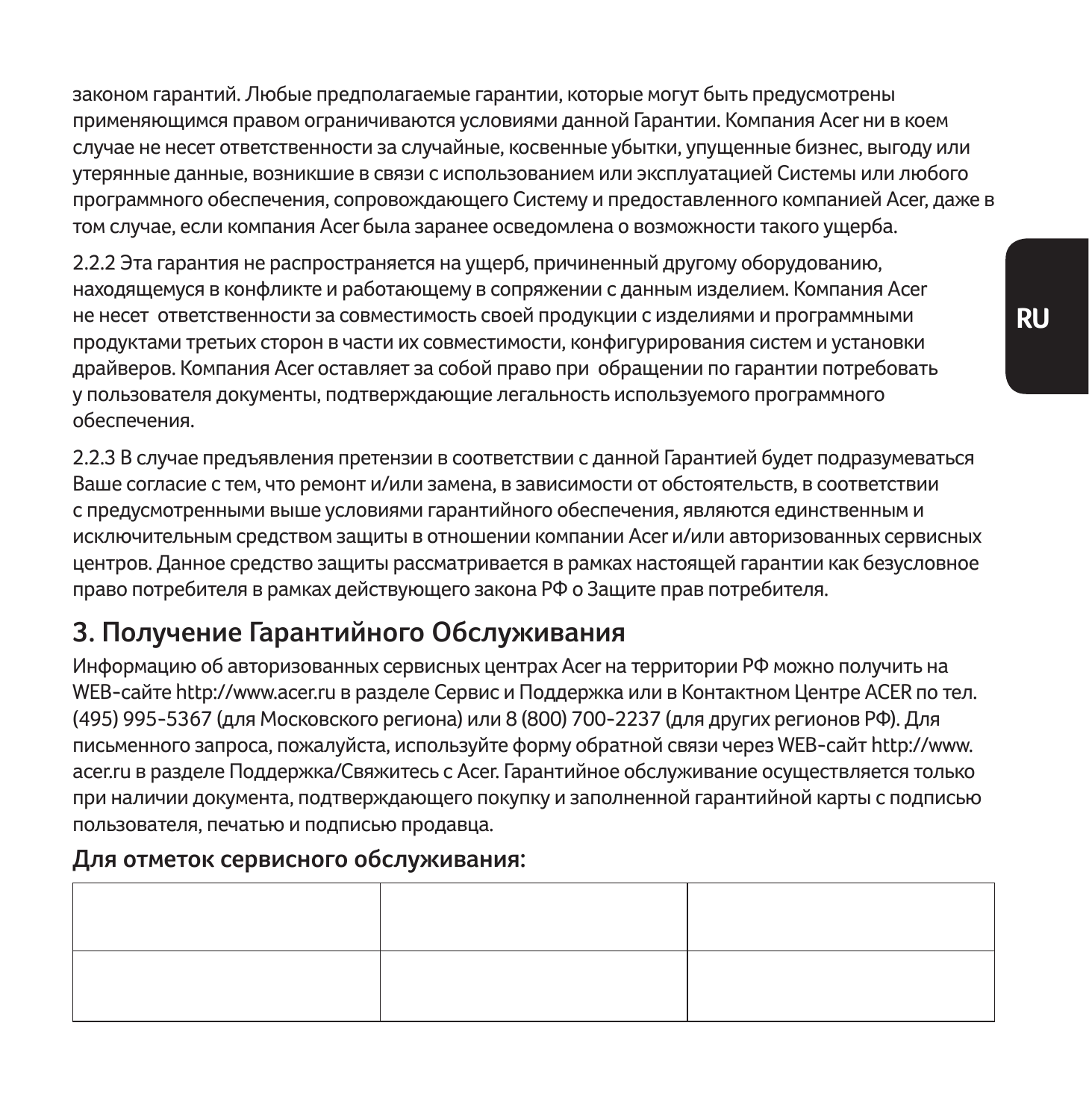# **ГАРАНТИЙНАЯ КАРТА**

| ПРОДУКТ                                   | СРОК И ТИП ГАРАНТИИ |
|-------------------------------------------|---------------------|
| Аксессуары                                | 1 год: Carry-In     |
| Предустановленное программное обеспечение | 180 дней            |

**RU** Максимальный срок гарантии, предоставляемой через сеть авторизованных сервисных центров, составляет приведенный выше гарантийный срок со дня продажи и не может превышать срока службы изделия.

Срок службы продукции компании Acer исчисляется со дня производства и составляет:

Аксессуары – 2 года;

Учитывая высокое качество и надежность продукции ACER, фактический срок службы может значительно превышать официальный

Примечание : оригинальные гарантийные обязательства не распространяются на расходные материалы: кабели, шнуры, переходники, заглушки корпуса и корпусного конструктива.

| Carry-In | Обслуживание в Авторизованном Сервисном Центре           |
|----------|----------------------------------------------------------|
|          | Доставка оборудования в Авторизованный Сервисный Центр и |
|          | обратно осуществляется за счет покупателя.               |

Модель Изделия

Серийный номер Изделия: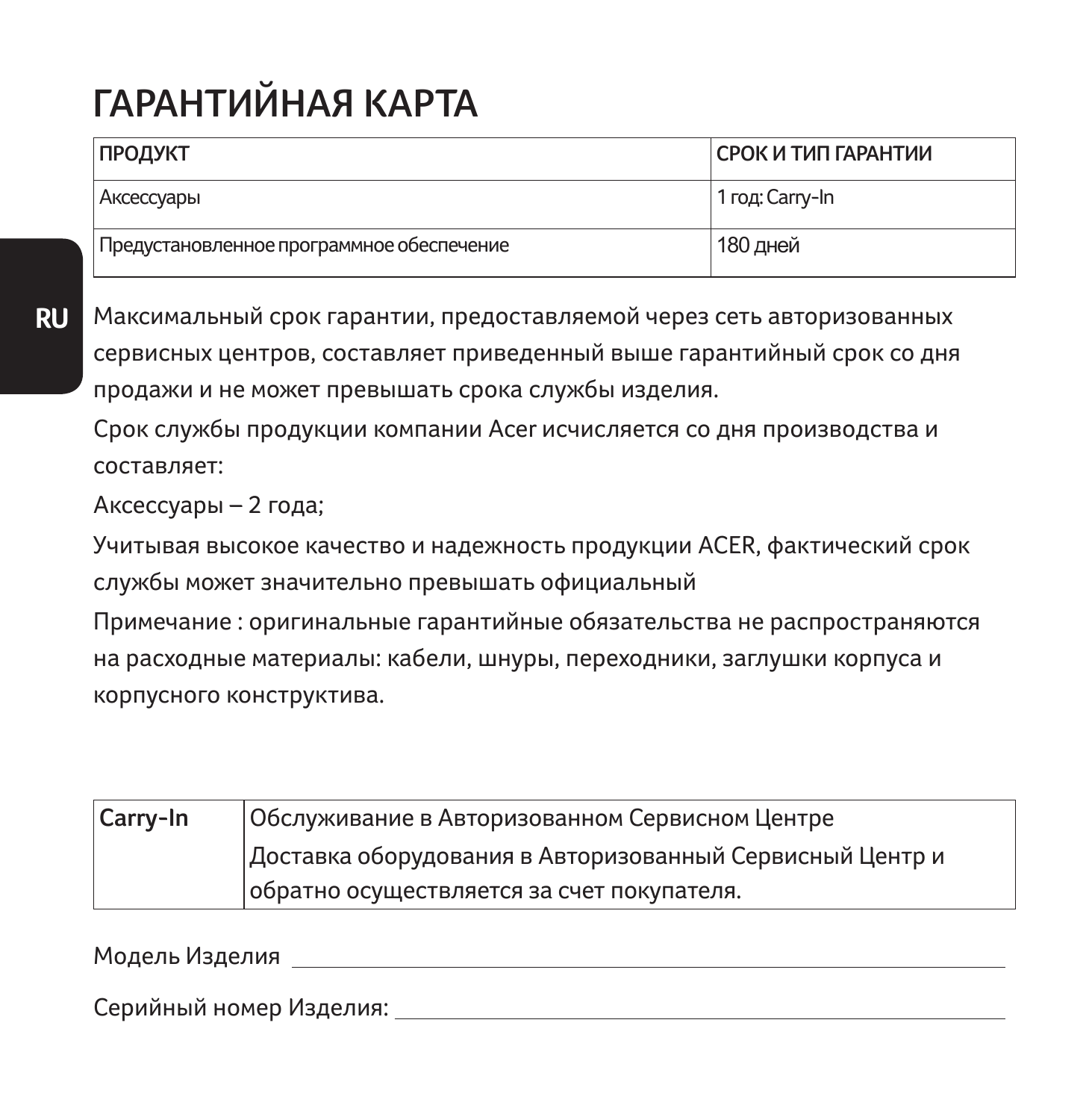*Настоящим подтверждаю приемлемость гарантийных условий, а также приемку оборудования в работоспособном состоянии и отсутствие на нем внешних дефектов:*

| Печать продающей организации |  |  |
|------------------------------|--|--|

МП

Изготовитель: Acer Inc.(ЭЙСЕР Инк.)

Адрес: 8F, 88, Sec.1, Hsin Tai Wu Rd., Hsichih,Taipei, Hsien 221, Taiwan, R.O.C. (8Ф,88, Сек.1, Ксин Тай Ву Роуд, Ксичи, Тайбей, Ксиен 221, Тайвань, ЭР. ОУ.СИ.)

**Контактная информация:**

| Для Московского   7 495 995-5367<br><b>региона</b> |                  | www.acer.ru | http://acer-ru.custhelp.com/app/ask |
|----------------------------------------------------|------------------|-------------|-------------------------------------|
| Для других<br>регионов РФ                          | 8 (800) 700-2237 | www.acer.ru | http://acer-ru.custhelp.com/app/ask |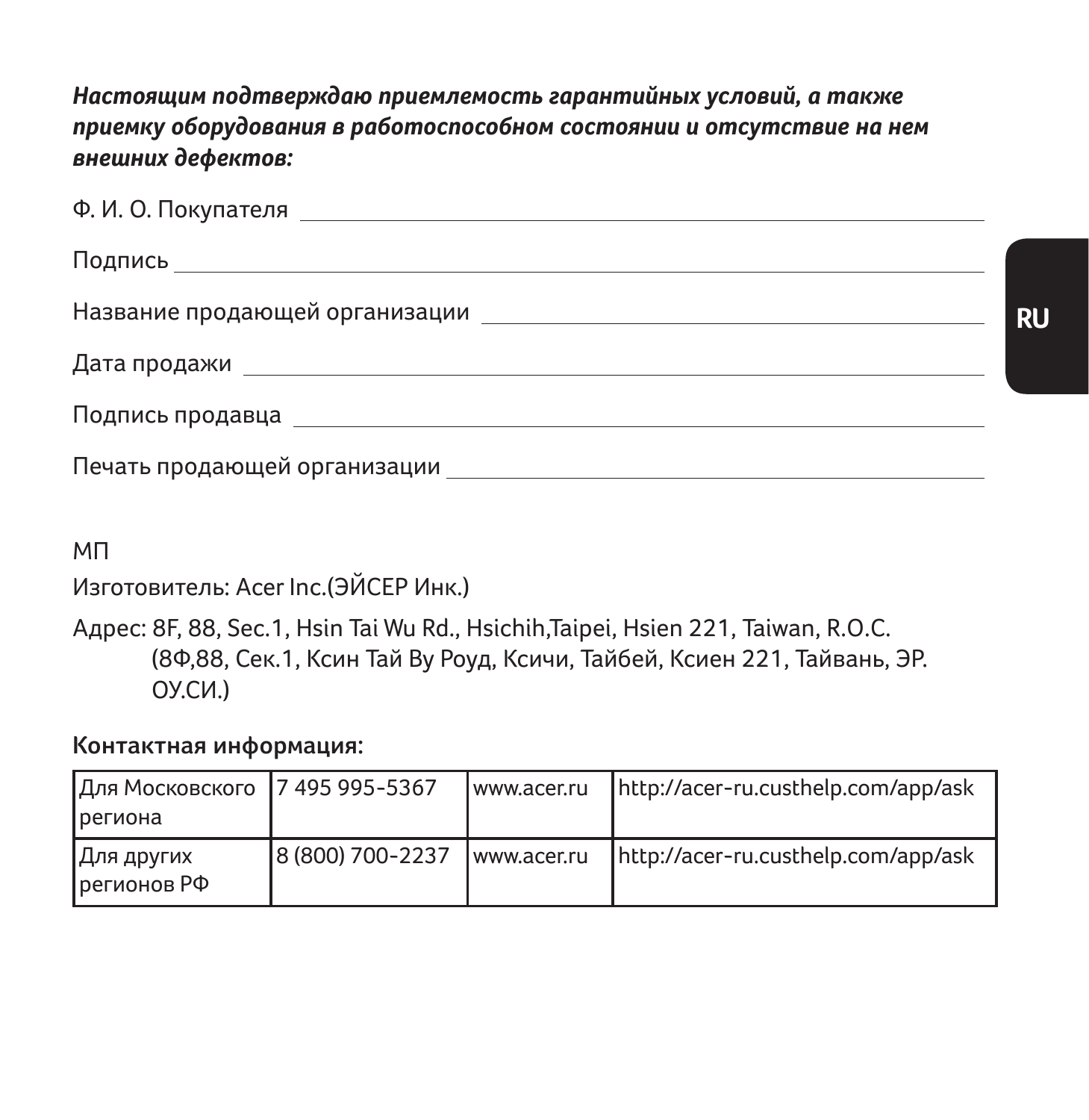#### *Дополнительная информация*

# *А. Особые замечания для жидкокристаллических дисплеев («ЖКД»).*

Изображение на ЖКД состоит из пикселей. Пиксель представляет собой комбинацию трех субпикселей (красного, зеленого и синего), которая дает в итоге определенный цвет. На каждом ЖКД имеются миллионы таких субпикселей. Появление «битых» пикселей на ЖКД может быть вызвано потемнением, постоянным свечением или миганием целых пикселей или отдельных субпикселей.

- ЖК-дисплей не подлежит гарантийному ремонту, если он будет соответствовать следующим критериям:

общее количество неисправных пикселей: не более 4 (включительно) на миллион и далее, при условии, что площадь ЖК экрана разделена на девять (9) равных прямоугольных частей, в центральной части дисплея не должно иметься более одного дефектного пикселя.

Все ЖКД оборудования ACER сертифицированы согласно стандарта ISO 13406-2 и соответствуют 2-му классу продуктов по допустимости наличия неисправных пикселей

#### *Б. Специальные примечания по аккумуляторам*

Любое время заряда или работы аккумулятора является приблизительным и соответствует примерным временным рамкам, которые могут изменяться в зависимости от условий работы Покупателя.

# *В. Замечания по поводу подключения периферийных устройств.*

В целях безопасности и сохранения работоспособности перед подключением любых внешних устройств к компьютеру необходимо выключить и отсоединить от электрической сети как компьютер, так и подключаемое устройство. Исключение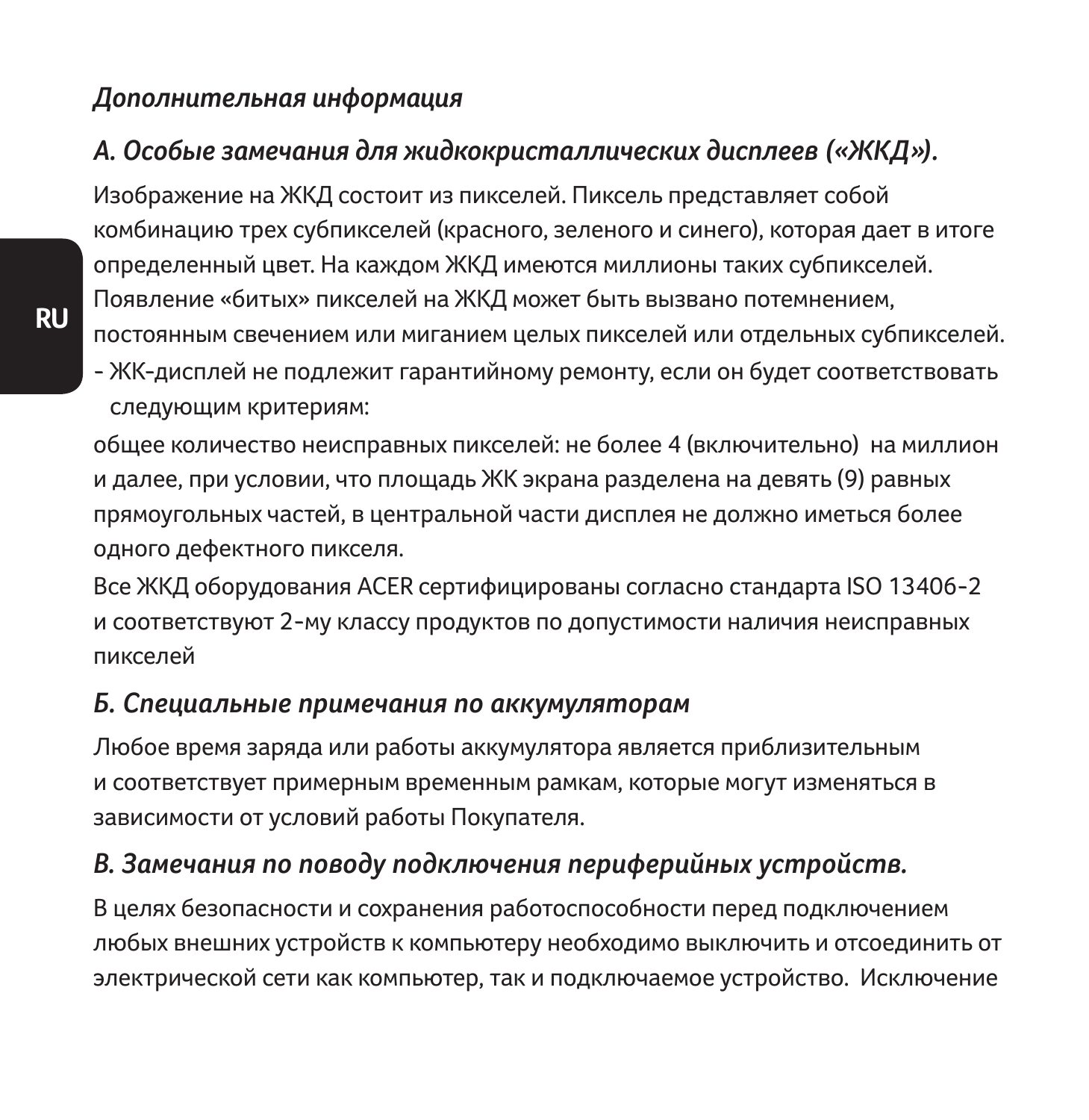может составлять подключение USB или FireWare (IEEE 1394) устройств, не требующих дополнительного питания (флешки, клавиатуры, мыши и т.п.).

### *Г. Необходимость резервного копирования данных.*

Ремонт Системы может потребовать форматирования жесткого диска, что приведет к потере хранящихся на нем данных.

Компания ACER настоятельно рекомендует регулярно создавать резервные копии на различных носителях информации (DVD- и компакт-диски и т. д.) всех документов, данных, файлов и/или программного обеспечения, хранящихся на Системе. Ответственность за создание резервных копий данных, хранящихся на Системе, лежит на Покупателе.

Компания ACER и ее авторизованные поставщики услуг не несут ответственности за потерю или повреждение данных в процессе обслуживания и поддержки.

## *Д. Гарантийное обслуживание и техническая поддержка*

В случае поломки Системы надо обратиться к представителю службы технической поддержки, используя контактную информацию, указанную в Гарантийной карте. При этом необходимо предоставить следующую информацию:

- информацию с оригинальной Гарантийной карты
- Серийный номер Системы (вписан в Гарантийную карту; также его можно найти на нижней части ноутбука). Серийный номер содержит 22 знака. Данный серийный номер важен для предоставления необходимого обслуживания и ДОЛЖЕН указываться при всех контактах с персоналом компании ACER.
- Версию операционной системы, установленной на Системе.
- Подробные сведения о любых изменениях в программном и аппаратном обеспечении, внесенных в Систему.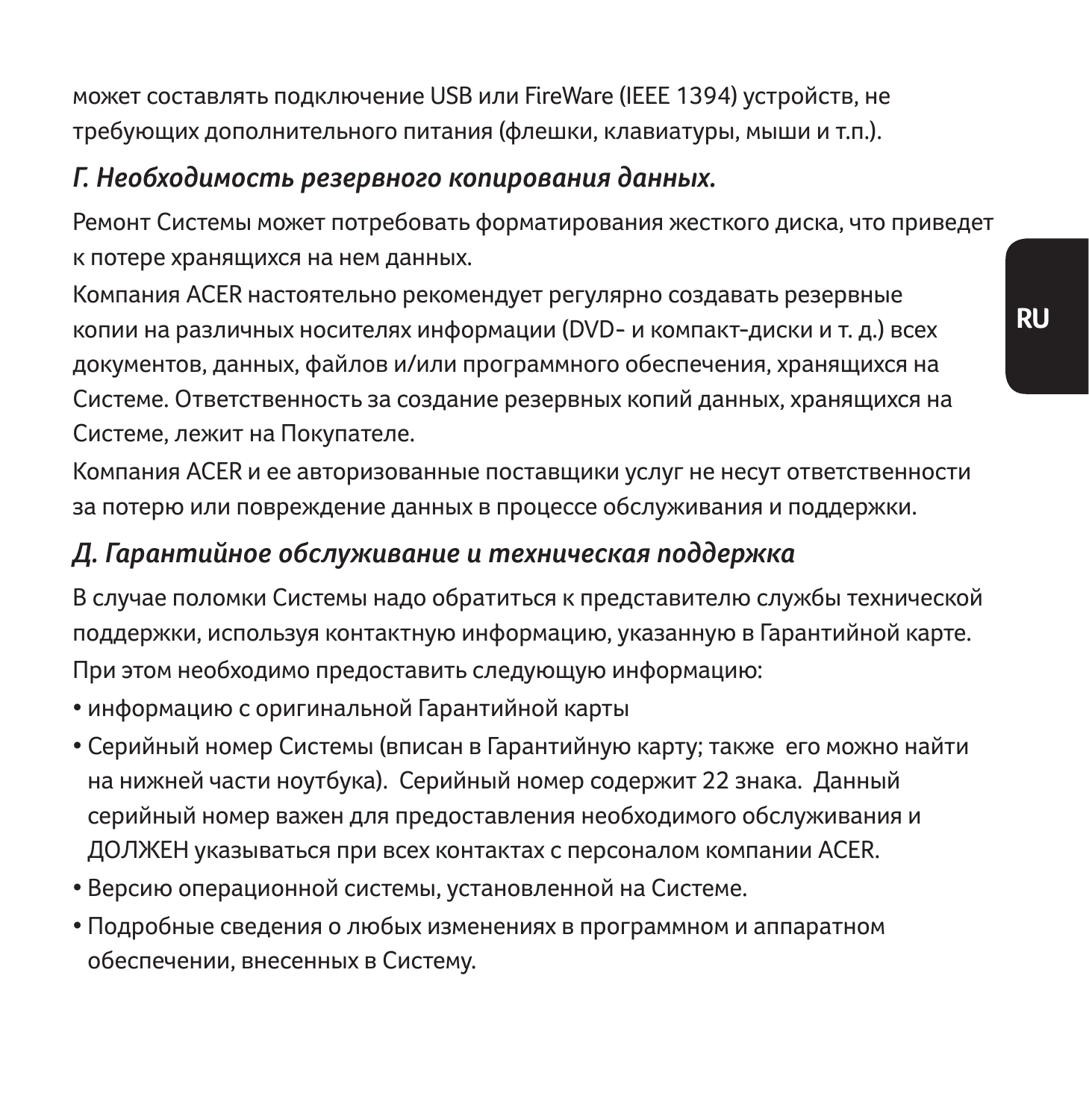- Убедиться, что неполадка не вызвана программным или аппаратным обеспечением сторонних производителей.
- Точное описание всех сообщений о сбоях.
- При контакте по телефону поместите Систему перед собой и включите ее (если это возможно).

Представитель Центра обслуживания клиентов окажет услуги и поддержку по диагностике и возможному устранению неисправности по телефону. Если неполадку нельзя устранить в результате телефонной консультации, компания ACER отремонтирует Систему согласно уровню его обслуживания.

Перед любым ремонтом Покупателю следует убедиться в следующем.

- Сделана ли резервная копия данных, хранящихся на Системе.
- Все ли компоненты программного обеспечения и оборудования, поставляемые не компанией ACER, удалены с Системы.

Компания ACER оставляет за собой право взимать оплату за детали и труд специалистов, а также транспортировку в случае, если компания ACER не обнаружит брака или неполадок в Системе, если Покупатель не выполнил одно из условий, приведенных в данном разделе, или если брак появился по вине Покупателя (например, вследствие небрежного обращения или ненадлежащего использования).

#### *Е. Ремонт у авторизованного поставщика услуг*

Если по мнению представителя Центра обслуживания клиентов для устранения неисправности Системы необходим ремонт у авторизованного поставщика услуг, компания ACER отремонтирует или заменит Систему в соответствии с решением представителя Центра обслуживания клиентов ПРИ СЛЕДУЮЩИХ УСЛОВИЯХ :

• У Покупателя имеется в наличии оригинальная Гарантийная карта, полностью и правильно заполненная.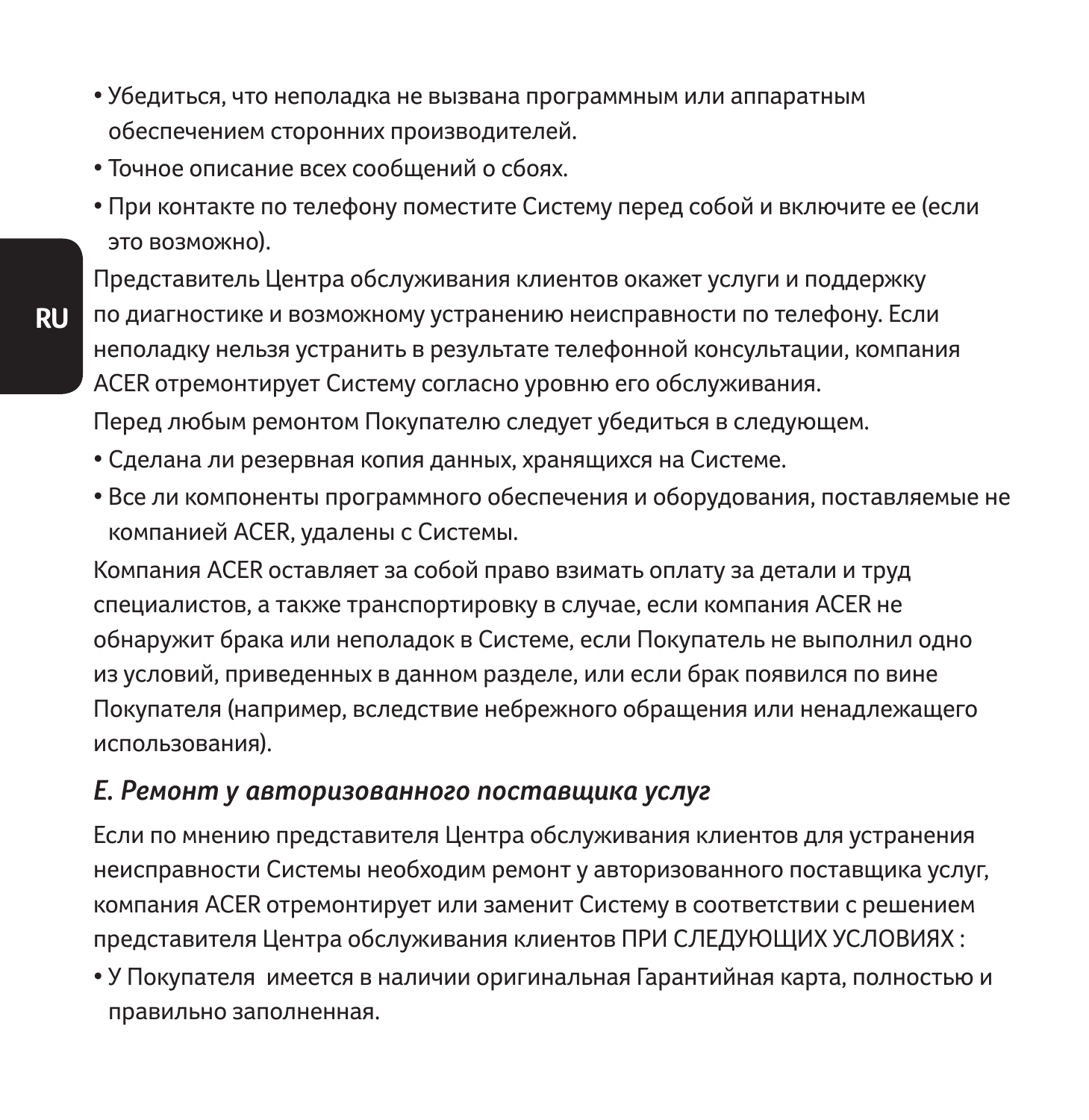- У Покупателя имеется в наличии оригинал документа, подтверждающего покупку Системы.
- Покупатель соблюдал все процедуры, установленные в данной Гарантии.
- Покупатель удалил все компоненты программного обеспечения и оборудования, поставляемые не компанией ACER.
- При наличии пароля на вход в BIOS или в систему Покупатель удалил его или сообщил необходимую информацию о паролях специалистам авторизованного поставщика услуг.

Представитель службы технической поддержки проконсультирует Покупателя о том, какие действия необходимо выполнить, чтобы получить обслуживание и поддержку.

Ремонт Системы может потребовать форматирования жесткого диска, что приведет к потере хранящихся на нем данных. Поэтому необходимо соблюдать правила, приведенные в разделе В. выше.

Если оговоренные условия работы службы технической поддержки подразумевают отправку Системы, Покупатель должен надежно упаковать Систему в фабричную или аналогичную упаковку и вложить копию документа, подтверждающего покупку, и другие соответствующие документы, а также подробное описание неполадок Системы. Покупатель несет ответственность за качество упаковки и безопасность устройства. В случае повреждений, связанных с низким качеством упаковки, с Покупателя будет взыскана стоимость ремонта.

#### *Ж. Передача гарантии*

В случае смены собственника Системы данная Гарантия передается вместе с Системой.

Внимание.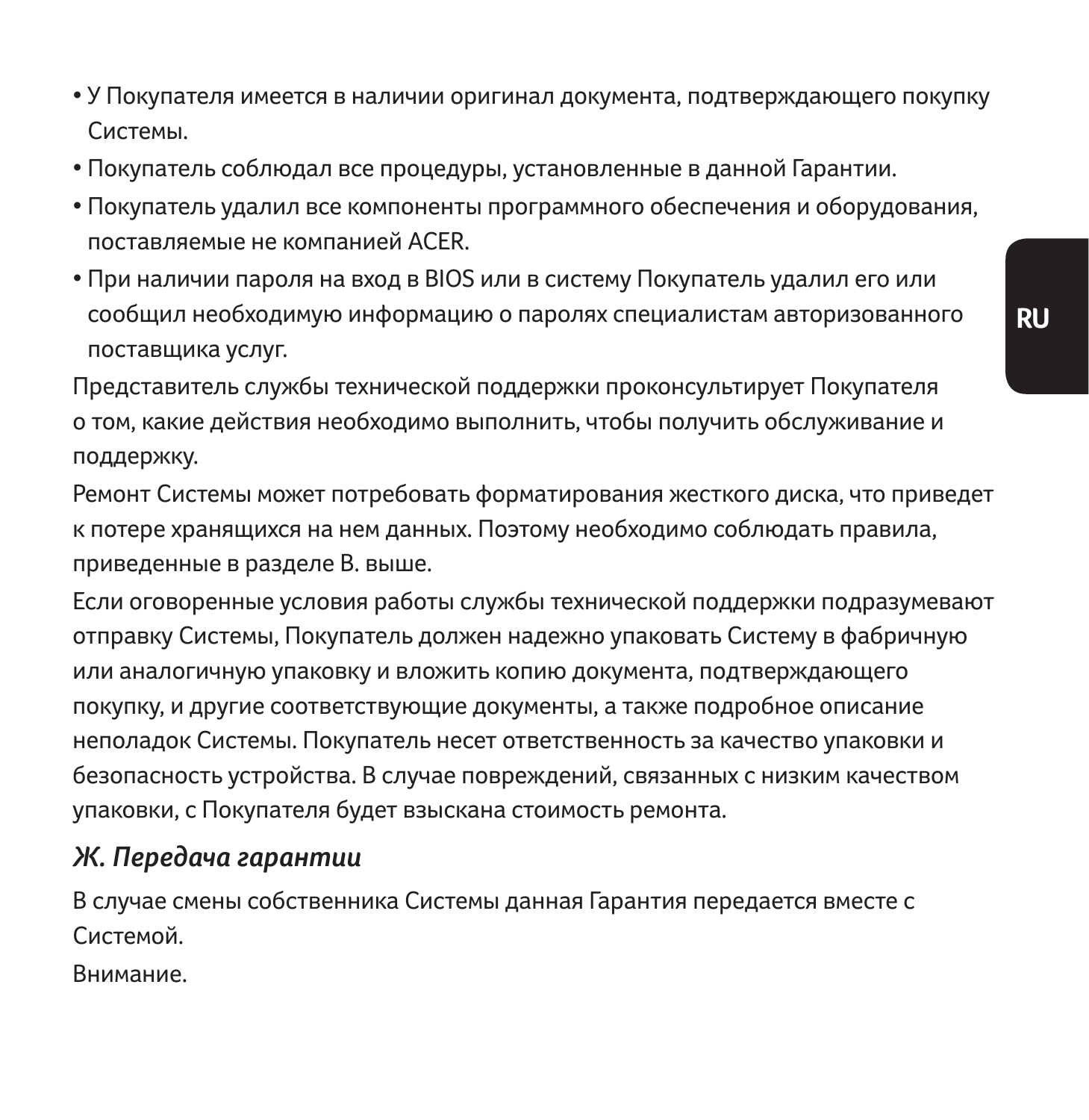Новый пользователь получает право использования Гарантии в течение оставшегося

Гарантийного срока на Систему при выполнении двух условий:

- Оригинал документа, подтверждающего покупку Системы, и оригинальная Гарантийная карта должны находиться у нового пользователя.
- Подробные сведения о смене собственника Системы должны быть отправлены в компанию ACER по адресу, указанному в Гарантийной карте.